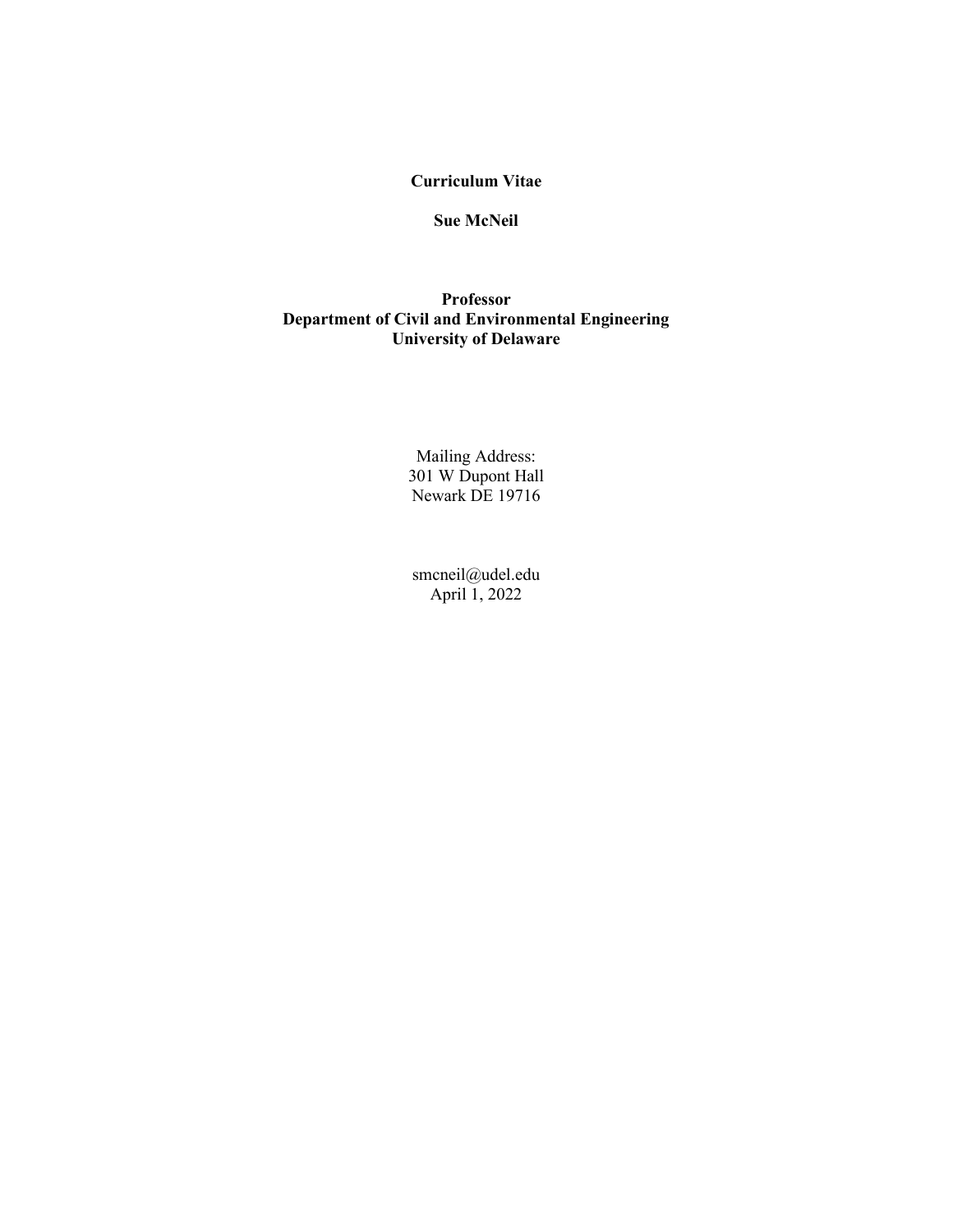# **Table of Contents**

| Seminars, Talks, and Other Presentations |  |
|------------------------------------------|--|
|                                          |  |
|                                          |  |
|                                          |  |
|                                          |  |
|                                          |  |
|                                          |  |
|                                          |  |
|                                          |  |
|                                          |  |
|                                          |  |
|                                          |  |
|                                          |  |
|                                          |  |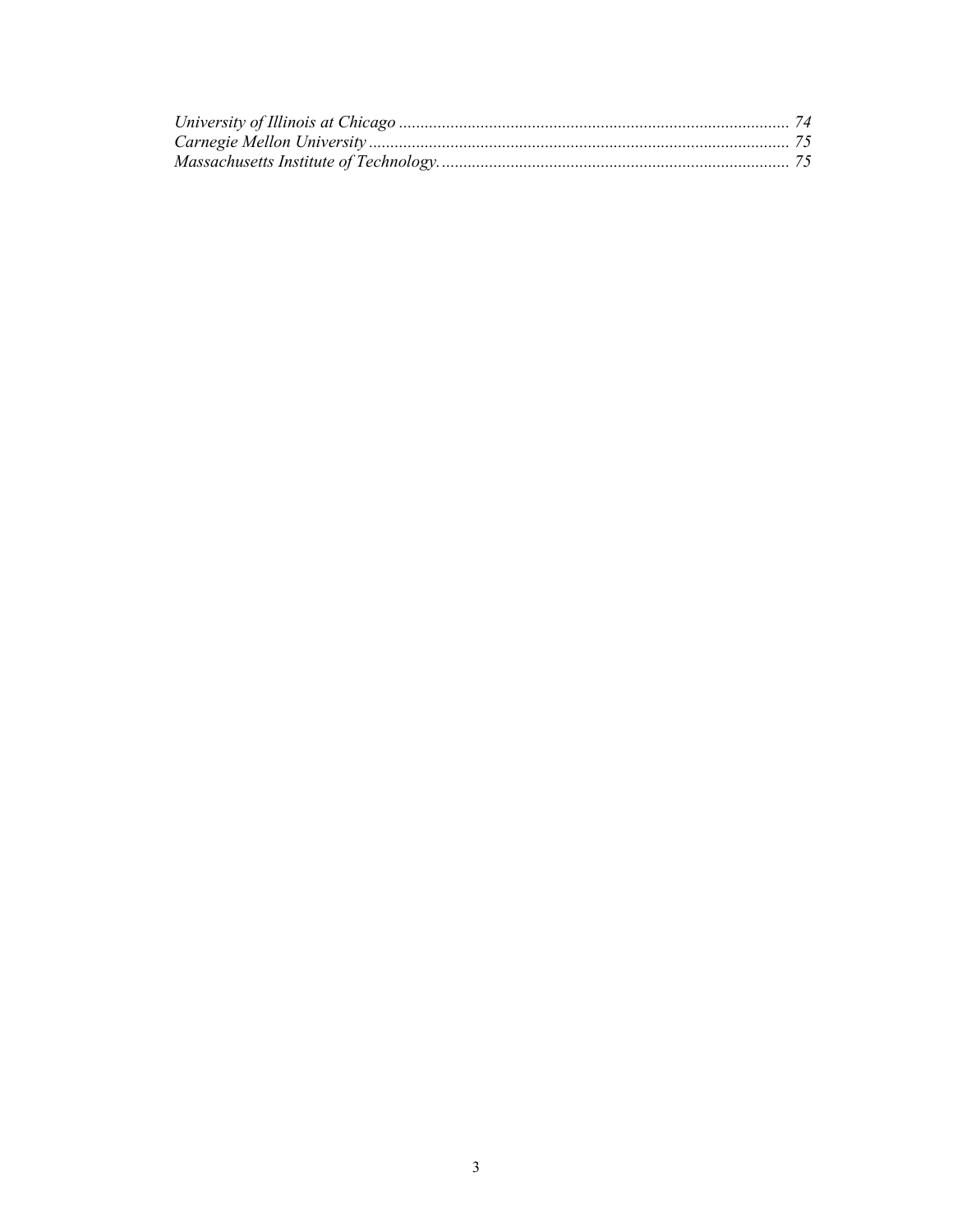#### **Education**

B.Sc. 1975, University of Newcastle, N.S.W., Australia B.E. (Honors Class I) 1977, University of Newcastle, N.S.W., Australia M.S. 1981, Carnegie Mellon University, Pittsburgh, PA Ph.D. 1983, Carnegie Mellon University, Pittsburgh, PA

#### **Academic Positions**

University of Delaware Department of Civil and Environmental Engineering and Biden School of Public Policy and Administration Professor – August 2005 – present Department of Civil and Environmental Engineering Chair – July 2017 – June 2020 Disaster Science and Management Graduate Program, University of Delaware Interim Program Director – April 2009 – August 2011 Acting Program Director – September 2012 – October 2013 Program Director – October 2013 - August 2016 Faculty – April 2009 - present Disaster Research Center, University of Delaware Director – June 2007 – December 2010 Core Faculty Member – 2007- present University of New South Wales, Australia Visiting Professional Fellow, School of Civil and Environmental Engineering, Faculty of Engineering, September 2020 – August 2023. Visiting Professional Fellow, rCITI, July-August 2016. University of Canterbury Erskine Fellow, March-May 2012. University of Illinois, Chicago College of Urban Planning and Public Affairs, Professor – August 2000 – August 2005 Director, Urban Transportation Center – August 2000 – August 2005 Adjunct Professor, Urban Planning and Policy – 2005 – 2009 Department of Civil and Materials Engineering, University of Illinois, Chicago Professor – August 2000 – August 2005 University of Minnesota Department of Civil Engineering, Braun Intertec Visiting Professor – August 1999- July 2000 Carnegie Mellon University Department of Civil and Environmental Engineering, Department of Engineering and Public Policy Adjunct Professor – 2000 – 2006 Professor -July 1993 – July 2000 Associate Professor - July 1992 – June 1993 Department of Civil and Environmental Engineering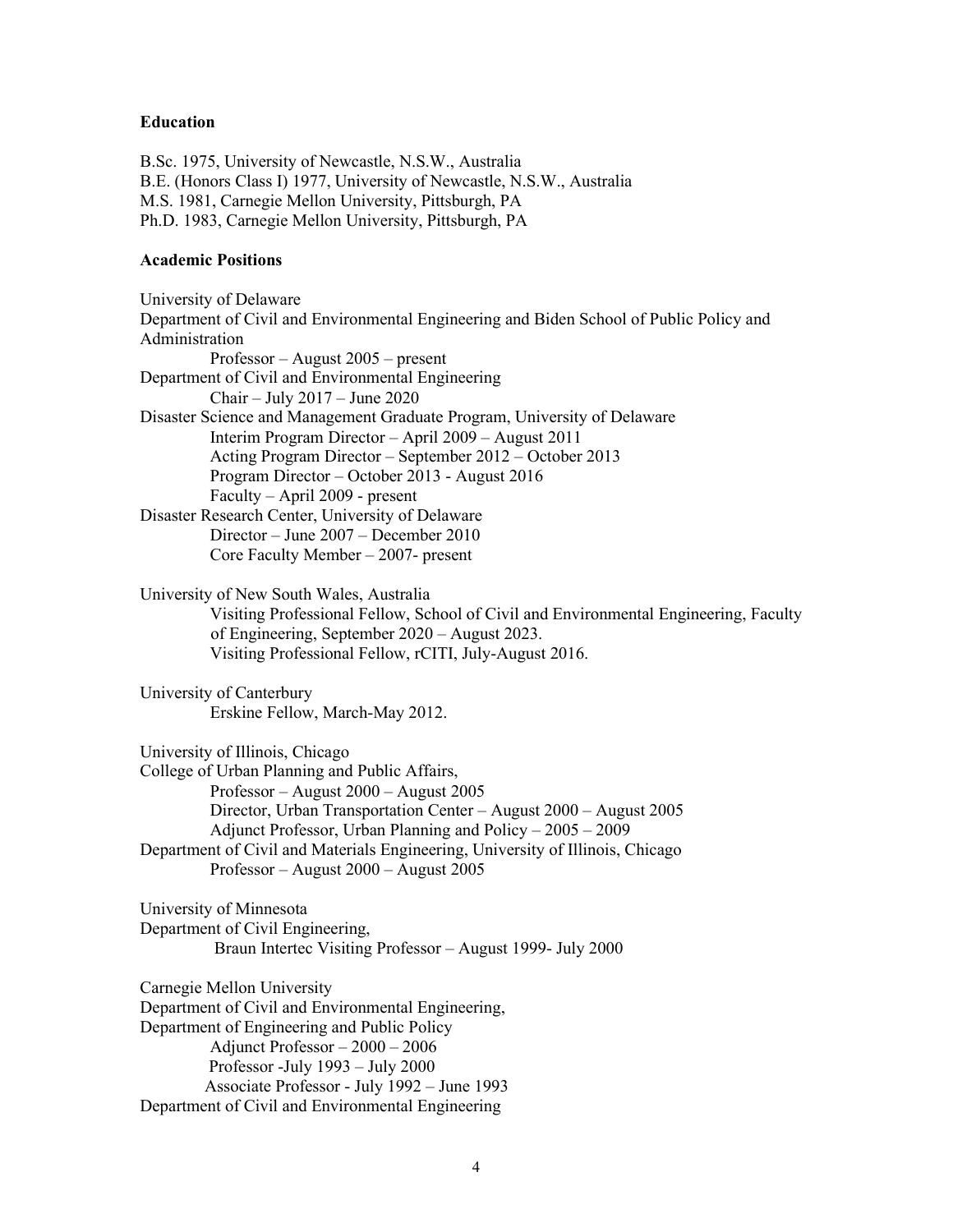Associate Professor of Civil Engineering – September 1990 – June 1992 Assistant Professor of Civil Engineering – January 1988 – August 1990 The Brownfields Center Co-Director – November 1996 – 2002

Massachusetts Institute of Technology Department of Civil Engineering, Visiting Assistant Professor – January 1988 – December 1989 Assistant Professor – July 1985 – December 1987

Princeton University of NJ Department of Civil Engineering, Visiting Lecturer – September 1984 – June 1985

#### **Industrial Positions**

Garmen Associates, Montville, NJ Transportation Engineer – July 1983 – May 1984

Department of Main Roads, NSW Australia Assistant Works Engineer, Singleton – December 1977 – December 1979

#### **Consulting Assignments**

Volpe Transportation Systems Center, Review of HERS and NBIAS Research Needs, May 2018.

National Academies, National Cooperative Research Program, Support the Development of the AAHSTO SCOM Strategic Plan, May 2015 – August 2015.

Gannett Fleming, June 2012- April 2015, NCHRP 14-27 - A Guide for the Preservation of Highway Tunnel Systems.

Ideation, October –December 2010, January –April, 2012 – Review of FEMA's Loss Avoidance Methodology.

AECOMM, July – August 2009 – Technical Review of the Highway Economic Requirements System (HERS) and National Bridge Investment Analysis System (NBIAS) Construction Cost Inputs

Transportation Research Board, September 2008-March 2009 – Development of a Research Plan for Adaptation to Climate Change.

Batelle, December 2005- May 2006 – Review of NBIAS for FHWA

Volpe Transportation Systems Center, May 1999- February 2000 – Support for Asset Management Workshop

Transport Association of Canada (Subcontract to Stantech), February 1999-December 1999 – Valuing Assets and Measuring Performance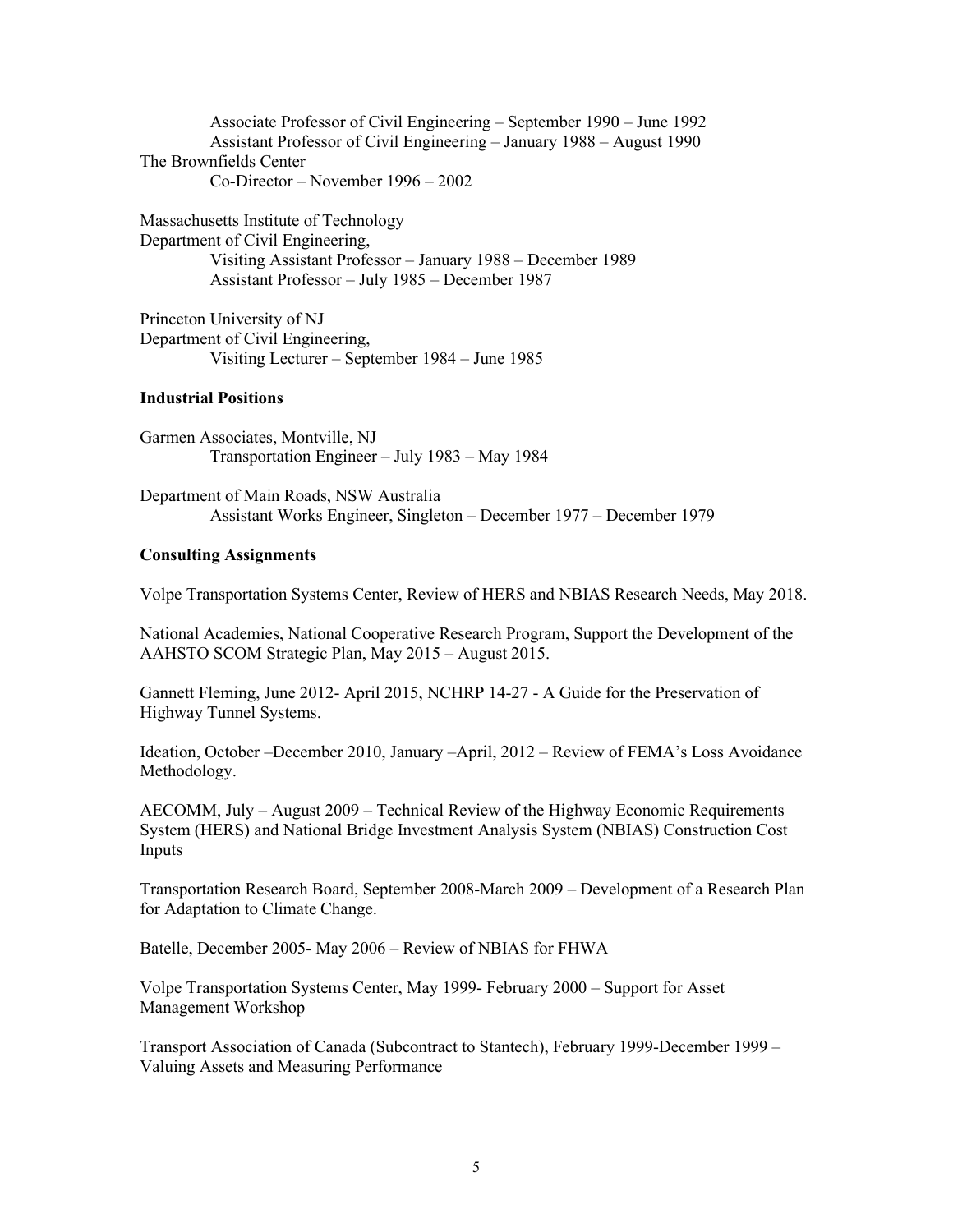AASHTO, November 1997 – 2000 – Transportation Engineers as Stewards of Our Infrastructure Assets: Support for Asset Management Task Force

Rennselaer Polytechnic Institute, June – October 1997 – Support for Asset Management Workshop

Federal Highway Administration, January 1997 – December 1998 – Report on Radar for Pavement Thickness Analysis, Report and Presentation on Failures due to Neglect

Nichols Consulting, January 1997 – present – Pavement Management Training Course

Baker Engineering, January 1995 – 1999 – Bridge Management Training Course

Olson Engineering, June 1996 – December 1998 – Role of Nondestructive Testing in Bridge Management

Federal Highway Administration – October – November 1995 – Evaluation of HERS.

Pittsburgh Corning, January 1994 – December 1995 – Analysis of block dimensions for quality control.

Digital Site Systems, Pittsburgh, June 1991 – December 1993 – Analysis and parameterization of heat signature data, knowledge acquisition and structuring for expert systems for classification of heat signatures.

Burlington Northern Railroad, January 1988 – December 1988 – Through Center for Transportation Studies, Massachusetts Institute of Technology, Knowledge acquisition and structuring for expert system for scheduling rail relays.

Nova Consulting Group, Pittsburgh, September 1982 – October 1982 – Analysis of railroad waybill data.

| CUM SCS<br>Semester | Number         | Name                                                 | Number<br>of<br><b>Students</b> | Joint Faculty | FCE* Score<br>Instructor | FCE*<br>Score<br>Course |
|---------------------|----------------|------------------------------------------------------|---------------------------------|---------------|--------------------------|-------------------------|
| Spring<br>2022      | <b>CIEG866</b> | Seminar:<br>Advanced                                 | 5                               |               |                          |                         |
|                     |                | Infrastructure<br>Management                         |                                 |               |                          |                         |
| Fall 2022           | <b>CIEG866</b> | Seminar:<br>Advanced<br>Infrastructure<br>Management | 3                               |               | <b>NA</b>                |                         |
| Spring<br>2021      | <b>CIEG315</b> | Probability and<br><b>Statistics</b>                 | 86 (010)<br>12 (080)            |               | 3.19<br>2.98             |                         |
| Spring<br>2021      | <b>CIEG351</b> | Transportation<br>Engineering                        | 84 (010)<br>2(011)              |               | 3.78<br>3.00             |                         |

#### **Teaching and Education** *Courses*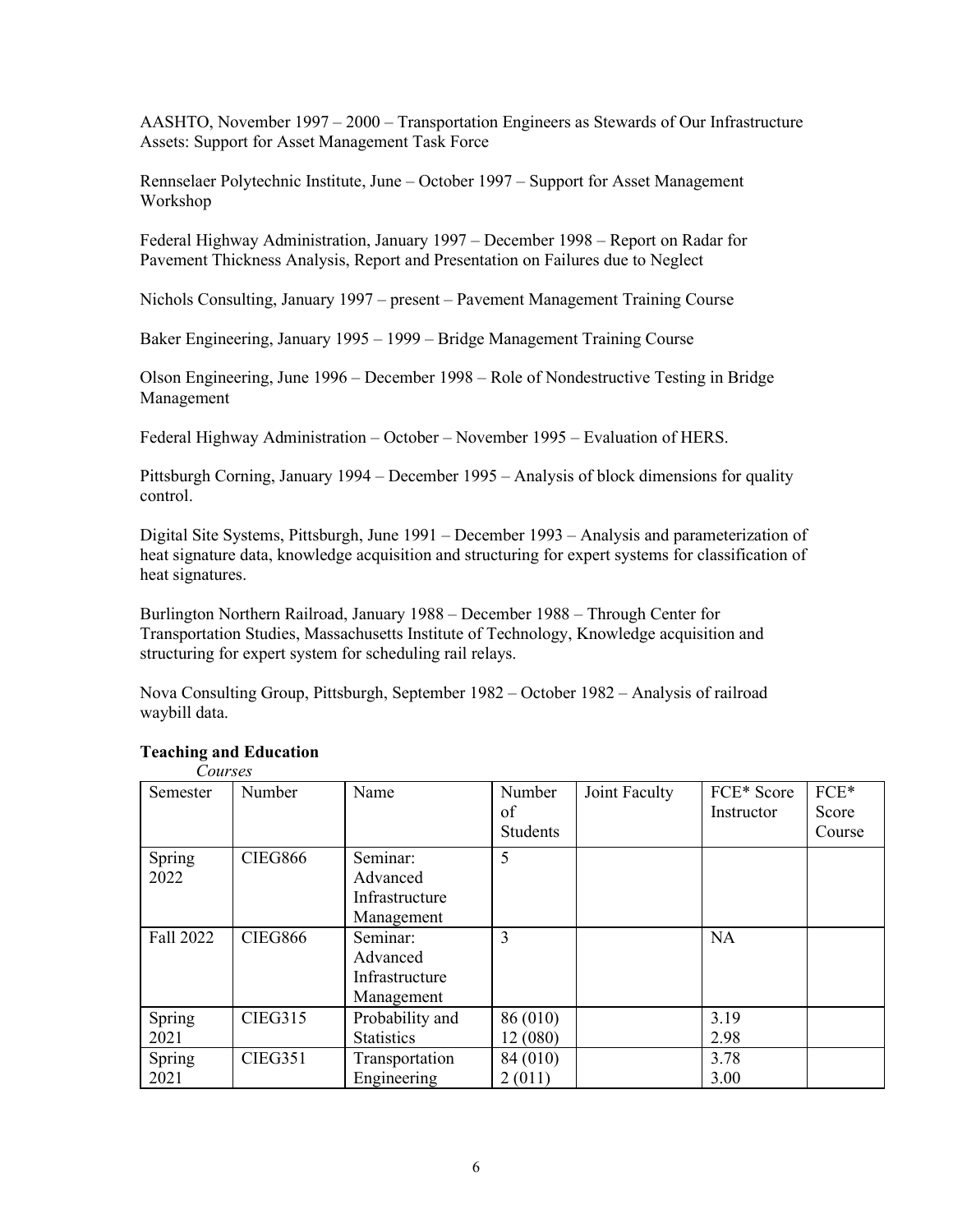| Spring         | <b>CIEG451</b>  | Transportation                | $58$ (Lec)     |                    | 3.99 |           |
|----------------|-----------------|-------------------------------|----------------|--------------------|------|-----------|
| 2021           |                 | Laboratory                    | 29 (020)       |                    | 3.98 |           |
|                |                 |                               | 29 (021)       |                    | 3.97 |           |
| Spring         | <b>CIEG315</b>  | Probability and               | 50             |                    | 3.31 |           |
| 2020           |                 | <b>Statistics</b>             |                |                    |      |           |
| Spring         | <b>CIEG451</b>  | Transportation                | $59$ (Lec)     |                    | 3.78 |           |
| 2020           |                 | Laboratory                    | 29 (020)       |                    | 3.72 |           |
|                |                 |                               | 30(021)        |                    | 3.70 |           |
| Spring         | <b>DISA880</b>  | Qualifier Prep                | 5              |                    |      |           |
| 2019           |                 |                               |                |                    |      |           |
| Winter<br>2020 | <b>CIEG 351</b> | Transportation<br>Engineering | 35             | (Study abroad)     |      |           |
| Fall 2019      | <b>CIEG655</b>  | Civil                         | 16             |                    | 4.65 |           |
|                |                 | Infrastructure                | 2 (online)     |                    | 4.3  |           |
|                |                 | Systems                       |                |                    |      |           |
| Fall 2019      | <b>CIEG865</b>  | Civil Engineering             | 19             |                    |      |           |
|                |                 | Seminar (CIS/                 |                |                    |      |           |
|                |                 | Transportation)               |                |                    |      |           |
| Spring         | <b>CIEG451</b>  | Transportation                | 81 (Lec)       |                    | 4.24 |           |
| 2019           |                 | Laboratory                    | 19(020)        |                    | 4.27 |           |
|                |                 |                               | 18(021)        |                    | 4.03 |           |
|                |                 |                               | 18 (022)       |                    | 4.41 |           |
|                |                 |                               | 9(023)         |                    | 4.32 |           |
|                |                 |                               | 17 (024)       |                    | 4.2  |           |
| Spring         | <b>DISA880</b>  | Qualifier Prep                | $\overline{2}$ |                    |      |           |
| 2019           |                 |                               |                |                    |      |           |
| Winter         | <b>CIEG 351</b> | Transportation                | 24             | (Study abroad)     | NA   | NA        |
| 2019           |                 | Engineering                   |                |                    |      |           |
| Fall 2018      | <b>CIEG865</b>  | Civil Engineering             | 17             |                    |      |           |
|                |                 | Seminar (CIS/                 |                |                    |      |           |
|                |                 | Transportation)               |                |                    |      |           |
| Spring         | <b>CIEG451</b>  | Transportation                | $72$ (Lec)     |                    | 4.07 | <b>NA</b> |
| 2018           |                 | Laboratory                    | 18(020)        |                    | 4.00 |           |
|                |                 |                               | 18 (021)       |                    | 3.95 |           |
|                |                 |                               | 18 (022)       |                    | 4.23 |           |
|                |                 |                               | 10(023)        |                    | 3.98 |           |
|                |                 |                               | 8 (024         |                    | 4.64 |           |
| Spring         | <b>DISA</b>     | <b>Disaster Science</b>       | 16             |                    |      |           |
| 2018           | 680/681         | and Management                |                |                    |      |           |
|                |                 | Seminar                       |                |                    |      |           |
| Spring         | <b>DISA880</b>  | Qualifier Prep                | 8              |                    |      |           |
| 2018           |                 |                               |                |                    |      |           |
| Winter         | <b>CIEG 351</b> | Transportation                | 33             | (Study abroad)     | NA   | <b>NA</b> |
| 2018           |                 | Engineering                   | 6              |                    |      |           |
| Fall 2017      | <b>CIEG655</b>  | Civil                         |                |                    | 4.53 | NA        |
|                |                 | Infrastructure                | 4 (online)     |                    | 4.80 |           |
|                |                 | Systems                       |                |                    |      |           |
| Spring         | CIEG161         | Freshman Design               | 60             | Tom Hsu and        | 4.04 | <b>NA</b> |
| 2017           |                 |                               | 12             | <b>Edgar Small</b> | 4.00 |           |
|                |                 |                               | (Hons)         |                    |      |           |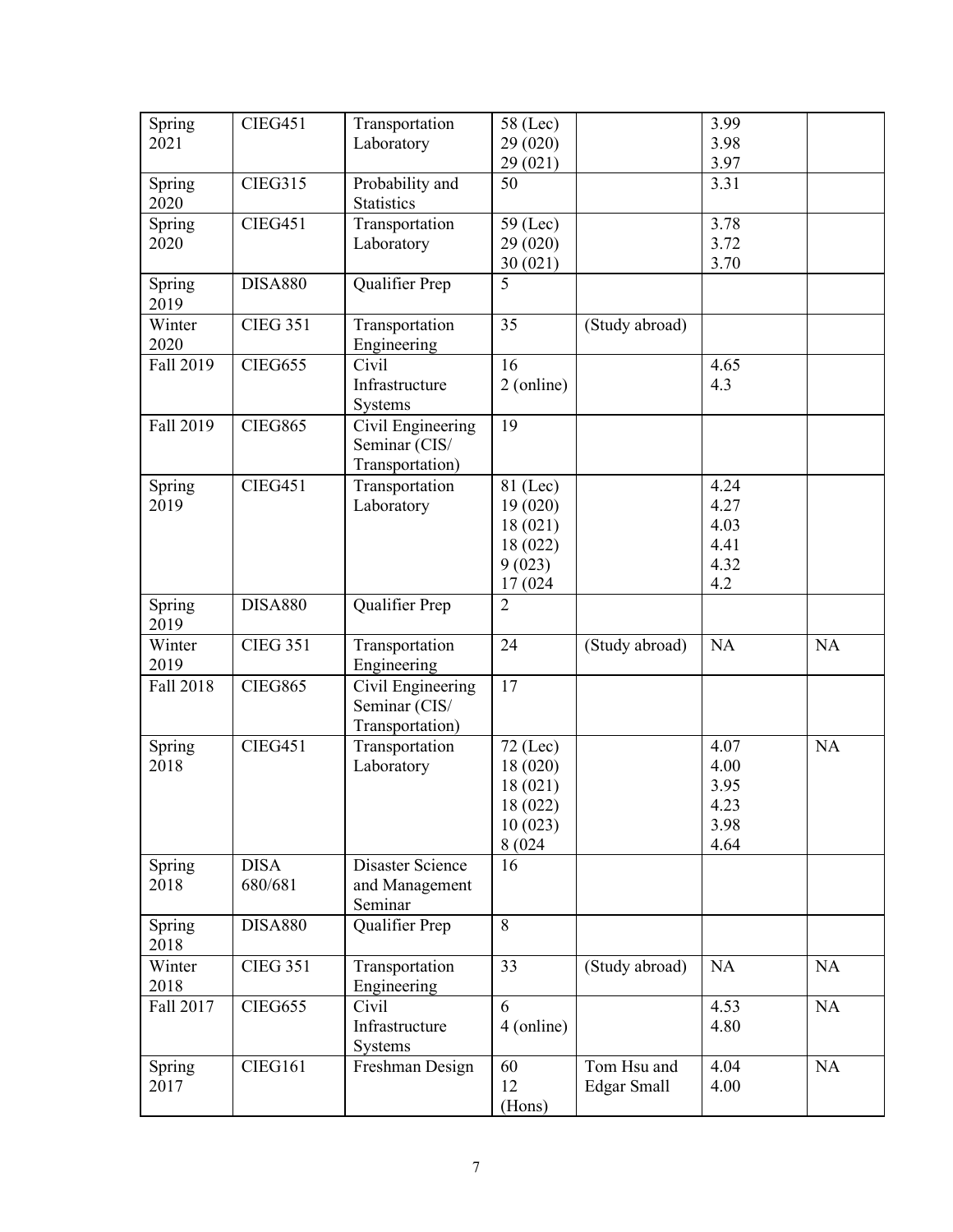| Spring         | <b>CIEG351</b>  | Transportation            | 73             |                | 3.92      | NA        |
|----------------|-----------------|---------------------------|----------------|----------------|-----------|-----------|
| 2017           |                 | Engineering               |                |                |           |           |
| Spring         | <b>CIEG451</b>  | Transportation            | 80 (Lec)       |                | 3.99      | NA        |
| 2017           |                 | Laboratory                | 18(020)        |                | 3.53      |           |
|                |                 |                           | 18 (021)       |                | 4.19      |           |
|                |                 |                           | 18 (022)       |                | 3.80      |           |
|                |                 |                           | 8(023)         |                | 4.20      |           |
|                |                 |                           | 18 (024)       |                | 4.27      |           |
| Spring         | <b>CIEG865</b>  | Civil Engineering         | 17             |                |           |           |
| 2017           |                 | Seminar (CIS/             |                |                |           |           |
|                |                 | Transportation)           |                |                |           |           |
| Spring         | <b>DISA680</b>  | Disaster Science          | $\overline{8}$ |                |           |           |
| 2017           |                 | and Management            |                |                |           |           |
|                |                 | Seminar                   |                |                |           |           |
| Winter         | <b>CIEG 351</b> | Transportation            | 34             | (Study abroad) | NA        | <b>NA</b> |
| 2017           |                 | Engineering               |                |                |           |           |
| Fall 2016      | <b>CIEG650</b>  | Urban                     | 15             |                | 4.41      | NA        |
|                |                 | Transportation            |                |                |           |           |
|                |                 | Systems                   |                |                |           |           |
| Spring         | <b>CIEG 655</b> | Civil                     | 24             |                | 4.44      | NA        |
| 2016           |                 | Infrastructure            |                |                |           |           |
|                |                 | Systems                   |                |                |           |           |
| Spring         | <b>CIEG161</b>  | Freshman Design           | 69             | Allan Jayne    | 4.08      | <b>NA</b> |
| 2016           |                 |                           | 13             | and Tom Hsu    | 4.14      |           |
|                |                 |                           |                |                |           |           |
|                | <b>CIEG351</b>  |                           | (Hons)<br>33   |                |           |           |
|                |                 |                           |                |                |           |           |
| Winter         |                 | Transportation            |                | (Study abroad) | <b>NA</b> | NA        |
| 2016           |                 | Engineering               |                |                |           |           |
| Fall 2015      | <b>CIEG 650</b> | Urban                     | 12             |                | 4.65      | $\rm NA$  |
|                |                 | Transportation            |                |                |           |           |
|                |                 | Systems                   |                |                |           |           |
| Spring         | CIEG161         | Freshman Design           | 66             | Allan Jayne    | 4.44      | NA        |
| 2015           |                 |                           | 11             | and Jack Puleo | 4.15      |           |
|                |                 |                           | (Hons)         |                |           |           |
| Spring         | <b>CIEG351</b>  | Transportation            | 111            |                | 4.15      | <b>NA</b> |
| 2015           |                 | Engineering               |                |                |           |           |
| Spring         | <b>CIEG451</b>  | Transportation            | 118            |                | 4.19      | NA        |
| 2015           |                 | Laboratory                |                |                |           |           |
| Fall 2014      | <b>CIEG655</b>  | Civil                     | 16             |                | 4.41      | NA        |
|                |                 | Infrastructure            |                |                |           |           |
|                |                 | Systems                   |                |                |           |           |
|                | CIEG161         | Freshman Design           | 87             | Allan Jayne    | 4.18      | NA        |
| Spring<br>2014 |                 |                           | $7$ (Hons)     | and Jack Puleo | 3.90      |           |
|                |                 | Urban                     | 14             |                | 4.67      |           |
| Spring<br>2014 | <b>CIEG650</b>  | Transportation            |                |                |           | NA        |
|                |                 | Systems                   |                |                |           |           |
|                |                 |                           |                |                |           |           |
| Winter         | <b>CIEG351</b>  | Transportation            | 35             | (Study abroad) | NA        | NA        |
| 2014           |                 | Engineering               |                |                |           |           |
| Fall 2012      | <b>CIEG655</b>  | Civil                     | 15             |                | 4.6       | NA        |
|                |                 | Infrastructure<br>Systems |                |                |           |           |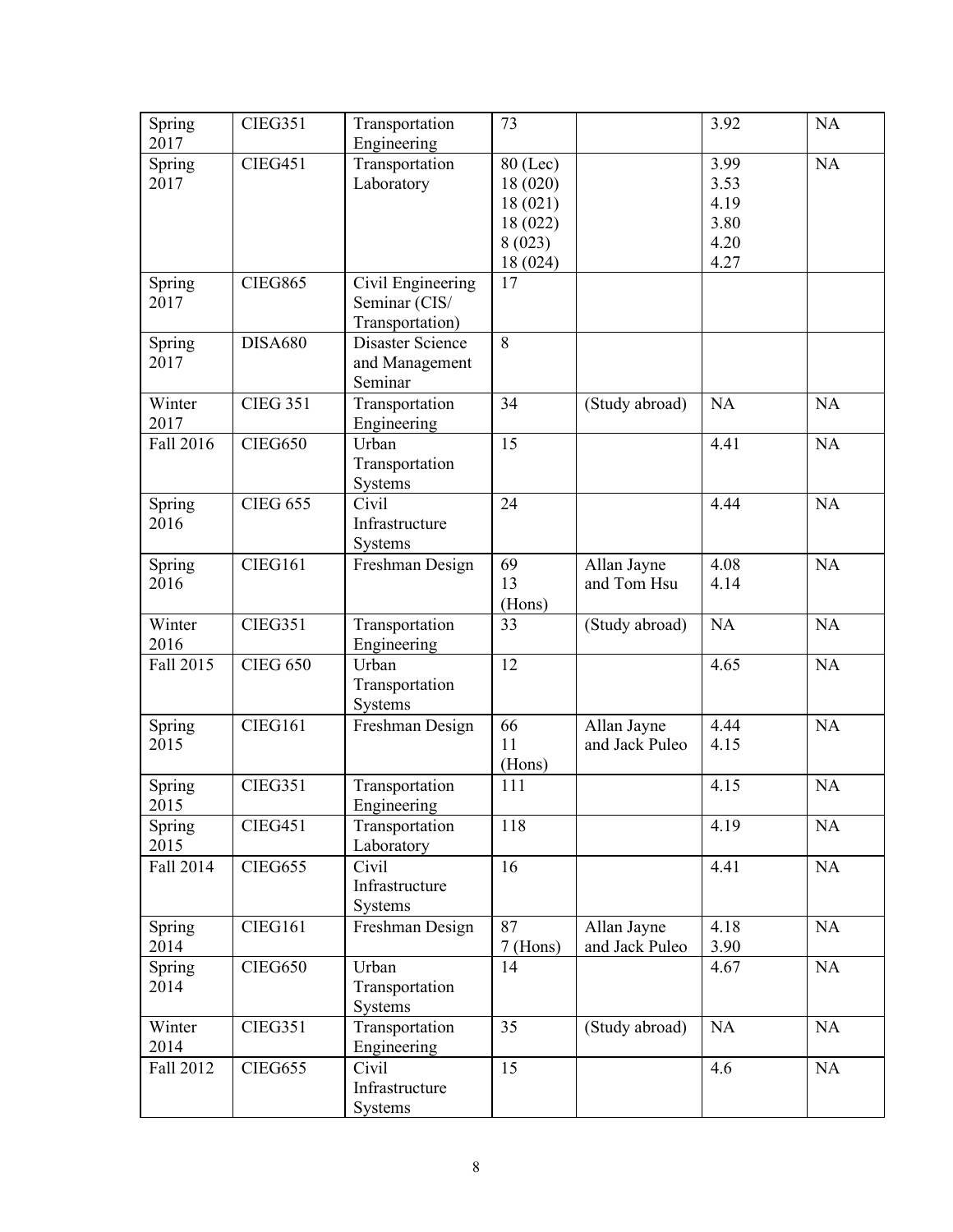| Spring<br>2013 | <b>CIEG351</b>  | Transportation<br>Engineering                      | 70                              |                                                                     | 3.6       | NA        |
|----------------|-----------------|----------------------------------------------------|---------------------------------|---------------------------------------------------------------------|-----------|-----------|
| Spring<br>2013 | <b>CIEG341</b>  | Transportation<br>Laboratory                       | 95                              |                                                                     | 3.8       | $\rm NA$  |
| Winter<br>2013 | <b>CIEG351</b>  | Transportation<br>Engineering                      | 35                              | (Study abroad)                                                      | <b>NA</b> | NA        |
| Fall 2012      | <b>CIEG650</b>  | Urban<br>Transportation<br>Systems                 | 16                              | Earl Lee                                                            | 4.1       | <b>NA</b> |
| Fall 2012      | <b>CIEG655</b>  | Civil<br>Infrastructure<br>Systems                 | 8                               |                                                                     | 4.3       | <b>NA</b> |
| Winter<br>2012 | <b>CIEG351</b>  | Transportation<br>Engineering                      | 35                              | (Study abroad)                                                      | NA        | NA        |
| Winter<br>2011 | <b>CIEG 351</b> | Transportation<br>Engineering                      | 35                              |                                                                     | <b>NA</b> | NA        |
| Fall 2010      | <b>CIEG650</b>  | Urban<br>Transportation<br>Systems                 | 26                              | Earl Lee                                                            | 4.7       | NA        |
| Fall 2010      | <b>CIEG655</b>  | Civil<br>Infrastructure<br>Systems                 | 16                              |                                                                     | 4.7       | NA        |
| Summer<br>2010 | <b>CIEG 867</b> | <b>Advanced Civil</b><br>Infrastructure<br>Systems | $7(+10)$<br>non UD<br>students) | Susan Tighe<br>Gerardo<br>Flintsch<br>David Lee<br>Zhanmin<br>Zhang | 4.8       | NA        |
| Spring<br>2010 | <b>CIEG351</b>  | Transportation<br>Engineering                      | 90                              |                                                                     | 3.8       | <b>NA</b> |
| Winter 10      | <b>CIEG351</b>  | Transportation<br>Engineering                      | 33                              | (Study abroad)                                                      | NA        | NA        |
| Fall 2009      | <b>CIEG650</b>  | Urban<br>Transportation<br>Systems                 | $\tau$                          | Earl Lee                                                            | 4.62      | <b>NA</b> |
| Fall 2009      | <b>CIEG655</b>  | Civil<br>Infrastructure<br>Systems                 | 12                              | Nii Attoh-<br>Okine                                                 | 5.0       | NA        |
| Spring<br>2009 | <b>CIEG351</b>  | Transportation<br>Engineering                      | 78                              | Stephen<br>Mensah                                                   | 3.5       | NA        |
| <b>Fall 08</b> | <b>CIEG650</b>  | Urban<br>Transportation<br>Systems                 | 28                              | Earl Lee                                                            | 4.58      | NA        |
| <b>Fall 08</b> | <b>CIEG655</b>  | Civil<br>Infrastructure<br>Systems                 | 25                              | Nii Attoh-<br>Okine                                                 | 4.1       | NA        |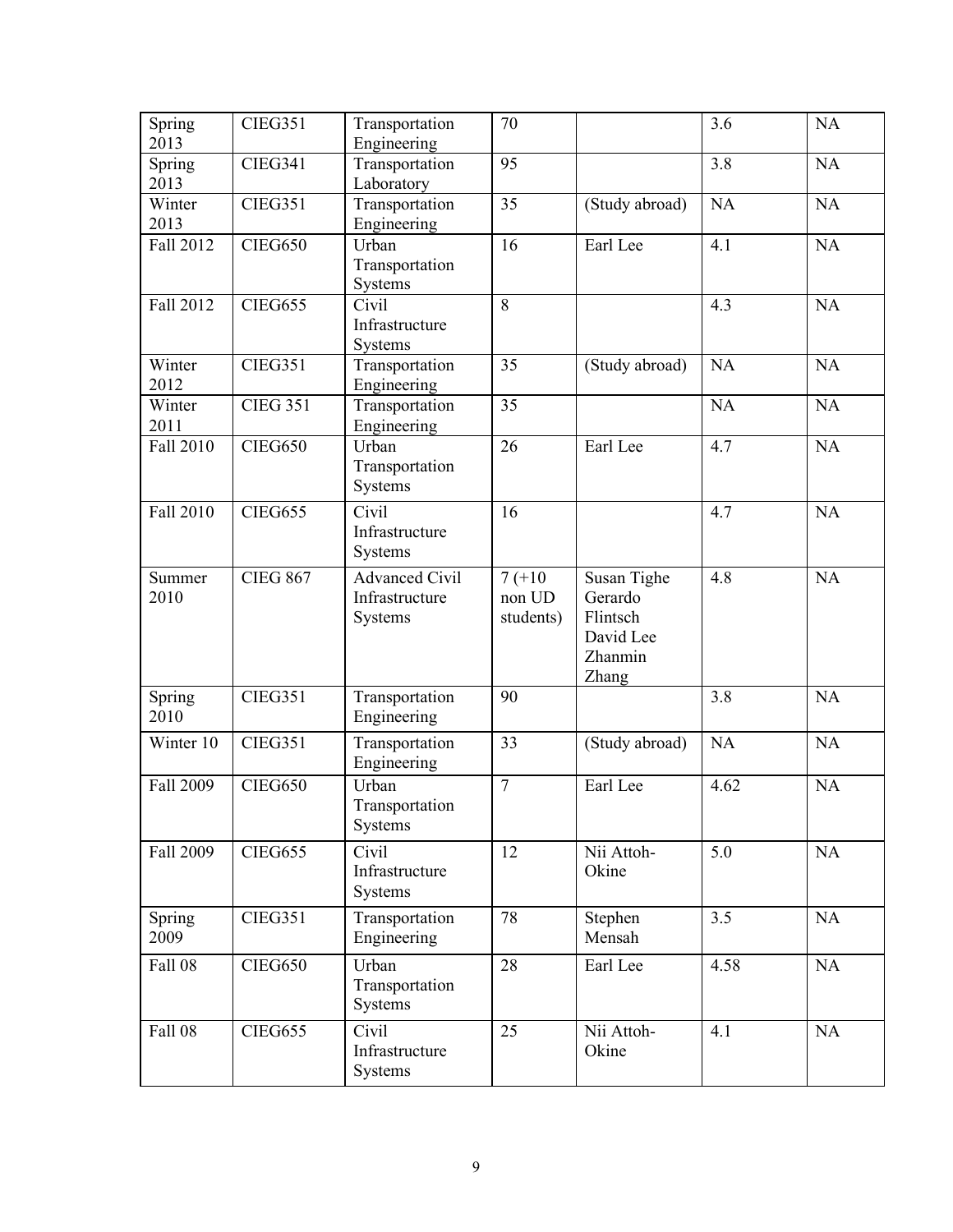| Spring 08      | <b>CIEG351</b>                     | Transportation<br>Engineering                     | 55                                    | Earl Lee       | 4.21                                              | NA                                                    |
|----------------|------------------------------------|---------------------------------------------------|---------------------------------------|----------------|---------------------------------------------------|-------------------------------------------------------|
| Winter 08      | <b>CIEG351</b>                     | Transportation<br>Engineering                     | 33                                    | (Study abroad) | NA                                                | NA                                                    |
| Fall 07        | <b>CIEG650</b>                     | Urban<br>Transportation<br>Systems                | 18                                    | Earl Lee       | 4.43                                              | <b>NA</b>                                             |
| Spring 07      | <b>CIEG351</b>                     | Transportation<br>Engineering                     | 92                                    |                | 3.25                                              | NA                                                    |
| <b>Fall 06</b> | CIEG125                            | Introduction to<br>Civil Engineering              | 70                                    |                | 4.00                                              | NA                                                    |
| Fall 06        | <b>CIEG667</b>                     | Civil<br>Infrastructure<br>Systems                | 13                                    | Simon Lewis    | 4.75                                              | <b>NA</b>                                             |
| Spring 06      | <b>CIEG351</b>                     | Transportation<br>Engineering                     | 78                                    |                | 3.53                                              | <b>NA</b>                                             |
| Spring 06      | CIEG467                            | Disaster<br>Engineering                           | 28                                    | Michael Chajes | 2.67                                              | <b>NA</b>                                             |
| Fall 05        | <b>CIEG125</b>                     | Introduction to<br>Civil Engineering              | 104                                   |                | 3.85                                              | NA                                                    |
| Spring 05      | <b>UPP 503</b>                     | Data Analysis for<br>Planning and<br>Management I | 21                                    |                | <b>TBA</b>                                        | <b>TBA</b>                                            |
| <b>Fall 04</b> | <b>CEMM 580/</b><br><b>UPP 569</b> | Infrastructure<br>Management                      | 16                                    |                | <b>TBA</b>                                        | <b>TBA</b>                                            |
| <b>Fall 04</b> | <b>UPP 594</b>                     | Transportation<br>Planning and Land<br>Use        | 8                                     |                | <b>TBA</b>                                        | <b>TBA</b>                                            |
| Fall 03        | <b>CEMM 580/</b><br><b>UPP 569</b> | Infrastructure<br>Management                      | 17:<br>5-UPP<br>$12 -$<br><b>CEMM</b> |                | 4.667<br>$(SD =$<br>0.516)<br>4.9<br>$(SD = 0.3)$ | 4.333<br>$(SD =$<br>0.817)<br>4.7<br>(SD)<br>$=0.4$ ) |
| Spring 03      | <b>UPP 565</b>                     | Transportation<br>Planning and Land<br>Use        | 7                                     |                | 4.857<br>$(SD =$<br>0.378)                        | 4.429<br>$(SD=0.5)$<br>345)                           |
| <b>Fall 02</b> | <b>UPP 594/</b><br><b>CEMM 594</b> | Infrastructure<br>Management                      | 15:<br>11-UPP<br>$4 -$<br><b>CEMM</b> |                | 3.818<br>$(SD=0.98)$<br>4.5<br>$(SD=0.5)$         | 4.0<br>$(SD=1.1)$<br>(0)<br>4.5<br>$(SD=0.5)$         |
| <b>Fall 01</b> | <b>UPP 594</b>                     | Brownfield<br>Development                         | 10                                    | Jon DeVries    | 4.900<br>$(SD=0.316)$                             | 4.800<br>$(SD =$<br>0.422)                            |
| <b>Fall 01</b> | <b>UPP 594/</b><br><b>CEMM 594</b> | Infrastructure<br>Management                      | 17                                    |                | 4.765<br>$(SD=0.437)$                             | 4.176<br>$(SD =$<br>0.728)                            |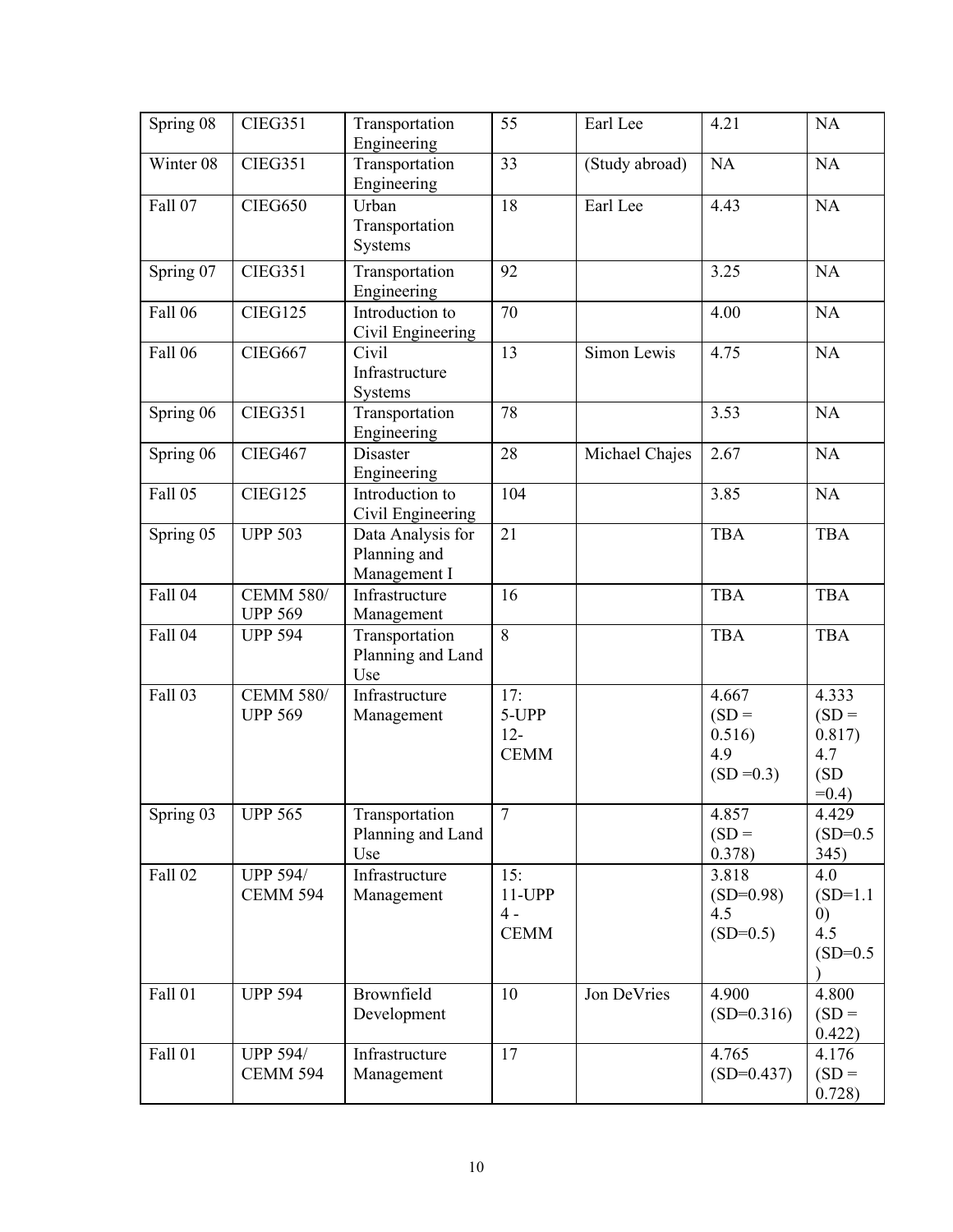| Spring 01      | <b>UPP 403</b>  | <b>Urban Planning</b>  | 9  |                          | 4.439        | 4.286      |
|----------------|-----------------|------------------------|----|--------------------------|--------------|------------|
|                |                 |                        |    |                          | $(SD=0.535)$ | $(SD=0.7)$ |
|                |                 |                        |    |                          |              | 56)        |
| <b>Fall 00</b> | <b>UPP 594</b>  | Brownfield             | 11 |                          | 4.444        | 4.625      |
|                |                 | Development            |    |                          | $(SD=0.726)$ | $(SD=0.5)$ |
|                |                 |                        |    |                          |              | 18)        |
| Spring 00      | <b>CE 4101</b>  | Economics and          | 50 | Karl Smith               | <b>NA</b>    | <b>NA</b>  |
|                | U of Minn       | Project                |    |                          |              |            |
|                |                 | Management             |    |                          |              |            |
| Spring 00      | <b>ISE 5102</b> | Infrastructure         | 18 | L,                       | ***          | ***        |
|                | U of Minn       | Systems                |    |                          | 6.1          | 6.1        |
|                |                 | Management             |    |                          | $(SD=0.9)$   | $(SD=1.1)$ |
|                |                 |                        |    |                          |              |            |
| Spring 99      | 12-702          | Infrastructure         | 14 | $\overline{\phantom{a}}$ | 4.79         | 4.57       |
|                |                 | Management             |    |                          |              |            |
| <b>Fall 98</b> | Independent     | Brownfield             | 12 | With Joel Tarr           |              |            |
|                | Study           | Development            |    |                          |              |            |
| <b>Fall 98</b> | 12-411          | Engineering            | 32 | $\blacksquare$           | <b>NA</b>    | $\rm NA$   |
|                |                 | Economics              |    |                          |              |            |
| Fall 1998      | 12-790          | <b>Teaching Skills</b> | 11 | $\blacksquare$           | NA           | NA         |
| Spring 98      | $12 - 100$      | Introduction to        | 50 |                          | 4.15         | 4.05       |
|                |                 | Civil and              |    |                          |              |            |
|                |                 | Environmental          |    |                          |              |            |
| Spring 98      | 12-702          | Infrastructure         | 12 | $\overline{a}$           | 4.73         | 4.55       |
|                |                 | Management             |    |                          |              |            |
| Fall 97        | 12-641          | Engineering            | 40 | $\frac{1}{2}$            | 3.75         | 4.0        |
|                |                 | Economics              |    |                          |              |            |
| Spring 97      | 12-702          | Infrastructure         | 30 | $\blacksquare$           | 4.43         | 4.29       |
|                |                 | Management             |    |                          |              |            |
| Fall 96        | 12-790          | <b>Teaching Skills</b> | 18 | Pantizidou               | NA           | NA         |
| Fall 96        | 12-609          | <b>Traffic Flow</b>    | 6  |                          | NA           | <b>NA</b>  |
|                |                 | Theory and             |    |                          |              |            |
|                |                 | Operations             |    |                          |              |            |
| <b>Fall 96</b> | 19-451          | Project**              | 20 | Fischoff                 | 4.11         | 4.44       |
|                |                 |                        |    | Rubin                    |              |            |
| Spring 96      | 12-702          | Infrastructure         | 19 |                          | 4.65         | 4.53       |
|                |                 | Management             |    |                          |              |            |
| Fall 95        | 12-790          | <b>Teaching Skills</b> | 18 | $\blacksquare$           | NA           | NA         |
| Fall 95        | $12 - 100$      | Introduction to        | 60 |                          | 4.62         | 4.38       |
|                |                 | Civil and              |    |                          |              |            |
|                |                 | Environmental          |    |                          |              |            |
|                |                 | Engineering            |    |                          |              |            |
| Spring 95      | 12-101          | Introduction to        | 58 | $\overline{\phantom{a}}$ | 4.07         | 3.96       |
|                |                 | Civil and              |    |                          |              |            |
|                |                 | Environmental          |    |                          |              |            |
|                |                 | Engineering            |    |                          |              |            |
| <b>Fall 94</b> | 12-702          | Infrastructure         | 15 |                          | 4.62         | 4.38       |
|                |                 | Management             |    |                          |              |            |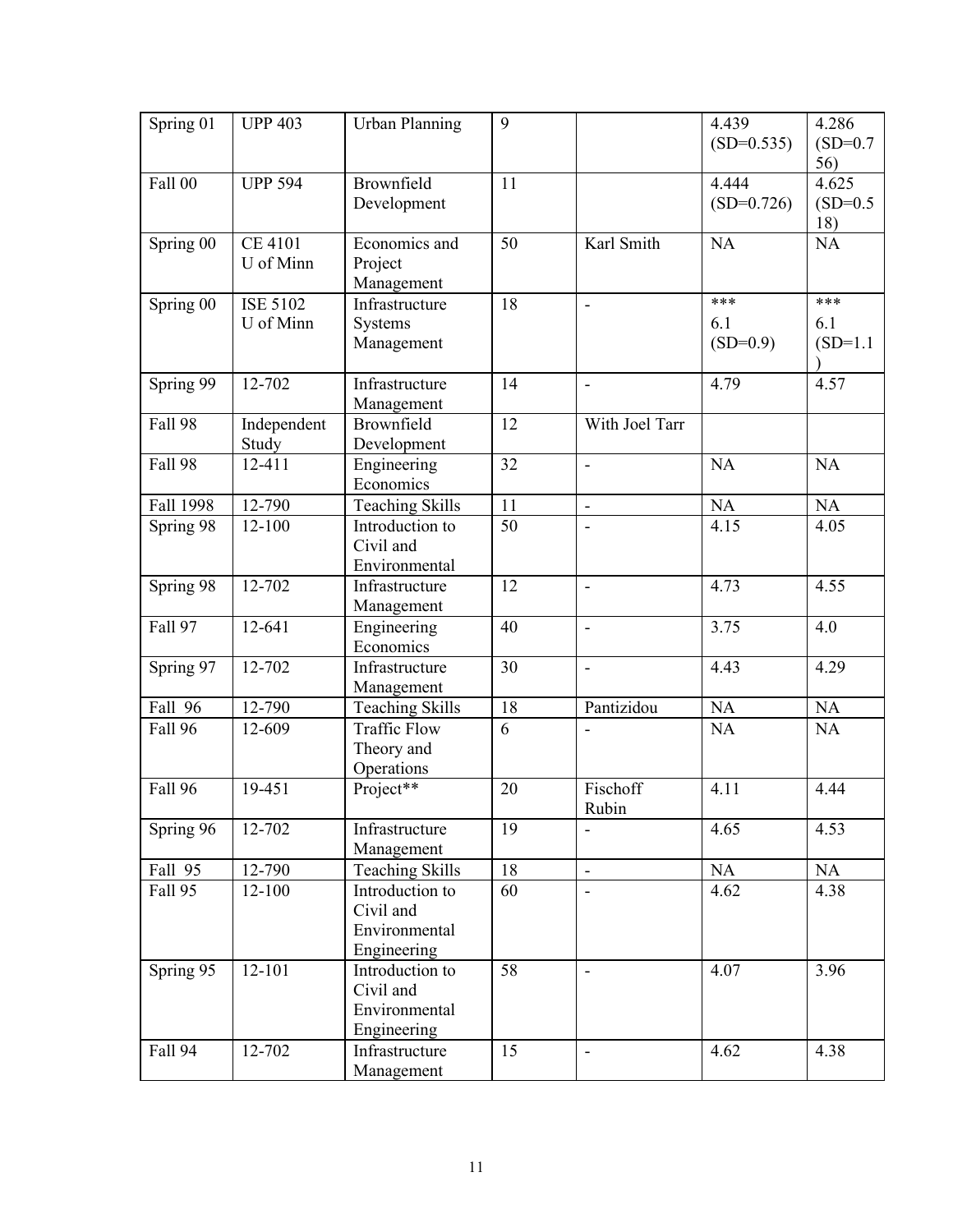| Spring 94      | 12-310 | Engineering<br>Economics                               | 44 | $\overline{\phantom{a}}$ | 4.07      | 3.96      |
|----------------|--------|--------------------------------------------------------|----|--------------------------|-----------|-----------|
| Spring 94      | 12-706 | Public Investment<br>Planning                          | 20 | $\frac{1}{2}$            | 4.11      | 4.11      |
| Spring 94      | 12-790 | Teaching Skills                                        | 18 | $\blacksquare$           | NA        | NA        |
| Fall 93        | 12.101 | Innovation in<br>Civil Engineering                     | 59 |                          | 3.6       | 3.49      |
| Spring 93      | 12-310 | Engineering<br>Economics                               | 26 |                          | 3.47      | 3.58      |
| Spring 93      | 19-550 | Under grad<br>research in EPP<br>$(6-9 \text{ units})$ | 10 |                          | <b>NA</b> | <b>NA</b> |
| <b>Fall 92</b> | 12-790 | Seminar for TA's                                       | 23 |                          | 4.19      | 4.81      |
| Fall 92        | 12-609 | <b>Traffic Flow</b><br>Theory                          | 32 |                          | 3.45      | 3.67      |
| Spring 92      | 12-706 | Public Investment<br>Planning                          | 11 |                          | 4.55      | 4.64      |
| <b>Fall 91</b> | 12-609 | Traffic flow<br>Theory                                 | 9  |                          | 4.57      | 4.71      |
| <b>Fall 91</b> | 12-702 | Infrastructure<br>Management                           | 9  |                          | 4.6       | 5.0       |
| Spring 91      | 12-640 | Computer-Aided<br><b>Tools for Civil</b><br>Engineers  | 9  | Fenves                   | 3.29      | 4.08      |
| <b>Fall 90</b> | 12-800 | Careers in<br>Academia                                 | 12 | Davidson                 | 4.42      | 4.52      |
| Spring 90      | 12-702 | Infrastructure<br>Management                           | 8  | $\blacksquare$           | 4.43      | 4.57      |
| Spring 90      | 12-706 | Public Investment<br>Planning (9 units)                | 11 |                          | 4.70      | 4.60      |
| Fall 89        | 12-800 | Careers in<br>Academia                                 | 12 | Davidson                 | 4.63      | 4.5       |
| Fall 89        | 12-639 | Traffic Flow<br>Theory and<br>Operations (9<br>units)  | 9  |                          | 3.86      | 4.14      |
| Spring 89      | 12-706 | Public Investment<br>Planning (9 units)                | 8  |                          | 4.75      | 4.75      |
| Spring 89      | 12-702 | Infrastructure<br>Management                           | 8  | $\blacksquare$           | 4.57      | 4.50      |
| <b>Fall 88</b> | 12-639 | Traffic Flow<br>Theory and<br>Operations (9<br>units)  | 9  |                          | 4.14      | 4.00      |
| Spring 88      | 12-706 | Public Investment<br>Planning (9 units)                | 10 |                          | 4.22      | 4.22      |
| <b>Fall 87</b> | 1.22   | Transportation<br>Infrastructure<br>Systems            | 9  |                          | 4.68      | 4.68      |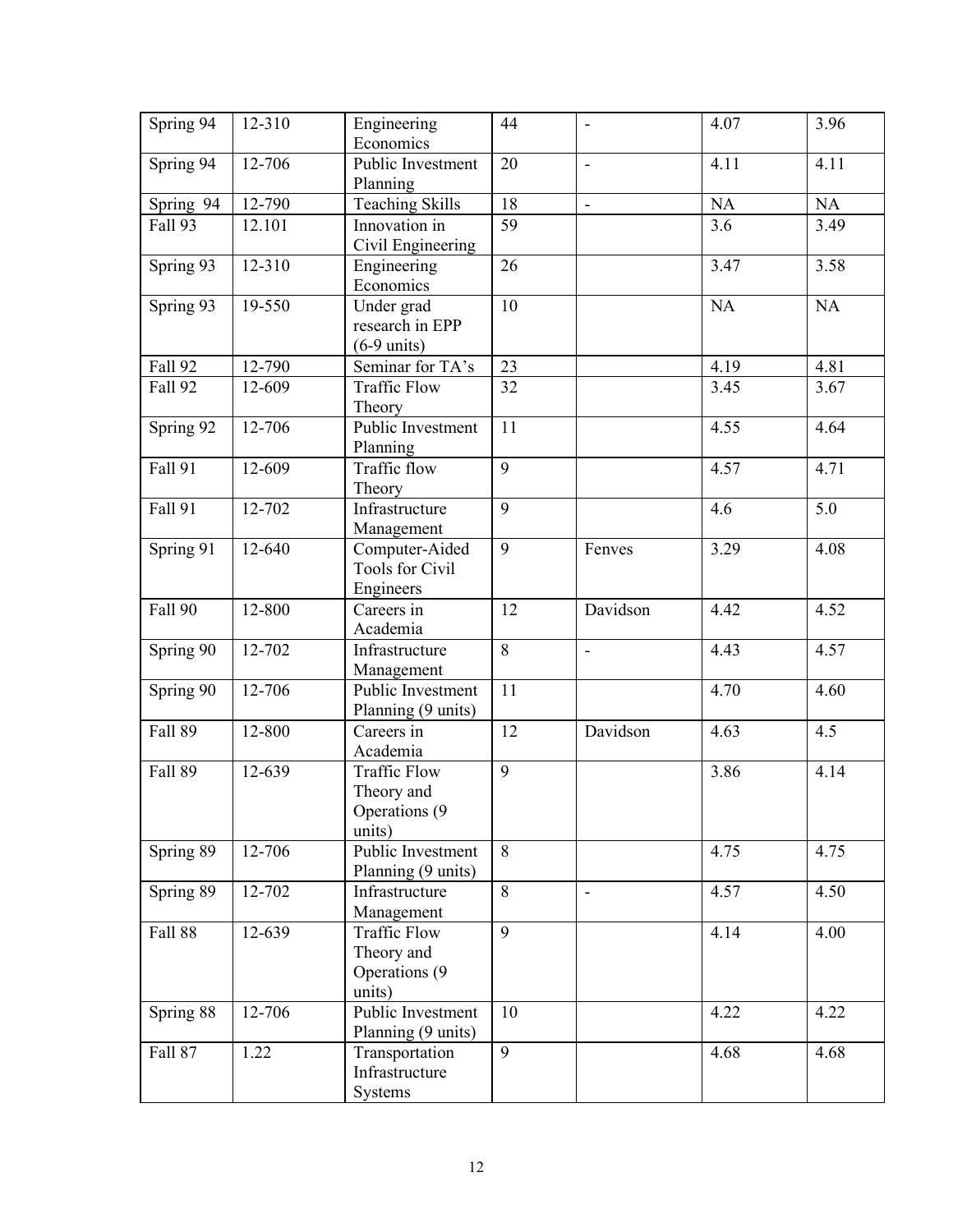| Spring 87      | 1.15          | Computer<br>Applications in<br><b>Statistics</b>             | $\overline{2}$ |             | <b>NA</b> | <b>NA</b> |
|----------------|---------------|--------------------------------------------------------------|----------------|-------------|-----------|-----------|
| Fall 86        | 1.22          | Transportation<br>Infrastructure<br><b>Systems</b>           | 15             |             | 4.36      | 4.36      |
| Spring 86      | 1.15          | Computer<br>Applications in<br><b>Statistics</b>             | 5              |             | 4.5       | 4.5       |
| Fall 85        | 1.242         | <b>Highway Systems</b><br>Analysis and<br>Technology         | 14             |             | 3.9       | 4.6       |
| Spring 85      | <b>CE 268</b> | Intro. to<br>Transportation<br><b>Systems Analysis</b>       | $\mathbf{8}$   |             | 3.8       | 4.0       |
| Fall 1984      | <b>CE 406</b> | Statistical<br>Modeling Design<br>and Decisions              | 48             |             | 3.8       | 3.8       |
| <b>Fall 81</b> | 12-639        | <b>Traffic Flow</b><br>Theory and<br>Operations (9<br>units) | 34             | Hendrickson | 4.03      | 4.33      |

 $*$  - Scale: 1-5. 5 = outstanding.

\*\* - Project awarded "Best Project" for 1996 - 1997.

\*\*\* - Scale: 1-7,  $7$  = exceptional

*Other Teaching*

University of Delaware (online), June -August 2021 (22 students and 13 professional participants) – Advanced Infrastructure Management. Class coordination and guest lectures (team and research methods)

University of Delaware, June 2018 (11 students and 4 continuing education participants) – Advanced Infrastructure Management. Class coordination and guest lectures (team building, economics & asset valuation, and research methods)

Oklahoma State University, June 2016 (12 students) – Advanced Infrastructure Management. Class coordination and guest lectures (team building, economics & asset valuation, and research methods)

Virginia Tech, June 2014 (13 students) – Advanced Infrastructure Management. Class coordination and guest lectures (team building and research methods)

Georgia Tech, June 2012 (15 students) – Advanced Infrastructure Management. Class coordination and guest lectures (team building and research methods)

University of Canterbury, February – May, 2012

• ENCN261 Transport and Surveying – Delivered one guest lecture on airports.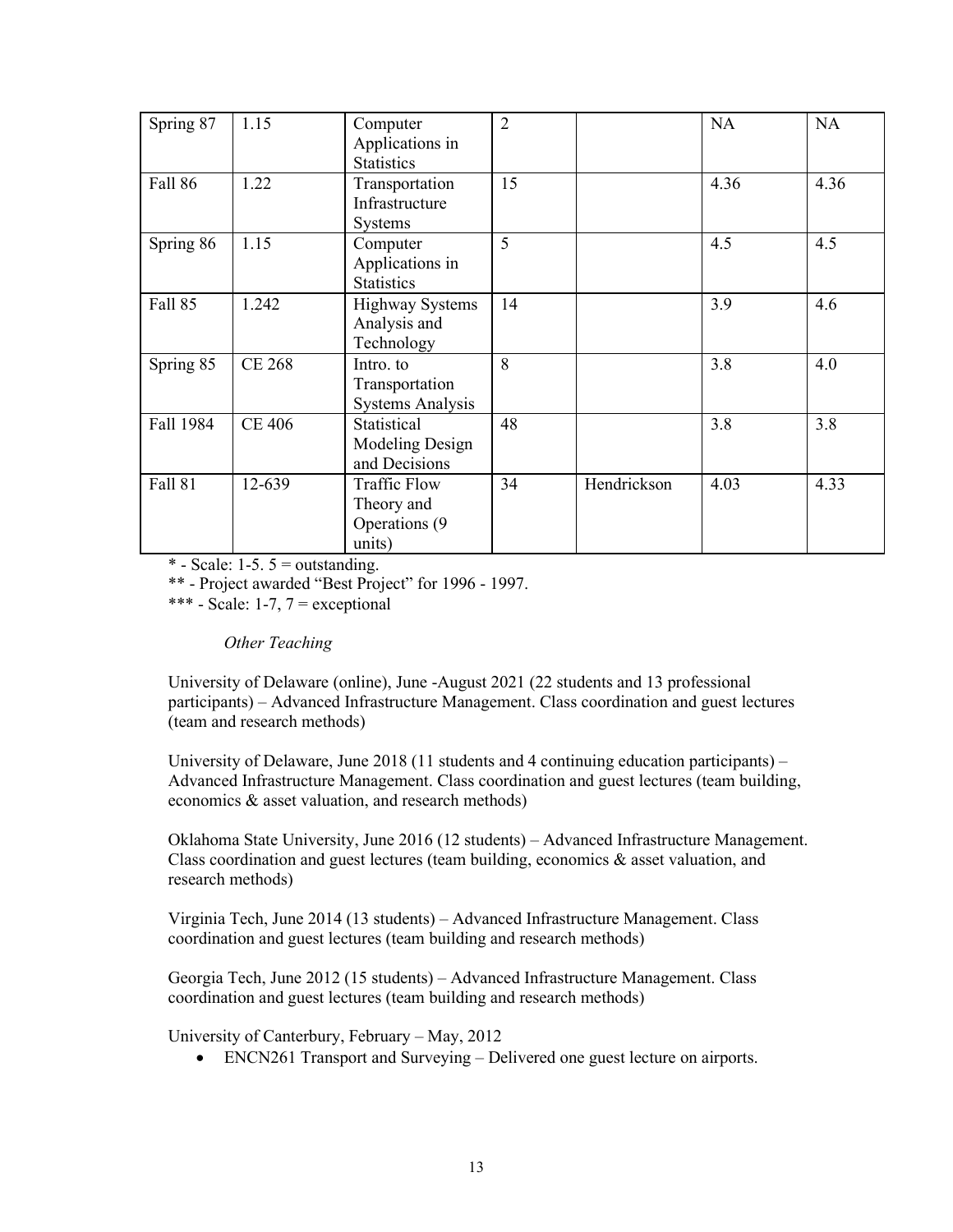- ENCN371 Project and Infrastructure Management Modules on asset management and information management systems. The modules included 11 lectures, a homework assignment and a test.
- ENCI412 Traffic Planning Six lectures covering probabilistic traffic modeling, queuing theory and safety. Provided supplementary lecture notes and exercises. Participated in sensors laboratory.

University of Delaware, June 2010 (17 students) – Advanced Infrastructure Management. Course development, class coordination and guest lectures (team building and research methods)

Fundamentals of Engineering Exam review sessions – Transportation and Engineering Economics, University of Delaware, October 2010, October 2011, October 2012, October 2013, October 2014, October 2015, October 2016, September 2017, September 2018, September 2019.

Bridge Management Executive Session – Oklahoma DOT, September 1997, Texas DOT, May 1998.

Pavement Management Course – Kansas DOT, October 1997, Oklahoma DOT, June 1999, Iowa DOT, July 1999, New York State DOT, September 1999.

Lecturer, short course for the Massachusetts Department of Public Works, "Signalized Intersection and Pedestrian Capacity Analysis", May 19 - 20 1986.

Training Session for Transportation Systems Center, U.S. Department of Transportation, "Infrastructure Awareness," September 1989.

## **Academic Program Development**

- *Disaster Science and Management Program*, University of Delaware PhD and MS approved Spring 2009. Permanent status 2016.
- *Engineering and Public Program*, University of Delaware PhD approved Spring 2019 (currently on hold due to COVID)

## **New Course Development**

- *Civil Infrastructure Systems* Originally co-taught in Fall 1984 as Highway Systems Analysis and Technology, the course became Transportation Infrastructure Systems in Fall 1986 and has evolved over thirty-five years into Civil Infrastructure Systems, a course taken by seniors and graduate students from a variety of disciplines.
- *Brownfield Development –* First offered at Carnegie Mellon and then University of Illinois the course was taught at Carnegie Mellon for several years.
- *Advanced Infrastructure Management Bootcamp* First offered in Summer 2010, this intensive 3 credit course taught by multiple faculty for students at multiple institutions is offered to graduate students and individual modules are offered to professionals. Taught modules and coordinated class 2012, 2014, 2016, 2018 and 2021.
- *Graduate Seminar*  developed professional development modules for Disaster Science and Management, Civil Infrastructure Systems, and Transportation graduate students focused on relevant topics including paper reviews and submission, diversity, equity and inclusion, job searches and giving presentations.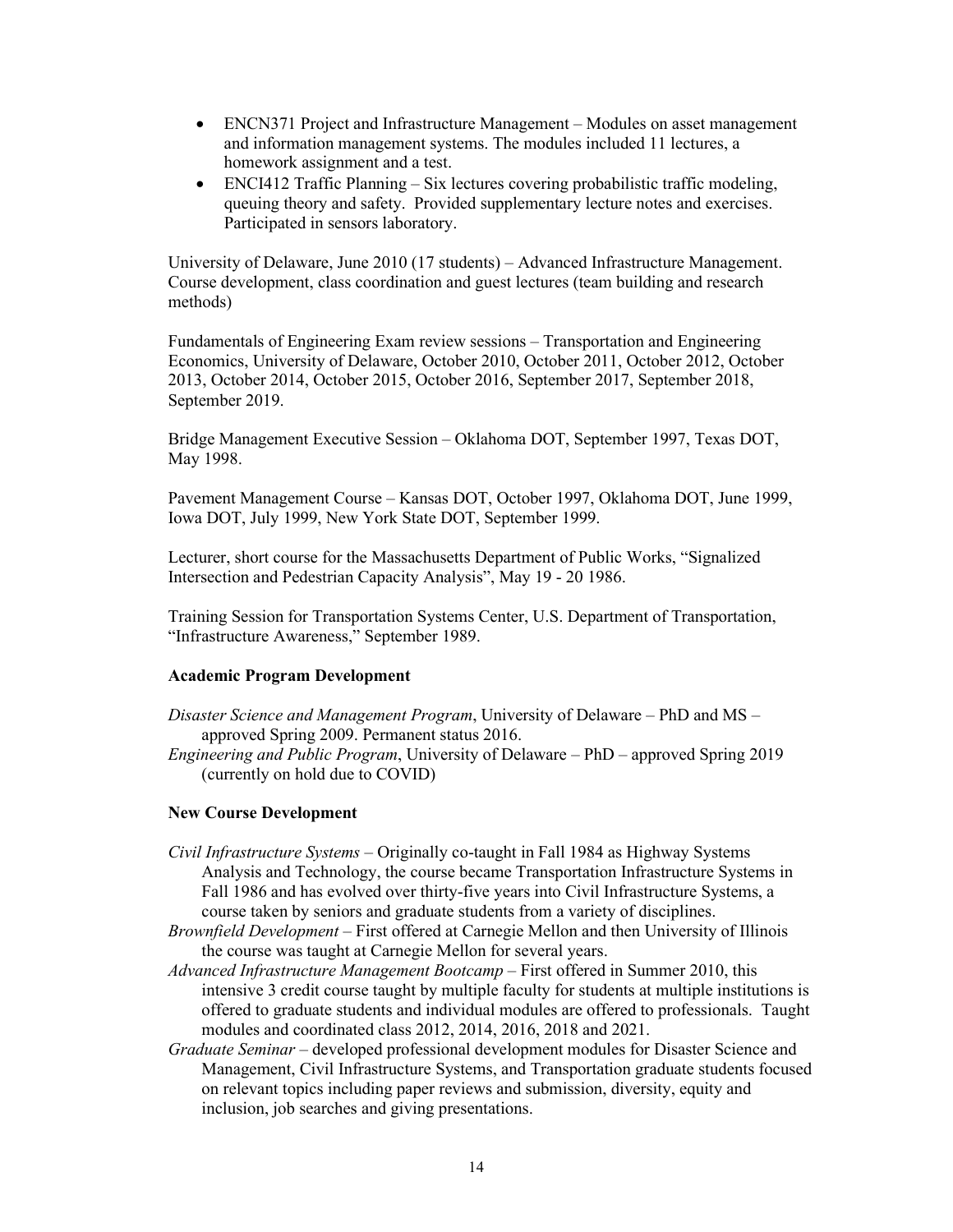# **Student Projects**

## *Undergraduate Thesis*

# Advisor

- Tingchi Ren, "Operationalizing the Concept of Resilience: Case study of Flooding in North Carolina" University of Delaware, May 2019
- Sarah Doggett, "Characteristics of Transit Friendly Cities," Honors Thesis, Department of Civil and Environmental Engineering, University of Delaware, May 2016.
- Matthew Hartnett, "A Study of Community Resilience and the Stressors of the Peak Oil, a Globalized Economy, and Climate Change," Honors Thesis, Department of Civil and Environmental Engineering, University of Delaware, expected completion May 2014.

Third Reader Senior Theses

- Ayesh Abdullah, "Evaluation of Hybrid Technologies for Treatment of Fracking Wastewater," Senior Thesis, Department of Civil and Environmental Engineering, University of Delaware, expected completion May 2018.
- Christopher Kitson, "The Effect of Impurities on Polymer Electrolyte Membrane Electrolyzers for In-Situ Asteroid Hydrogen Generation," Senior Thesis, Department of Mechanical Engineering, University of Delaware, expected completion May 2018.
- Katie Platt, "Steady-State Lake Eutrophication Model with Modern Kinetics," Honors Thesis, Department of Civil and Environmental Engineering, University of Delaware, expected completion May 2018.
- Celine Robinson, "Voluntary Home Acquisition to Reduce Hurricane Risk: A Multivariate Analysis," Honors Thesis, Department of Civil and Environmental Engineering, University of Delaware, expected completion May 2018.
- Emily Robison, "Hydrodynamics and Beach Erosion during Storms on Delaware Beaches," Senior Thesis, Department of Civil and Environmental Engineering, University of Delaware, expected completion May 2018.

## *Undergraduate Projects*

- Tingchi Ren, "Operationalizing the Concept of Resilience: Case study of Flooding in North Carolina," Summer Scholar 2018.
- Jimmy Ford, "Infrastructure/ Asset Management for Gas Utilities", Spring 2018.
- Renee Lamprinakos, "Analysis of the Impacts of the I-495 Bridge Closure", Spring and Summer 2015.
- Miller, Andrew, "Developing Downtown: A study of the redevelopment of Tysons, VA," Independent Study School of Public Policy and Administration, Spring 2015, Co-advised with Edward Freel and Edward O'Donnell.
- Paul Moser, "Internship with Bike Delaware," Fall 2014
- Sarah Doggett, "Characteristics of Transit-Friendly Cities," Summer Scholar 2014
- Matthew Hartnett, "Exploring Transportation Options for Cape Cod," Spring 2013.
- Hong Li, "Transportation Performance Data," Fall 2012
- Ariella Schiff, "Analysis of Hurricane Irene Traffic Data," Fall 2012.
- Jonathan Calhoun, "Exploring *Mathematica Alpha* for Sharing Infrastructure Data and Knowledge," Winter 2011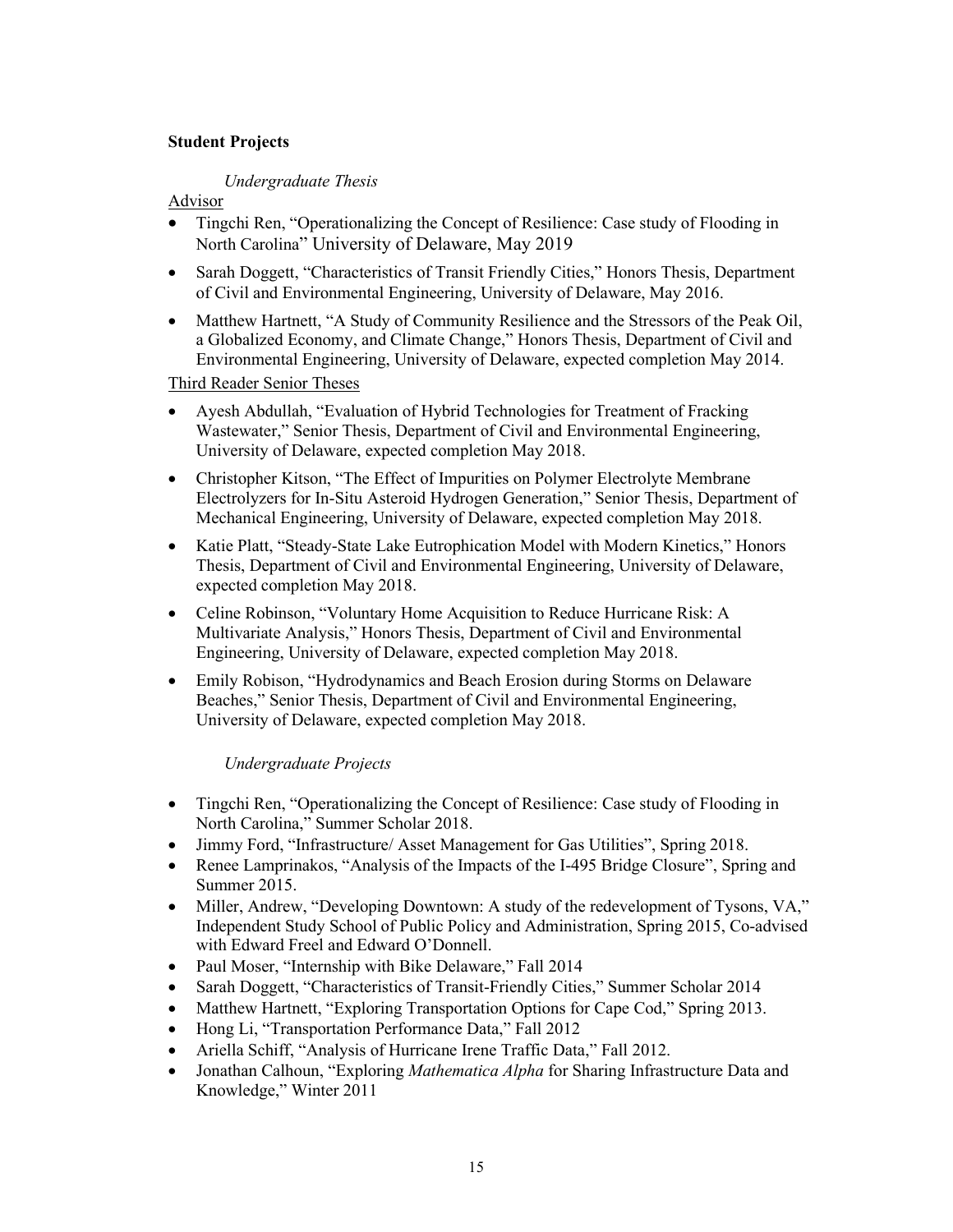- Glenn Pusey, "History of Transportation in Delaware," Summer 2009
- Stephen Kelly Marshall, "Computer/GPS Enhanced Inspection for Heavy Construction," Spring 2008
- Valerie Steenhoek, "ICMPA7 Challenge: Roadway Sign Analysis," Fall 2007
- Murat Jenidi, "An Analysis of 2004 National Bridge Inventory Data for Maryland and Delaware," Summer and Fall 2006.
- Andrew Stam, "Exploring the National Bridge Data" NSF REU student, Summer 2006.
- Anthony Manzella "Asset Management," Winter 2006, Summer 2006, Winter 2007.
- Nia Rodgers, "Hazelwood Case Study," summer 1999.
- Adrienne Messenger, "Financing Brownfield Development," Seniors Honors Project, 1998 - 1999
- Vince Giranella, "A Brownfield Case Study: National Robotics Engineering Consortium," summer, 1998.
- Sarah Strauss, "A Brownfield Case Study: Sandcastle," summer, 1998.
- Laura Rosensteel, REU Brownfields, Summer, 1998
- Rhonda Forrester, REU Brownfields, Summer, 1998
- Neil McCarthy, "Characteristics of Brownfields Pilots", "Designing Water Supply Networks for Brownfield Developments," Independent Study, Spring 1997, 1998.
- Carla Santoro, "Traffic Simulation for Carson Street," Independent Study, Spring 1997
- Paul James, "Roller Coaster Model," Independent Study, spring 1997 (awarded SURG.)
- Carla Santoro, REU Brownfields, Summer, 1996
- Adrienne Messenger, REU Brownfields, summer, 1996.
- Paul Jones, "The PHAT ATTAK," Senior Project, fall 1996.
- Vargas, David, "Financing for International Construction with Emphasis on Latin America," fall, 1995.
- Jon Lin, "VIBIS Development", student programmer, 1994 1995.
- Soltysik, David, "VIBIS Applications," Senior Project, fall, 1995.
- Galina Ferrell-Gibbony, "Campus Accessibility for the Disabled," Senior Project, 1993.
- Alex Brandt, "Effective Residence Halls at Carnegie Mellon University," Senior Project, Fall, 1995
- Kevin Anderson, "Conceptual Designs for the Mon-Fayette Expressway," Senior Project, fall, 1995.
- Mark Nicholson, "Optimizing the Compaction of Flue Gas Desulfurization Waste at the General James M. Gavin Power Plant Landfill," Senior Project, fall 1994.
- Paisit Herabat, Assistant on CAST program "SuperWindows," summer, 1994.
- Pun Panthwardan, Assistant on CAST program "SuperWindows," summer, 1994.
- Alex McDiarmid, Assistant on CAST program "SuperWindows," summer, 1994.
- Cobbey, Brett, "Managing Local Road Networks: A Comparison of Approaches," CIT Honors Project, 1992 - 1993.
- Steele, Joe, "The Dangerous Squirrel Hill Entrance to Highway 376," Senior Project, fall, 1993.
- Saks, Brian, "Statistical Incident Detection: Incident Detection Utilizing Statistical Process Control, Senior Project, 1992.
- Zamborsky, Wendy, "The Use of Level of Service in Bridge Management Systems," Senior Project, 1992.
- Bittman, Arthur J. Jr, "The Impact of the Port Authority Transit Strike on Tripmaking in Pittsburgh," Independent Study, 1992.
- Cummings, Erin, "A Temporary Park and Ride Lot for PAT Transit," Senior Project, 1991.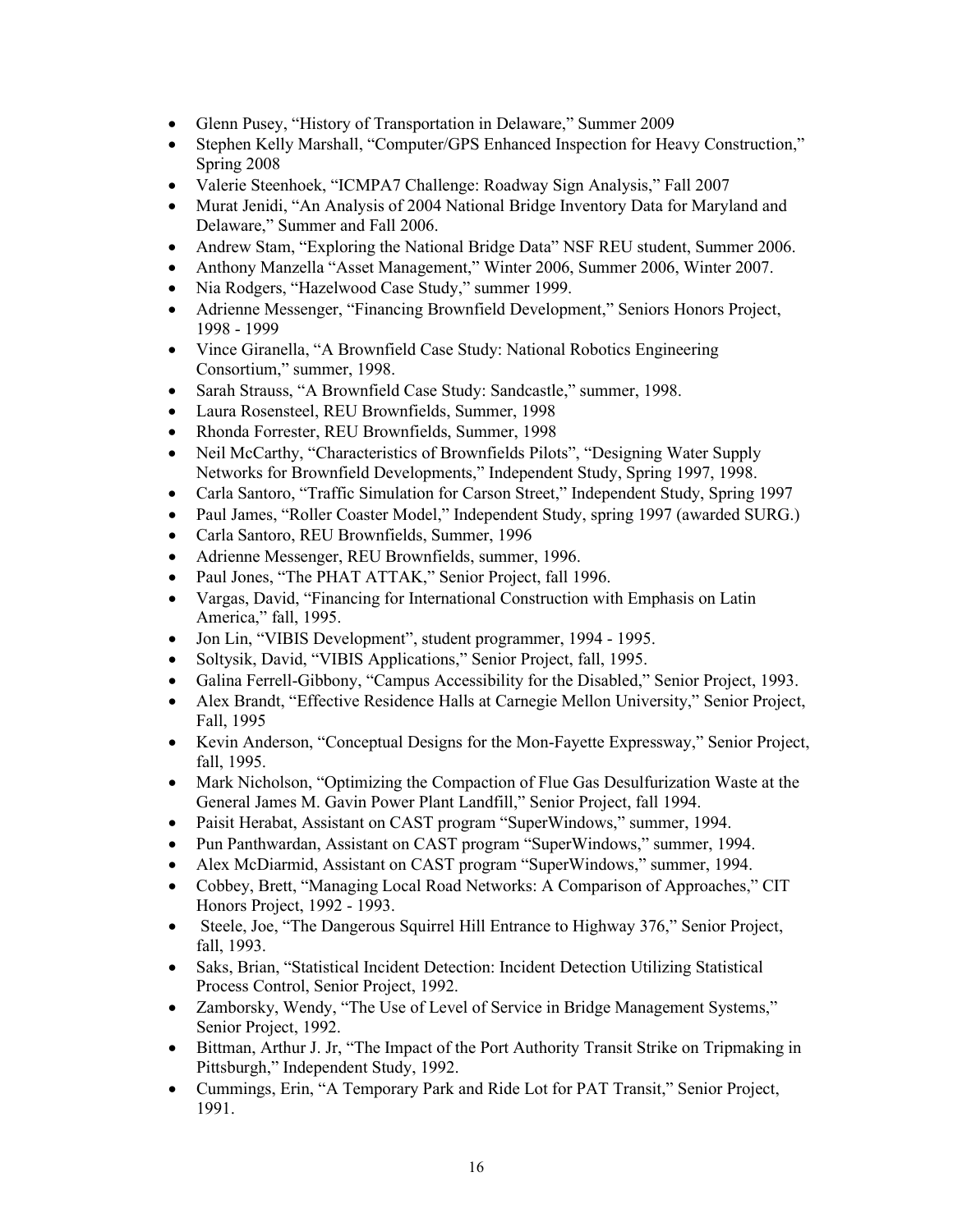- Cahill, Lori, "Mobility for the Disabled: The history of legislation concerning architectural barriers and an evaluation of the Carnegie Mellon campus," (Awarded Best Senior Project, 1990).
- Warburton, Joy, "Comparison of Maintenance Costs for Old and New Rapid Transit Systems," Senior Project, 1989.
- Bauder, Heather, "Alternative Parking Strategies for Oakland," Senior Project, 1988.
- Gaughan, George, "The Fort Pitt Bridge's Weaving Traffic," Senior Project, 1988.
- Luk, Sherman, "Performance of Civil Facilities," UROP Project, Massachusetts Institute of Technology, Spring 1986.
- Yee, Kheng Ung, "Expert System for Pavement Maintenance and Rehabilitation Decision Making," UROP Project, Massachusetts Institute of Technology, Fall 1987, Spring 1988.
- Wedderburn, Steven, "Developing Bridge Painting Strategies that Minimize Life Cycle Painting Costs," unpublished Senior Project, Department of Civil Engineering, Massachusetts Institute of Technology, June 1987.
- Piech, Michael, "Integrated Software to Identify and Evaluate Congestion," Spring 1987, "Development of an Expert System for More Effective Railroad Maintenance Scheduling," UROP Project, Massachusetts Institute of Technology, Summer 1987.
- Huang, James, "Performance of Buildings," UROP Project, Massachusetts Institute of Technology, Spring 1986.
- Ross, Nina, "Expert System for Identifying Optimal Bridge Painting Strategies," UROP Project, Massachusetts Institute of Technology, Spring, 1986.
- Finn, Anne Margaret, "Expert System for Bridge Painting," UROP Project, Massachusetts Institute of Technology, Spring, Summer 1986.
- Andresen, Jensine, "Statistical Tests of Experimental Remote Perception Levels" Independent Project, Princeton University, Department of Civil Engineering, Junior, May 1985.
- Weems, Shannon, "Financial budgeting with Predictive Models," Princeton University, Department of Civil Engineering, Senior, May 1985.

*Graduate Projects.*

- Alina Sandrith Ramirez-Villamizar, "Pavement Degradation due to Flooding: The Impacts of Hurricane Matthew in North Carolina." Visiting Scholar from Colombia, Summer 2018.
- Kyle Herring, "Fulfilling Public Demands with the Private Sector: Understanding the Public-Private Emergency Response Contract at the Local and National Level" Fall 2014
- Juan Sanchez Gil, "Optimization," Fall 2012.
- Juan Sanchez Gil, "Disaster Logistics," Fall 2012.
- James Goetschius, "Hospital Evacuations," Fall 2012.
- Sekine Rahimian, "Capturing the Demand for Emergency Services Transportation," Fall 2012
- Andreas Lichliter, "Regional Economic Analysis Software," Spring 2012.
- Sekine Rahimian, "Modeling the Impact of Earthquakes on Transportation Networks" Spring 2012.
- Kel Hannum and Sekine Rahimian, "Optimization in Civil Infrastructure Systems" Fall 2009
- John Bush, "Maintenance Activity Costs and their Effects on Pavement Life: A Case Study for Delaware County, PA," Summer, 2008.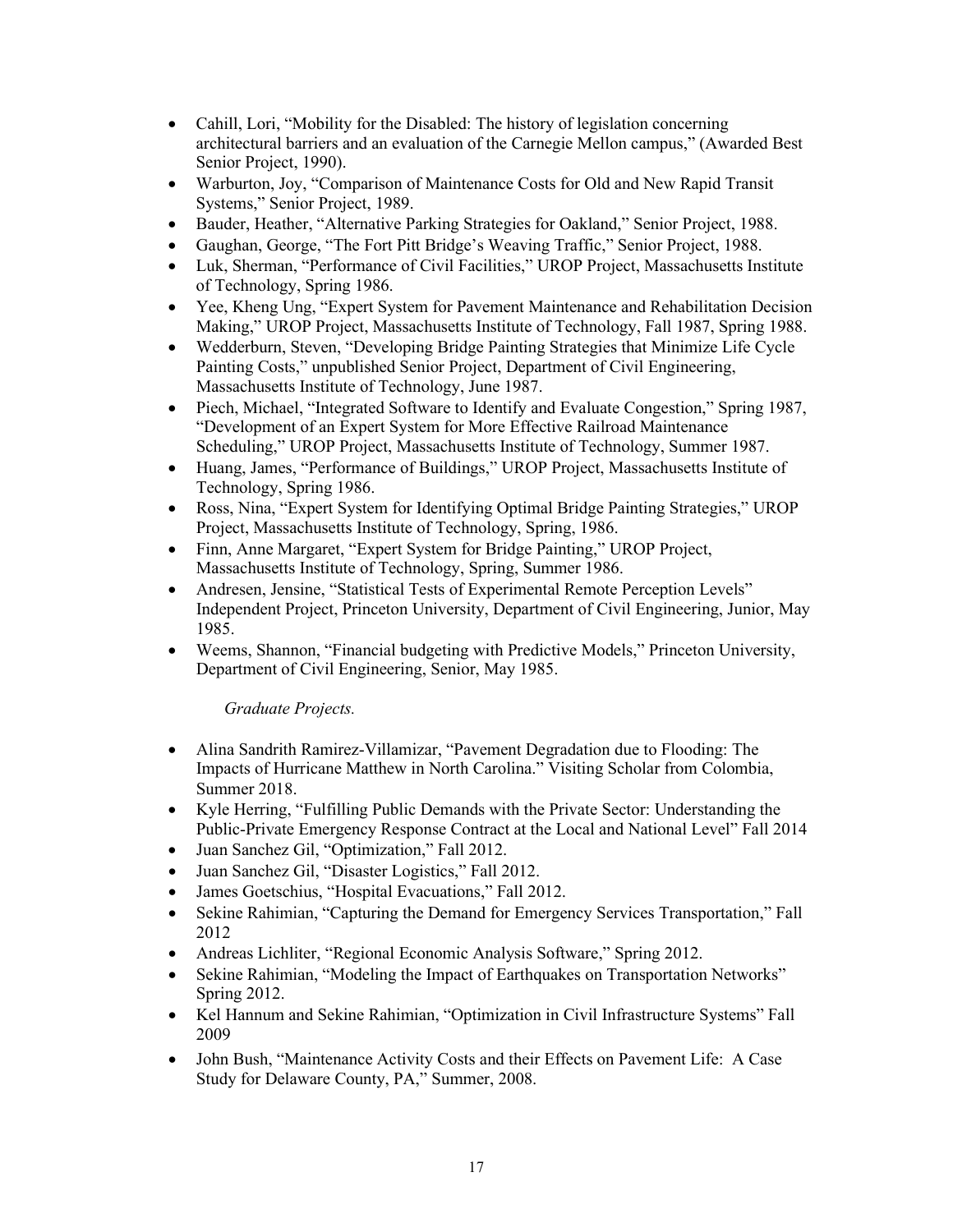- Daisuke Mizusawa, "Barriers in AMS implementation using the Soft Systems Methodology," Fall 2005.
- Yukun Dong, "Long Range Investments in Existing Highway System in the Northeastern Illinois Region," Spring 2005
- Daisuke Mizusawa, "Benefits of Asset Management," Spring 2005
- Stacey Meekins "Bicycle Planning for Chicago," Fall 2004
- Alexis Billingslea-Brown, "Chicago Metro Area Travel," Fall 2004
- Daisuke Mizusawa, "Modeling Infrastructure," Summer 2004
- Dong Zhai, "Uncertainty in Infrastructure Management," Spring 2004
- Monica Akins, "The Impacts of Closing Ramps on I-55", Fall 2003.
- Karen Schweiss, "Wetland Banks: The Artificial Kidneys of the Earth," Fall 2003
- Meghan Hammerle, "Bus Operations", Summer 2003
- Nandini Swarup, "Comparison of Transit Check Programs", Summer 2003
- Laurette Brown, "Working Smart Toward Livable Communities: An Approach to Rockford Neighborhood," Summer 2003
- Norma Pena Rivera, "Project Evaluation", Spring 2003
- Jon DeVries, "Brownfield Class", Fall 2002
- Jeff Korte (Architecture), "Urban Planning Applications," Fall 2002
- Sudeshna Sen, "ITS Applications for Transit," Fall 2002
- Denise Lea, "Bicycle Planning," Summer 2000.
- Daisuke Mizasawa, "Deterioration Modeling for Infrastructure," Independent Study, fall, 1999.
- Sawyer, Stephen, "Geographic Information Systems for Infrastructure Management," Independent Study, Civil and Environmental Engineering, spring, 1999.
- Ak, Akgun, "Cost Estimation Database for Land Reuse," Independent Study, Civil and Environmental Engineering, fall, 1998.
- Chacon, Silvia, "Determining the Time to Start Construction of a Brownfield Site," Independent Study, Civil and Environmental Engineering, spring, fall, 1998.
- Thomas, Albert, "Project Delivery Mechanisms," Independent Study, Civil and Environmental Engineering, fall, 1994, spring, 1995.
- Nicole Earle, "The Palm Tree Mentality: The Impact of the Tourism Industry on the Economic Development of Jamaica with a Focus on Infrastructure Constraints," Independent Study, Heinz School, fall, 1993, spring, 1994.
- Giammo, Lawrence, "Valuing Increased Travel Time Due to Fort Pitt Bridge/Tunnel Renovation: An Implicit Tax," unpublished Graduate Project, GSIA, January 1992.
- Tomlinson, Richard, "Tackling the Problem of Rural Road Maintenance with Labor Intensive Techniques," unpublished Graduate Project, Department of Civil Engineering, Massachusetts Institute of Technology, Cambridge, MA, December 1986.
- Lewis, Simon, "Microcomputer Tools for Analyzing Site Traffic Impacts," unpublished Graduate Project, Department of Civil Engineering, Massachusetts Institute of Technology, Cambridge, MA, May 1986.

# **Masters Students**

*Current – Thesis*

None

*Previous (advisor)*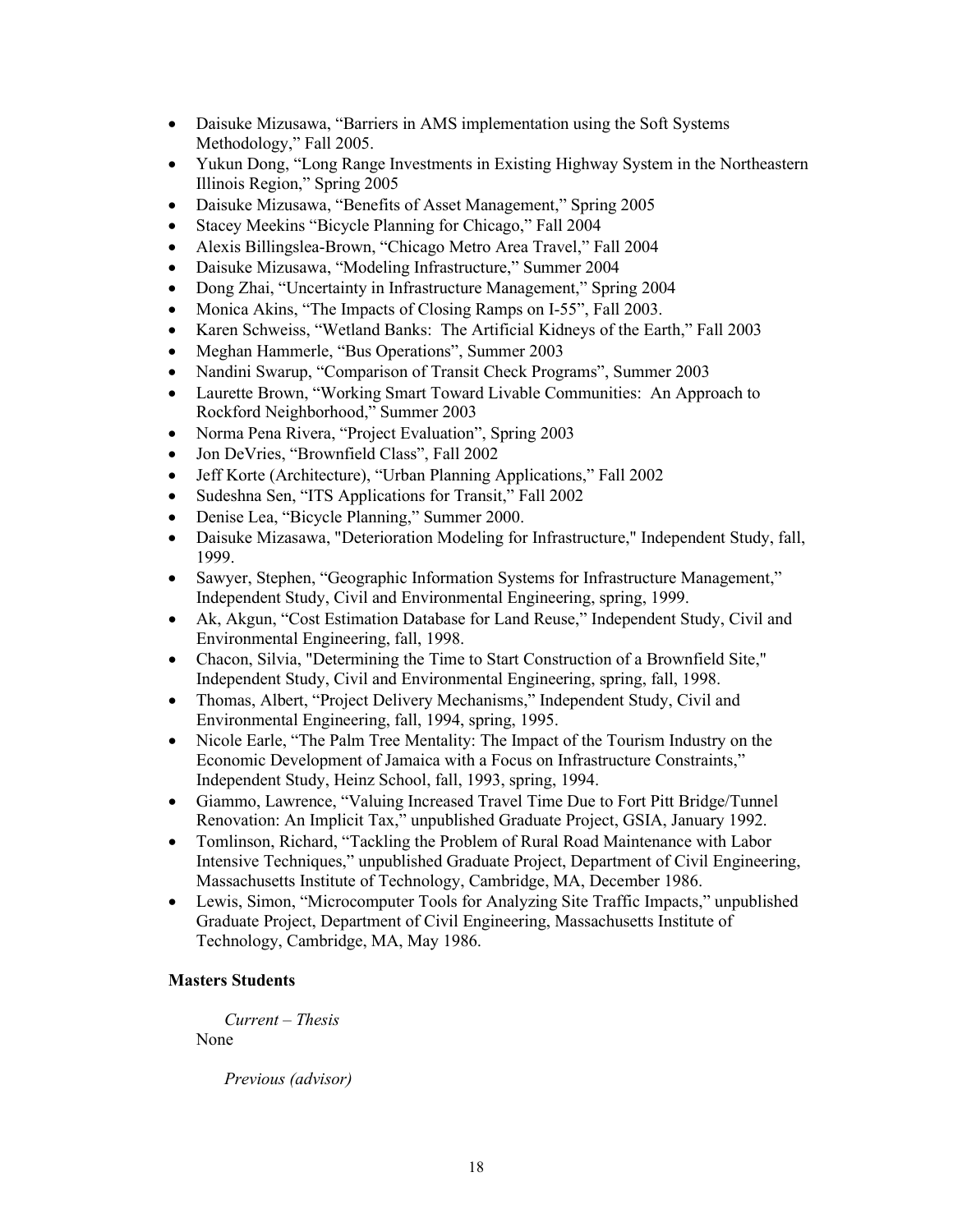- 1. Alexis Withers, "Tradeoffs in Transportation Repair and Rehabilitation Decision-Making: A Case Study of the Delaware I-495 Bridge Repair," Master of Civil Engineering, University of Delaware, May 2021.
- 2. Michelle Woody, "Local Disaster Debris Management Planning Priorities: Qualitative Assessment of Plans from Virginia," Disaster Science and Management, May 2020.
- 3. Pengyu Li, "Bus Ridership Prediction Using Machine Learning Integrated with Geographic Information System," Civil and Environmental Engineering, May 2020.
- 4. Rachel Chiquoine, "A Model of Traffic Impacts: Points of Dispensing as a Response to a Biologic Outbreak" (Civil Engineering), June 2016.
- 5. Israt Jahan, "Assessment of Long-Term Housing Recovery after Hurricane Sandy," Master of Science, Disaster Science and Management, May 2015.
- 6. Hamed Al-Rashed, "How Consistent are Emergency and Disaster Measurements and Scales?" Master of Science, Disaster Science and Management, May 2015.
- 7. Erik Archibald, "Infrastructure Resilience at the Project Level: Considering Hazard Risk and Uncertainty for Infrastructure Decisions," Master of Civil Engineering, University of Delaware, December 2013
- 8. Gillian McCarthy, "Improved Bridge Rating Procedures Integrating Load Path Redundance: A Cost-Effectiveness Simulation," Master of Civil Engineering, University of Delaware, August 2012 (co advised with Jennifer McConnell)
- 9. Mosi London, "Using Data Envelopment Analysis to Explore State-by-State Transportation Performance Indices," Master of Civil Engineering, University of Delaware, December 2011
- 10. Michelle Oswald, "Evaluation of Climate Change Adaptation Tools for Transportation and Land Use Planning," Analytical Paper, Master of Arts, Urban Affairs and Public Policy, University of Delaware, May 2010.
- 11. Black, Laura, "Evacuation of Carless Populations," Analytical Paper, Master of Arts, Urban Affairs and Public Policy, University of Delaware, May 2010.
- 12. Rahimiam, Sekine, "Selecting Asset Protection Strategies: A Comparison of Optimization and Ranking," Master of Civil Engineering, University of Delaware, May 2010
- 13. Hannum, Kelly, "Use of Sustainability Indicators to Improve Maintenance and Repair Project Prioritization for U.S. Air Force Facilities," Master of Civil Engineering, University of Delaware, May 2010
- 14. Michelle Oswald, "Rating the Sustainability of Transportation Investments: Corridors as a Case Study," Master of Civil Engineering, University of Delaware, December 2008
- 15. Rachel Nathman, "PaLATE User Guide, Example Exercise, and Contextual Discussion," Master of Civil Engineering, University of Delaware, May 2008
- 16. David Adams, "Integrating Travel Time Reliability into Management of Freeways", Master of Civil Engineering, University of Delaware, December 2007
- 17. Melissa Williams (co advisor with Michael Chajes), "A Plan for the Long-Range Performance of Bridges," Master of Civil Engineering, University of Delaware, December 2006.
- 18. Sonali Tandon (co advisor with Darold Barnum), "Technical Efficiency Analysis Of Public Transit Using Data Envelopment Analysis (DEA) Method- A Case Study Of Chicago Transit Authority Bus Routes," MUPP thesis, August 2006
- 19. Stacey Meekins (advisor), "Optimizing Transit Service Within the North River Industrial Corridor," MUPP thesis, December 2005
- 20. Amit Thomas (advisor), "Techniques to Determine the Demand and the Optimal Locations for Park and Ride Lots for Bus Transit," MUPP thesis, December 2005
- 21. Beth Donahue (advisor), "An Evaluation of Data Visualization in the Planning Process: The Chicago Transit Authority's Rail Infrastructure," MUPP project, May 2005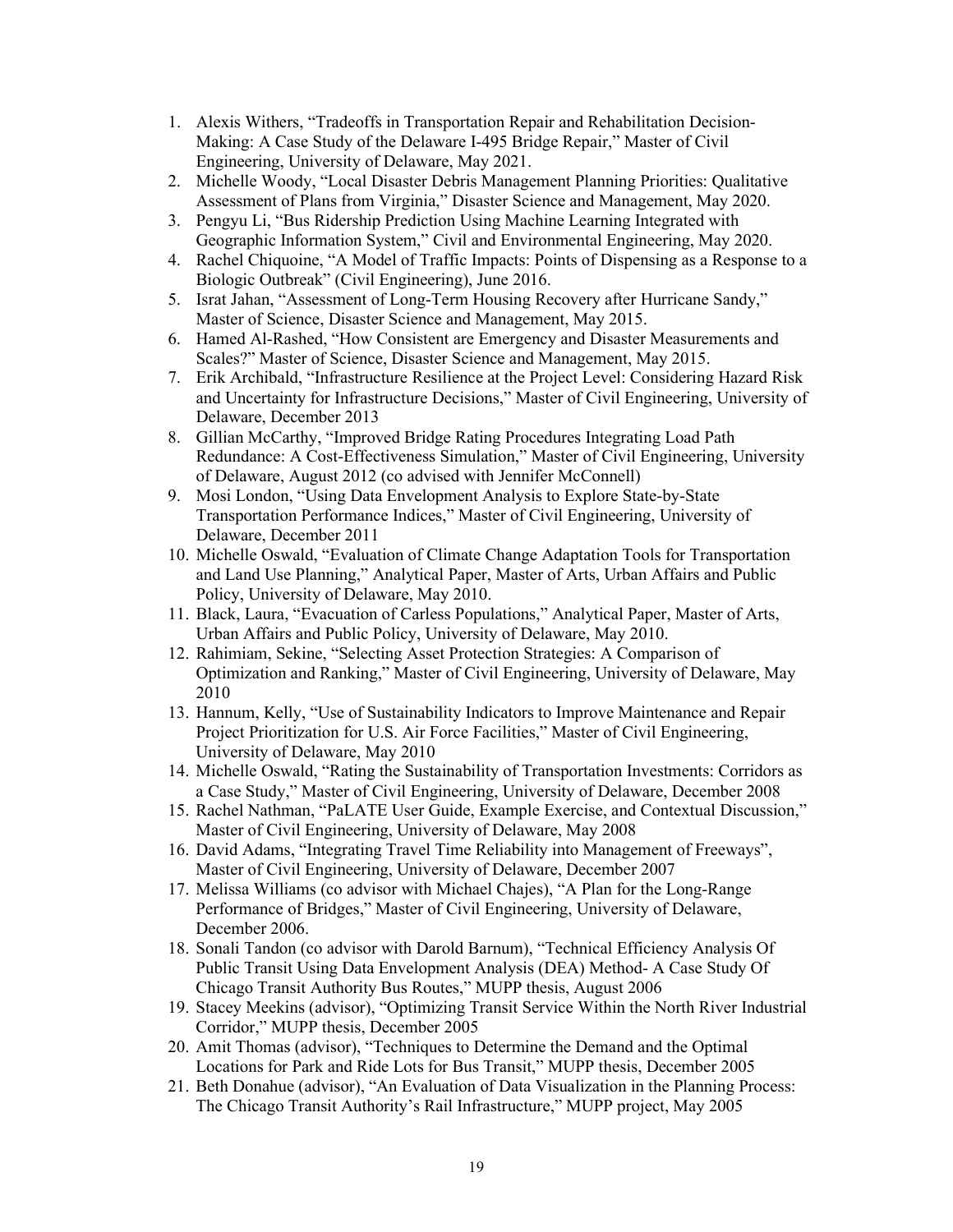- 22. Rachel Scheu (project advisor), "Assessing Residual Building Code Opportunities in Kane County: Increasing Efficiency to Decrease Peak Demand," MUPP project, May 2005
- 23. Jonathon Hart (advisor) "Strategies for Effective Park and Ride Resource Deployment, Design and Management" MUPP, December 2004
- 24. Nandini Swarup (advisor) "Cost Benefit Analysis of Alternate Management Mechanisms for RTA's Transit Check Program" MUPP, August 2004.
- 25. Nidhi Vaid (co-advisor with Laxmi Ramasubramanian), "Using Design Guidelines to Enhance the Quality of User's Experience in Urban Transit Stations", MUPP, August 2004.
- 26. Roseann O'Laughlin (co-advisor with Janet Smith) Rails, Roads and Community: The Role of Community Organizations in Transportation Projects, MUPP, August 2004
- 27. Jeromie Winsor (advisor) "Context Sensitivity for Illinois Transportation Projects: Evaluation and Recommendations," MUPP, August 2004
- 28. Meghan Hammerle (advisor) "Bus Operations Using Automatic Vehicle Location and Passenger Counter Data," MUPP, August 2004
- 29. Monica Akins (project advisor), "Strategic Methods to Improve the RTA Transit Check" MUPP, May 2004.
- 30. Geoffrey Fruin, (co-advisor with P.S. Sriraj) "A Methodology to Evaluate the Equitable Distribution of the CTA's Capital Budget "MUPP, May 2004
- 31. Dong Zhao (advisor) "Infrastructure Management for the CTA Using Geographical Information Systems and Data Management "MS, May 2004
- 32. Rapol Laxmana Reddy (advisor), "The Taxicab Industry in Chicago: Past, Present and Future" (thesis advisor), MS, August 2003.
- 33. Graham Garfield (project advisor), "Elevating Station Design: A Cost/Benefit Analysis of Rehabbing Existing Transit Stations Versus All-New Build-Outs", MUPP, August 2003.
- 34. Arnab Chakraborty (advisor), "Design Guidelines for Better Median Station Environments," MUPP, August 2003
- 35. Shaumik Pal (advisor), "Asset Management and Intelligent Transportation Systems: Interactions and Synergies," MUPP, August 2003.
- 36. Ying Bao (advisor), "Implementation of the Java-Based Inspection Framework for Bridge Field Inspection," MS, August 2003.
- 37. David Kralik (advisor), "When Will It Get Here? A Study of Transit Bus Reliability," MUPP, May 2003
- 38. Eric Holeman (thesis advisor), "Evaluating Corridors for Bus Rapid Transit Service," MUPP, December 2002
- 39. Larry Deeter (project advisor), "An Evaluation of Mass Transit Service to U.S. Airports," MUPP, August 2003.
- 40. Eve Pytel (advisor), "Policy Implications of Alternative Trip Definitions," MUPP, August 2002
- 41. Fahim Mohamed (advisor), "Transit Solutions for Low Income in Rural Illinois: A Model Based Approach," MUPP, August 2002
- 42. Denise Lea (project advisor), "A Campus for the People: Improving Pedestrian Facilities at the university of Illinois at Chicago," MUPP August 2002
- 43. Daisuke Mizusawa "An Infrastructure Management System for Highways in Japan: Building on the U.S Experiences," MS May 2000
- 44. Ipek Erzi, "Financing Brownfield Development" MS May 2000.
- 45. Stephen Sawyer "A Computational Analysis Method to Determine the Thickness Required for Polyurethane/Limestone Mine Seals in Large Openings," MS December 1999.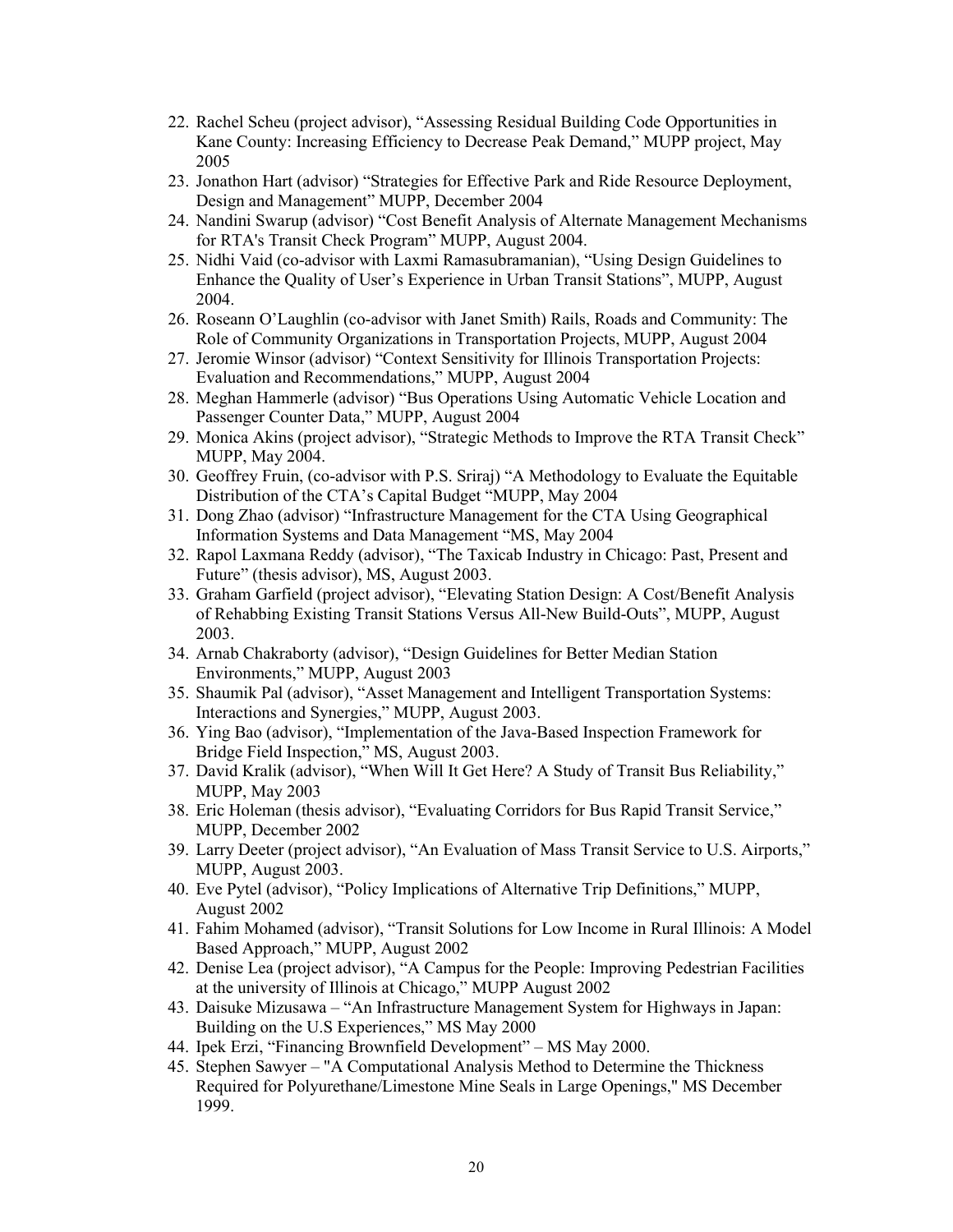- 46. Scott Godsen, "Modeling Wetland Performance Including Environmental Factors," MS April 1999.
- 47. Adjo Amekudzi, "Traffic Impact Analysis of Clustered Brownfields," MS September 1997, continuing for Ph.D. (with Haris Koutsopoulos.)
- 48. Tunde Balvanyos, "Cost Benefit Analysis Tool for Automated Highway," October 1997, continued for Ph.D. (with Haris Koutsopoulos.)
- 49. Bambang Prihartano, "The Applicability of HDM and HERS Model," September 1996, Ministry of Transport, Indonesia.
- 50. JP Barton, "Case Study: Redevelopment of a Former Army Ammunition Plant Located in the Hayes Community of Pittsburgh, Pennsylvania," May 1996, PJ Dick Construction, Pittsburgh, PA.
- 51. Michael Reidy, "Probabilistic Analysis of Structural Stability Using Spreadsheets to Determine the Reliability of Navigation Structure Monoliths," August 1996, Kellog Construction, Houston, TX.
- 52. WenBin Wei, "Review and Implementation of Integrated Transportation and Land Use Models," August 1996 (with Haris Koutsopoulos.), Purdue University, graduate program.
- 53. Pannapa Herabat, "Fracture Critical Bridge Members," May 1995, continued for Ph.D.
- 54. Albert Thomas, "Negotiated Procurement: A Contracting Method for Public Sector Owners in General Building Construction," August 1995 - continued employment with PJ Dick.
- 55. Jeannine Hoey, "Lock and Dam 4 Monongahela River Analysis of Float-In Lock Alternative for the River Lock,"- September 1995, returned to Army Corps of Engineers.
- 56. Kent Weaver, "Risk-Based Cost/Benefit Analysis of Radioactively Contaminated Soil Remediation: A Case Study," September 1994.
- 57. Sanford, Kristen, "Boids in Traffic," unpublished Master's Thesis, Department of Civil Engineering, Carnegie Mellon University, Pittsburgh, PA, 1993, continued for Ph.D.
- 58. Lavrich, Joann, "The Role of Geographic Information Systems in Infrastructure Management," September 1993, US Army Construction Engineering Research Laboratory, Urban, IL.
- 59. Humphrey, Richard, "Video Based Inspection of Building Facilities for Use in Engineered Management Systems," unpublished Master's Thesis, Department of Civil Engineering, Carnegie Mellon University, Pittsburgh, PA, August 1992.
- 60. Lamba, Naveen, "Vehicle Occupancy Based on the 1990 Nationwide Personal Transportation Survey," unpublished Master's Thesis, Department of Civil Engineering, Carnegie Mellon University, Pittsburgh, PA, May 1992, Wilbur Smith, Pittsburgh.
- 61. Subsompom, Wisanu, "Principal Components Analysis of Variability in Bids for a Bridge Rehabilitation Project," May 1992, continued for Ph.D.
- 62. Heiler, Michael, "Processing Techniques for Ground Penetrating Radar: Deconvolution and Migration," May 1992, continued for Ph.D.
- 63. Davis, Bert "Water Pipe Rehabilitation and Design Practices," May 1992.
- 64. Chen, Chi-Ben, "An Analysis of Non-Vehicular Maintenance Expenditures for Selected Rail Transit Systems," May 1992.
- 65. Slenska, Michael, "A Facilities Management System Design for Buildings," September 1990, Dames and Moore.
- 66. McGuiness, Erin, "The Development of the Greyhound Bus Terminal Site, Pittsburgh, PA: concepts and Evaluation of Alternatives," August 1990.
- 67. Kaimakamidis, Ioanis, "Economic Evaluation of New Technologies for Construction", July 1989.
- 68. Oh, Sei-Cheng, "Role of Track Condition in the Routing of Hazardous Shipments," unpublished Master's Thesis, Department of Civil Engineering, Carnegie Mellon University, Pittsburgh, PA, December 1988.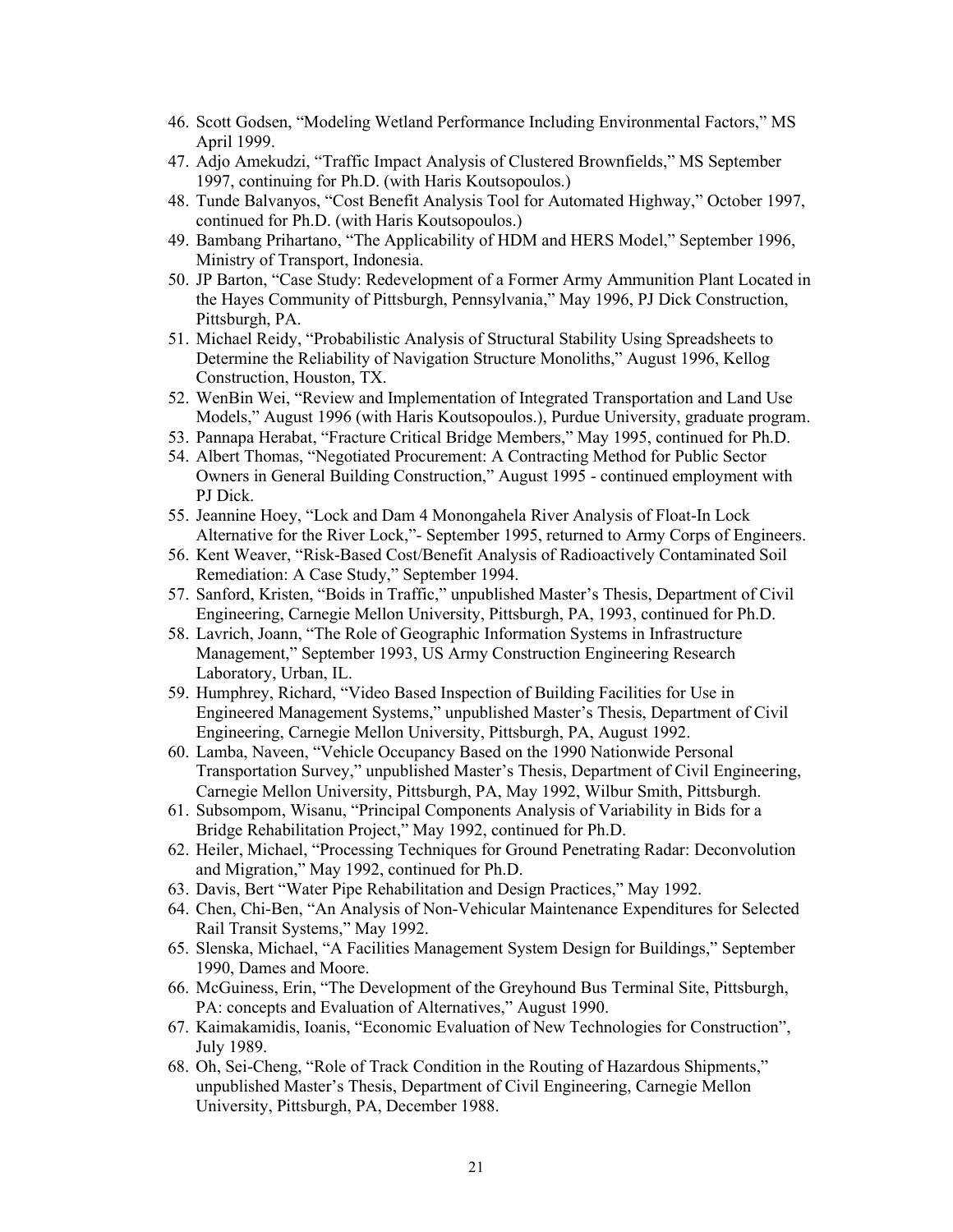- 69. Sabina, Erik, "Strategies for Private Funding of Public Highways: A Practical Approach," Massachusetts Institute of Technology, Cambridge, MA, May 1988.
- 70. Alfelor, Roemer, "Optimal Maintenance Frequencies for Unpaved Roads," Massachusetts Institute of Technology, Cambridge, MA, May 1988.
- 71. Rossi, Thomas F., "Traffic Allocation Methods for Use in Impact Fee Assessment," Massachusetts Institute of Technology, Cambridge, MA, January 1987.

## *Previous (reader)*

- Anne Goodman (committee member), "Applying the Individual Understanding and Response Framework to Sea-Level Rise South of Delaware's Indian River Inlet," Disaster Science and Management, August 2014.
- Chunjing Liu (committee member), "Measuring Social Vulnerability of Chinese Coastal Counties to Natural Hazards," Disaster Science and Management, May 2014.
- Michaella Song (reader), "An Analysis of Transit Oriented Development to Support Low Income Communities Vulnerable to Sea Level Rise within the San Francisco Bay Area," Master of Energy and Environmental Policy, University of Delaware, August 2013.
- Eileen Collins (reader), "The Curbside Bus Industry: a New Era of Bus Travel," Analytical Paper, Master of Arts, Urban Affairs and Public Policy, University of Delaware, May 2013.
- Weifeng Mao (reader), "The Impacts of Sea-level Rise on the I-95 Corridor in Delaware," Analytical Paper, Master of Arts, Urban Affairs and Public Policy, University of Delaware, May 2011.
- Anne Lucey (committee member), "Whether an awareness of benefits positively influences public perception of sustainable roadside vegetation strategies.", MS, Plant and Soil Sciences, University of Delaware, August 2010.
- Dan Yu (reader), "Development of a Computer-Based Air Quality Screening Tool for a Highway Tool Facility," MS, Civil Engineering, University of Illinois, Chicago, December 2005.
- Karen Schweiss (reader), "A Microsimulation Model of the ALINEA On-Ramp Control Algorithm using VISSIM," MS, Civil Engineering, University of Illinois, Chicago, December 2005.
- Yukun Dong (reader), "Urban Regimes and Infrastructure Financing" MUPP thesis, May 2005
- Santosh Mishra (reader), "Air Quality Benefits of Public Transit: A GIS Based Quantifying Approach", MS, Civil Engineering, University of Illinois, Chicago, May 2005.
- Shruti Mahajan, (reader), "Assessing the Relationship between Property Values and Traffic along Arterial Corridors in Chicago", MUPP, February 2004.
- Tanu Sonkhya (reader), "Detailed Solution Properties of a Large Scale Combined Travel Forecasting Model," ME, Civil Engineering, University of Illinois, Chicago, August 2003.
- Arzmella Hammond (reader), "An Empirical Analysis of Transportation and Other Constraints Faced by Welfare-to-Work Clients," MUPP, December 2002.
- Yihua Liao (reader), "Patterns of Household Transportation Expenditures: The Effects of Income and Housing Subsidies," MUPP, May 2003.
- Qian Xiong (reader), "Comparison of User-Optimal and System-Optimal Traffic Assignments for the Chicago Regional Road Network, Civil Engineering, University of Illinois, Chicago, August 2002.
- Anusha Seetharaman (reader), "Assessment of the Economic Impact of Freight Policy: A Study of the Chicago Six County Region," MUPP, May 2002.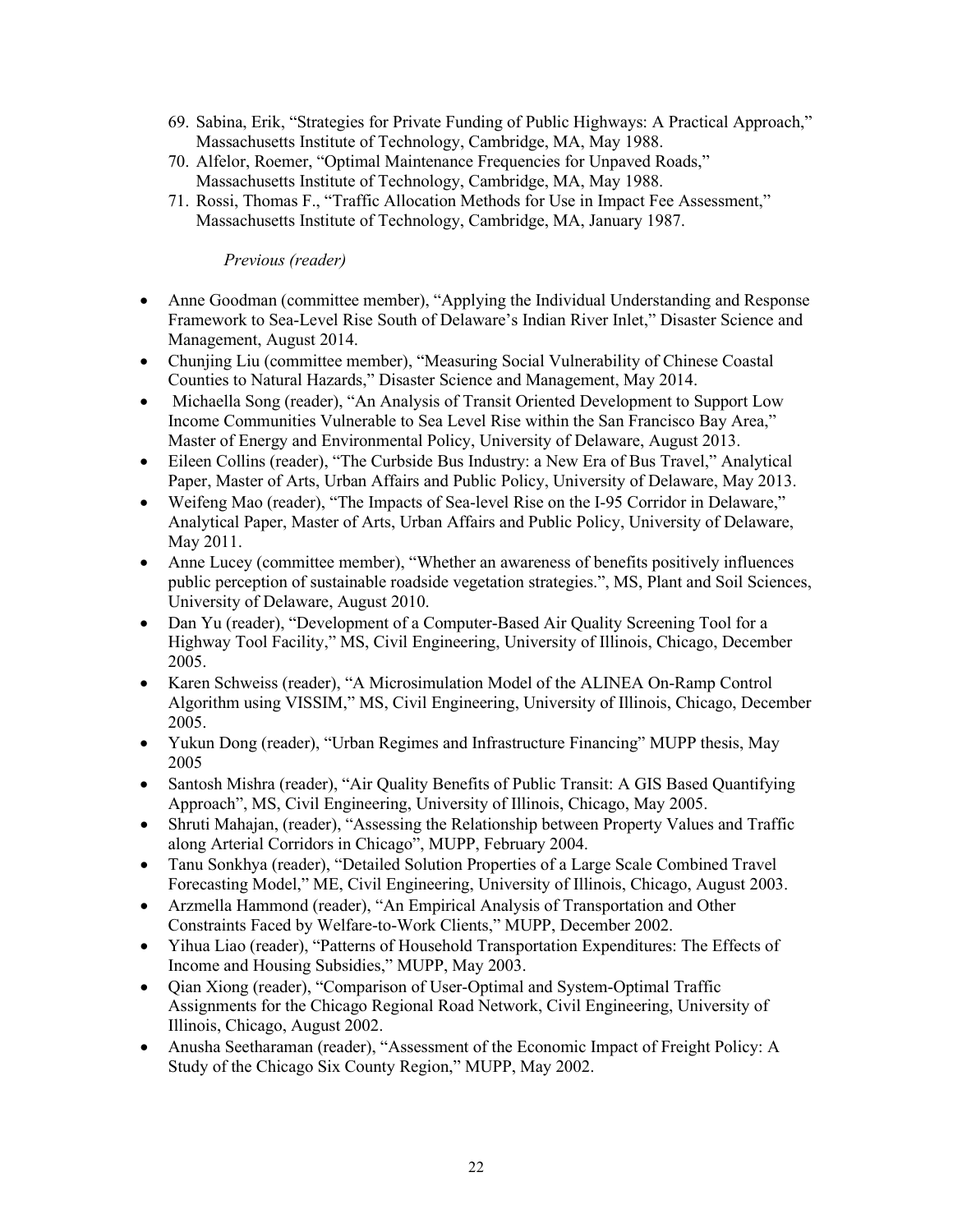## **Ph.D. Students**

## *Current*

- Babatunde Atolagbe, Civil and Environmental Engineering (expected completion 2024). (Coadvised with Nii Attoh-Okine)
- Taylor Williams, Disaster Science and Management (expected completion May 2022).
- George May, Disaster Science and Management (expected completion Fall 2022).
- Farah Nibbs, Disaster Science and Management (expected completion May 2023). (Coadvised with Joseph Trainor)

# *Previous (advisor)*

- 1. Melissa Brown De Gerena, "Complexities of Mass Fatality Incidents in the United States: Exploring Telecommunications Failure," Disaster Science and Management, Winter 2021.
- 2. YuanChi (Daniel) Liu, "Using Resilience as a Measure to Prioritize Transportation Network Recovery," Civil and Environmental Engineering May 2020.
- 3. Rachel Chiquoine, "Travel Behaviors during a Public Health Biological Emergency Requiring Points of Dispensing," Disaster Science and Management, May 2019. (Volpe Transportation Center)
- 4. Shen-Chang (John) Lin, "Application of GIS in Highway Emergency Response," Disaster Science and Management, May 2018. (Taiwanese Police Force)
- 5. Juan Camilo Sanchez Gil, "Food Aid Distribution during Disaster Response and Short-Term Recovery: Enhancing Performance of Heterogeneous Humanitarian Logistics Structures," Disaster Science and Management, May 2016. (Faculty, Industrial Engineering, University of Antiquoia, Colombia)
- 6. Ryan Burke, "The Dual Status Commander and Hurricane Sandy: Maturing Military Response with Process Improvement," Disaster Science and Management, May 2015. (Assistant Professor, Military and Strategic Studies, U.S. Air Force Academy)
- 7. Sekine Rahimian, "Transportation System Demand and Performance Immediately after an Earthquake," December 2014. (Consulting)
- 8. Mosi London, "Developing a Framework for the Impact Evaluation of Different Types of Transportation Projects," August 2014. (New York City Department of Emergency Management)
- 9. James Goetschius, "Improving Hospital Survivability: Tools to Inform Hospital Planning and Design," Disaster Science and Management, May 2014. (Director, Project Execution Division, US Army Health Facility Planning Agency)
- 10. Mohammadsaied Dehghanisanij, (Co-Chair with Gerardo Flintsch) "Characterizing the Dynamics of Vulnerability for Roadway Infrastructure Systems," Virginia Polytechnic Institute, November 2013. (Consulting)
- 11. Yvonne Rademacher, "The Political Economy of Community Disaster Assets: A Case Study of the Farm Community in Sussex County, Delaware," Disaster Science and Management, May 2013. (Consulting)
- 12. Michelle Oswald, "Development of a Decision Support Tool for Transportation Adaptation Practices in Response to Climate Change," May 2011. (Assistant Professor, Bucknell University)
- 13. Silvana Croope, Civil and Environmental Engineering, Dissertation Advisor, "Managing Critical Civil Infrastructure Systems: Improving Resilience to Disasters," May 2010. (Planner, Delaware Department of Transportation)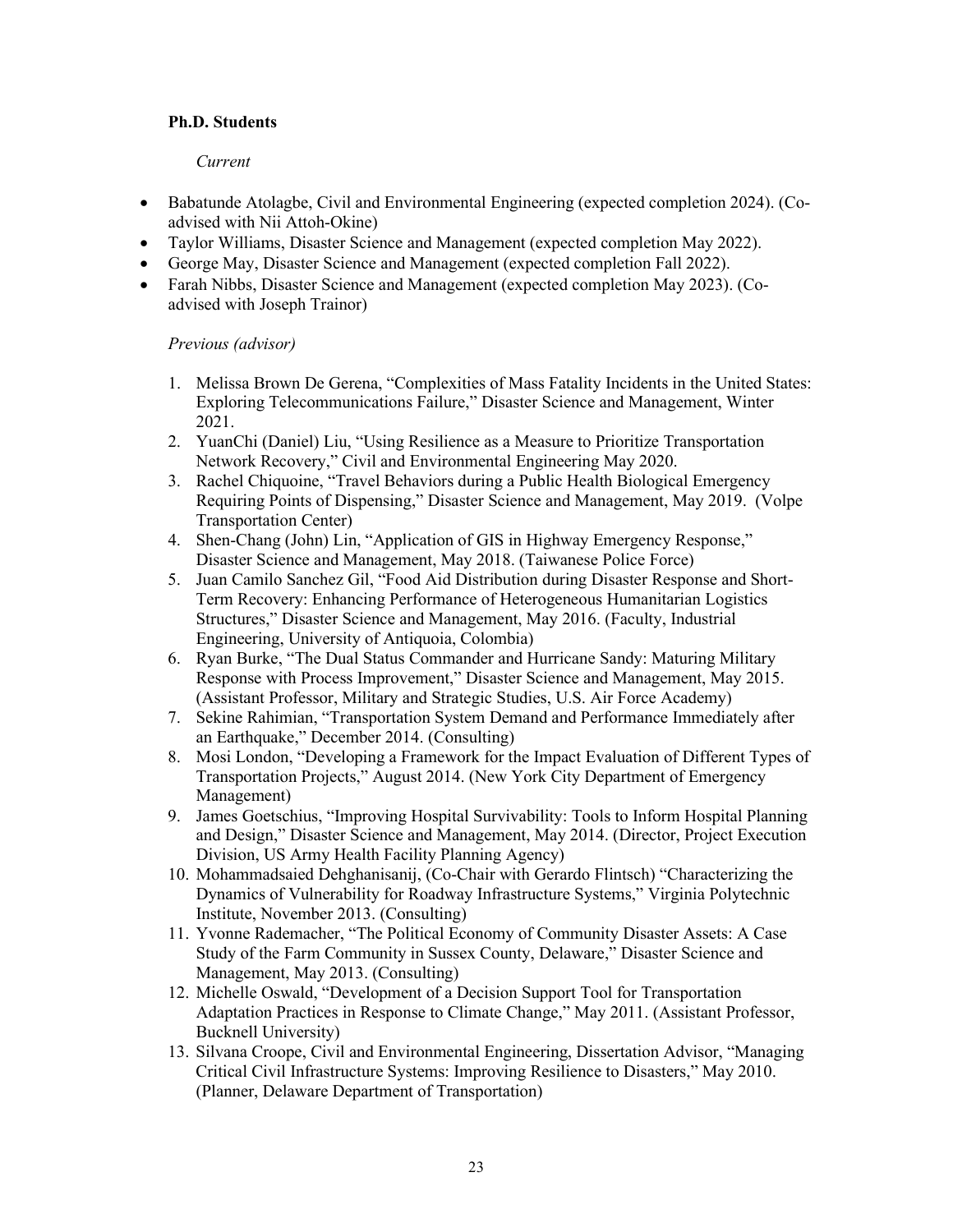- 14. Yukun Dong, Civil and Environmental Engineering, Dissertation Advisor, "Assessing Investment Analysis Strategies for Infrastructure Renewal in Regional Transportation Planning" February 2008. (Data Analyst, Berkeley School District)
- 15. Daisuke Mizusawa, UPP Student, Dissertation Advisor, "Strategic Directions for Implementing Asset Management: Quantifying the Benefits of Asset Management," University of Illinois at Chicago, May 2007. (Asian Development Bank)
- 16. Norma Pena Rivera, PPA Student, Dissertation Advisor, "Estimating Transportation Impact Indicators for a Regional Participatory Visioning Process: An Approach," December 2005. (Assistant Professor, University of Puerto Rico)
- 17. Stephen Sawyer, chair, "An Exploration of Ramp Metering Effectiveness", August 2002. (Sawyer Engineering)
- 18. Ipek Erzi-Akcelik, chair, "An Analysis of Uncertainty in Brownfield Redevelopment Using Real Options," May 2002. (Consulting, Turkey)
- 19. Paisit Herabat, chair, "Analyses of the Impact of the Reduced Vertical Separation Minimum (RVSM) Implementation on Airport System Infrastructures with Basic Runway Configurations," May 2002. (AeroThai)
- 20. Deborah Lange, "'Strategies for Brownfield Development Based on Empirical Analyses," May 2001. (Executive Director, The Environmental Institute, Carnegie Mellon University.)
- 21. Adjo Amekudzi, "Evaluating Uncertainty, Analyzing Risk and Managing Information Quality in National Highway Investment and Performance Analysis," July 1999. (Assistant Professor, Georgia Institute of Technology)
- 22. Pannapa Herabat, "A Functional Specification for a Decision Support System to Select Bridge Analysis Tools," December 1997. (Assistant Professor, Asian Institute of Technology)
- 23. Kristen Sanford, " Improving Condition Assessment: Data Requirements for Bridge Management," April 1997. (Assistant Professor, University of Missouri, Columbia)
- 24. Khalid Al-Dughaither, "International Construction Financing Strategies: Influential Factors and Decision Making," December 1996. (Instructor at IPA, Saudi Arabia)
- 25. Michael Heiler, "Artificial Neural Networks for the Interpretation of Ground Penetrating Radar Data for Infrastructure Condition Assessment," September 1996. (Assistant Professor, Louisiana State University)
- 26. Said Rabiah, "Rating Intelligent Buildings: Occupants' Assessment of HVAC Control System's Intelligence," August 1996. (Instructor at IPA, Saudi Arabia)
- 27. Wisanu Subsompom, "Performance Based Specifications for Pavement Overlays," May 1996. (Assistant Professor Chungalorn, Thailand)
- 28. Roemer Alfelor, "Analysis of Automatically collected Rail Surface Defect Data for Rail Maintenance Management," August 1991. (Research Associate, The Urban Institute.)

## *Committee Member*

- University of Delaware
	- Li, Wanxin (Committee Member), "Frontiers in Blockchain for Secure Information Sharing in Next Generation Transportation Systems," Civil and Environmental Engineering, Spring 2022.
	- \* Darcey, Connor, (Committee Member), "The Perceived Role of Storm Spotters as Part of a Natural Hazards Integrated Warning System," Disaster Science and Management, Summer, 2020.
	- \* Lasisi, Ahmed, (Committee Member), "Machine Learning Techniques in Railroad Track Analysis and Infrastructure Risk Assessment," Civil and Environmental Engineering, Fall 2019.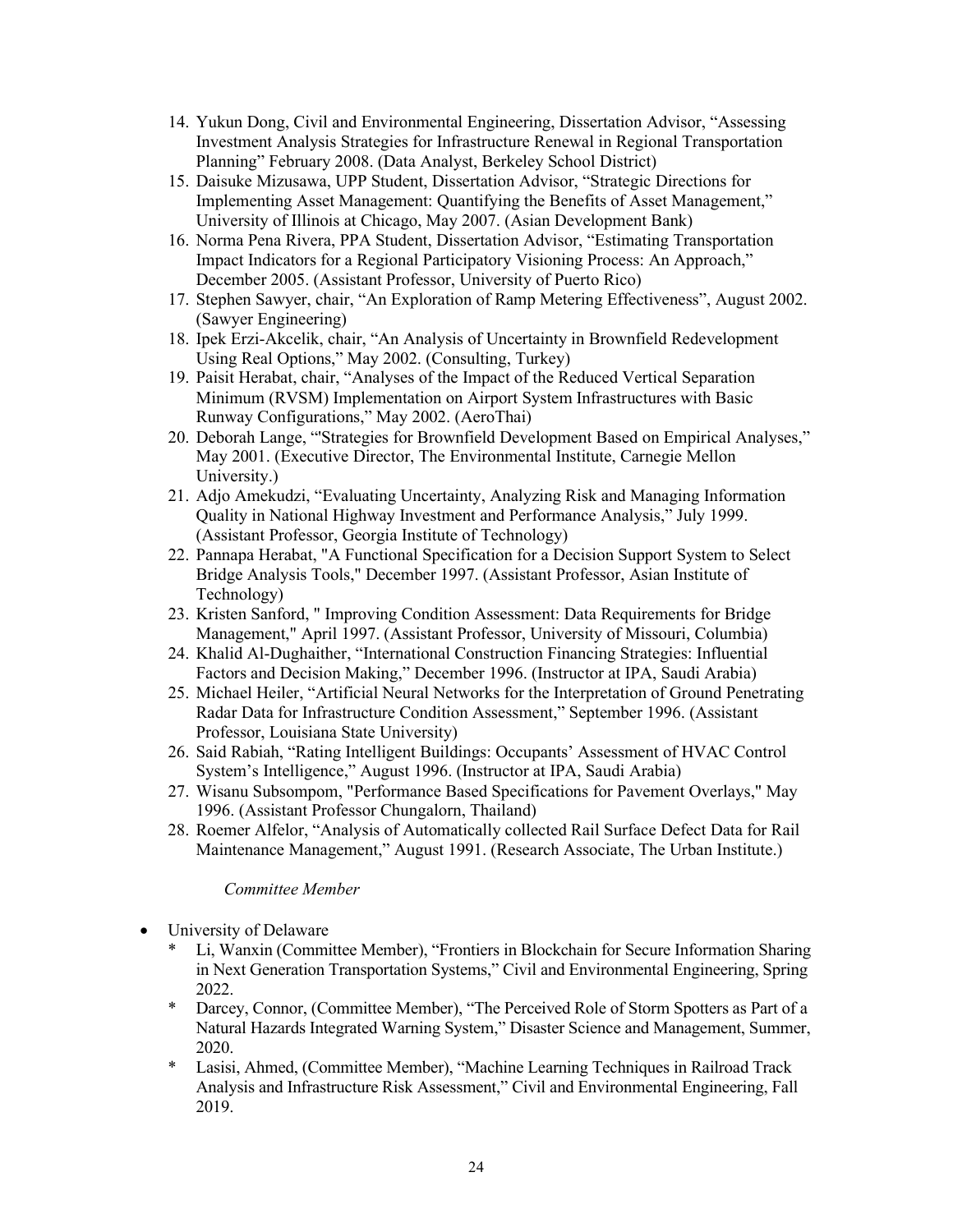- \* Wang, Dong, (Committee Member), "An Interdisciplinary Approach to Modeling Multiple Stakeholder Decision-making to Reduce Regional Natural Disaster Risk," Civil and Environmental Engineering, December 2018.
- \* Gregory, Sarah (Committee Member), "The Process of Community Recovery in New York City after Superstorm Sandy: A Comparison of Top-Down and Bottom-Up Approaches Towards Disaster Recovery Based on Objective and Subjective Measures," Disaster Science and Management, Proposal Defense August 2016. (Expected Summer 2022)
- \* Martey, Emmanuel, (Committee Member), "Cupola-Based Models in Railroad Maintenance and Safety Analysis," Civil and Environmental Engineering (August 2018)
- \* Suyarnsettakorn, Kannika, (Committee Member), "Gasoline Demand and Saving Measures during Crises for Thailand," Energy and Environmental Policy (August 2018)
- \* Yang, Kun, (Committee Member), "Modeling Hurricane Evacuation: Dynamic Integration and Sensitivity Analysis of Natural, Human, and Infrastructure Systems," Civil and Environmental Engineering, August 2018.
- \* Galván Nunez, Silvia, "Hybrid, Bayesian-Wiener Process in Track Geometry Degradation Analysis," Civil and Environmental Engineering, August 2017.
- \* Alwidyan, Mahmoud (Committee Member), "Willingness of EMS Providers to Report for Duty during an Outbreak of a Newly Infectious Disease," Disaster Science and Management, May 2017.
- \* Martins, Nuno (Committee Member), "Contextualizing Social Vulnerability from a Historical Perspective: Power, Economy, Culture, Society and Natural Disasters on Madeira Island (Portugal)," Disaster Science and Management, May 2017.
- \* Ghonima, Omar (Committee Member), "Service-Life of Concrete Bridge Becks: Statistical Analysis and Probabilistic Modeling," Civil and Environmental Engineering, May 2017.
- \* Ozden, Abdulkadir (Committee Member), Utilization of Knowledge Based Expert Systems to Enhance the Decision Making in States Traffic Monitoring Programs – A Focus on Traffic Pattern Group Analysis," Civil and Environmental Engineering, January 2017.
- \* Atique, Farzana (Committee Member), "Analysis of Urban Pipe Deterioration Using Cupola Method," Civil and Environmental Engineering, December 2016.
- \* Louis-Charles, Hans (Committee Member), "State Sovereignty and Disaster Response: A Study on the Legacy of the United Kingdom's Imperial Practices and Emergency Management Activities in their Island Possessions," Disaster Science and Management, August 2016.
- \* Adarkwa, Offei (Committee Member), "Tensor Factorization in Civil Infrastructure Systems," Civil and Environmental Engineering, August 2015.
- \* Greer, Alex (Committee Member), "Resettlement after Disaster: Case Studies Following Hurricane Sandy," Disaster Science and Management, May 2015.
- \* Black, Laura (Committee Member), "Collaborative Assessment of Interdependent Infrastructure in Support of Community Resiliency" Civil and Environmental Engineering, December 2013.
- \* Brink, Susan (Committee Member) "Framework for a comprehensive assessment of a city's natural disaster risk with a case study for earthquake risk in Padang, Indonesia," Civil and Environmental Engineering, December 2013.
- \* Peng, Jiazheng (Committee Member), "Modeling Natural Disaster Risk Management: Integrating the Roles of Insurance and Retrofit and Multiple Stakeholder Perspectives," Civil and Environmental Engineering, December 2013.
- \* Patterson, Sara (Committee Member), "The effects of complete streets on delay and emissions at the network level," Civil and Environmental Engineering, December 2013.
- \* Adu-Gyamfi, Yaw, "Adaptive Multiscale Data Analysis in Civil Infrastructure Systems: Theory, Formulation and Applications," May 2013.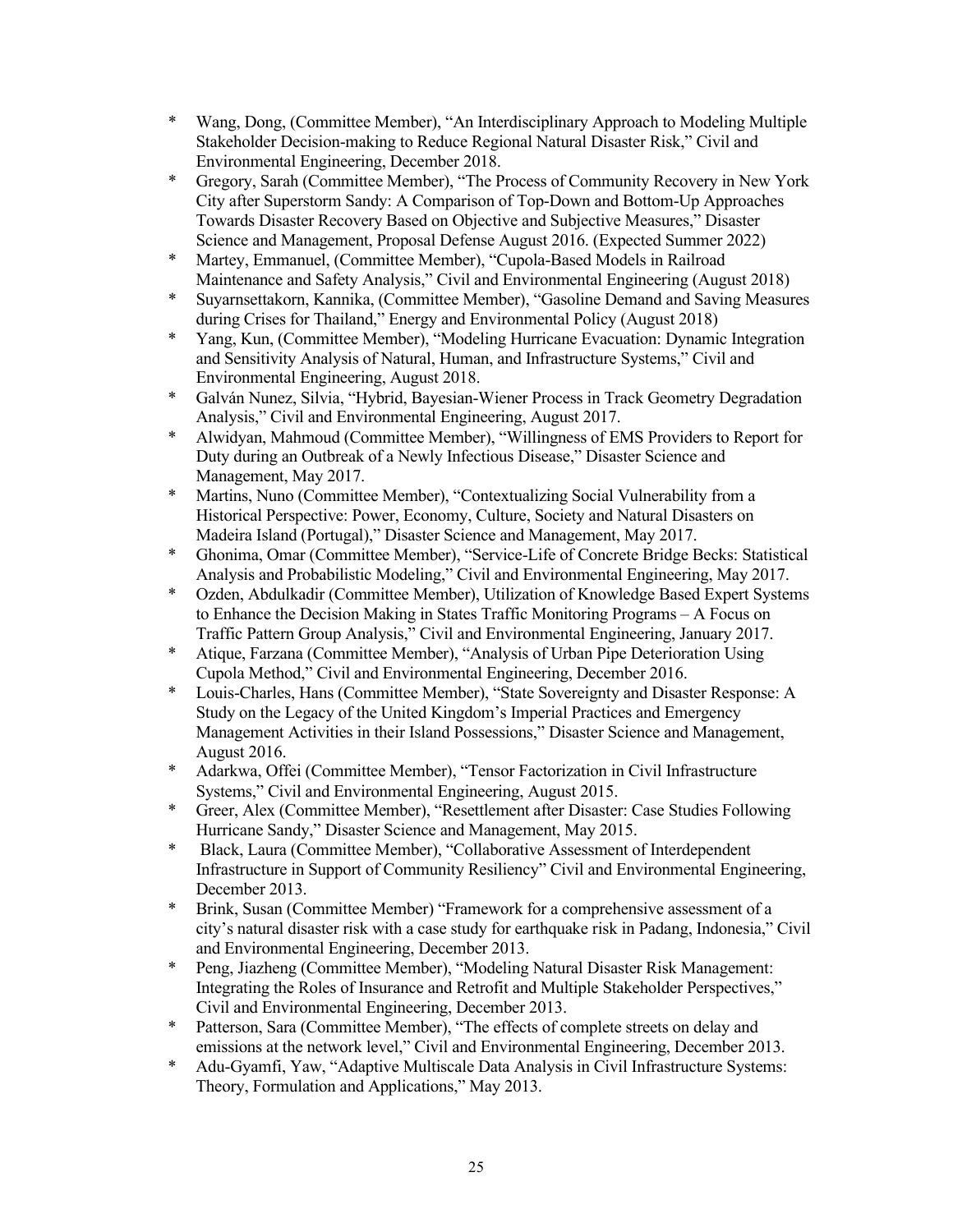- \* Best, Eric (Committee Member) "Incorporating Groups, Collective Behavior, and Information Visualization in Agent-Based Models of Evacuation," Disaster Science and Management, May 2013.
- \* Li, Sizheng (Committee Member) "Modeling post-earthquake fire spread and suppression," Civil and Environmental Engineering, December 2012.
- \* Mokashi, Amit (Committee Member) "An Analysis of Voluntary Environmental Actions for Marine Highways: A Stakeholder Perspective," Marine Policy, May 2012.
- \* Opila, Mary Cate. (Committee Member) "Structural Condition Scoring of Buried Sewer Pipes for Risk Based Decision Making," Civil and Environmental Engineering, August 2011.
- \* Aderinlewo, Olufikayo O. (Committee Member) "Assessment of a Transportation Infrastructure System and its Component Interactions" Civil and Environmental Engineering, May 2008
- \* Ayenu-Prah, Jr, Albert, (Committee Member) "Empirical Mode Decomposition and Civil Infrastructure Systems" Civil and Environmental Engineering, August 2007
- \* Mensah, Stephen, (Committee Member) "Dempster Shafer and Bayesian Networks in Sensor Fusion" Civil and Environmental Engineering, September 2006.
- External Examiner or Committee Member
	- \* George, Shine, (External Examiner), "An Assessment Framework for Disaster Preparedness at Sub-National Levels in the Indian Context," National Institute of Technology Calicut, India, January 2022.
	- \* Chinwe Achebe, Jessica, (External Examiner), "Incorporating Environmental Sustainability into Pavement Design and Management," Department of Civil & Environmental Engineering, University of Waterloo, October 2021.
	- \* Ghahari, SeyedAli, (External Committee Member), "Detecting and Measuring Corruption and Inefficiency in Infrastructure Projects Using Machine Learning and Data Analytics," Lyles School of Civil Engineering, Purdue University, May 2021.
	- \* Lu, Donghui, (External Examiner), "Pavement Flooding Risk Assessment and Management in the Changing Climate," Department of Civil & Environmental Engineering, University of Waterloo, December 2019.
	- \* Shivaramu, Harish, (External Examiner), "Benchmarking Efficiency in Highway Maintenance and Operations," Civil Engineering, University of Auckland, January 2019.
	- \* Bush, Simon, (External Examiner), "A systems-thinking approach to improving the freight performance of New Zealand's state highway bridges," Civil Engineering, University of Auckland, January 2018.
	- \* Alyami, Zaid, (External Examiner), "Asset Valuation: A Performance Measure for Comprehensive Infrastructure Asset Management," Department of Civil Engineering, University of Waterloo, November 2017.
	- \* Brown, Charlotte, (External Evaluator), "Disaster Waste Management: A Systems Approach," Department of Civil and Resources Engineering, University of Canterbury, May 2012.
	- \* O'Har, J.P., (Committee Member) "Transportation Asset Management and Climate Change: an Adaptive Risk-oriented Approach," Georgia Institute of Technology, May 2013.
	- \* See King Ng, "Survival Analysis and Semi-Markov Bridge Deterioration Modeling," University of Pittsburgh, December 1996, returned to Ministry of Works, Malaysia.
- University of Illinois at Chicago
	- \* Zhang, Yong-Ping, Civil Engineering (Committee Member), "Household Travel Data Simulation: Application of Spatial Transferability of Survey Data," University of Illinois at Chicago, December 2007.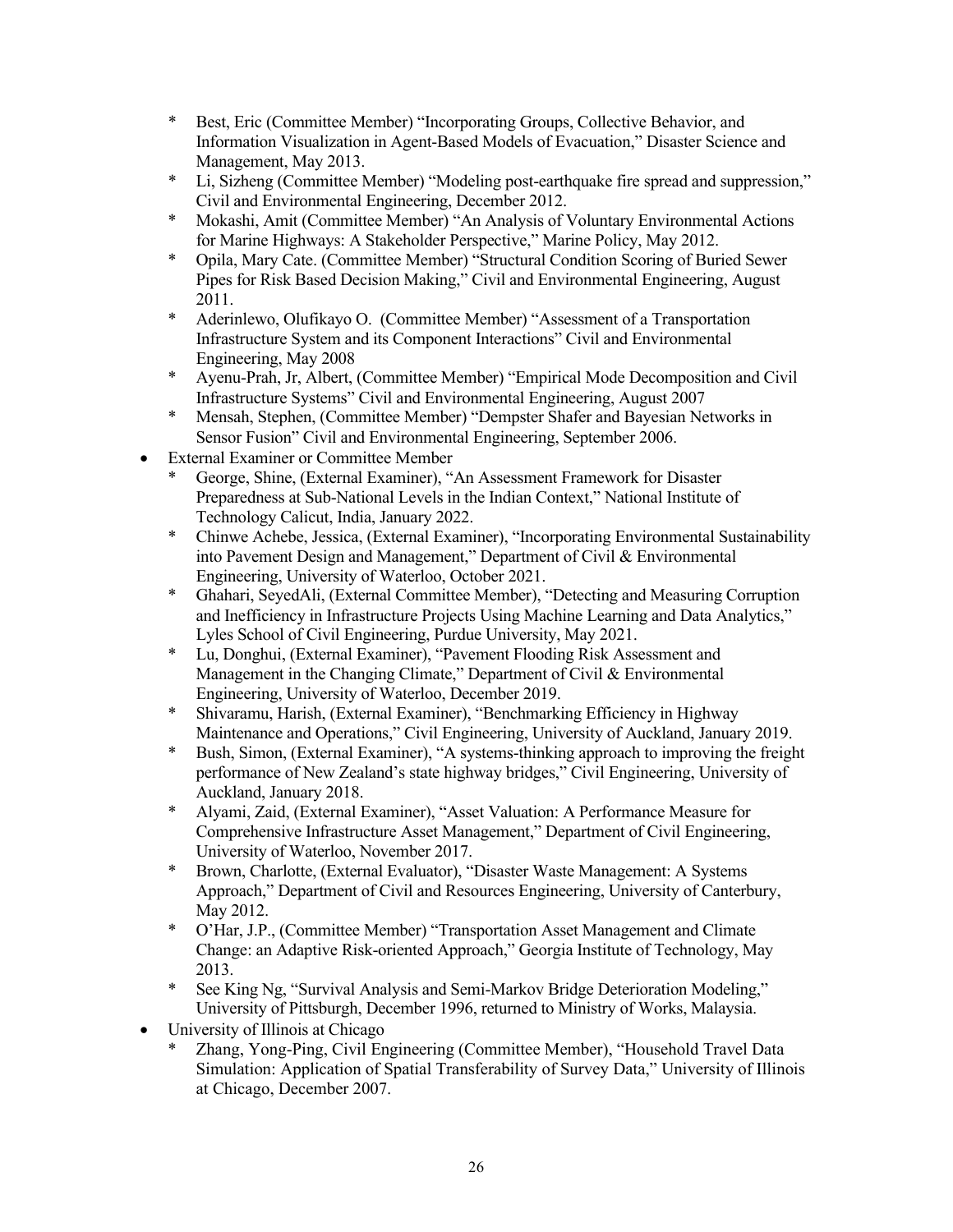- \* Long, Liang, Civil Engineering (Committee Member), "Model-Based Synthesis of Geographically Variable Household Travel Data in Small- and Mid-Size Metropolitan Areas," August 2007.
- \* Sadyuku Yagi, Civil Engineering (Committee Member), "An Exploratory Analysis of Intra-Household Joint Activity-Travel Tours in the Jakarta Metropolitan Area", September 2006.
- \* Rebecca Retzlaff, UPP Student (Committee Member), "Planning for Biodiversity Protection: An Assessment of How Biodiversity is Addressed, and How Technical Data and Expertise Are Used in Environmental Plans", May 2006.
- \* Hyong Shic Shin, PPA Student (Committee Member), "Study on Modeling Truck Trip Generation: Disaggregate Approach Based on the Survey of Industries," December 2005. Post Doctorate, University of Connecticut.
- \* Juan Ortega, PPA Student (Committee Member), "Spatial Multimedia Methodology for the Selection of Low-Income and Labor Market Accessibility Projects", August 2004.
- \* Sanya Niumpradit PPA Student (Committee Member), "Modeling Relationships between Highway Expenditure and Economic Performance: An International Analysis", August 2004, Policy Academy, Bangkok.
- Carnegie Mellon University
	- Buchheit, Rebecca B., (Committee Member), "Vacuum: Automated procedures for assessing and cleansing civil infrastructure data." Department of Civil and Environmental Engineering, 2002.
	- \* Sunkpho, Jirapon, (Committee Member), "A framework for developing field inspection support systems." Department of Civil and Environmental Engineering, 2001.
	- \* Gurian, Patrick, (Committee Member), "Setting drinking water standards: Historical perspective and simulation modeling," Department of Engineering and Public Policy, 2001.
	- \* Balvanyos, Tunde, (Committee Member), "Lowering the cost of corrosion in reinforced concrete bridge decks: Design, management and user cost," Department of Civil and Environmental Engineering, 2000.
	- \* Bullock, Darcy, (Committee Member), "A Model for Roadway Traffic Control Software," Department of Civil and Environmental Engineering, 1992.
	- \* Haas, Carl, (Committee Member), "A Model of Pavement Surfaces", Department of Civil and Environmental Engineering, 1990.
- Massachusetts Institute of Technology
	- Acharya, Dharma, "Using Expert Systems and Optimization Techniques for Rail Relay Scheduling," Massachusetts Institute of Technology, Cambridge, MA, January 1990 (jointly supervised with J. Sussman), Senior Research Engineer, The Association of American Railroads.
	- \* Humplick, Frannie, "Theory and Methods for Analyzing Inspection Errors: Application to Highway Pavement Distress Evaluation," Massachusetts Institute of Technology, Cambridge, MA, 1989 (jointly supervised with M. Ben-Akiva), Infrastructure Economist, The World Bank.
	- \* Ramaswamy, Rohit, "Maintenance and Rehabilitation of Infrastructure Facilities," Massachusetts Institute of Technology, Cambridge, MA, June 1989 (jointly supervised with M. Ben-Akiva), Member of the Technical Staff, AT&T Bell Labs.

# **Publications**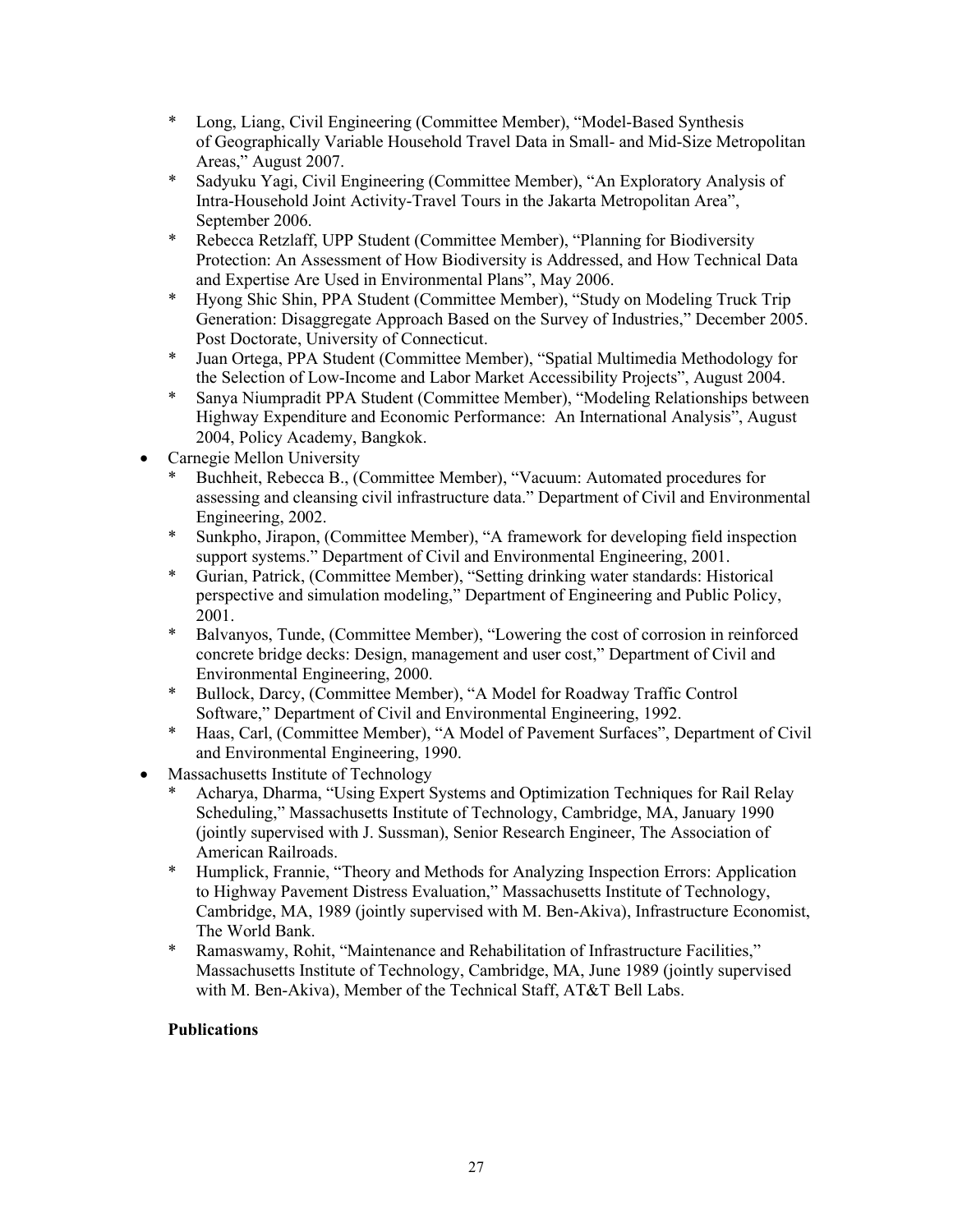## *Books*

*Asset Management Benefit Assessment: Strategic Directions in Transportation,* Daisuke Mizusawa and Sue McNeil, VDM Verlag Dr. Mueller e.K., Saarbrücken Germany, September 10, 2008.

#### *Books Edited*

- *Infrastructure Planning and Management*, American Society of Civil Engineers, jointly edited with Jonathan L. Gifford and Donald R. Uzarski, 1993.
- *Imaging Technologies: Techniques and Applications in Civil Engineering, American* Society of Civil Engineers, jointly edited with David Frost, 1998.
- *Infrastructure Reporting and Asset Management: Best Practices and Opportunities,*  American Society of Civil Engineers, jointly edited with Adjo Amekudzi, 2008.

#### *Monographs*

Burke, Ryan, and Sue McNeil. *Toward a Unified Military Response: Hurricane Sandy and the Dual Status Commander*. Army War College Carlisle Barracks PA, Strategic Studies Institute, 2015.

Burke, Ryan, and Sue McNeil. *Maturing Defense Support of Civil Authorities and the Dual Status Commander Arrangement through the Lens of Process Improvement*. Army War College Carlisle Barracks PA, Strategic Studies Institute, 2015.

Burke, Ryan, and Sue McNeil. *Investigating the Benefits and Drawbacks of Realigning the National Guard Under the Department of Homeland Security*. Army War College Carlisle Barracks PA, Strategic Studies Institute, 2016.

## *Book Chapters*

- 1. London, Mosi, Sue McNeil and Susanne Trimbath, "Le relazioni tra infrastrutture dei trasporti e produttività economica: una prospettiva dagli Stati Uniti," Editor Matteo Mariani, *Le Politiche di Coesione Territoriale un Confronto Tra Italia e Stati Uniti Dê America,* Rubbettino, Naples, 2017 (Translated from "Making Connections at the State and Regional Level between Infrastructure and Economic Productivity: A Perspective from the United States" by Matteo Mariani).
- 2. Sue McNeil, Susanne Trimbath, Farzana Atique and Ryan Burke, "Predictive Analytics for Infrastructure Performance", Editors: Madjid Tavana, Kathryn Szabat and Kartikeya Puranam, *[Organizational Productivity and Performance Measurements Using Predictive](http://www.igi-global.com/book/organizational-productivity-performance-measurements-using/147735)  [Modeling and Analytics,](http://www.igi-global.com/book/organizational-productivity-performance-measurements-using/147735)* IGI Global, 2017.
- 3. Karen Engel, and Joseph E. Trainor, with John R. Harrald, Sue McNeil, Greg Shaw and Marco Zannoni, "Floods and Disaster Management in the NL: God Created the World, but the Dutch created the NL" Editor David McIntire, *Comparative Emergency Management*, 2010.
- 4. Sue McNeil, "Pavement and Bridge Management and Maintenance" Editor: Myer Kutz, *Environmentally Conscious Transportation*, Wiley, 2008.
- 5. Pannapa Herabat, Sue McNeil and Aileen Switzer, "Transportation Asset Management," Editors: Jeremy F. Plant, Van R. Johnston and Cristina E. Ciocirlan, *Handbook of Transportation Policy and Administration*, CRC Press, 2007.
- 6. Pannapa Herabat and Sue McNeil, "Asset Management," in Fwa, Tien (editor) (2005) *Highway Engineering Handbook*. CRC Press, Boca Raton, FL.
- 7. Sue McNeil, "Urban Transportation and Community," in Christensen, Karen and David Levinson (General Editors). (2003). *Encyclopedia of Community: From the Village to the Virtual World*. Thousand Oaks, CA: Sage.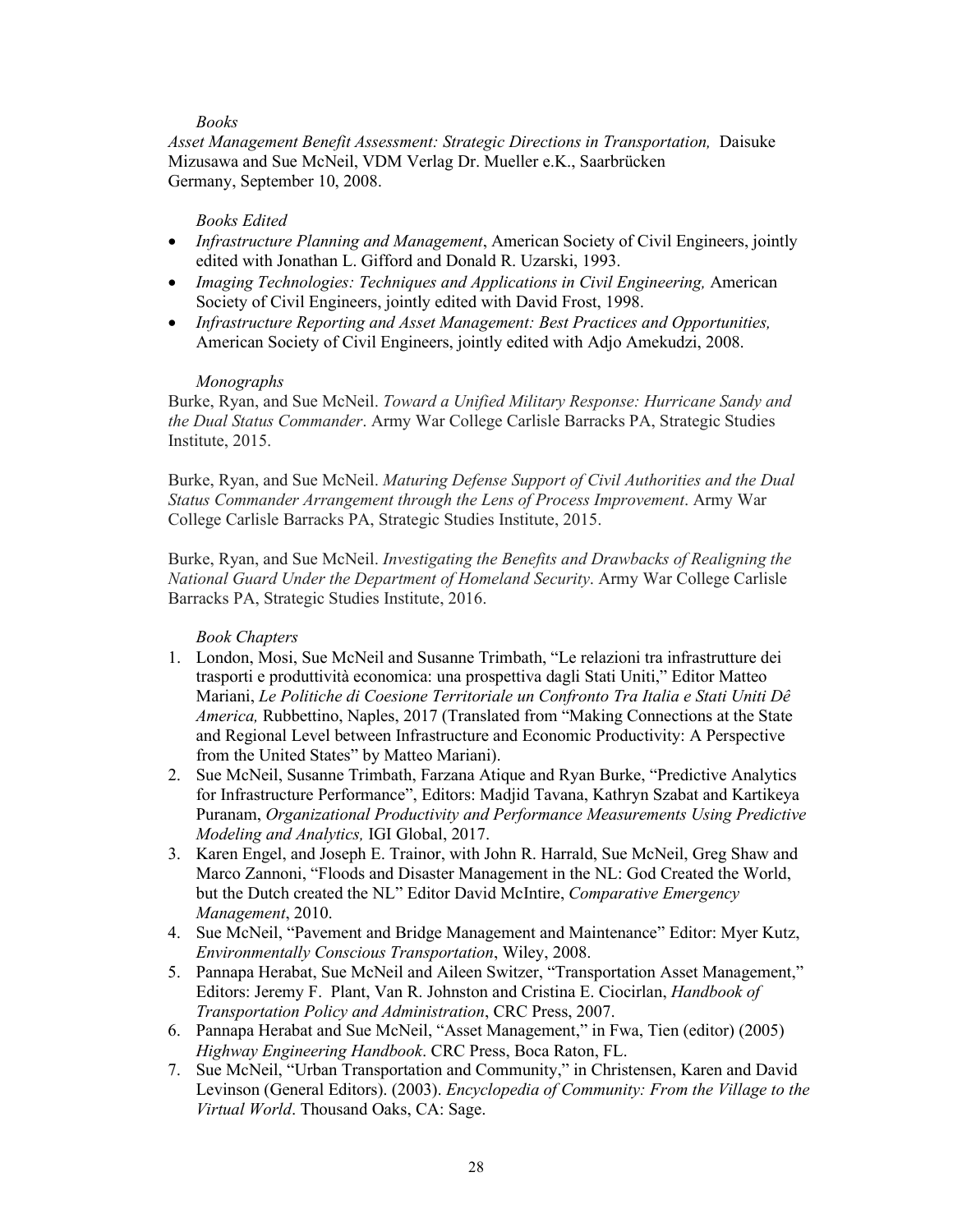- 8. Sue McNeil, "Project Selection from Alternatives," *The Engineering Handbook*, A CRC Press Inc. Publication, with Chris Hendrickson. 1995, revised 2003.
- 9. Chris Hendrickson and Sue McNeil, "Project Selection from Alternatives," *The Technology Handbook*, A CRC Press Inc. Publication, with Chris Hendrickson, 1999.
- 10. Sue McNeil, "Engineering Urban Brownfield Development: Examples from Pittsburgh" in *Manufactured Sites: Rethinking the Post-Industrial Landscape*, editor Niall Kirkwood, E&FN Spon/Routledge of New York and London, August 2001, with Deborah Lange.
- 11. Sue McNeil, "Capital Investment Decisions," *Macmillan Encyclopedia of Energy*, Macmillan Reference, 2001.

## *Book Contributions*

Infrastructure Resilience Division of ASCE. "Hazard-Resilient Infrastructure: Analysis and Design." Reston, VA: American Society of Civil Engineers, 2021.

## *Journal Papers and Reviewed Proceedings*

- 1. Ghahari, SeyedAli, Cesar Queiroz, Samuel Labi, Sue McNeil, (2021). "Cluster Forecasting of Corruption Using Nonlinear Autoregressive with Exogenous Variables (NARX) – An Artificial Neural Network Analysis," *Sustainability,* 13(20).
- *2.* Lee, Juneseok, McNeil, Sue and Li, Qiang (Joshua), (2021). "Robust and Transparent Method to Measure the Water Infrastructure Performance in the United States." *Journal of Water Resources Planning and Management*, 147(3), Technical Note. DOI: 10.1061/(ASCE)WR.1943-5452.0001338
- *3.* Liu, Y., & McNeil, S. (2020). Using Resilience in Risk-Based Asset Management Plans. *Transportation Research Record*, *2674*(4), 178-192.
- *4.* Liu, Y., McNeil, S., Hackl, J., & Adey, B. T. (2020). Prioritizing transportation network recovery using a resilience measure. *Sustainable and Resilient Infrastructure*, 1-12.
- *5.* Greer, A., Trainor, J., & McNeil, S. (2019). Voluntary Household Relocation Decision Making in the Wake of Disaster: Re-interpreting the Empirical Record. *International Journal of Mass Emergencies & Disasters*, *37*(2).
- *6.* Li, Qiang and S. McNeil. (2021). "Data Envelopment Analysis (DEA) Based Benchmarking of Highway Asset Investment", *Journal of Traffic and Transportation Engineering,* 8(1), 117-128. <https://doi.org/10.1016/j.jtte.2019.06.001>
- 7. Liu, Y., McNeil, S., & Herning, G. (2019). Integrating resilience concepts with pavement management: A case study in Delaware. In *Pavement and Asset Management* (pp. 769- 776). CRC Press.
- 8. Dehghani, M. S., Flintsch, G., & McNeil, S. (2017). Parametric Analysis of Roadway Infrastructure Vulnerability to Disruptions. *Journal of Infrastructure Systems*, 23(4), 04017017.
- 9. London, M. & S. McNeil. (2017). "Impact evaluation of different types of transportation projects using Meta-analysis," *Transportation Research Proce*dia, 25, 3922-3932.
- 10. Beiler, Michelle, Leylin Marroquin, and Sue McNeil, "State-of-the-Practice Assessment of Climate Change Adaptation Practices Across Metropolitan Planning Organizations Pre- and Post-Hurricane Sandy," *Transportation Research Part A: Policy and Practice*, Volume 88, 163-174, 2016.
- 11. Gil, Juan Camilo Sánchez, and Sue McNeil. "Supply Chain Outsourcing in Response to Manmade and Natural Disasters in Colombia, a Humanitarian Logistics Perspective." *Procedia Engineering* 107 (2015): 110-121.
- 12. Dehghani, Mohammad Saied; Gerardo Flintsch; and Sue McNeil, "Impact of road condition and disruption uncertainties on network vulnerability," *Journal of Infrastructure Systems,* Volume 20, Number 3, September 2014.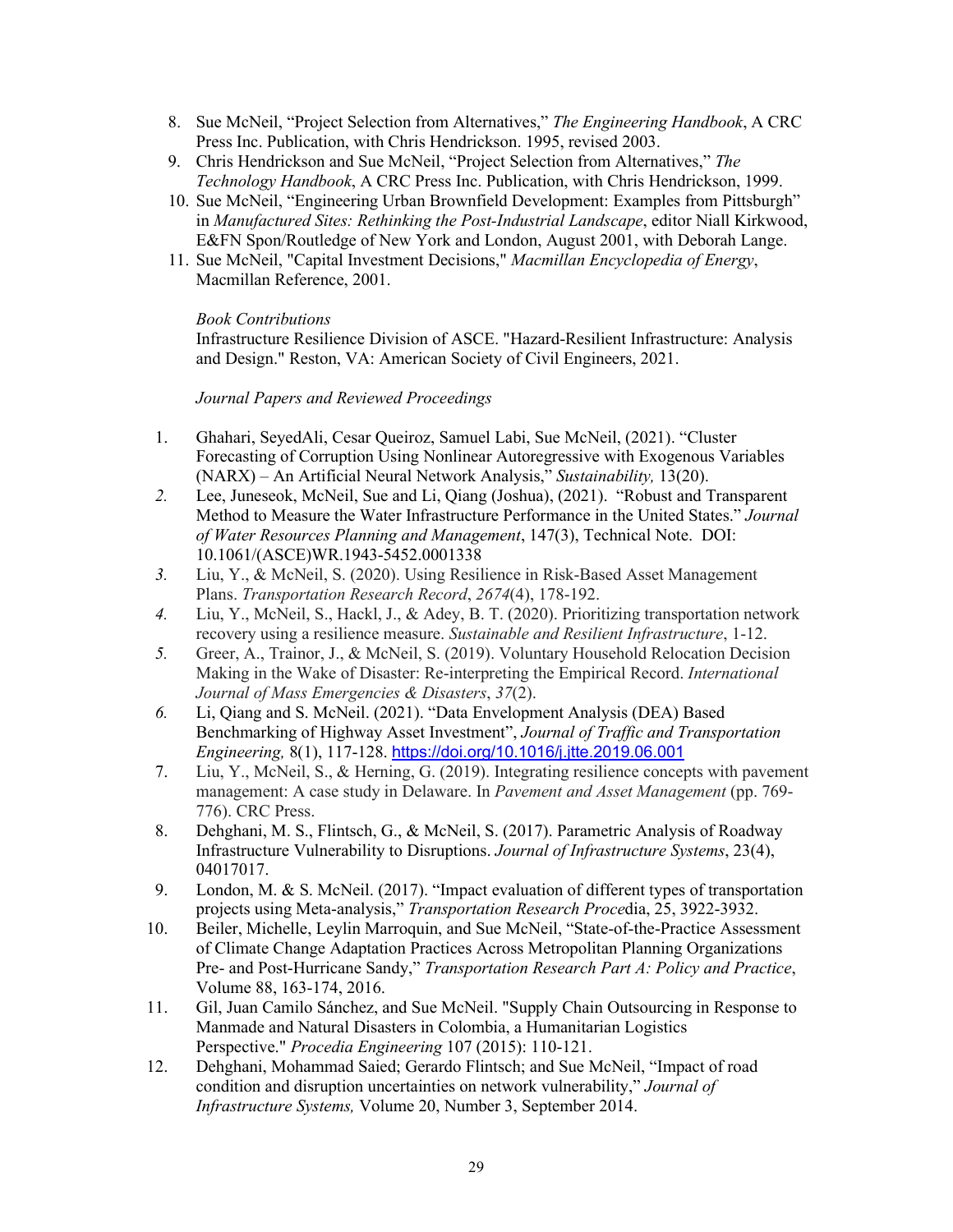- 13. Oswald Beiler, Michelle, and Sue McNeil, ["Climate Change Adaptation Practices: A](http://ijc.cgpublisher.com/product/pub.185/prod.217)  [Pilot Study Evaluating Transportation Agency Progress,](http://ijc.cgpublisher.com/product/pub.185/prod.217)" *The International Journal of Climate Change*, Volume 4, Issue 4, 2013.
- 14. Li, Qiang Joshua, Leslie Mills, Sue McNeil, Nii-Attoh Okine, Integrating Potential Climate Change into the Mechanistic Empirical Based Pavement Design, *Canadian Journal of Civil Engineering*, Published on the web 28 June 2013, 10.1139/cjce-2012- 0465
- 15. Dehghani, M.S., G. W. Flintsch [and](http://www.ingentaconnect.com/content/maney/trl/pre-prints/1942786713Z.0000000006#aff_1) S. McNeil, Roadway network as a degrading system: vulnerability and system level performance, *[Transportation Letters: the International](http://www.ingentaconnect.com/content/maney/trl)  [Journal of Transportation Research](http://www.ingentaconnect.com/content/maney/trl)*, Volume 5 Issue 3 (July 2013), pp. 105-114.
- 16. Oswald, Michelle, Sue McNeil, David Ames, and Rebekah Gayley, "Identifying Resiliency Performance Measures for Mega-Regional Planning: Case Study of BosWash Transportation Corridor," *Transportation Research Record No. 2397*, pp 153-160, 2013.
- 17. Oswald, Michelle and Sue McNeil, "Methodology for Integrating Adaptation to Climate Change Into the Transportation Planning Process," *Public Works Management and Policy*, April 2013 vol. 18 no. 2 145-166.
- 18. Oswald, Michelle R., and Sue McNeil. "Climate change adaptation tool for transportation: Mid-Atlantic region case study." *Journal of Transportation Engineering* 139, no. 4 (2012): 407-415.
- 19. Mills L., Attoh-Okine N. and McNeil S. "Hierarchical Markov Chain Monte Carlo Simulation for Modeling Transverse Cracks in Highway Pavements" ASCE *Journal of Transportation Engineering*, Vol. 138. No. 6, pp, 2012.
- 20. Archibald, Erik and Sue McNeil, "Learning from Traffic Data Collected Before, During and After a Hurricane," IATSS Research [Volume 36, Issue 1,](http://0-www.sciencedirect.com.precise.petronas.com.my/science/journal/03861112/36/1) July 2012, Pages 1–10.
- 21. Mills, Leslie, Nii Attoh-Okine and Sue McNeil, "Development of Pavement Performance Models for Delaware," *Transportation Research Record* 2304, pp97-103, 2012.
- 22. Mills, L.N.O., N.O. Attoh-Okine, and S. McNeil. 2011. [Hierarchical Markov Chain](http://ascelibrary.org/teo/resource/3/jtpexx/291)  [Monte Carlo Simulation for Modeling Transverse Cracks in Highway Pavements,](http://ascelibrary.org/teo/resource/3/jtpexx/291) *Journal of Transportation Engineering,* 138(6), 700–705.
- 23. Oswald, Michelle, Qiang Li, Sue McNeil, and Susanne Trimbath, Measuring Infrastructure Performance: Development of a National Infrastructure Index, *Public Works Management and Policy*, Vol. 16, No. 4, 2011.
- 24. Croope, Silvana and Sue McNeil, "Improving Resilience of Critical Infrastructure Systems Post-Disaster for Recovery and Mitigation", *Transportation Research Record* No 2234, pp3-13*,* 2011.
- 25. Li, Qiang, Sue McNeil, Taggart Foulke, Jonathan Calhoun, Michelle Oswald, Erik Kreh, Michael Gallis and Susanne Trimbath, "Capturing Transportation Infrastructure Performance: Data Availability, Needs and Challenges", *Transportation Research Record,* No 2256, pp191-201, 2011.
- 26. Schofer, Joseph L., Leonard Evans, Michael P. Freeman, Larry L. Galehouse, Samer Madanat, Ali Maher, Sue McNeil, John J. Myers, Robert L. Peskin, and Butch Wlaschin, "Research Agenda for Transportation Infrastructure Preservation and Renewal: Conference Report," *Journal Infrastructure Systems*, Volume 16, Issue 4, pp. 228-230 (December 2010)
- 27. Blake, David, Sue McNeil and Kathryn Zimmerman, "Asset Management at Work: Practical Perspectives on an Evolving Strategy," *TR News*, Number 270, September-October, 2010.
- *28.* Oswald, Michelle and Sue McNeil, "Rating Sustainability: Transportation Investments in Urban Corridors as a Case Study," *Journal of Urban planning and Development,*  September *2010.*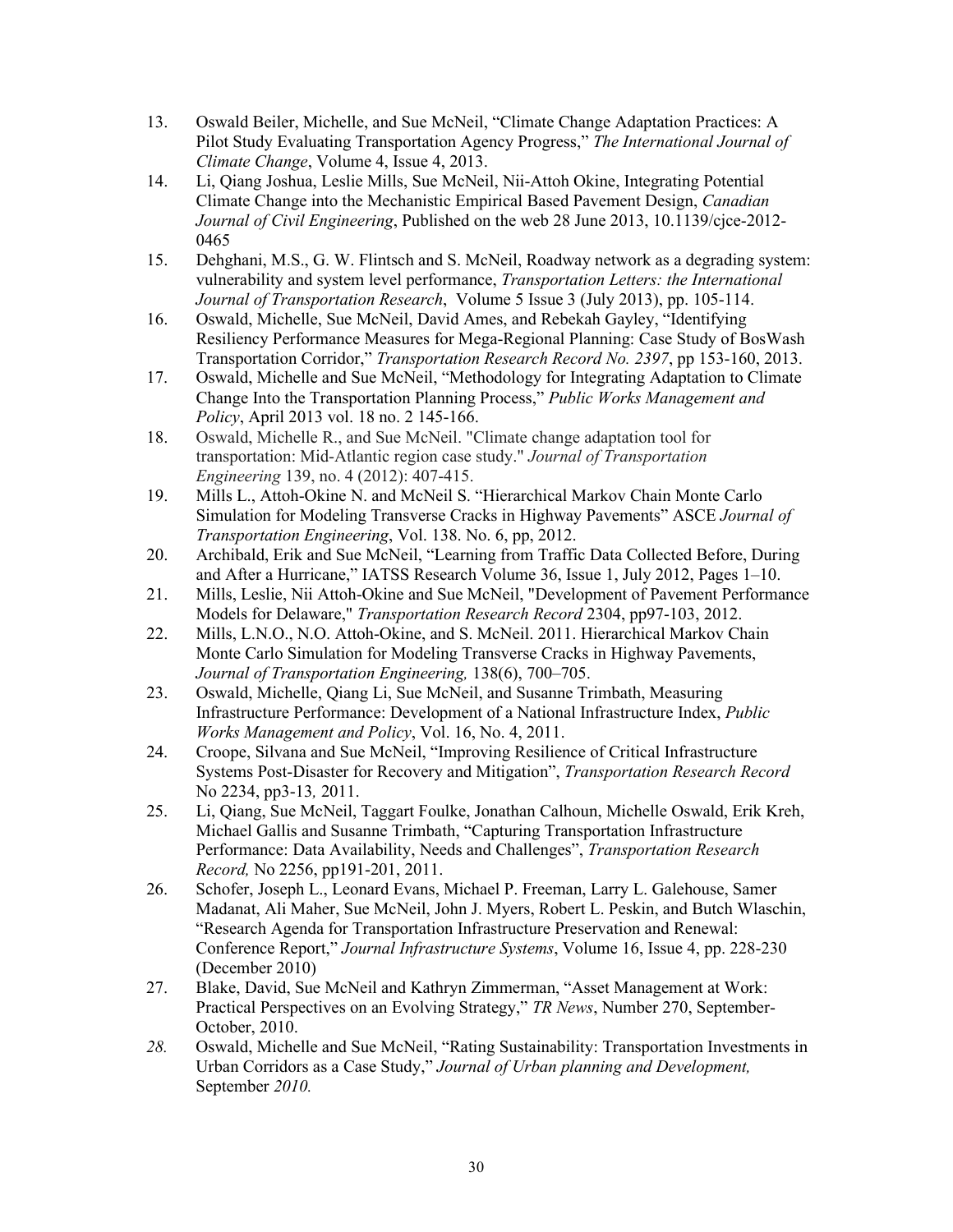- 29. Nathman, Rachel, Sue McNeil, and Thomas VanDam, "Integrating Environmental Perspectives into Pavement Management: Adding PaLATE to the Decision Making Toolbox," *Transportation Research Record,* No 2093, 2009.
- 30. Mizusawa, Daisuke and Sue McNeil, "A Generic Methodology for Evaluating the Net Benefit of Asset Management System Implementation," *Journal of Infrastructure Systems,* September, 2009.
- 31. Zenk, Shannon N., JoEllen Wilbur, Edward Wang, Judith McDevitt, April Oh, Richard Block, Sue McNeil, and Nina Savar, "Neighborhood Environment and Adherence to a Walking Intervention in African American Women," *Health Education and Behavior,* Feb 2009; vol. 36: pp. 167 - 181
- 32. Sanford Bernhardt, Kristen and Sue McNeil, "Agent-Based Modeling: An Approach for Improving Infrastructure Management," *Journal of Infrastructure Systems*, Volume 14, Issue 3, pp. 253-261, September 2008.
- 33. Barnum, Darold T, Sonali Tandon and Sue McNeil, "Comparing the Performance of Bus Routes After Adjusting for the Environment, Using Data Envelopment Analysis, " *Journal of Transportation Engineering*, Volume 134, Issue 2, pp. 59-109, February 2008
- 34. Barnum, Darold, Sue McNeil and Jonathon Hart, "Comparing the Efficiency of Public Transportation Subunits Using Data Envelopment Analysis," *Journal of Public Transportation,* Volume 10, No 2, 2007.
- 35. Mizusawa, Daisuke, and Sue McNeil, "Synthesizing Experiences of Implementing Asset Management in the World: Lessons Learned from Pavement Management Case Studies," *Transport Policy Studies Review*, Vol.9, No.34, October 2006.
- 36. Pagano, Anthony M., Sue McNeil and Elizabeth Ogard, "Linking Asset Management to Strategic Planning Processes: Best Practices from State DOT's," *Transportation Research Record*, No. 1924, pp 184-191, 2005.
- 37. Hammerle, Meghan, Michael Haynes and Sue McNeil, "Use of Automatic Vehicle Location and Passenger Count Data to Evaluate Bus Operations for the Chicago Transit Authority," *Transportation Research Record*, No 1903, pp 27-34, 2005.
- 38. Buchheit, Rebecca, James H. Garrett, Jr, Sue McNeil, and Ping Chen, "An Automated Procedure to Assess Civil Infrastructure Data Quality: Method and Validation," *Journal of Infrastructure Systems*, Vol 11, No 3. September 2005.
- 39. Amekudzi, Adjo, Michael Garvin, Pannapa Herabat, Sue McNeil, and Kristen Sanford Bernhardt, "Teaching Civil Infrastructure Systems and Infrastructure Management," presented at the International Workshop on Integrated Lifecycle of Infrastructures, Hong Kong, December 2004.
- 40. McNeil, Sue, "Selecting Condition Data Collection Strategies based on Life Cycle Costs," presented at the International Workshop on Integrated Lifecycle of Infrastructures, Hong Kong, December 2004.
- 41. Chen, Ping, Rebecca Bari Buchheit, James H. Garrett, Jr, Sue McNeil, "WEB VACUUM: A Web-based Environment for Automated Assessment of Civil Infrastructure Data" *Journal of Computing in Civil and Environmental Engineering,* Volume 19, Issue 2, pp 137-147, April 2005.
- 42. Winsor, Jeromie, Lou Adams, Laxmi Ramasubramanian, and Sue McNeil "Transportation Asset Management Today: An Application of Community of Practice Collaboration in the Transportation Industry" *Transportation Research Record,* Journal of the Transportation Research Board, No. 1885, pp 88-95, 2004.
- 43. Herabat, Paisit and Sue McNeil, "Impact of RVSM Implementation on the Airport System Infrastructure," *Journal of Transportation Engineering*, Volume 130, Issue 6, pp 716-724, November/December 2004.
- 44. Norbert Delatte, Shen-en Chen, Nitin Maini, Neville Parker, Anil Agrawal, George Mylonakis, Kolluru Subramaniam, Akira Kawaguchi, Paul Bosela, Sue McNeil, Richard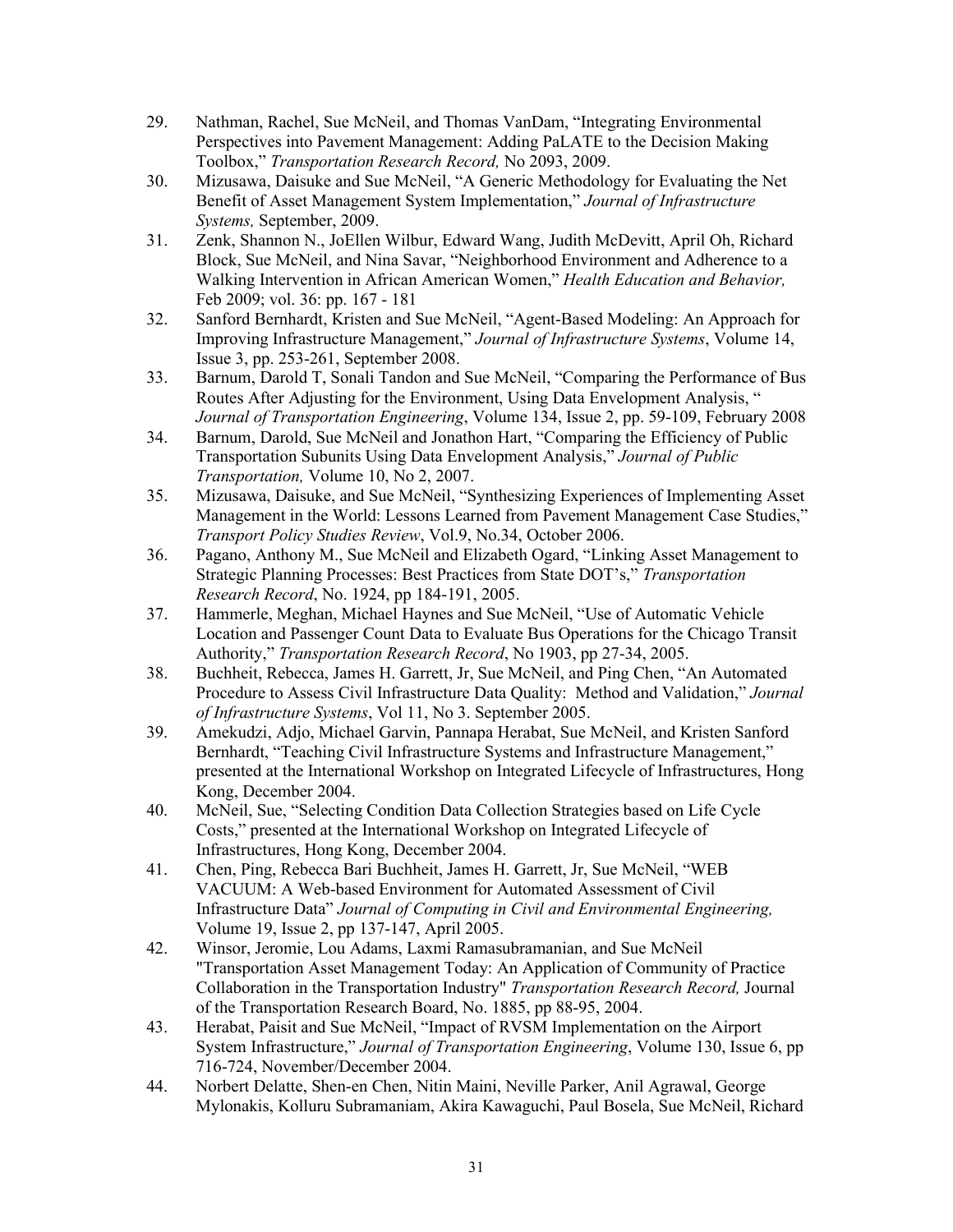Miller, "Using NDE to Evaluate the Condition of Subway Tunnel Systems," 3rd ASCE Forensics Congress, October 2003.

- 45. Switzer, Aileen and Sue McNeil, "A Road Map for Transportation Asset Management Research," *Public Works Management and Policy,* Volume 8, Number 3, January 2004, pp 162-175.
- 46. Sunkpho, Jirapon, James H. Garrett Jr., and Sue McNeil, "XML-Based Inspection Modeling for Developing Field Inspection Support Systems," *Journal of Infrastructure Systems,* Vol 11., No 3., September 2005.
- 47. Shiffer, Michael, Arnab Chakraborty, Beth Donahue, Graham Garfield, Ramakrishnan Srinivasan and Sue McNeil, "A Spatial Multimedia Representation of the Chicago Transit Authority's Rail Infrastructure," *Transportation Research Record* No 1838, pp 1- 10, 2003.
- 48. Sriraj, PS, Shaumik Pal, Libby Ogard and Sue McNeil, "Evaluation of Private Sector Asset Management Practices" *Transportation Research Record* 1848, pp 29-36, 2003.
- 49. Lange, Deborah, and Sue McNeil, "Clean it and they will come? Defining Successful Brownfield Development," ASCE *Journal of Urban Planning and Development,* Vol 130, No 2, pp. 101-108, June 2004.
- 50. Lange, Deborah, and Sue McNeil, "Brownfield Development: Tools for Stewardship," ASCE *Journal of Urban Planning and Development,* Vol 130, No 2, pp. 109-116, June 2004.
- 51. Amekudzi, Adjo Sue McNeil, and Haris N. Koutsopoulos, *Assessing Extrajurisdictional and Areawide Impacts of Clustered Brownfield Developments*, Volume 129, Issue 1, Journal of Urban Planning and Development, March 2003, pp. 27-44.
- 52. Cowe Falls, Lynne, Ralph Haas, Sue McNeil and Susan Tighe, "Asset Management and Pavement Management: Using Common Elements to Maximize Overall Benefits," *Transportation Research Record* No 1769*,* 2001.
- 53. McNeil, Sue and Anthony Kadlec, "Applying the Government Accounting Standards Board Statement 34: Lessons from the Field," *Transportation Research Record* No 1747, 2001.
- 54. Kristen Sanford and Sue McNeil, "Infrastructure and Public Works Education: One Size Does not Fit All," *Journal of Public Works Management and Policy,* Volume 5, Number 4, 2001, pp 318-328.
- 55. Haas, Ralph, Lynne Cowe Falls, Sue McNeil and Susan Tighe, "Fitting Pavement Management into Overall Asset Management," Presented at 20th ARRB Conference, Melbourne, Australia, March, 2001.
- 56. Mizusawa, Daisuke and Sue McNeil, "A Conceptual Framework for Asset Management for Japanese Highways," Presented at 20th ARRB Conference, Melbourne, Australia, March, 2001.
- 57. McNeil, Sue, Kenneth Shiatte, Allan DeBlasio and Frank Botelho, "Using Past Experiences to Shape Asset Management in U.S. State Departments of Transportation," Presented at 20th ARRB Conference, Melbourne, Australia, March, 2001.
- 58. Sanford, Kristen L, Herabat, Pannapa, McNeil, Sue, "Bridge Management and Inspection Data: Leveraging the Data and Identifying the Gaps," *Transportation Research Circular* No: 498. 2000.
- 59. [C. Mertz,](https://d.docs.live.net/people/mertz_christoph.html) S. McNeil, and [C. Thorpe](https://d.docs.live.net/people/thorpe_charles.html)*, "*Side Collision Warning Systems for Transit Buses" Presented at *IV 2000, IEEE Intelligent Vehicle Symposium*, October, 2000.
- 60. McNeil, Sue, Mary Lynn Tischer and Allan DeBlasio, "Asset Management: What is the Fuss?" *Transportation Research Record,* No 1729, pp 21-25, 2000.
- 61. Adjo Amekudzi and Sue McNeil, "Capturing Model and Data Uncertainties in Infrastructure Performance Estimation," Vol. 126, No. 6, November/December 2000, pp. 455-463 *Journal of Transportation Engineering*.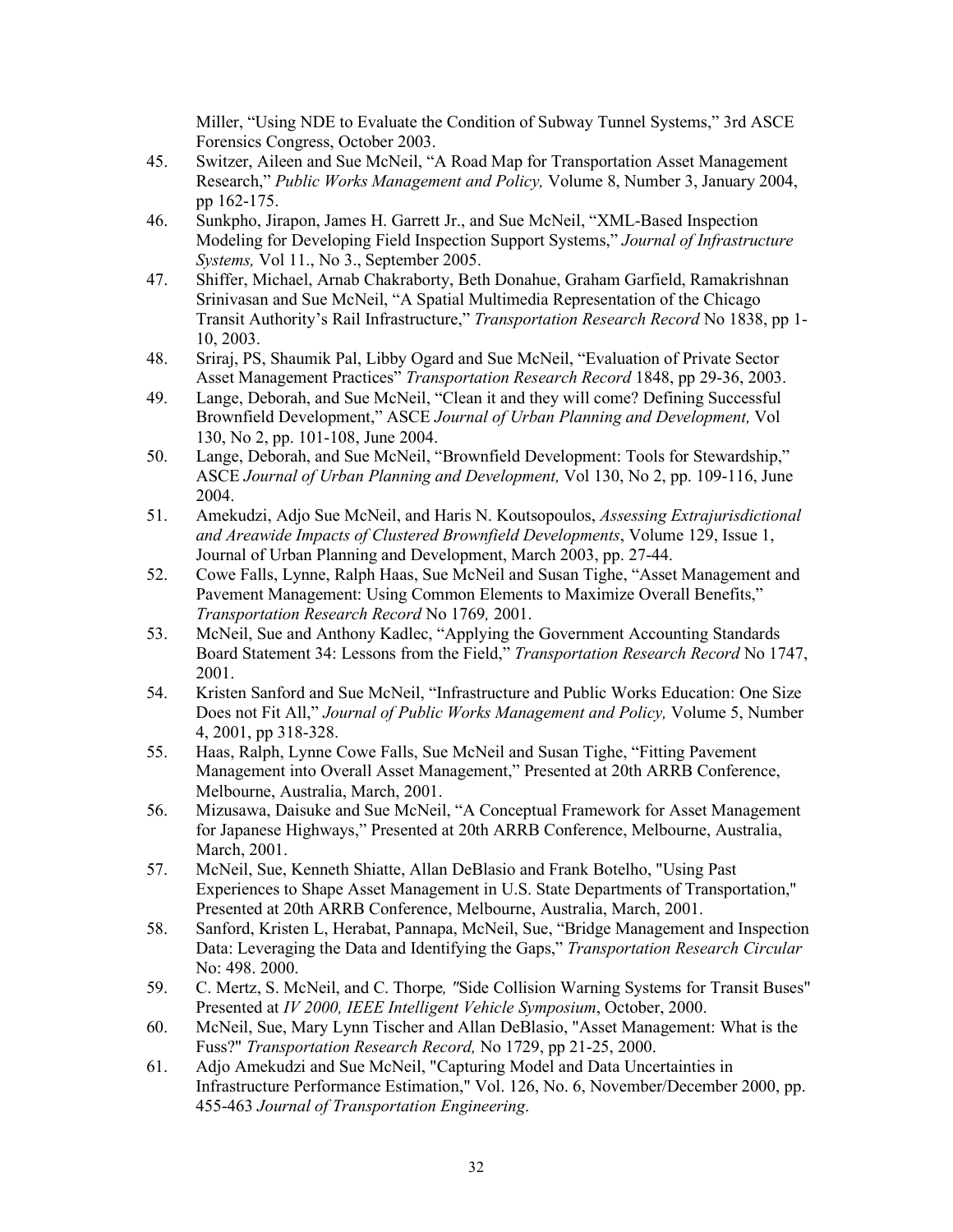- 62. Christoph Mertz and Chuck Thorpe, "A New Focus for Side Collision Warning Systems for Transit Buses" Proceedings for ITS America, May 2000.
- 63. Amekudzi, Adjo, Sue McNeil and Nii Attoh-Okine, "Incorporating Stakeholder Values and Needs in National Highway Decision Support System Improvement Planning," *Proceedings of the 1998 Information Quality Conference*. (based on Ph.D. thesis of Adjo Amekudzi.)
- 64. Sanford, Kristen and Sue McNeil, "A Practice Oriented Approach to Developing a Data Requirements Model for Bridge Condition Assessment," *Transportation Research Record,* No 1642*,* 1998. (based on Ph.D. thesis of Kristen Sanford).
- 65. Amekudzi, Adjo, Paul Fischbeck, James Garrett, Haris Koutsopoulos, Sue McNeil, Mitchell Small, "Computer Tools to Facilitate Brownfield Development", *Public Works Policy & Management,* January 1998 (lead author).
- 66. Sanford, K.S., J. Tarr and S. McNeil, "Crisis Perception and Policy Outcomes: Comparison Between Environmental and Infrastructure Crises," *Journal of Infrastructure Systems,* Vol 1, No 4, December 1995.
- 67. McNeil, S. and L. Rodriguez, "Workshop Session 14 Automated Road Monitoring: Progress on Surface Distress and the Multifunction Option," *Proceedings of the Third International Conference on Managing Pavements*, Vol III, Transportation Research Board, 1995 (joint authorship).
- 68. Alfelor, Roemer and Sue McNeil, "Heuristic Algorithms for Aggregating Rail Surface Defect Data," *Journal of Transportation Engineering*, 1994 (based on Ph.D. Thesis of Alfelor).
- 69. Uzarski, Donald and Sue McNeil, "Technologies for Planning Railroad Track Maintenance and Renewal," *Journal of Transportation Engineering*, 1994 (joint authorship).
- 70. Sabina, Erik and S. McNeil, "Designing Private Funding Programs for Public Roads," *Journal of Urban Planning and Development*, Vol. 119, Issue 3, pp 155-172, December 1993, (Based on MS thesis of Sabina).
- 71. McNeil, Sue, "An Analysis of the Costs and Impacts of the Automation of Pavement Crack Sealing," *Proceedings of the World Conference on Transport Research*, June 29 - July2, 1992, Lyon, France (Complete paper review).
- 72. McNeil, Sue, Behnam Motazed, Roemer Alfelor, Thomas Short, and James Eshelby, "Automated collection and Detection of Rail Surface Defects," *Proceedings of the International Heavy Haul Railway Conference*, June 1991, Vancouver, VC.
- 73. Hendrickson, Chris, Carlos Zozaya-Gorostiza and Sue McNeil, "Network Representation of Performance Analysis for Intersections," *Transportation Research Record*, No 1283, in 1991 (joint authorship).
- 74. Ramaswamy, Rohit and Sue McNeil, "Calculation of Aggregate Pavement Condition Indices from Damage Data Using Factor Analysis," *Transportation Research Record*, No 1311, pp. 214 - 222, 1991 (joint authorship).
- 75. Alfelor, Roemer and Sue McNeil, "Definition of Homogeneous Segments Based on Condition Data," *Transportation Research Record*, No 1341, pp 63 - 69, 1992 (based on Ph.D. Thesis of Alfelor).
- 76. McNeil, Sue, Michael Markow, Lance Neumann, Jeffrey Ordway and Donald Uzarski, "Emerging Issues in Transportation Facility Management," *Journal of Transportation Engineering*, Vol 118, No 4, July 1992 (senior author).
- 77. McGuiness, Erin and Sue McNeil, "Statistical Models to Predict Commercial and Parking Space Occupancy," *Journal of Urban Planning and Development*, VI 117, No 4, 1991 (based on MS Thesis of McGuiness).
- 78. McNeil, Sue, Behnam Motazed, Roemer Alfelor and Thomas Short, "Automated Railhead Surface Flaw Inspection: International Advances in Non-destructive Testing,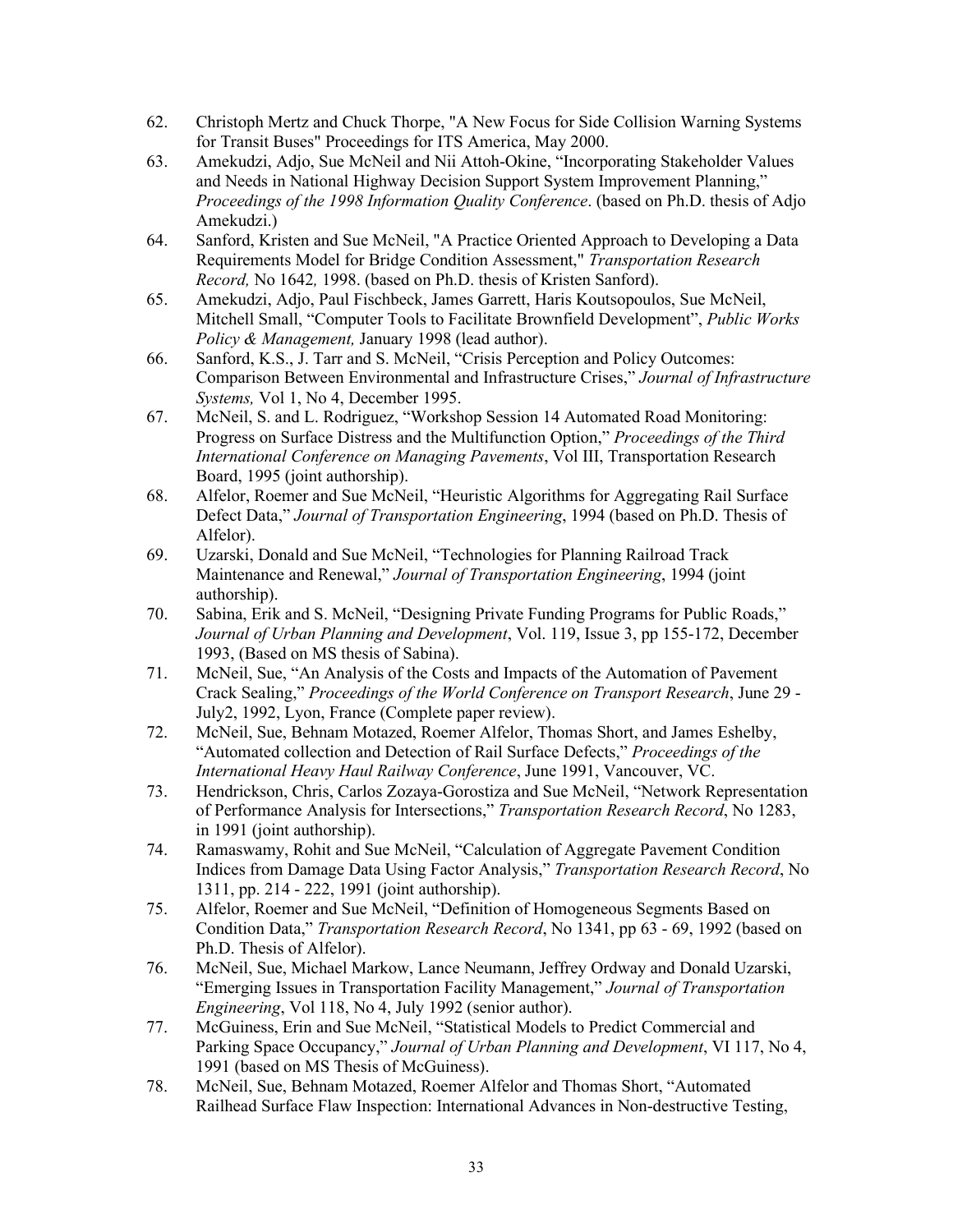Vol 16, editor W. McGonnagle, Gordon and Breach, Philadelphia, 1991 (joint authorship).

- 79. Humplick, Frannie and Sue McNeil, "Evaluation of Automated Inspection Systems for Pavement Surface Distress," ASCE Transportation Engineering Journal, Vol 117, No 2, 1991 (joint authorship).
- 80. Haas, Carl, Sue McNeil, Chris Hendrickson and Ralph Haas, "A Pavement Surface Model for Integrating Management Data," Pavement Management Implementation, ASTM, STP 1121, Editors Frank Holt & Wade Gambling, 1991 (Complete paper review - junior author).
- 81. Humplick, Frannie and Sue McNeil, "Errors in Automated Pavement Surface Distress Data Collection," Surface Characteristics of Roadways, ASTM, STP 1031, Editors W.E. Meyer and J. Reichert, 1990 (Complete paper review - joint authorship).
- 82. Haas, Carl and Sue McNeil, "Criteria for Evaluating Pavement Imaging Systems," Transportation Research Record, No 1260, 1990 (joint authorship)
- 83. McNeil, Sue and Sei-Chang Oh, "A Note on the Influence of Rail Defects on the Risk Associated with Shipping Hazardous Materials by Rail" Risk Analysis, Vol 11, No. 2, pp. 333 - 338, June 1991 (based on M.S. thesis of Oh).
- 84. Martland, Carl, Sue McNeil and Dharma Acharya, Rabi Mishalani, and James Eshelby, "Applications of Expert Systems in Railroad Maintenance: Scheduling Rail Relays," Transportation Research 1990, (McNeil and Martland jointly senior authors).
- 85. Rossi, Thomas, Sue McNeil and Chris Hendrickson, "An Entropy Formulation for Consistent Impact Fee Assessment," ASCE Journal of Urban Planning and Development, Vol 115, No. 2, September 1989 (based on M.S. thesis of Rossi).
- 86. Alfelor, Roemer and Sue McNeil, "A Method for Determining the Optimal Blading Frequency of Unpaved Roads," Transportation Research Record, No. 1252, 1990 (based on M.S. thesis by Alfelor).
- 87. Markow, Michael, Dharma, Acharya, Sue McNeil and Anthony Kao, "Management System for Repair, Evaluation, Maintenance and Rehabilitation of Inland Water Transportation Facilities," Transportation Research Record, No. 1156 (junior author).
- 88. McNeil, Sue and Anne Margaret Finn, "An Expert System to Cost Feasible Bridge Painting Strategies," Transportation Research Record, No. 1145, 1988 (senior author).
- 89. Hendrickson, Chris, Carlos Zozaya-Gorostiza and Sue McNeil, "A Knowledge Based Expert System Architecture for Computer Aided Design of Intersections," Proceedings of the Tenth International Conference on Transportation and Traffic Flow Theory, Boston, July 1987 (senior author).
- 90. McNeil, Sue, Chris Hendrickson and Thomas Rossi, "Impact Free Assessment Using Highway Cost Allocation Techniques," Transportation Research Record, No 1107, 1987 (senior author).
- 91. McNeil, Sue and Chris Hendrickson, "A Regression Formulation of Matrix Estimation Problems," Transportation Science, Vol. 19, No. 3, August 1985 (joint authorship).
- 92. McNeil, Sue and Chris Hendrickson, "A Note on Alternative Matrix Entry Estimation Techniques," Transportation Research, Vol. 19B, No. 6, 509 - 519, 1985 (joint authorship).
- 93. Hendrickson, Chris and Sue McNeil, "Matrix Entry Estimation Errors," Proceedings of the Ninth International Symposium on Transportation and Traffic Theory, The Hague, The Netherlands, July 1984 (Review, joint authorship).
- 94. Hendrickson, Chris and Sue McNeil, "Estimation of Origin/Destination Matrices with Constrained Regression," Transportation Research Record, No. 976, 1984 (joint authorship)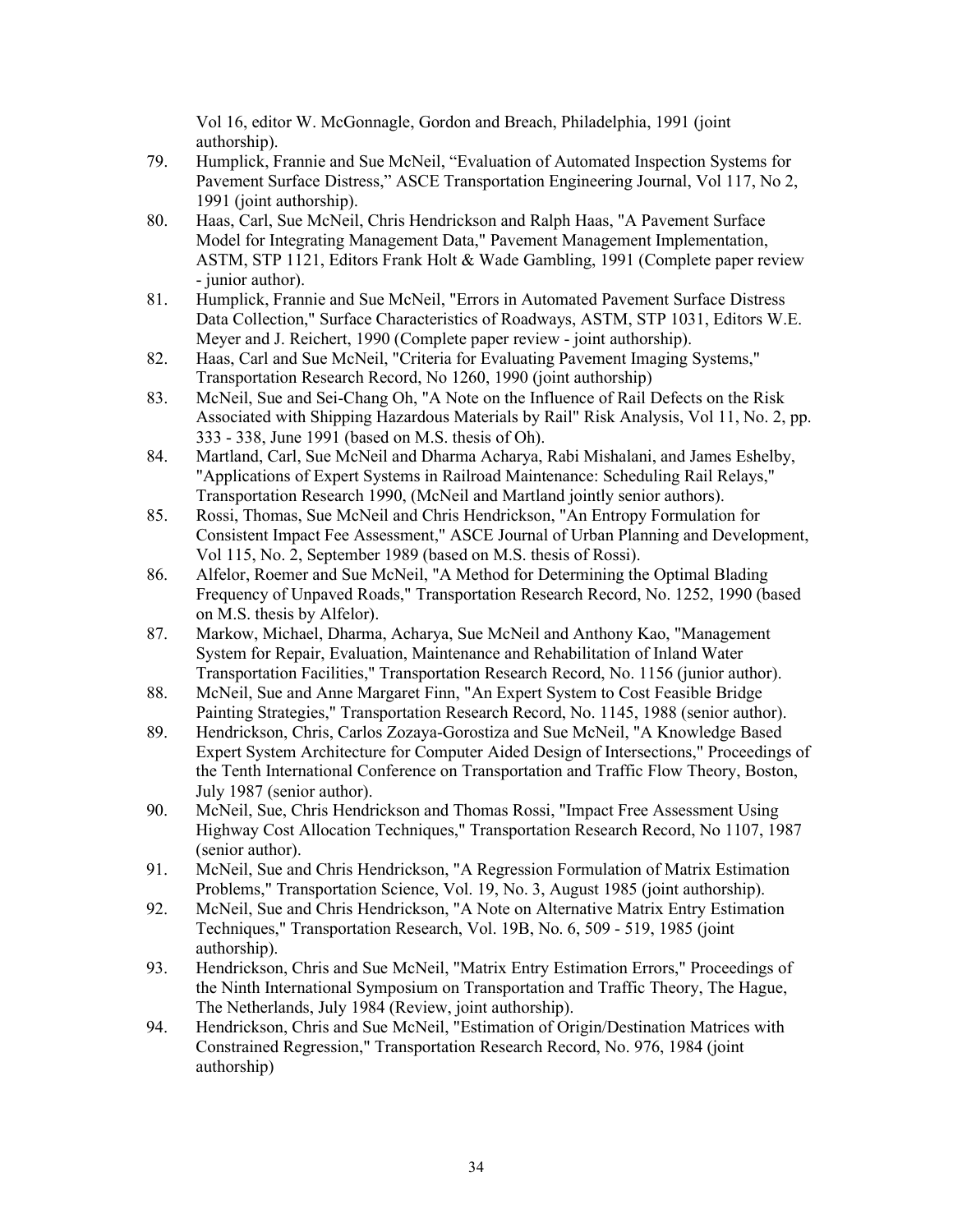- 95. Hendrickson, Chris and Sue McNeil, "An Illustration of Allocated Costs for Turnpike Toll Design," Transportation Quarterly, Vol. XXXVIII, No. 4,574 - 592, 1984 (joint authorship).
- 96. McNeil, Sue and Chris Hendrickson, "Prediction of Pavement Maintenance Expenditure Using a Statistical Cost Function," Transportation Research Record, 846, 71 - 76, 1982 (joint authorship).
- 97. Pucher, John, Chris Hendrickson and Sue McNeil, "Socioeconomic Characteristics of Transit Riders: Some Recent Evidence," Traffic Quarterly, Vol. XXXV, No. 3, 461 - 483, 1981 (junior author).

## *Conference Papers[1](#page-34-0)*

- 1. McNeil, Sue, Qiang Chen, Pengsen Hu, Yuanchi Liu, Elise Miller Hooks, Shelley Stoffels, "Performance Measures to Support Maintenance Decisions for Shared Auto, Bike and Pedestrian Facilities in the Context of the Lifecycle of a Socio-Technical System," ASCE International Conference on Transportation & Development (ICTD 2022), Seattle, May 2022.
- 2. Withers, Alexis, Earl E. Lee, II, Shen-Chang Lin and Sue McNeil, "Control, Monitor, and Inform: Lessons Learned from the 2014 Delaware I-495 Emergency Bridge Closure," Transportation Research Board Annual Meeting, 2022.
- 3. McNeil, Sue, Yuanchi (Daniel) Liu, Shelley Stoffels, Elise Miller-Hook, Pengsen (Jason) Hu, Qiang Chen, "Shared automobile, bicycle, and pedestrian facilities: Toward a multi-objective approach to selecting maintenance actions" (extended abstract), Australian Transport Research Forum, December, 2021.
- 4. Gharhari, Seyed Ali, Bortiorkor Nii Tsui Alabi, Cesar Queiroz, Samuel Labi and Sue McNeil. (2021). "Corruption Propensity and Mitigation at the Various Phases of Infrastructure Development – An Exploratory Discussion," Transportation Research Board Annual Meeting, January, 2021.
- 5. Davis, C., B. Ayyub, S. McNeil, K. Kobayashi, H. Tatano, M. Onishi, Y. Takahashi, R. Honda, T. Koike, and J. van de Lindt. (2021). "Infrastructure Resilience: A Framework for Assessment, Management and Governance," Proc. 4th GADRI meeting, March 2019, Kyoto, JP, Springer.
- 6. McNeil, S., Y. Liu, and A.S. Ramirez-Villamizar (2019). "Infrastructure Resilience: From Concept to Performance to Decisions," 7th International Conference "Bituminous Mixtures and Pavements, Thessaloniki, Greece, June 11-14.
- 7. Lee, Juneseok, Sue McNeil, and Qiang "Joshua" Li, (2019). "Development of a Water Infrastructure Performance Index for the USA," 2019 EWRI Congress, Pittsburgh, May 19- 23.
- 8. Chiquoine, R.M., S. McNeil, E. E. Lee II, S. Thompson-Graves, A. Tracy, and L. Li, "Making a Case for Better Models and Information Sharing of the Transportation Impacts around Points of Dispensing during a Biological Event," ASCE International Conference on Transportation & Development (ICTD 2018), Pittsburgh, July 15-18.
- 9. Lin, Shen-Chang, Sue McNeil and Earl Lee II. (2017). "Enhancing Situational Awareness in Highway Emergency Response: A Conceptual Design," ITS World Congress, Montreal, Canada, October 29 – November 2.
- 10. McNeil, Sue. (2017), "OcAsset Management, Sustainability and Resilience: Connecting the Concepts to Maintenance and Inspection Decisions for Infrastructure Systems," 2017 MAIREINFRA, Seoul, South Korea, July 19-21.

<span id="page-34-0"></span><sup>&</sup>lt;sup>1</sup> Papers presented at conferences that appear in <u>peer reviewed</u> journals or proceedings are not repeated here.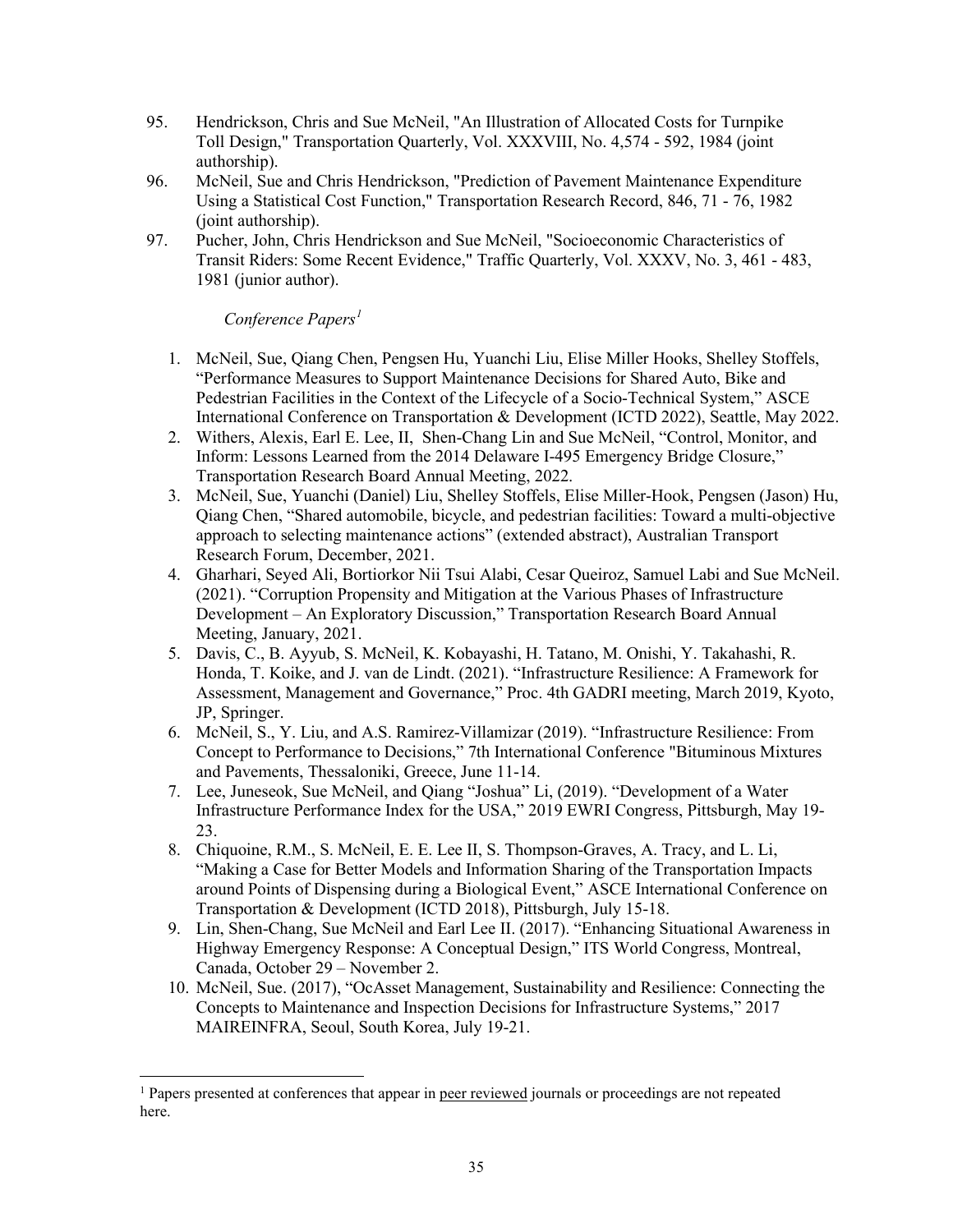- 11. Liu, Yuanchi, Sue McNeil and Rusty Lee. (2017). "Operationalizing the Concept of Resilience: A Case Study of Flooding in North Carolina," 2017 MAIREINFRA, Seoul, South Korea, July 19-21.
- 12. Li, Qiang (Joshua) and Sue McNeil. (2017). "Data Envelopment Analysis (DEA) Based Benchmarking of Highway Asset Investment." World Transport Conference, Beijing, China, June 4-6.
- 13. Herning, Gordana, Andres Roda, Ali Maher, and Sue McNeil, "Resilience Considerations in Transportation Infrastructure," Symposium on Current Issues of Architecture and Construction, Armenia, November 21, 2016*.*
- 14. Beiler, M., Leylin Marroquin and S. McNeil, Assessing Climate Change Adaptation Practices Across Transportation Planning Agencies: A Case Study of the Mid-Atlantic Post Hurricane Sandy," presented at the 94<sup>th</sup> Annual Meeting of the Transportation Research Board, Washington DC, January 2015 (CD ROM).
- 15. McNeil, Sue, Farzana Atique, Ryan Burke and Susanne Trimbath, "Using the Transportation Performance Index to Understand the Impact of Regional Plans," Proceedings of the ASCE TD&I Congress, Orlando, June 2014.
- 16. Oswald, Michelle and Sue McNeil, "Evaluating the Progress of Climate Change Adaptation Practices Across Transportation Planning Agencies: A Case Study of the Mid-Atlantic," Proceedings of the Second Green Streets, Highways and Development Conference, Austin, Texas, November 3-6, 2013, American Society of Civil Engineers.
- 17. London, Mosi and Sue McNeil, "Capturing Changes in Investment, Demand and Policy Using the Transportation Performance Index", Proceedings of the 13<sup>th</sup> World Conference on Transport Research, Rio de Janiero, July 2013.
- 18. Dehghanisanij, Mohammadsaied, Gerardo W. Flintsch, and Sue McNeil, "Vulnerability Analysis of Degrading Roadway Networks," presented at the 92nd Annual Meeting of the Transportation Research Board, Washington DC, January 2013 (Presentation Only)
- 19. Dehghanisanij, Mohammadsaied, Gerardo Flintsch and Sue McNeil, "Characterizing the Dynamics of Vulnerability for a Deteriorating Roadway System," 2012 Critical Infrastructure Symposium, April 2012.<http://www.tisp.org/index.cfm?pid=12500>
- 20. Rahimian, Sekine and Sue McNeil, "Post Earthquake Transportation Network Performance: Transportation of Injured to Medical Facilities", Proceedings New Zealand Society of Earthquake Engineers Annual Conference, Christchurch, New Zealand, April 2012.
- 21. Oswald, Michelle, Sue McNeil, David Ames and Weifeng Mao, "Transportation Planning in Response to Climate Change: Methods and Tools for Adaptation in Delaware," presented at the 91st Annual Meeting of the Transportation Research Board, Washington DC, January 2012 (CD ROM).
- 22. London, Mosi and Sue McNeil, "Using Data Envelopment Analysis to Explore State-by-State Transportation Performance Indices," presented at the 91<sup>st</sup> Annual Meeting of the Transportation Research Board, Washington DC, January 2012 (CD ROM).
- 23. Li, Qiang, Leslie Mills, Sue McNeil, and Nii Attoh-Okine, "Exploring The Impact Of Climate Change On Pavement Performance And Design," presented at the 91<sup>st</sup> Annual Meeting of the Transportation Research Board, Washington DC, January 2012 (CD ROM).
- 24. Li, Qiang, Sue McNeil and Sekine Rahimian, "Advancing Asset Management for Interstate Highway Systems in Delaware," Paper presented at the 8th International Conference on Managing Pavement Assets, Santiago, Chile, November 2011.
- 25. Li, Qiang, Danny X. Xiao, Sue McNeil, and Kelvin C. P. Wang, "Benchmarking Sustainable Mechanistic-Empirical Based Pavement Design Alternatives Using Data Envelopment Analysis (DEA)," Paper to be presented at the 8th International Conference on Managing Pavement Assets, Santiago, Chile, November 2011.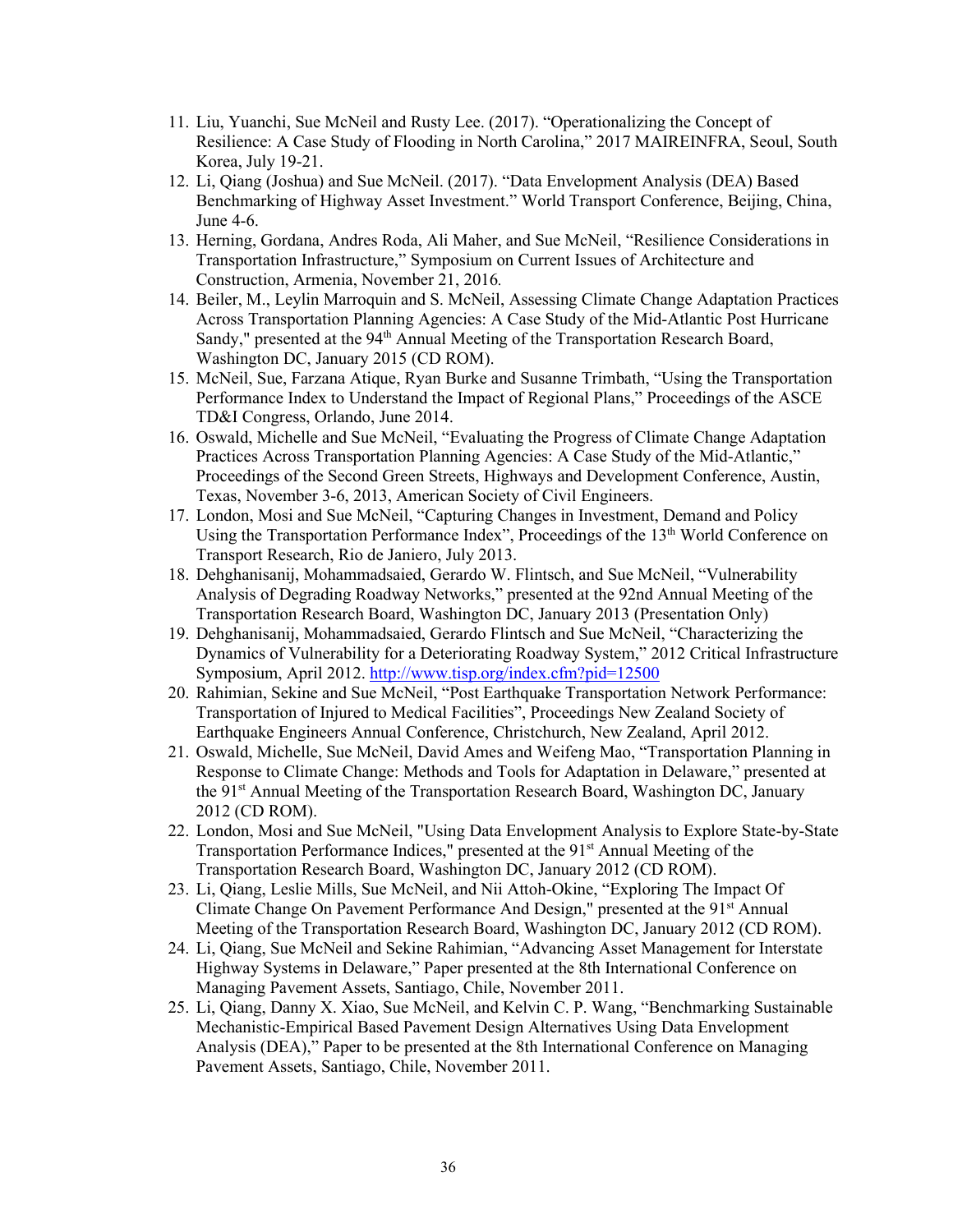- 26. Li, Qiang, Sue McNeil and Sekine Rahimian, "Assessments of Highway Investment Objectives based on Data Envelopment Analysis (DEA)", (CD-ROM) presented at the 90<sup>th</sup> Annual Meeting of the Transportation Research Board, Washington DC, January 2011.
- 27. McNeil, Sue, "Integrating Climate Change Adaptation Strategies into the Infrastructure Decision Making Processes," Developing a Research Agenda for Transportation Infrastructure Preservation and Renewal, Transportation Research Board, November 2009, Washington DC.
- 28. Ames, David, Michelle Oswald, Rebekah Gayley and Sue McNeil, "Radical Roads: The Revolutionary Influence of the Interstate Highway System on the Pattern of Metropolitan Development in the United States." Urban Affairs Association 2009 Annual Meeting, Chicago, 2009.
- 29. McNeil, Sue and Henry Quarantelli, Enrique and, "Past, Present and Future: Building an Interdisciplinary Disaster Research Center on a Half-Century of Social Science Disaster Research," Conference on Risk, Crisis and Public Management, Nanjing, China, September, 2008. (Keynote)
- 30. Mizusawa, Daisuke and Sue McNeil, "Demonstrating the Benefits of Highway Economic Requirement System - State Version: A Case Study," 7th International Conference on Managing Pavement Assets, Calgary, Canada, June 2008.
- 31. Moore, Christine, Martin Tjioe, Anthony Manzella, Kristen L. Sanford Bernhardt, and Sue McNeil, "Asset Management Insights Using Agent-Based Models," 7th International Conference on Managing Pavement Assets, Calgary, Canada, June 2008.
- 32. Mizusawa, Daisuke and Sue McNeil, "Assessing the Benefits of Highway Economic Requirement System - State Version" Highway Economic Requirements Modeling and Data Integration Conference, Irvine, April 8-9, 2008.
- 33. Dong, Yukun and Sue McNeil, "Assessing Financial Analysis Strategies in Regional Transportation Planning using HERS-ST as a BCA Tool, Highway Economic Requirements Modeling and Data Integration Conference, Irvine, April 8-9, 2008.
- 34. Moore, Christine, Martin Tjioe, Anthony Manzella, Kristen Sanford Bernhardt and Sue McNeil, "Asset Management Insights Using Agent Models," ASCE Workshop on Computing in Civil Engineering, July 2007.
- 35. Croope Silvana, and Sue McNeil, "Understanding Critical Infrastructure Management Challenges for the 21st Century", Paper presented at the 11<sup>th</sup> World Conference on Transport Research, Berkeley, CA, June 2007.
- 36. Dong, Yukun and Sue McNeil, "Assessing Investment Strategies on Existing Regional Highway Systems -- A HERS-ST Application," Paper presented at the  $11<sup>th</sup>$  World Conference on Transport Research, Berkeley, CA, June 2007.
- 37. Mizusawa, Daisuke and Sue McNeil, "Analyzing Barriers to and Needs for AMS Implementation Using Soft Systems Methodology," Paper presented at the 11<sup>th</sup> World Conference on Transport Research, Berkeley, CA, June 2007.
- 38. Ramasubramanian, Laxmi and Sue McNeil, "Visualizing Metra: An Interactive Visualization Tool," Paper presented at the TRB 5th International Visualization in Transportation Symposium and Workshop, Denver, Colorado, October 2006.
- 39. Dong, Yukun, Sue McNeil and Jignesh Mehtra, "A Visualization Experience of the Northern Illinois Planning Commission," Paper presented at the TRB 5th International Visualization in Transportation Symposium and Workshop, Denver, Colorado, October 2006.
- 40. McNeil, Sue, "Using a Community of Practice for the Exchange of Transportation Asset Management Information," Paper prepared for the Government/Industry Forum, Federal Facilities Council, Washington DC, October 2006.
- 41. McNeil, Sue and Daisuke Mizusawa, "The Role of Advanced Technology in Asset Management: International Experiences," presented at the 9<sup>th</sup> International Conference on Applications of Advanced Technology in Transportation, Chicago, August 2006.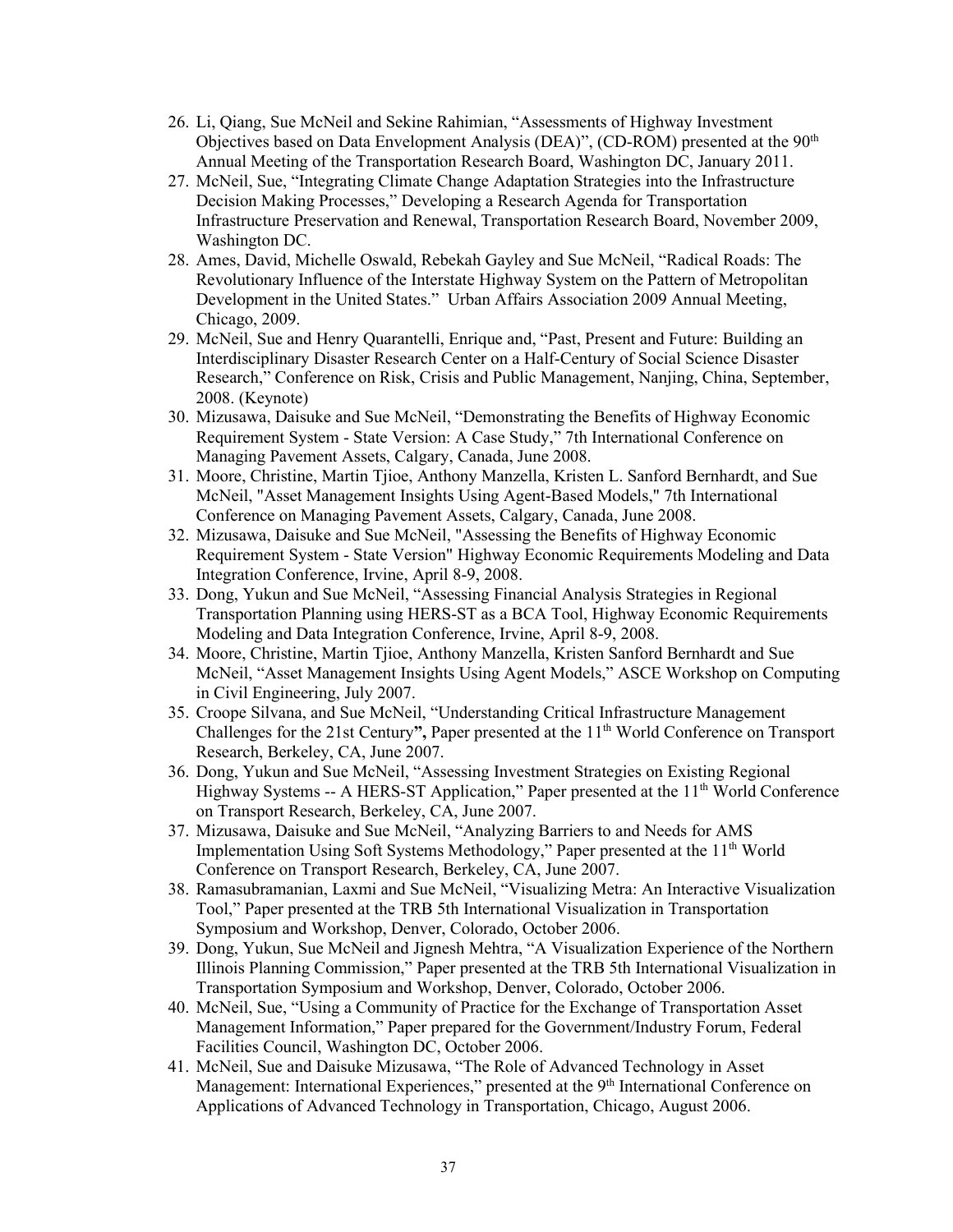- 42. Sanford Bernhardt, Kristen and Sue McNeil, "Impacts of Condition Assessment Variability on Life Cycle Costs," presented at the 9<sup>th</sup> International Conference on Applications of Advanced Technology in Transportation, Chicago, August 2006.
- 43. Adams, Teresa, Jason Bittner, Travis Gordon, Jiwan Gupta, Peter Lindquist, Kazuya Kawamura, Mark Vondrembse, Ernie Wittwer, "Why a Regional Study?: The Case of the Upper Midwest," Metrans National Urban Freight Conference, Long Beach, February 2006.
- 44. Kawamura, Kazuya and Sue McNeil, "Freight Movements in the Upper Midwest Corridor," Metrans National Urban Freight Conference, Long Beach, February 2006.
- 45. Mizusawa, Daisuke, and Sue McNeil, "Synthesizing Experiences of Implementing Asset Management in the World,**"** Transportation Research Board 6th National Conference on Transportation Asset Management, Kansas City, November 2005.
- 46. Amekudzi, Adjo, Sue McNeil, and Kristen L. Sanford Bernhardt, "Engaging Students in Civil Infrastructure Management," 2005 ASEE Annual Conference and Exposition, Portland, Oregon, June 12-15, 2005
- 47. Mizusawa and S. McNeil, "Trinity in transportation planning: strategic planning, asset management, and performance measures," Proceedings of the 1st CSCE Specialty Conference on Infrastructure Technologies, Management and Policy, Toronto, Canada, June 2-4, 2005
- 48. Pytel, Eve, and Sue McNeil, "Policy Implications of Trip Chaining," Transportation Research Board Research Conference on Women's Transportation Issues, Chicago, November, 2004.
- 49. Sanford Bernhardt, Kristen and Sue McNeil, "Capturing Interdependencies in Pavement Management Decision-making Using Complex Systems Modeling," presented at the  $6<sup>th</sup>$ International Conference on Managing Pavements, Brisbane, Australia, October 2004.
- 50. McNeil, Sue, Libby Ogard, Anthony Pagano, Shaumik Pal, Alicia Morreale, Jon Schermann, and Jane Berner, "Linking Strategic Goals and Asset Management for Resource Allocation and Decision Making Using Pavement Management," presented at the 6<sup>th</sup> International Conference on Managing Pavements, Brisbane, Australia, October 2004.
- 51. Ramasubramania, Laxmi, and Sue McNeil, "Visualizing Urban Futures: A Review and Critical Assessment of Visualization Applications for Transportation Planning and Research" Presented at the City Futures Conference, Chicago, July 2004.
- 52. Gordon, T; Adams, TM; Lindquist, PS; Franke, L; Kawamura, K; McNeil, S., "Improving Freight Transportation in the Upper Midwest and Great Lakes Region," Paper presented at the 45th Annual Transportation Research Forum, 2004.
- 53. Zhai, Dong, Meghan Hammerle, Laxmi Ramasubramanian, Lise Dirks, Sue McNeil, Jason Schidel and Sharif Abou-sabh, "Managing the Chicago Transit Authority's Infrastructure Using Spatially Referenced Asset Management," Proceedings 5th International Conference On Applications of Advanced Technology in Transportation, Beijing, China, May, 2004.
- 54. Sanford Bernhardt, Kristen and Sue McNeil, "Modeling Interdependencies in Infrastructure Management Using Complex Systems," Proceedings 5<sup>th</sup> International Conference On Applications of Advanced Technology in Transportation, Beijing, China, May, 2004.
- 55. Sanford Bernhardt, Kristen, and Sue McNeil, "An Agent Based Approach to Modeling the Behavior of Civil Infrastructure Systems," Engineering Systems Symposium, Massachusetts Institute of Technology, March 29-31, 2004
- 56. Dillenburg, John F., Peter C. Nelson, Ouri Wolfson, Oliver Yu, Aravinda Prasad Sistla, Sue McNeil, Aris M. Ouksel, Bo Xu and Jezekiel Ben-Arie, "Applications of a Transportation Information Architecture," Presented at the IEEE International Conference on Networking, Sensing and Control, Taiwan, March 2004.
- 57. Pagano, Anthony, Elizabeth Ogard and Sue McNeil, "A Model Process for Linking Asset Management to Strategic Planning," paper presentation at Annual Meeting of the Transportation Research Board, 2004.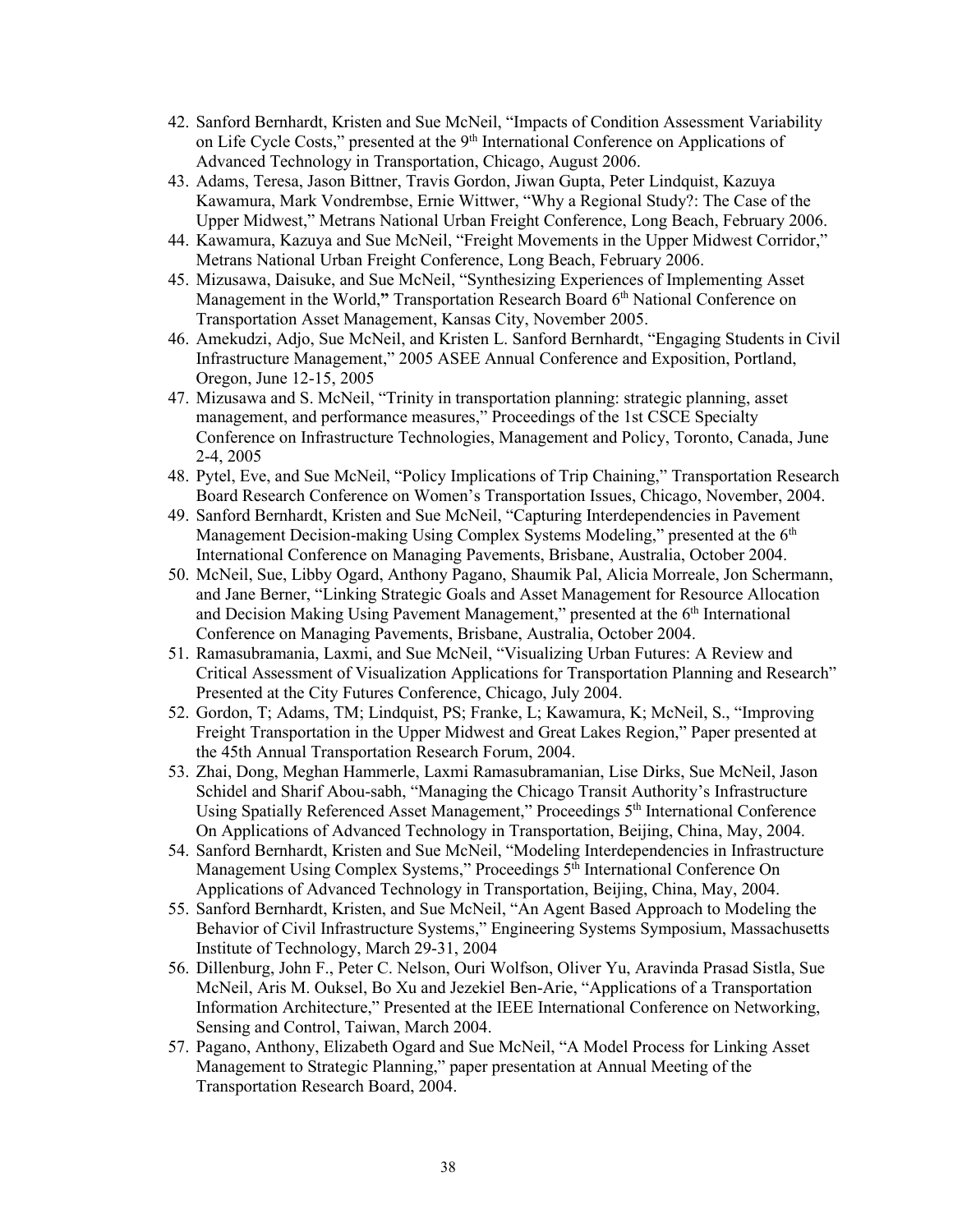- 58. McNeil, Sue and P.S. Sriraj, "Workshop: Private Sector Asset Management," 5<sup>th</sup> National Transportation Asset Management Conferences, Atlanta (September 2003) and Seattle (October, 2003).
- 59. McNeil, Sue, "Leveraging Information to Better Manage Infrastructure Assets," Proceedings of the 3rd International Symposium on Infrastructure Management and Financing, Kyoto, Japan, August 2003.
- 60. Winsor, Jeromie, Laxmi Ramasubramanian, Lou Adams, and Sue McNeil, "Transportation Asset Management Today: An evaluation of an emerging virtual community of practice," Mid Continent Transportation Symposium, Iowa State University, Ames Iowa, August 2003.
- 61. Fruin, Geoffrey, P.S. Sriraj and Sue McNeil, "Analysis of the Environmental Justice Compliance of the Chicago Transit Authority", Mid Continent Transportation Symposium, Iowa State University, Ames Iowa, August 2003.
- 62. Pytel, Eve and Sue McNeil, "Deriving Travel Costs with Web-based Travel Information Centers for Various Travel Patterns," paper presented at the 82nd Annual Meeting of the Transportation Research Board, January 2003.
- 63. McNeil, Sue, David Duggins, Christophe Mertz, Arne Suppé, and Chuck Thorpe, "A Performance Specification for Transit Bus Side Collision Warning System" The 9th World Congress on Intelligent Transport Systems, Chicago, Illinois, October 14-18, 2002.
- 64. Buchheit, R, J.H. Garrett and S.McNeil, "A Constraint-Based Procedure for Improving the Accuracy of Sensor-Based Monitoring Data," Proceedings International Association for Bridge and Structural Engineering, Melbourne Australia, pp 284-285, September 2002.
- 65. Buchheit, Rebecca, James Garrett, Sue McNeil, and Margaret Chalkline, "Automated Procedures for Improving the Accuracy of Sensor Based Monitoring Data, "Proceedings of the ASCE Conference on Applications of Advanced Technology in Transportation, Boston, August, 2002.
- 66. Sunkpho, Jirapon, James Garrett and Sue McNeil, "A Framework for Field Inspection Support Systems Applied to Bridge Inspection," Proceedings of the ASCE Conference on Applications of Advanced Technology in Transportation, Boston, August 2002.
- 67. Lange, Deborah, Sue McNeil and Chris Hendrickson, "The Brownfields Center: An Interdisciplinary Center that Links Academia, Practitioners, and the Community," Proceedings AEESP/AAEE Education and Research Conference, University of Toronto, August 10-14, 2002.
- 68. Paisit Herabat and Sue McNeil, "Analyses of Impact of Reduced Vertical Separation Minima on Airport System Infrastructure." Paper presented at the Transportation Research Board Annual Meeting, Washington DC, 2002.
- 69. McNeil, Sue, "The Infrastructure Crisis: Are we There Yet?" Institute for Civil Infrastructure Systems (ICIS), Background, First Annual Conference on Infrastructure Priorities, August 2001, [http://www.nyu.edu/icis/InfraPriorities/,](http://www.nyu.edu/icis/InfraPriorities/) Date Accessed 12/13/02.
- 70. McNeil, Sue, "Tools to Support Management System Integration for Asset Management," Fifth International Conference on Managing Pavements, Seattle, WA, August 2001.
- 71. McNeil, Sue, Deborah Lange and Ipek Erzi, "Brownfield Development and Urban Infrastructure: Influences on the Brownfield versus Greenfield Debate" Proceedings of the Second International Conference on Decision Making in Urban and Civil Engineering, Lyon, France, November 2000.
- 72. Lynne Cowe Falls, Sue McNeil, Ralph Haas, "Relationship Between Asset Management and Pavement Management," Proceedings of the 2000 Annual Conference of the Transportation Association of Canada, Edmonton, Alberta, October 1-4, 2000
- 73. Deborah Lange, Ipek Erzi, Sue McNeil, Marcela Tomaskova, Kurt Bauman, "Economic Analysis of Alternatives for Land Reuse," Prague 2000: Fifth International Symposium and Exhibition on Environmental Contamination in Central and Eastern Europe (Proceedings), Prague, September 2000.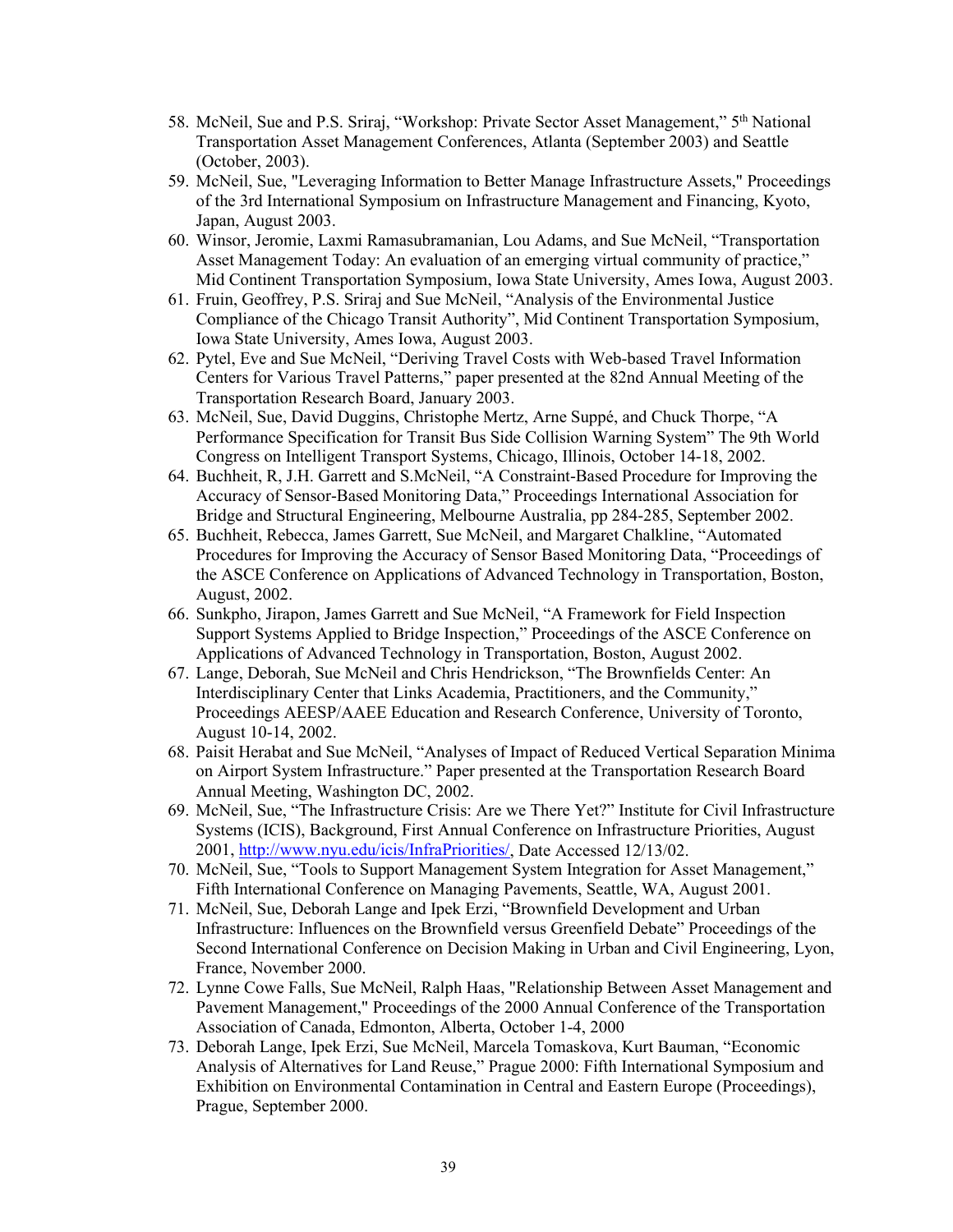- 74. Adjo Amekudzi, Pannapa Herabat, Kristen L. Sanford Bernhardt, and Sue McNeil, "Interdisciplinary Education: Civil Infrastructure Systems Management" Proceedings ACED Conference on Civil and Structural Engineering Education in the 21st Century, United Kingdom, April 2000.
- 75. Amekudzi, Adjo, Pannapa Herabat, Kristen Sanford and Sue McNeil, "Educating Students to Manage Civil Infrastructure Systems" Presented at the ASEE conference, May 2000.
- 76. McNeil, Sue, "Asset Management and Asset Valuation: The Implications of the Government Accounting Standards for Reporting Capital Assets," Proceedings of the Mid-Continent Transportation Symposium, May 2000.
- 77. McNeil, Sue, " Vehicle Safety: Transit Buses and Garbage Trucks," Proceedings of the Mid-Continent Transportation Symposium, May 2000.
- 78. Sanford, Kristen, Pannapa Herabat and Sue McNeil, " Bridge Management and Inspection Data: Leveraging Data and Identifying Gaps for Asset Management," paper accepted for presentation at the Transportation Research Board Annual Meeting, Washington DC, January 2000.
- 79. Lange, D.A., S. McNeil, J. Horakova, J. Pletnicka, "Bringing Together Stakeholders and Experts for Brownfield Prevention," International Intermediate Conference on the Conservation of the Industrial Heritage of Mining and Metallurgy: Economic Structure in Change, Industrial Heritage in Danger, Sponsored by: The University of Miskolc, Hungary, September 22-28, 1999.
- 80. Sanford, Kristen, Pannapa Herabat and Sue McNeil, "Bridge Management and Inspection Data: Leveraging Data and Identifying Gaps," International Bridge Management Conference, Transportation Research Board, Denver, April, 1999.
- 81. Adjo Amekudzi, Sue McNeil and Nii Attoh-Okine, "Application of Total Data Quality Management Principles to the Highway Investment Decision Support System Improvement Process," Transportation Research Board Annual Meeting, 1999.
- 82. Herabat, Pannapa and Sue McNeil, "Suggested inspection procedures for fracture critical members of bridges," Proceedings of EASEC-7, Japan, 1999.
- 83. Lange, Deborah, S. McNeil, J. Pletnicka, J. Horakova, "Brownfield Prevention: A Case Study in Ostrava, Czech Republic", Proceedings of the Fourth International Symposium and Exhibition on Environmental Contamination in Central and Eastern Europe, Warsaw, Poland, September 1998,
- 84. McNeil, Sue. "How many women are there in science and engineering: perceptions and statistics", Proceedings *Tackling the Engineering Resources Shortage*, Engineering Foundation Conference, Mt. Tremblant, July 1998.
- 85. McNeil, Sue, "New ways of working: life cycles, access and equity in professional work ", Proceedings *Tackling the Engineering Resources Shortage*, Engineering Foundation Conference, Mt. Tremblant, July 1998.
- 86. Garrett, James, Raymond Hartle, Asim Smailagic, Patrick Kane, Sue McNeil, "The Potential for Wearable Computers to Support Bridge Inspectors in the Field," Transportation Research Board, January 1998.
- 87. Sanford, Kristen and Sue McNeil, "Data Modeling for Improved Condition Assessment" Proceedings of the Conference on "Infrastructure Condition Assessment: Art, Science and Practice", Boston, August 1997.
- 88. Reidy, Michael and Sue McNeil, "Reliability of Navigation Structure Monoliths" Proceedings of the Conference on "Infrastructure Condition Assessment: Art, Science and Practice", Boston, August 1997.
- 89. Heiler, Michael and Sue McNeil, "Interpreting Ground Penetrating Radar Pavement Data" Proceedings of the Conference on "Infrastructure Condition Assessment: Art, Science and Practice", Boston, August 1997.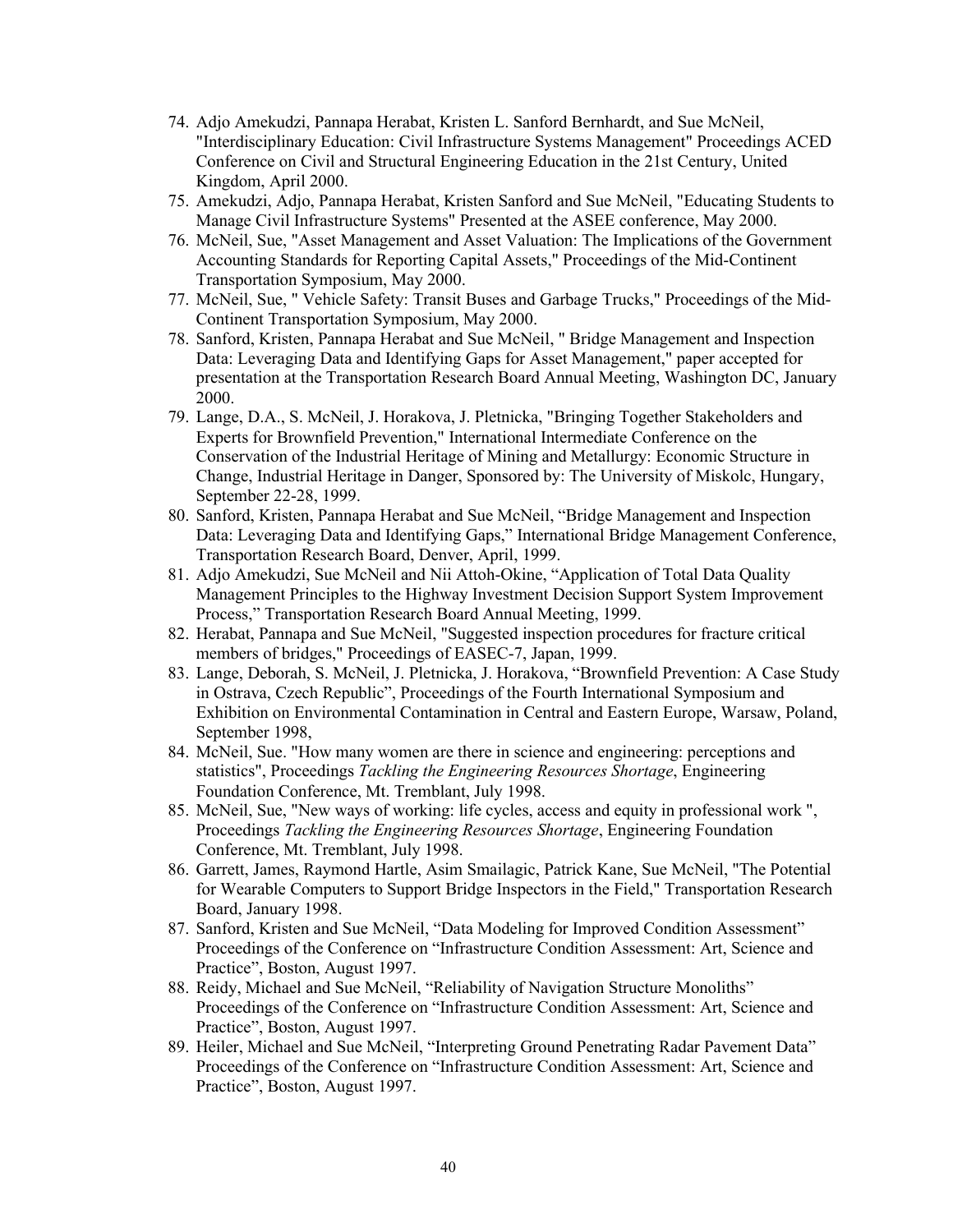- 90. McNeil, Sue, "The Risks of Not Properly Managing Physical Assets," July 20, 1997, Paper presented at the 1997 National Workshop on Pavement Management, New Orleans.
- 91. Sanford, Kristen and Sue McNeil, "Improving Data Collection for Infrastructure Management," Proceedings of the Conference on "Rehabilitation and Development of Civil Engineering Infrastructure Systems", Beirut, June 1997.
- 92. McNeil, Sue and Frank Botelho, "Asset Management: Public and Private Perspectives" Proceeding of the Conference on "Rehabilitation and Development of Civil Engineering Infrastructure Systems", Beirut, June 1997.
- 93. Heiler, Michael and Sue McNeil, "Interpretation of Ground Penetrating Radar Using Artificial Neural Networks" Proceedings of the Second International Conference: Imaging Techniques and Applications in Civil Engineering, Davos, Switzerland, May 1997.
- 94. Heiler, Micheal, James Garrett and Sue McNeil, "Neural Networks for the Interpretation of Ground Penetrating Radar Data for Bridge Deck Condition Assessment," SPIE, San Francisco, June 1995
- 95. Sanford, Kristen, James A. Wentworth and Sue McNeil, "An Application of Artificial Life to Traffic Modeling," AI '95, Fifteenth International Conference on Intelligent Systems, Montpelier, June 1995.
- 96. Sanford, Kristen, and Sue McNeil, "Modeling Transportation Infrastructure as a Complex System," World Congress on Transport Research, Sydney, July 1995
- 97. Heiler, Michael, and Sue McNeil, "Neural Networks for the Interpretation of Sensor Data for Condition Assessment," World Congress on Transport Research, Sydney, July 1995
- 98. Heiler, M. and S. McNeil, "Bridge Deck Condition Assessment Using Artificial Neural Networks," Paper presented at the 1995 Transportation Research Board Annual Meeting, Washington, DC, 1995
- 99. McNeil, S., "Management Systems Data Requirements: Boon or Burden?" Proceedings of the ASCE Transportation Congress, San Diego, October 1995.
- 100. Subsompom, W and S. McNeil, "Principle Components Analysis of Bridge Rehabilitation Bid Data," Paper presented at the 1994 Transportation Research Board Annual Meeting, Washington, DC, 1994.
- 101. Heiler, M. and S. McNeil, "Bridge Deck Condition Assessment Using Artificial Neural Networks," Paper prepared for presentation at the 1995 Transportation Research Board Annual Meeting, Washington, DC, 1995.

102. Zamborsky, Wendy and Sue McNeil, "Level of Service in Bridge Management Systems," Proceedings of the Pacific Rim TransTech Conference, July 25 - 28, 1993.

103. Heiler, Michael, Behnam Motazed and Sue McNeil, "Exploration of Ground Penetrating Radar for Railroad Tie Maintenance Scheduling," Proceedings of ASCE Conference Infrastructure Management: New Challenges, New Methods, June 21 - 23, 1993.

104. Heiler, Michael, Behnam Motazed and Sue McNeil, "Ground Penetrating Radar: Images of Subsurface Characteristics," Proceedings of Digital Image Processing: Techniques and Applications in Civil Engineering, Engineering Foundation, February 28 - March 5, 1993, Hawaii.

105. McNeil, Sue, "Track Summary - Image Interpretation and Recognition, "Proceedings of Digital Image Processing: Techniques and Applications in Civil Engineering, Engineering Foundation, February 28-March 5, 1993, Hawaii.

106. McNeil, Sue, "An Overview of Infrastructure Management Systems, "Proceedings of the Tri-Regional Engineers Conference "Shaping the Future," San Diego, October 26-30, 1992.

107. Haas, Carl, Chris Hendrickson, and Sue McNeil and Darcy Bullock, "A Field Prototype of a Robotic Pavement Crack Sealing, "Proceedings of the 9th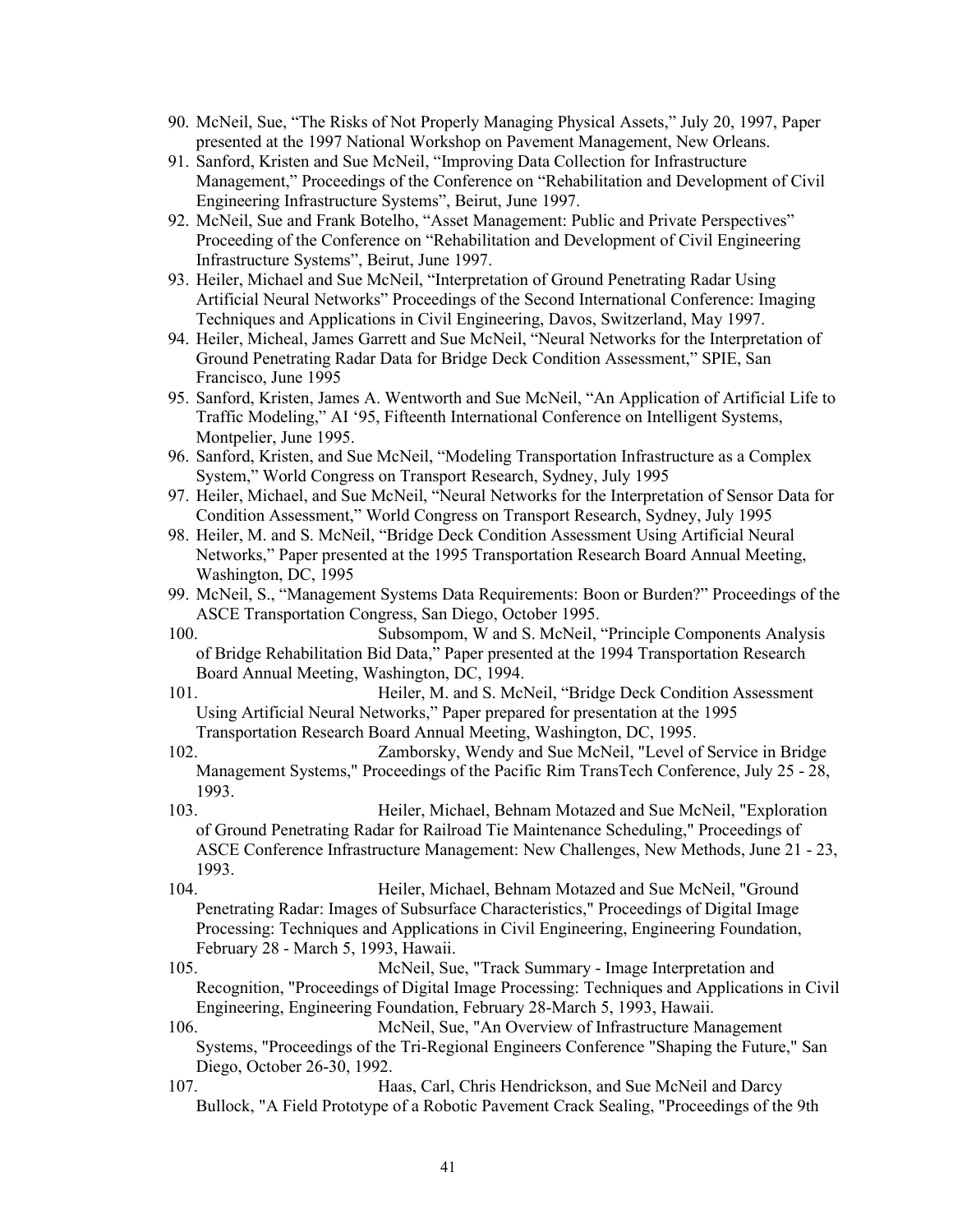International Symposium on Automation and Robotics in Construction, June 3 - 5, 1992, Tokyo, Japan.

108. Haas, Carl, Chris Hendrickson, and Sue McNeil, "A Design for Automated Pavement Crack Sealing," Preparing for Construction in the 21st Century, (L.M. Chang, editor), Summer, ASCE, 1991.

109. Alfelor, Roemer, Thomas Short, Behnam Motazed and Sue McNeil, "Two Approaches for Characterizing Images of Rail Surface Flaws," Proceedings Applications of Advanced Technology to Transportation Engineering, (Editors Y. Stephanedes, K. Sinha), ASCE, August 1991.

110. Hendrickson, Chris, Sue McNeil, Darcy Bullock, Carl Haas, Daniel Peters, Darren Grove, Kent Kenneally and Shannon Wichman, "Perception and Control for Automated Pavement Crack Sealing," Proceedings Applications of Advanced Technology to Transportation Engineering, (Editors Y. Stephanedes, K. Sinha), ASCE, August 1991.

111. Hendrickson, Chris, Sue McNeil, Darcy Bullock, and Carl Haas, "Crack Filling Robot," Proceedings Strategic Highway Research Program Products, (Editor B.T. Harder). April, ASCE, 1991.

112. McNeil, Sue and Michael Slenska, "Issues in Developing Computer Based Facilities Management Systems," Proceedings ASCE Seventh Conference on Computing in Civil Engineering, Washington D.C., May, 1991.

113. Martland, Carl, Sue McNeil, James Eshelby, Dharma Acharya and Rabi Mishalani, "Scheduling Rail Relays with the Assistance of an Expert System," Proceedings of the Hermes Community Expert System Colloquium, Austria, March 1989.

- 114. McNeil, Sue, "Signalized Intersection Capacity Analysis: The US Experience from Three Perspectives," in Proceedings of the Joint Workshop organized by the Sydney Division Transport Panel, Institution of Engineers Australia and the Department of Transport Engineering, University of New South Wales, August 1987.
- 115. Davies, Gary and Sue McNeil, "Microcomputers and Transportation: A Look Forward," Proceedings of the ASCE Specialty Conference on Innovative Strategies for Improving Urban Transportation Performance, Knoxville, TN, July 1984.

## *Reports*

- 1. Miller Hooks, Elise, Sue McNeil, David Lattanzi, Kostas Papakonstantinou, Shelley Stoffels, Weiwen Zhou, Parastoo Kamranfar, Mohammad Saifullah, Charalampos Andriotis and Alexis Withers, "Strategic Prioritization and Planning of Multi-Asset Transportation Infrastructure Maintenance, Rehabilitation and Improvements: Phase 1 – Prioritization through Optimization," Final Report, CIAMTIS US DOT Region 3 University Transportation Center, December 2, 2021.
- 2. McNeil, Sue, Asset Management Peer Exchanges 2021: Virtual "Mid-America" Group, January 4-6, 2022, Final Report to FHWA.
- 3. McNeil, Sue, Asset Management Peer Exchanges 2021: Virtual "North" Group, December 13, 15, 16, 2021, Final Report to FHWA.
- 4. McNeil, Sue, Asset Management Peer Exchanges 2021: Virtual "West" Group, November 8- 10, 2021, Final Report to FHWA.
- 5. McNeil, Sue, Asset Management Peer Exchanges 2021: Virtual "South" Group, October 26- 28, 2021, Final Report to FHWA.
- 6. McNeil, Sue, Asset Management Peer Exchanges 2021: Virtual "East" Group, September 13, 16, 20, 2021, Final Report to FHWA.
- 7. McNeil, Sue, Asset Management Peer Exchanges 2020: Virtual Salt Lake City, Utah, February 9-11, 2021, Final Report to FHWA.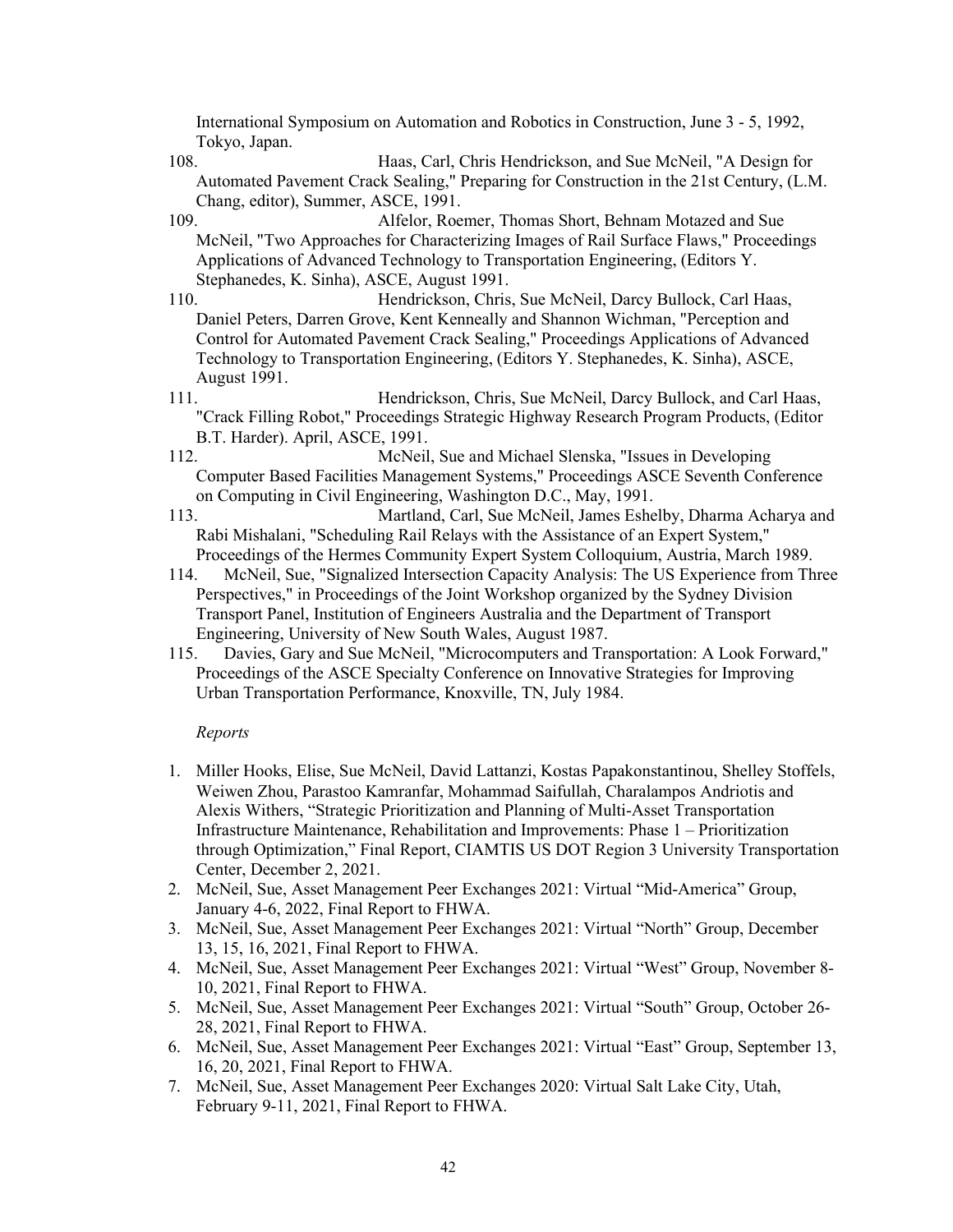- 8. McNeil, Sue, Asset Management Peer Exchanges 2020: Virtual Harrisburg, Pennsylvania, November 4, 9, 10, 2020, Final Report to FHWA.
- 9. McNeil, Sue, Asset Management Peer Exchanges 2020: Virtual Louisville, Kentucky, October 19-21, 2020, Final Report to FHWA.
- 10. Woody, Michelle, Sue McNeil and Matheu Carter, "Planning for the Inevitable: Readying DOTs for Disaster Debris Management." Final Report, CIAMTIS US DOT Region 3 University Transportation Center, May 19, 2020. [https://r3utc.psu.edu/files/2020/07/CIAMTIS-UD-CIAM-UTC-REG1\\_s.pdf](https://r3utc.psu.edu/files/2020/07/CIAMTIS-UD-CIAM-UTC-REG1_s.pdf)
- 11. McNeil, Sue, Earl Lee, Yuanchi Li, Rachel Chiquoine, Kevin Heaslip, and Gordana Herning, "The Connection between State of Good Repair and Resilience: Measures for Pavements and Bridges," Final Report, Center for Advanced Infrastructure and Transportation, Rutgers University, September 2019. [https://cait.rutgers.edu/wp-content/uploads/2018/05/cait-utc](https://cait.rutgers.edu/wp-content/uploads/2018/05/cait-utc-nc45-final.pdf)[nc45-final.pdf](https://cait.rutgers.edu/wp-content/uploads/2018/05/cait-utc-nc45-final.pdf)
- 12. Jahan, Israt, Sue McNeil, Joseph Trainor, and Alex Greer, "Using Information at Different Spatial Scales to Estimate Demand to Support Asset Management Decision Making." Final Report, Center for Advanced Infrastructure and Transportation, Rutgers University, July 2019.<https://cait.rutgers.edu/wp-content/uploads/2018/05/cait-utc-nc6-final.pdf>
- 13. McNeil, Sue, Joseph Trainer, Alex Greer and Qiuxi Li, "Tracking Housing Recovery in Sea Bright, NJ and the Relationship to Infrastructure Renewal," Final Report, Center for Advanced Infrastructure and Transportation, Rutgers University, March, 2017. <https://cait.rutgers.edu/wp-content/uploads/2018/05/cait-utc-063-final.pdf>
- 14. McNeil, Sue, Joseph Trainor, Alex Greer, Israt Jahan and Kelsey Mininger, "Understanding the Relationships between Household Decisions and Infrastructure Investment in Disaster Recovery: Cases from Superstorm Sandy," Final Report, Center for Advanced Infrastructure and Transportation, Rutgers University, December, 2016. [https://cait.rutgers.edu/wp](https://cait.rutgers.edu/wp-content/uploads/2018/05/cait-utc-037-final.pdf)[content/uploads/2018/05/cait-utc-037-final.pdf](https://cait.rutgers.edu/wp-content/uploads/2018/05/cait-utc-037-final.pdf)
- 15. Roda, Andres, Ali Maher, and Sue McNeil, "Life Cycle Cost Reduction Road Map," Final Report, Center for Advanced Infrastructure and Transportation, Rutgers University, October 2016.<https://cait.rutgers.edu/wp-content/uploads/2018/05/cait-utc-066-final.pdf>
- 16. Herning, Gordana, Ali Maher and Sue McNeil, "Resilience: Definitions, Measurement, Tools and Research Opportunities," Final Report, Center for Advanced Infrastructure and Transportation, Rutgers University, August 2016. [https://cait.rutgers.edu/research/collaborative-proposal-resilience-definitions-measurement](https://cait.rutgers.edu/research/collaborative-proposal-resilience-definitions-measurement-tools-and-research-opportunities/)[tools-and-research-opportunities/](https://cait.rutgers.edu/research/collaborative-proposal-resilience-definitions-measurement-tools-and-research-opportunities/)
- 17. Gong, Jie, Kevin Heaslip, Farbod Farzon, Susan Brink, and Sue McNeil, "Big Data: Opportunities and Challenges in Asset Management," Final Report, Center for Advanced Infrastructure and Transportation, Rutgers University, June 2016. [https://cait.rutgers.edu/research/collaborative-proposal-big-data-opportunities-and](https://cait.rutgers.edu/research/collaborative-proposal-big-data-opportunities-and-challenges-in-asset-management/)[challenges-in-asset-management/](https://cait.rutgers.edu/research/collaborative-proposal-big-data-opportunities-and-challenges-in-asset-management/)
- 18. Allen, Chester, Martha Averso, Carrie Hargreaves and Sue McNeil, "Guide for the Preservation of Highway Tunnel Systems," NCHRP Report 816, 2015.
- 19. McNeil, S., J. Trainor, A. Greer and K. Mininger, (2015). "Household Residential Decision-Making in the Wake of Disaster: Report Prepared for Oakwood Beach Residents," Disaster Research Center Miscellaneous Report #76. http://udspace.udel.edu/handle/19716/17210
- 20. McNeil, S., J. Trainor, A. Greer and K. Mininger, (2015). "Household Residential Decision-Making in the Wake of Disaster: Report Prepared for Sea Bright Residents," Disaster Research Center Miscellaneous Report #77. <http://udspace.udel.edu/handle/19716/17211>
- 21. McNeil, Sue, Susanne Trimbath, Farzana Fatique and Ryan Burke, "TPI Upadate 2013: Data for 2010, 2011," Final Report to US Chamber of Commerce, September, 2015.
- 22. Archibald, Eric and Sue McNeil, "Abandon, Repair or Improve Roads in the Face of Climate Change," Final Report, Delaware Center for Transportation, October, 2014.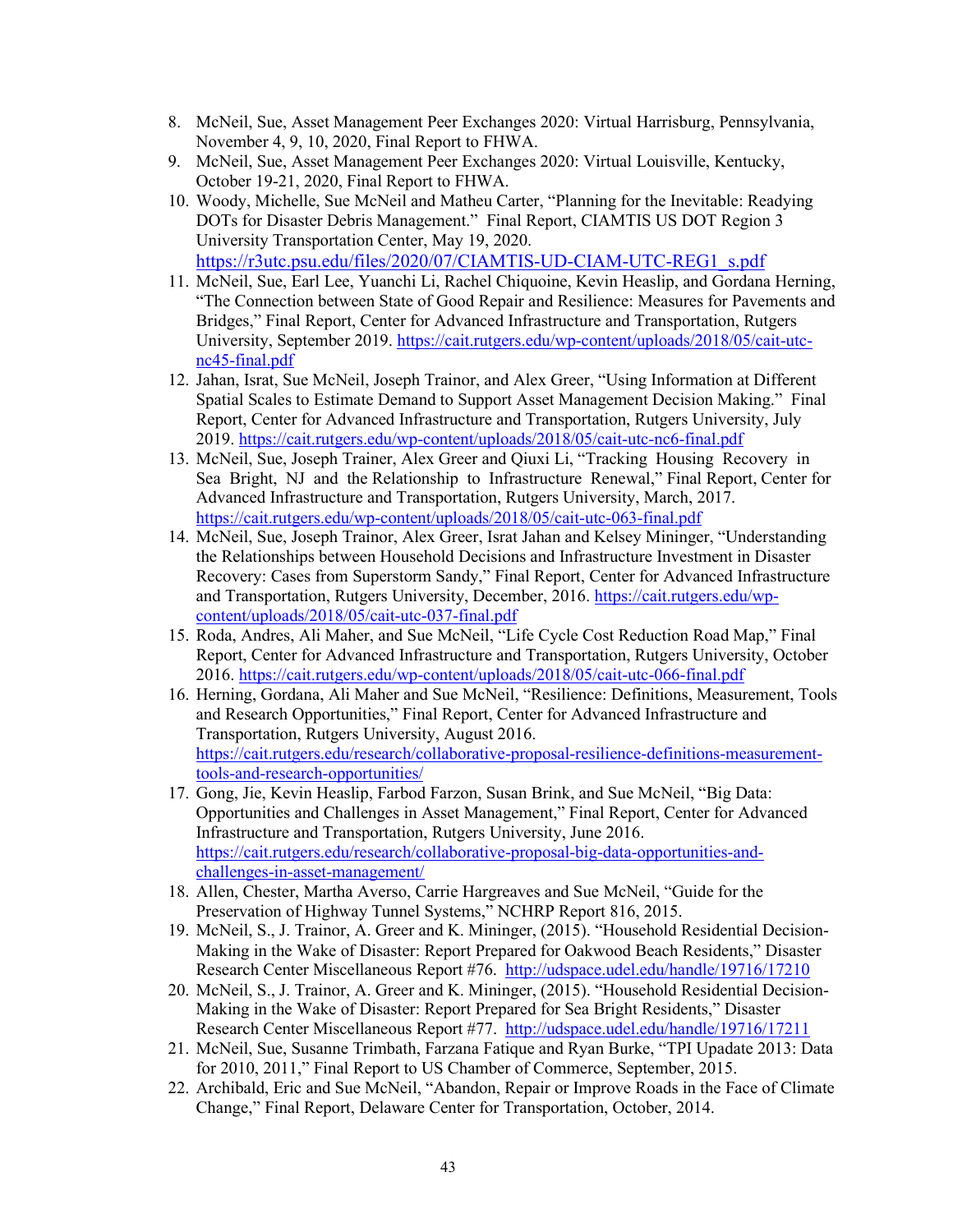- 23. McNeil, Sue, Farzana Atique, Hong Yin, Ryan Burke and Yaw Adu-Gyamfi "Better State-of-Good-Repair Indicators for the Transportation Performance Index" Center for Advanced Infrastructure and Transportation and University of Delaware, Report No. CAIT-UTC-008, July 2014.<http://cait.rutgers.edu/files/CAIT-UTC-008-final.pdf>
- 24. Ames, David, Sue McNeil, Michelle Oswald, Rebekah Gayley, "Evaluating the Current State of BOSFOLK Transportation Corridor and Indicators of Resiliency," Final Report, University of Delaware University Transportation Center, June 2009. <http://www.ce.udel.edu/UTC/amesmcneil.html>
- 25. McNeil, Sue, Rachel Davidson, Earl Lee, Joseph Trainor, Tricia Wachtendorf, Laura Black, Sarah Dalton, Charles Mitchell, and Gabriela Wasileski, "UTC/DelDOT Infrastructure Security and Emergency Preparedness," Final Report, University of Delaware University Transportation Center, August, 2009. [http://www.ce.udel.edu/UTC/McNeil\\_Wachtendorf\\_Lee\\_08.html](http://www.ce.udel.edu/UTC/McNeil_Wachtendorf_Lee_08.html)

26. Oswald, Michelle, Sue McNeil, David Ames and Weifeng Mao, "Delaware's Transportation Adaptation in Response to Climate Change," Final Report, University of Delaware University Transportation Center, December 2011.

[http://www.ce.udel.edu/UTC/downloads2013/Ames\\_McNeil\\_FinalReport\\_ClimateChange.p](http://www.ce.udel.edu/UTC/downloads2013/Ames_McNeil_FinalReport_ClimateChange.pdf) [df](http://www.ce.udel.edu/UTC/downloads2013/Ames_McNeil_FinalReport_ClimateChange.pdf)

- 27. *Advancing Asset Management at DelDOT,* Sue McNeil and Qiang Li, University of Delaware, Final Report, Delaware Center for Transportation, November 2012
- 28. *Let's Rebuild America Index: Technical Report, Measuring and Benchmarking Infrastructure Performance,* Sue McNeil, Qiang Li, Michelle Oswald, and Susanne Trimbath. Report to U.S. Chamber of Commerce, and Chamber Foundation. July, 2012.
- 29. *Infrastructure Security and Emergency Preparedness: Selecting Asset Protection Strategies,*  Sekine Rahimian and Sue McNeil, University of Delaware, Final Report, Delaware Center for Transportation, June 2012
- *30. Delaware's Transportation Adaptation in Response to Climate Change,* Michelle Oswald, Sue McNeil, David Ames and Weifeng Mao*,* Final Report, University of Delaware University Transportation Center, December 2011.
- 31. *The Implications of Climate Change on Pavement Performance and Design,* Qiang Li, Leslie Mills and Sue McNeil, Final Report, University of Delaware University Transportation Center, September 25, 2011. [http://www.ce.udel.edu/UTC/20110926\\_FinalReport\\_Pavement\\_ClimateChange.pdf](http://www.ce.udel.edu/UTC/20110926_FinalReport_Pavement_ClimateChange.pdf)
- 32. *Technology Transfer for Asset Management in Transportation,* Final Report to AASHTO and FHWA, Sue McNeil and Qiang (Joshua) Li, August 2011.
- 33. *Assessing and interpreting the benefits derived from implementing and using asset management systems,* Sue McNeil, Daisuke Mizusawa, Sekine Rahimian, Jason Bittner, Report to Midwest Regional University Transportation Center, University of Wisconsin, Madison, Project 06-06, Phase, June 2011
- 34. *Transportation Performance Index: 2011 Supplement,* Sue McNeil, Qiang Li, Michelle Oswald, T.K. Foulke, Jonathan Calhoun and Susanne Trimbath. Report to U.S. Chamber of Commerce, and Chamber Foundation. July, 2011. [http://www.uschamber.com/sites/default/files/TPI\\_2011%20Update%20Technical%20Report](http://www.uschamber.com/sites/default/files/TPI_2011%20Update%20Technical%20Report.pdf) [.pdf](http://www.uschamber.com/sites/default/files/TPI_2011%20Update%20Technical%20Report.pdf)
- 35. *Disaster Research Center 2010 Annual Report.* Sue McNeil and Pat Young. <http://www.udel.edu/DRC/aboutus/AnnualReports/2010.pdf>
- 36. *Transportation Performance Index: Complete Technical Report*. Sue McNeil, Qiang Li, Michelle Oswald, T.K. Foulke, Jonathan Calhoun and Susanne Trimbath. Report to U.S. Chamber of Commerce, and Chamber Foundation. 2010. [http://www.uschamber.com/sites/default/files/lra/files/LRA\\_Transp\\_Index\\_Technical\\_Report](http://www.uschamber.com/sites/default/files/lra/files/LRA_Transp_Index_Technical_Report_100919.pdf) [\\_100919.pdf](http://www.uschamber.com/sites/default/files/lra/files/LRA_Transp_Index_Technical_Report_100919.pdf)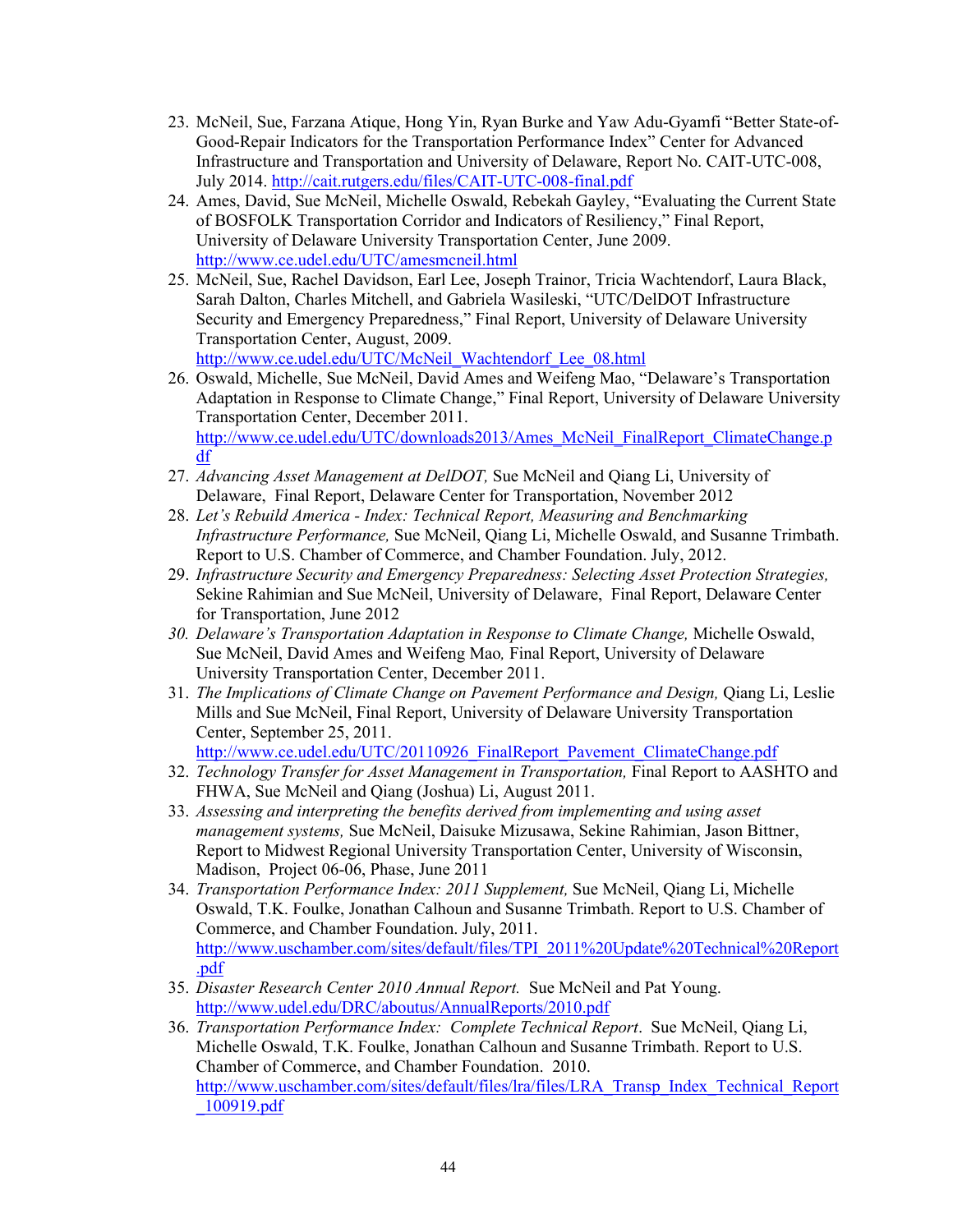- 37. *Transportation Performance Index: Summary Report* Sue McNeil, Qiang Li, Michelle Oswald, T.K. Foulke, Jonathan Calhoun and Susanne Trimbath. Report to U.S. Chamber of Commerce, and Chamber Foundation. [http://www.uschamber.com/sites/default/files/lra/files/LRA\\_TPI\\_Summary\\_Report\\_Final\\_09](http://www.uschamber.com/sites/default/files/lra/files/LRA_TPI_Summary_Report_Final_092110.pdf) [2110.pdf](http://www.uschamber.com/sites/default/files/lra/files/LRA_TPI_Summary_Report_Final_092110.pdf)
- 38. *Infrastructure Performance Index: Initiation Phase Report*. Michael Gallis, Susanne Trimbath, Sue McNeil, Qiang Li, Michelle Oswald and Tom Skancke, Report to U.S. Chamber of Commerce, and Chamber Foundation. 2010. <http://www.uschamber.com/sites/default/files/lra/docs/lraindexinitphasereport100406.pdf>
- 39. *UTC/DelDOT Infrastructure Security and Emergency Preparedness,* Sue, McNeil, Rachel Davidson, Earl Lee, Joseph Trainor, Tricia Wachtendorf, Laura Black, Sarah Dalton, Charles Mitchell, and Gabriela Wasileski, Final Report, University of Delaware University Transportation Center, August, 2009.
- 40. *Evaluating the Current State of BOSFOLK Transportation Corridor and Indicators of Resiliency, David* Ames, Sue McNeil, Michelle Oswald, Rebekah Gayley, Final Report, University of Delaware University Transportation Center, June 2009.
- 41. "Strengthening flood management through US Dutch cooperation, Learning from a large scale flood exercise in the Netherlands," COT Institute for Safety, Security and Crisis Management, Uri Rosenthal, Karen Engel en Marco Zannoni, Disaster Research Center (University of Delaware), Sue McNeil and Joseph Trainor, Institute for Crisis, Disaster and Risk Management (George Washington University), John R. Harrald and Greg Shaw, March 3rd, 2009
- 42. "Learning from a Large Scale Flood Exercise in the Netherlands, Part II: Process report", Uri Rosenthal, Karen Engel, Marco Zannoni, and Sanne Ebbinkhuijsen, COT Institute for Safety, Security and Crisis Management, John (Jack) Harrald and Greg Shaw, Institute for Crisis, Disaster and Risk Management, The George Washington University, Joseph Trainor and Sue McNeil, Disaster Research Center, University of Delaware, March 8, 2009
- 43. *Disaster Research Center 2009 Annual Report.* Sue McNeil and Pat Young. <http://www.udel.edu/DRC/aboutus/AnnualReports/2009.pdf>
- 44. *Disaster Research Center 2008 Annual Report.* Sue McNeil and Pat Young. <http://www.udel.edu/DRC/aboutus/AnnualReports/2008.pdf>
- 45. "Asset Management as a Strategic Decision-Making Tool in DelDOT," Sue McNeil, Daisuke Mizusawa, Rachel Nathman and David Adams, University of Delaware, Final Report, Delaware Center for Transportation, Award Number: 07000112, UD Purpose Code: DCTR422152, June 2008.
- 46. *Disaster Research Center 2007 Annual Report.* Sue McNeil and Pat Young. <http://www.udel.edu/DRC/aboutus/AnnualReports/2007.pdf>
- 47. "Measuring the Benefits of Implementing Asset Management Systems and Tools," Sue McNeil and Daisuke Mizusawa, Urban Transportation Center, University of Illinois at Chicago, Final Report Project 06 – 06, December 2006, Midwest Regional University Transportation Center, University of Wisconsin, Madison. [http://www.mrutc.org/research/0606/06-06\\_FR.pdf](http://www.mrutc.org/research/0606/06-06_FR.pdf)
- 48. "Development of a Comprehensive Plan for a Long-Term Bridge Performance Program," by Michael J. Chajes, Sue McNeil, Harry W. Shenton III, Dennis R. Mertz, Nii Attoh-Okine, Diane S. Kukich, and Melissa R. Williams, University of Delaware, Final Report for DTFH61-05-RA-00105, 2006.

<http://www.ce.udel.edu/cibre/projects/LTBPP%20Final%20Report.pdf>

49. "Vizualizing Metra: Design Intent Manual," Laxmi Ramasubramanian, Sue McNeil, Lise Dirks, Yukun Dong, Rachel Scheu, and Amit Thomas, Urban Transportation Center, University of Illinois at Chicago, Prepared for Metra, May 2005.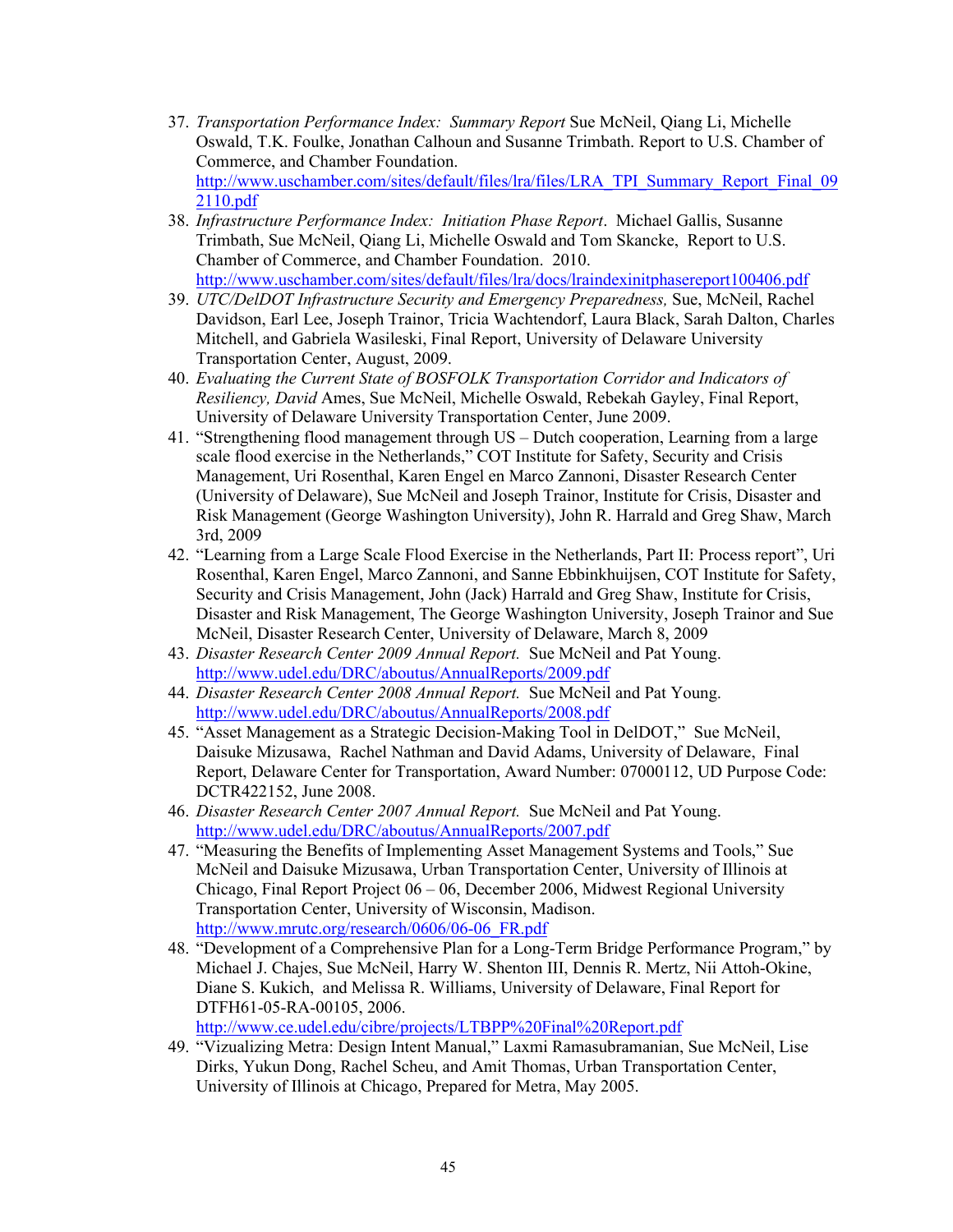- 50. "Vizualizing Metra: Technical Manual," Laxmi Ramasubramanian, Sue McNeil, Lise Dirks, Yukun Dong, Rachel Scheu, and Amit Thomas, Urban Transportation Center, University of Illinois at Chicago, Prepared for Metra, May 2005.
- 51. "Upper Midwest Freight Corridor Study," Adams, Teresa; Gordon, Travis; Wittwer, Ernie; Gupta, Jiwan; Lindquist, Peter; Vonderembse, Mark; Kawamura, Kazuya; McNeil, Sue, Final Report, University of Wisconsin, Madison, University of Toledo, University of Illinois Chicago, Final Report, March 2005.

[http://midamericafreight.org/wp-content/uploads/UMFCS\\_Phase1\\_FinalReport.pdf](http://midamericafreight.org/wp-content/uploads/UMFCS_Phase1_FinalReport.pdf) 

- 52. "Key Findings from the Fifth National Workshop on Transportation Asset Management", Wittwer, Ernie, Katie Zimmerman, Sue McNeil, Jason Bittner, and The Workshop Planning Committee, Midwest Regional University Transportation Center, July 2004. <http://www.mrutc.org/outreach/FinalReport5thNTAM.pdf>
- 53. "Best Practices for Linking Strategic Goals and Implementation Decisions Using Elements of a Transportation Asset Management Program" Pagano, Anthony, McNeil, Sue; Morreale, Alicia, Ogard, Libby, Pal, Shaumik, Schermann, Jon, and Berner, Jane; Final Report, Midwest Regional University Transportation Center, June, 2004. <http://www.mrutc.org/research/0205/0205Final.pdf>
- 54. Delatte, N; Chen, S; Maini, N; Parker, N; Agrawal, A; Mylonakis, G; Subramaniam, K; Kawaguchi, A; Bosela, P; McNeil, S; Miller, R, The Application of Nondestructive Evaluation to Subway Tunnel Systems, Final report for Great Cities Universities Coalition Transportation Initiative Task 008 Maintenance and Management of Transit Infrastructure. [http://www.eng.uab.edu/cee/GCUTI/project\\_8.htm](http://www.eng.uab.edu/cee/GCUTI/project_8.htm)
- 55. "Evaluation of Bridge Inspection and Assessment in Illinois," Project IVD-H1, FY 00/01, Report No. ITRC FR 00/01-3, Ansari, Farhad, Ying Bao, Sue McNeil, Adam Tennant, Ming Wang and Laxmana Reddy Rapol, Urban Transportation Center, University of Illinois at Chicago, Illinois Transportation Research Center, Illinois Department of Transportation, December 2003. [http://condor.utc.uic.edu/~mcneil/itrc/Final\\_report\\_FINAL.pdf](http://condor.utc.uic.edu/%7Emcneil/itrc/Final_report_FINAL.pdf)
- 56. "Evaluation of Near-Transportation Private Sector Asset Management Practices," Final Report to Midwest Regional University Transportation Center, University of Wisconsin, Madison, Project 01 – 02 November, 002, McNeil, Sue, P. S. Sriraj, Shaumik Pal and Libby Ogard.<http://www.mrutc.org/research/0102/report0102.pdf>
- 57. "Study of 80,000-Pound Limit on Rural Local Highways, Study Methodology and Results," Report to Illinois Department of Transportation, Sue McNeil, Kazuya Kawamura, Lise Dirks, George Yanos, Hyeon-Shic Shin, and Farhad Ansari, As a "task order" study under the METSI Program, January 31, 2002.
- 58. "Developing an Information Technology Oriented Basic Research Program for Surface Transportation Systems," Report to the National Science Foundation and US Department of Transportation based on a workshop held in Chicago, October 15-17, 2000. [http://www.utc.uic.edu/~mcneil/Workshop\\_Report.PDF](http://www.utc.uic.edu/%7Emcneil/)
- 59. McNeil, Sue, "An Exploration of the Opportunities, Costs, Benefits and Issues Related to Automation of Solid Waste Collection Vehicles," Report submitted to the Environmental Industries Association Research and Education Foundation, November, 1999.
- 60. Erzi, Ipek, Deborah Lange, Barbara Gengler and Sue McNeil, "User Manual: Economic Analysis Calculator," National Institute for Environmental Renewal, September, 1999.
- 61. McNeil, Sue, "Cost Benefit Analysis of Bridge Degradation", National Park Service, 1994.
- 62. McNeil, Sue, "BUILDER: Video Image Based Inspection Development Plan," Final Report, U.S. Army Construction Engineering Research Laboratory, March, 1992.
- 63. McNeil, Sue, Chris Hendrickson, Darcy Bullock, WenFan Shi, Peter Simon, Annie Pearce, Carl Haas, Jean Deng and Anna Zacherl, "Investigation of a Pavement Crack Filling Robot," Report to the Strategic Highway Research Program, SHRP-IDEA-87-ID017, April, 1992.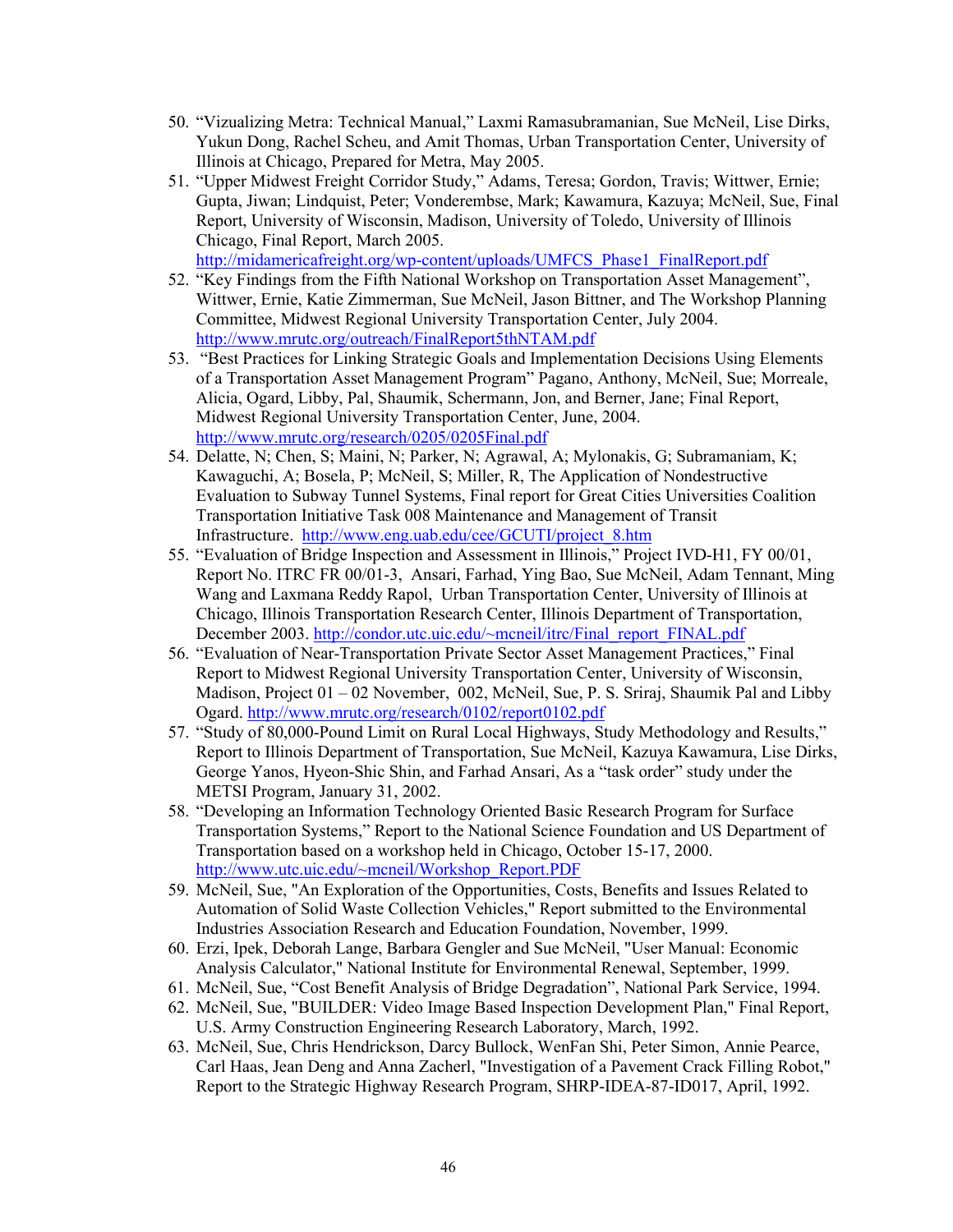- 64. McNeil, Sue, Chris Hendrickson, Mike Slenska, and Joshua Joffe, "Beaver Valley Power Station Non-Nuclear Facilities Computer Based Management System," Report to Duquesne Light Company, September, 1991.
- 65. Humplick, Frannie, Sue McNeil and Rohit Ramaswamy, "The Role of Uncertainty in the Management of Infrastructure Facilities," Final Report to the U.S. Army Research Office, Center for Construction Research and Education, Massachusetts Institute of Technology, January, 1988.
- 66. Markow, Michael, Sue McNeil, Dharma Acharya and Mark Brown, "Management System for Repair, Evaluation, Maintenance and Rehabilitation of Civil Works," Final Report to Construction Engineering Research Laboratory, June, 1987.
- 67. Gakenheimer, Ralph, Tom Humphrey, Sue McNeil, A. McCormick, Erik Sabina, M. Warner, and B. Williams, "Measures to Deal with Transportation Congestion in Suburban Corridors in Massachusetts," Report prepared for Massachusetts Department of Public Works, Massachusetts Institute of Technology, Center for Transportation Studies, May, 1987.
- 68. Gakenheimer, Ralph, Tom F. Humphrey, Sue McNeil, A. McCormick, M. Warner, and B. Williams, "Measures to Deal with Transportation Congestion in Suburban Corridors," Report prepared for the Massachusetts Department of Public Works, Massachusetts Institute of Technology, Center for Transportation Studies, February, 1987.
- 69. Hendrickson, Chris, Martin Wohl and Sue McNeil, "Economic Issues Inherent in the Allocation of Roadway Costs," Report to the Federal Highway Administration, 1981.
- 70. McNeil, Sue and Chris Hendrickson, "Three Statistical Models of Pavement Management Based on Turnpike Data with an Application to Roadway Cost Allocation," Report to the Federal Highway Administration, 1981.

## *Other Publications*

- 1. Davis, Craig, A., Bilal M Ayyub, Sue McNeil, Kiyoshi Kobayashi, Hirokazu Tatano, Masamitsu Onishi, Yoshikazu Takahashi, Riki Honda, John W van de Lindt, Toshio Koike, "Overview of a Framework to Engineer Infrastructure Resilience through Assessment, Management and Governance," prepared for the Joint Japan-US Symposium on Assessment, Management, and Governance for Infrastructure Resilience, April 2021. [\(https://www.infraresil.jp/event/01/pdf/Overview%20Whte%20Paper%20ASCE%20JIS%20I](https://www.infraresil.jp/event/01/pdf/Overview%20Whte%20Paper%20ASCE%20JIS%20Infrastructure%20Resilience%20%20Frmwrk_2-16-21_v4.pdf) [nfrastructure%20Resilience%20%20Frmwrk\\_2-16-21\\_v4.pdf](https://www.infraresil.jp/event/01/pdf/Overview%20Whte%20Paper%20ASCE%20JIS%20Infrastructure%20Resilience%20%20Frmwrk_2-16-21_v4.pdf) )
- 2. "Infrastructure Systems 2100: My Hope for 2020" (S. McNeil) in *Urban Infrastructure: Reflections for 2100,* Sybil Derrible and Mikhail Chester, editors, Amazon, 2020.
- *3.* Transportation Research Board (S. McNeil Committee Chair). *Framing Surface Transportation Research for the Nation's Future.* Transportation Research Board Special Report 313, Washington DC, 2013.
- 4. National Research Council (S. McNeil Committee Member). *Sustainable Critical Infrastructure Systems: A Framework for Meeting 21st Century Imperatives.* National Academies Press, 2009.
- 5. Farruget, Ted, and Sue McNeil, "Transportation Asset Management: Strategic Workshop for Department of Transportation Executives" Transportation Research Circular E-C131, Transportation Research Board, Washington DC, 2008.
- 6. McNeil, Sue and Robert Pollack, "Plans and Decisions to Improve Data Systems for Performance Measures," in *Integrating Roadway, Traffic, and Crash Data: A Peer Exchange*, Transportation Research Circular E-C111, James Hall (editor) Transportation Research Board, Washington DC, 2006.
- 7. McNeil, Sue, "Best Practices in Transportation Asset Management," in *6th National Conference on Transportation Asset Management,* Transportation Research Circular E-C093, Katie Zimmerman (editor) 2006.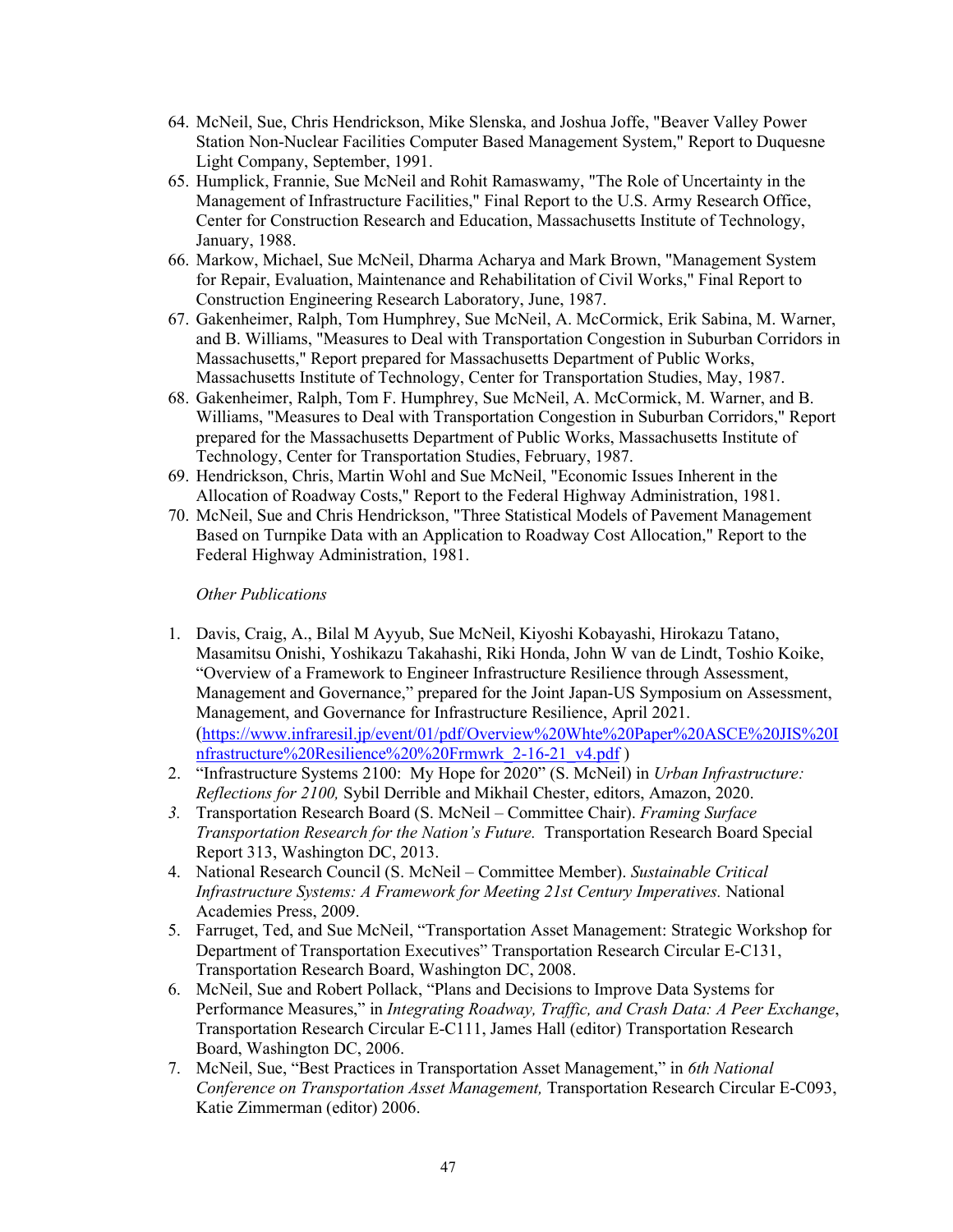- 8. *"Asset Management,"* White Paper for the Geo Council/Geo-Institute workshop on Trends Affecting the Geo-Community: What Does the Future Hold? December 5-8, 2006
- 9. Geiger, David, Paul Wells, Patricia Bugas-Schramm, Lacy Love, Dr. Sue McNeil, Dennis Merida, Dr. Michael Meyer, Robert Ritter, Kirk Steudle, Donald Tuggle, and Larry Velasquez, "Transportation Asset Management in Australia, Canada, England, and New Zealand," FHWA-PL-05-019, Office of International Programs, Office of Policy, Federal Highway Administration, U.S. Department of Transportation, and American Association of State Highway and Transportation Officials, November, 2005.
- 10. *"Asset Management Peer Exchange: Using Past Experiences to Shape Future Practice, "*  American Association of State Highway and Transportation Officials and the Federal Highway Administration, Executive Summary of a Workshop held in Scottsdale, Arizona December 1 - 3, 1999, March 2000
- 11. *"Asset Management Peer Exchange: Using Past Experiences to Shape Future Practice, "*  American Association of State Highway and Transportation Officials and the Federal Highway Administration, Proceedings of a Workshop held in Scottsdale, Arizona, December 1 - 3, 1999. (edited with Allan DeBlasio).
- 12. Godsen, Scott and Sue McNeil, "Technology Review: Natural Systems as Physical Infrastructure," Working paper, 2000.
- 13. McNeil, S and M. Heiler, "Pavement Layer Determination Using Ground Penetrating Radar: State-of-the-Practice," FHWA, 1998.
- 14. McNeil, S. and F. Botelho, "Asset Management: Advancing the State of the Art into the 21<sup>st</sup> Century Through Public-Private Dialogue," FHWA and AASHTO, FHWA-RD-97-046, January 1997.
- 15. Sue McNeil and Harilaos Koutsopoulos, "Transit and AHS" Exploring the Issues," *Perspectives, NAHSC Discussion Papers,* Vol. 1, No 4, February 1997.
- *16.* Balvanyos, Tunde, Sue McNeil and Harilaos Koutsopoulos, " Benefit Cost Analysis of Automated Highway System Implementations," *Perspectives, NAHSC Discussion Papers,* Vol. 1, No 3, February 1997.
- 17. McNeil, Sue, Harilaos Koutsopoulos and Tunde Balvanyos, "Issues in Evaluating AHS Concepts and Applications," *Perspectives, NAHSC Discussion Papers,* Vol. 2, No 1, June 1996.
- 18. McNeil, Sue and Chris Hendrickson, "Transportation Infrastructure Management: A Selected Annotated Bibliography," Prepared for Transportation Systems Center, Cambridge, MA September 1989, revised July 1992.
- 19. McNeil, Sue, "Transportation Infrastructure Management," CIT, Vol. 7, No 2, Spring, 1988.
- 20. Lewis, Simon and Sue McNeil, "Developments in Microcomputer Network Analysis Tools for Transportation Planning," ITE Journal, October, 1986.

## *Book Reviews*

Transportation Decision Making, Principles of Project and Programming, Journal of Transportation Engineering, Volume 133, Issue 12, pp 710-711, 2007.

The Highway Design and Maintenance Standards Series, in Transportation Science, Vol. 24, Number 1, February 1990.

Traffic Analysis: New Technologies and New Solutions in Transportation Research A, Vol. 22A, No. 6, 1988.

## *Paper Discussions*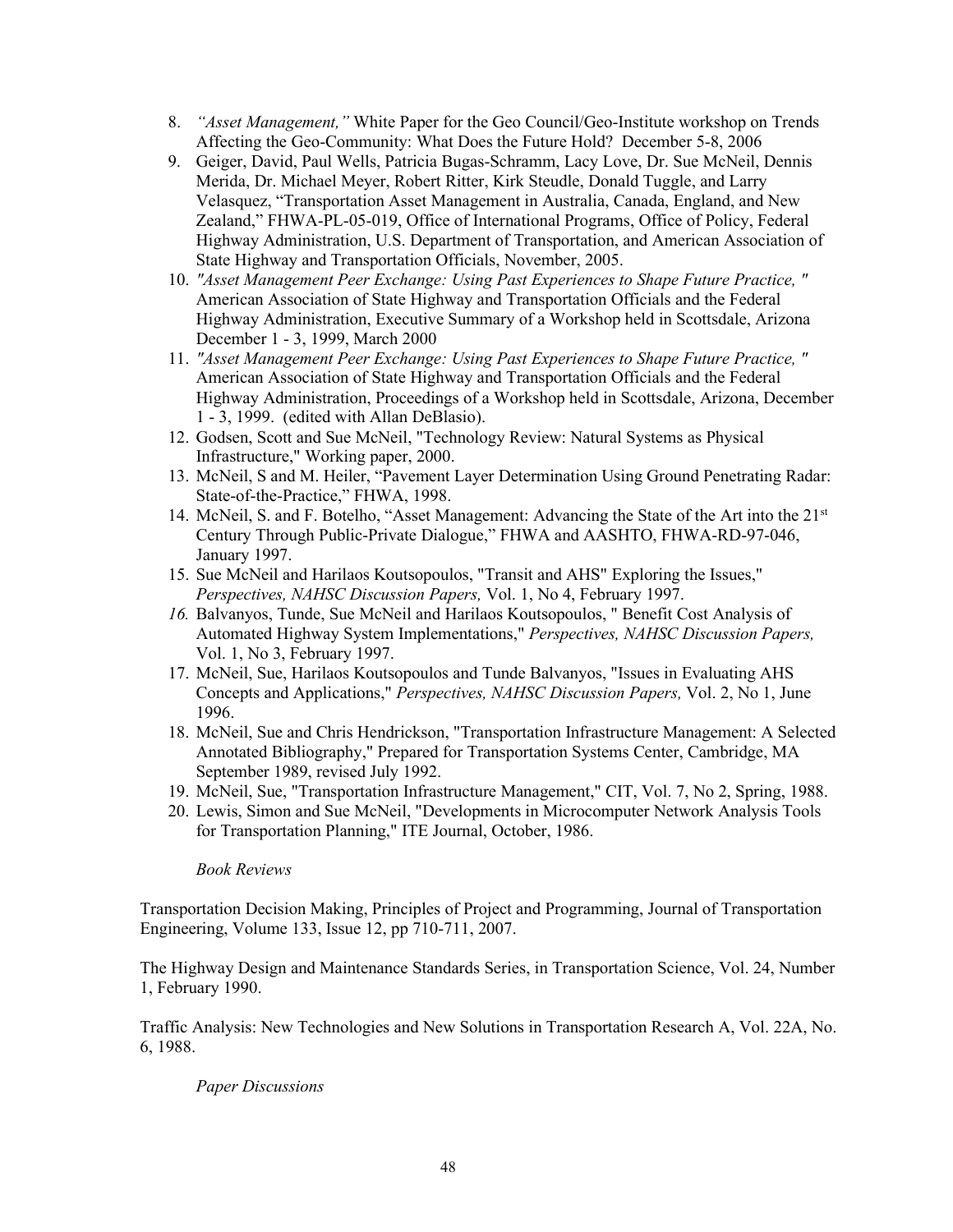McGuiness, Erin and Sue McNeil, "Statistical Models to Predict Commercial and Parking Space Occupancy," Journal of Urban Planning Development, Vol. 117, No. 4, Dec. 1991, Discussion by J.M. Keneipp and Closure by authors, Vol. 119, No. 1, Mar. 1993.

## **Grants and Contracts**

Pennsylvania State University/ US DOT (co-PI Nii Attoh Okine), "Developing Meta Data for State DOTs from Complex Optimization Problems to Support Asset Management," 3/1/2022 to 9/30/23, \$62,188.

Pennsylvania State University/ US DOT (with Elise Miller-Hooks, George Mason University and Shelley Stoffels, PSU), "Strategic Prioritization and Planning for Multi-Asset Transportation Infrastructure Maintenance, Rehabilitation, and Improvements: Phase 2 - Data-driven Decisions from Continuous Monitoring," 05/21/2021 to 08/31/2022, \$30,000.

ICF/ FHWA, "Asset Management Peer Exchanges," 9/22/20-1/31/2023, \$56,173.

Pennsylvania State University/ US DOT (with Jonathan Gifford and Elise Miller-Hooks, George Mason University), "Price Discovery for Strategic Compensation of Toll Road Operators to Relieve State Maintenance Impacts," 2/1/20 – 1/31/22, \$66,668.

Pennsylvania State University/ US DOT (with Elise Miller-Hooks, George Mason University and Shelley Stoffels, PSU), "Decision Support Tools for Multi-objective, Multi-asset, Multi-modal Joint Maintenance Programming," 2/11/19 – 6/30/21, \$66,668.

Pennsylvania State University/ US DOT (with Elise Miller-Hooks, George Mason University and Shelley Stoffels, PSU), "Strategic Prioritization and Planning of Transp. Infrastructure Maintenance, Rehabilitation, and Improvements Incorporating Continuously-Sensed Data," 2/11/19 – 3/31/21, \$50,401.

Pennsylvania State University/ US DOT, "Planning for the Inevitable: Readying DOTs for Disaster Debris Management," 2/1/19 – 1/31/20, \$56,585.

Pennsylvania State University/ US DOT, "Region 3 University Transportation Center," 6/5/18- 9/30/23, \$150,000, 10/1/19- 9/30/23 \$300,000, 10/1/21-9/30/23 \$300,000, 1/1/22 – 9/30/24 \$150,000.

US Department of Transportation, "Eisenhower Fellowship (Rachel Chiquoine)," 12/19/17-12/31/18, \$29,725.29.

University of Delaware, "GUR/ A Stated Preference Survey to Model Patient Behavior during a Biological Outbreak," Sue McNeil, June 1, 2017 – May 31, 2019. \$5,364.

US Army War College Strategic Studies Institute (SSI) External Research Associates Program (ERAP), "An Investigation of the Benefits and Drawbacks of Realigning the National Guard under the Department of Homeland Security," Sue McNeil, September 30, 2014 – September 29, 2015. \$29,248.

Delaware Department of Transportation, "DelDOT Project Number (1687-G) Topic: Pavement-Inspection," Sue McNeil, September 1, 2014 – August 31, 2015. \$34,992.40.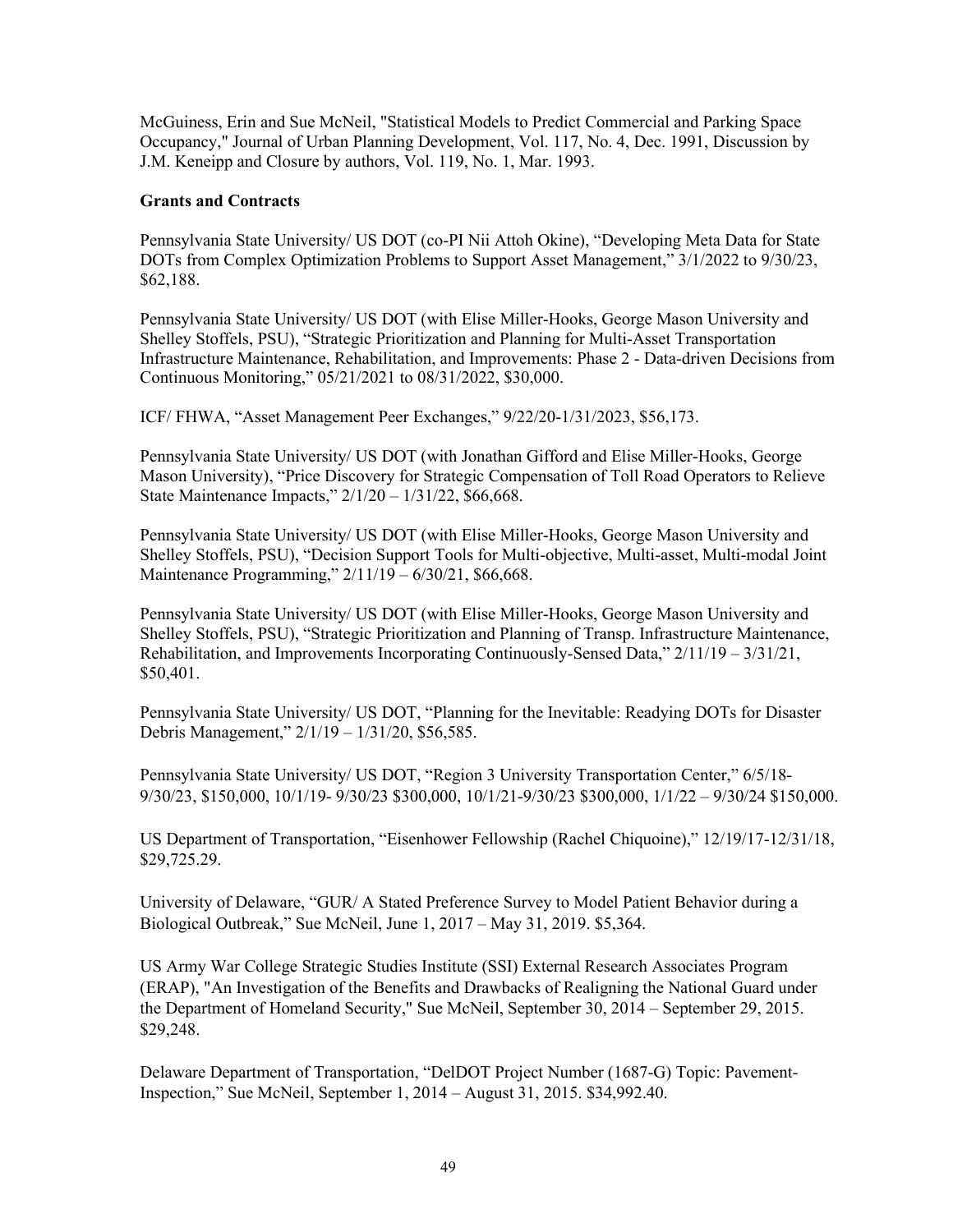US Army War College Strategic Studies Institute (SSI) External Research Associates Program (ERAP), "Unity of Effort through Unity of Command: Dual Status Command during Hurricane Sandy DSCA Operations," Sue McNeil, September 30, 2013 – September 29, 2014. \$18,000.

US Army War College Strategic Studies Institute (SSI) External Research Associates Program (ERAP), "Contingency Dual Status Command: Enhancing Missions in the Homeland through the Lens of Process Improvement," Sue McNeil, September 30, 2013 – September 29, 2014. \$18,000.

Rutgers University, CAIT National Transportation Center Consortium, \$773,156.16, September 2013 – September 2019.

- "Collaborative Proposal: The connection between State of Good Repair and Resilience: Measures for Pavements and Bridges," Project Director: Dr. Sue McNeil, Period of Performance: 9/1/2016- 12/30/2017. Project cost: \$71,555 (Fed) plus \$71,555 (Non-federal).
- "Using Information at Different Spatial Scales to Estimate Demand to Support Asset Management Decision Making," Project Director: Dr. Sue McNeil, Period of Performance: 9/1/2014- 8/31/2015. Project cost: \$50,000 (Fed) plus \$50,470 (Non-federal).

US Chamber of Commerce, "Updating the Transportation Performance Index." (Sue McNeil). 2/1/2013 – 9/30/2013. \$147,891

Delaware Department of Transportation, "Abandon, Repair or Improve Road in the Face of Climate Change?" Sue McNeil, 9/1/2012-8/31/2013. \$52,065.

Rutgers University, CAIT Tier I University Transportation Center Consortium, \$300,000, January 1, 2012 – January 31, 2014; \$500,000, January 1, 2013 – January 31, 2016

- "Better State-of-Good-Repair Indicators for the Transportation Performance Index" (Sue McNeil) (2012-2013)
- "Big Data: Opportunities and Challenges in Asset Management" (Jie Gong Rutgers, Kevin Heaslip – Utah State and Sue McNeil) (2013)
- "Understanding the Relationships between Household Decisions and Infrastructure Investment in Disaster Recovery: Cases from Superstorm Sandy," (with Joseph Trainor) (2013-2014)
- "Tracking Housing Recovery in Sea Bright, NJ and the Relationship to Infrastructure Renewal," (with Joseph Trainor) (2015)

Michael Gallis & Associates, "Developing an Infrastructure Index: Phase II" March.30, 2010 – February 1, 2012, \$228, 019.

Michael Gallis & Associates, "Developing an Infrastructure Index: Phase I" October 1, 2009 – January 31, 2010, \$45,844.

Office of Education, Graduate Assistantships in Areas of National Need (GAANN), (Harry Shenton, PI, McNeil, Co-PI), 2009-2014, \$653,000.

National Science Foundation, "ADVANCE Partnerships for Adaptation, Implementation, and Dissemination (PAID) Award: Resources for Recruitment & Retention (RRR) of Women Faculty in STEM Fields at U. Delaware" (Senior Personnel with Michael Chajes, Principal Investigator; Pamela Cook-Ioannidis, Co-Principal Investigator; Kathryn Scantlebury, Co-Principal Investigator; Tom Apple, Co-Principal Investigator), August 1, 2008 – July 31, 2012, \$307,936.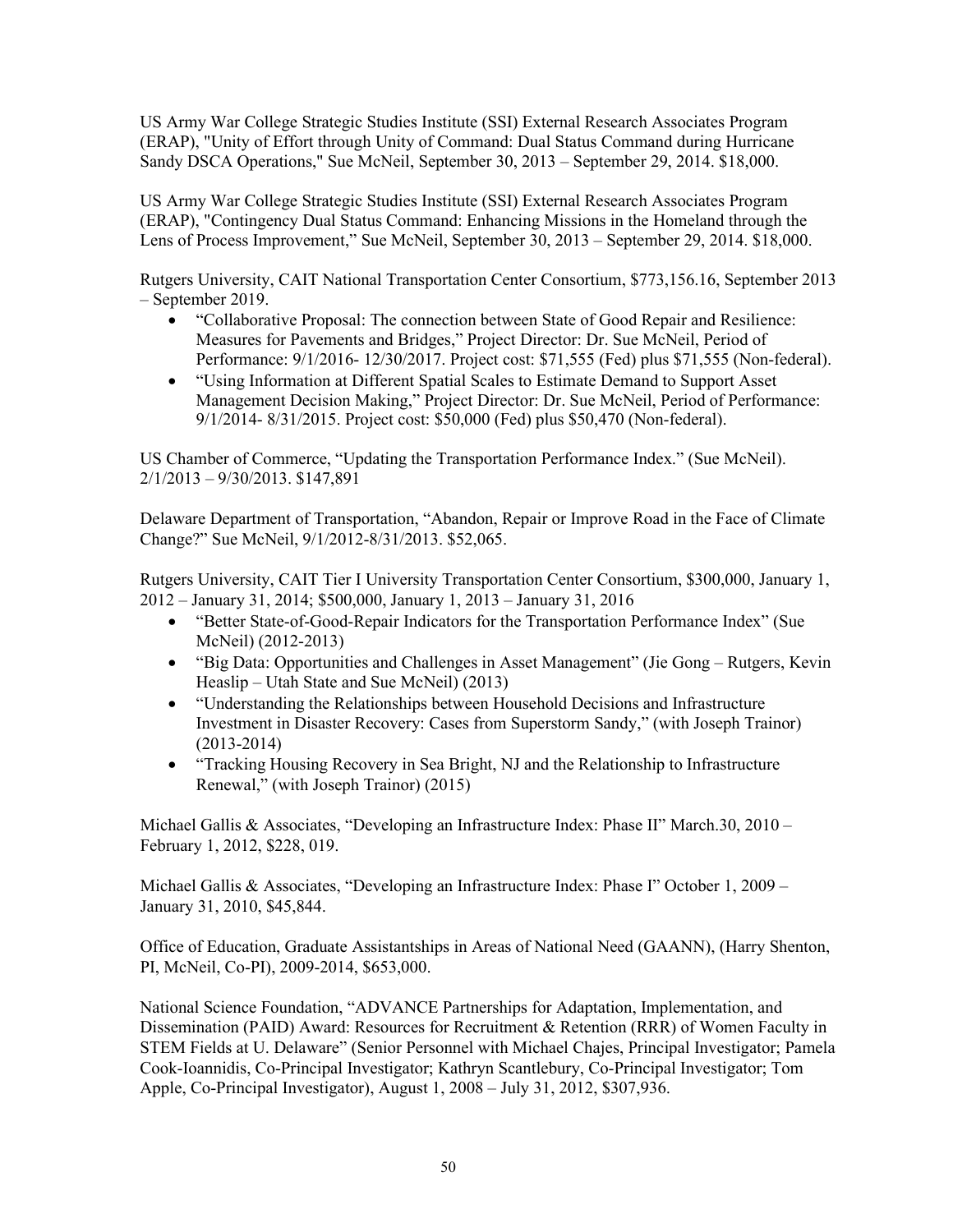Deltares on behalf of Ministry of Transport, Public Works and Water Management, Netherlands, "Netherlands-United States Water Crisis Research Network (NUWCREN)", (Co-principal Investigator, Joseph Trainor Principal Investigator), 4/15/09 – 4/15/2012, \$310,0000.

COT Institute for Safety, Security and Crisis Management, "Learning from a Large Scale Flood Exercise in the Netherlands" (with Joseph Trainor), 8/15/08 -3/31/09, \$25,450.

Delaware Department of Transportation "Infrastructure Security and Emergency Preparedness" (with Tricia Wachtendorf, Earl Lee, Rachel Davidson, Joseph Trainor), 9/1/08-8/31/09, \$50,000

Delaware Department of Transportation, "Advancing Asset Management in DelDOT" 9/1/08- 8/31/09, \$50,000

Wisconsin Department of Transportation, Assessing and Interpreting the Benefits Derived from Using Asset Management Systems, 2/5/08-11/30/09, \$69,000.

Research and Innovative Technology Administration, University Transportation Center, University of Delaware, "Resiliency of Transportation Corridors, \$500,000 per year, 2006-2013.

- Learning from Traffic Data: Evacuation Behavior (Sue McNeil) (2012-2013)
- The Implications of Climate Change on Pavement Performance and Design (Qiang Li and Sue McNeil) (2010-2011)
- Understanding the Impacts of Climate Change in the I-95 Corridor in Maryland and Delaware (David Ames and Sue McNeil) (2009-2010)
- Infrastructure Security and Emergency Preparedness (Sue McNeil, Tricia Wachtendorf, Earl Lee, Rachel Davidson, Joseph Trainor) (2008-2009)
- Resiliency of Transportation Corridors before, During, and After Catastrophic Natural Hazards (S. McNeil, J. Nigg, and T. DeLiberty) (2007-2008)
- Evaluating the Current State of the BOSFOLK Transportation Corridor and Indicators of Resiliency (D. Ames and S. McNeil) (2007-2008)

Delaware Department of Transportation, "Pavement Performance Models" with Nii Attoh-Okine, \$50,000, 9/1/07-12/31/09.

Delaware Department of Transportation, "Integrating Travel Time Reliability into Planning and Management: Literature Search," \$7,300, 9/1/07-8/31/08.

Midwest Regional University Transportation Center and Delaware Department of Transportation, "Asset management and Metropolitan Planning Agencies," \$40,000, 9/1/06 – 8/31/07. (Subcontract from University of Illinois at Chicago).

Delaware Department of Transportation, "Asset Management as a Strategic Decision Making Tool in DelDOT," \$50,000, 7/1/06-6/30/08.

Midwest Regional University Transportation Center, "Measuring the Benefits of Implementing Asset Management Systems and Tools," \$39,290, 6/15/05-12/31/06.

Federal Highway Administration, "Systemwide Information for Transportation Assessment and Research," \$497,306, July 1, 2004 – June 30, 2007.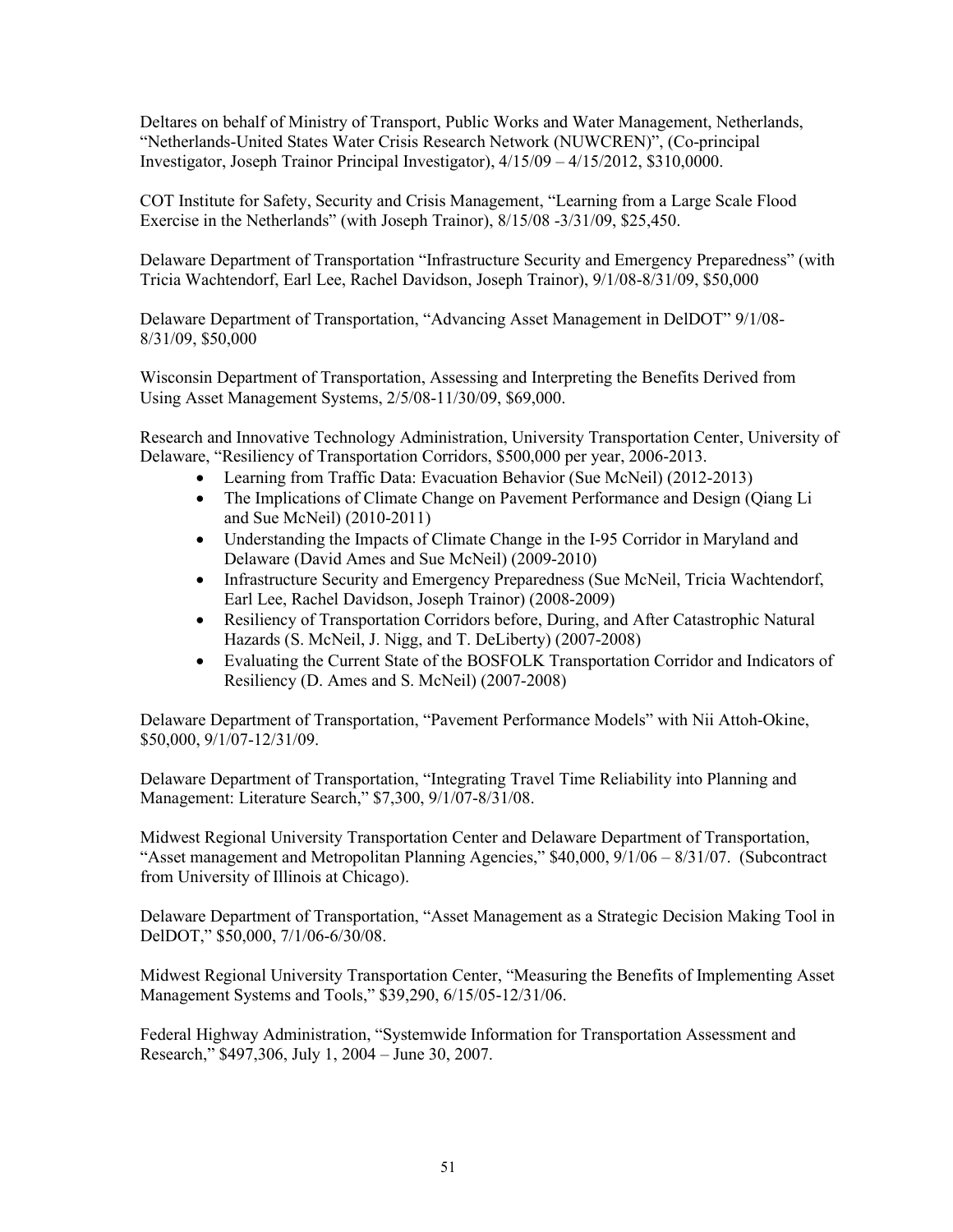Robert Wood Johnson Foundation, Active Living Program, "Environmental Correlates of Adherence to Home-based Walking in African-American Women," (PI- JoEllen Wilbur, Nursing) \$150,000, 5/1/05-4/31/06.

Midwest Regional University Transportation Center, "Business and Site Specific Trip Generation Methodology for Truck Trips," (PI – Kazuya Kawamura), \$99,818, June 1, 2004 – May 30, 2005.

Midwest Regional University Transportation Center (pooled fund study), "Upper Midwest Freight Corridor Study," \$100,000, September 1, 2003 – October 15, 2004.

Metra, "Visualing Metra," \$115,000, September 1, 2003 – August 31, 2005.

American Association of State Highway and Transportation Officials, "Technology Transfer for Asset Management in Transportation," \$85,000, September 1, 2002 – August 31, 2003. Continuation, \$90,000, September 5, 2003 – February 28, 2005.

Batelle National Institute, "Review of HERS", \$5,000, January 1, 2003 – December 31, 2004.

National Institute for Occupational Safety and Health, "Collisions Warning Systems for Trucks," \$10,000 (with Vonu Thakuriah and Jung Taek Lee) June 30, 2002- September 30, 2002.

Chicago Transit Authority, "Making the Chicago Transit Authority More Competitive in the 21st Century," \$980,000, January 1, 2001 – April 2005. Subcontract to Massachusetts Institute of Technology, \$270,000 May 1, 2005 0- April 31, 2006. Subcontract to Chicago Transit Partners.

Illinois Transportation Research Center, "Evaluation of Bridge Inspection and Assessment in Illinois," \$180,000, August 15, 2001 – August 14, 2003.

Midwest Regional University Transportation Center, "Best Practices for linking strategic planning to resource allocation and implementation decisions using elements of a transportation asset management program," \$79,069.69, February 1, 2002-December 31, 2002. (Co-principal investigator with Anthony Pagano).

Great Cities University Consortium, "Maintenance and Management of Transit Infrastructure," \$10,000, February 2002-January 2003. Subcontract to University of Alabama, Birmingham.

National Science Foundation, "Workshop to Develop a Basic Research Agenda for Surface Transportation," \$100,000, September 1, 2000 to June 30, 2001.

National Science Foundation, Subcontract to Carnegie Mellon University, "Knowledge Discovery and Data Mining in Civil Infrastructure," \$41,275, February 1, 2001 to January 31, 2004.

Illinois Department of Transportation, "Metropolitan Transportation Support Initiative (METSI)," \$500,000, July 1, 2001 to June 30, 2002.

Midwest Regional University Transportation Center, "Evaluation of Near-Transportation Private Sector Asset Management Practices," \$57,808.97, July 1, 2001 to March 31, 2002

US EPA, "Synergistic Innovations: Job Training for Remediation and Reclamation of Brownfield and Abandoned Mine Land Challenges," October, 2000, 2 years, Principal Investigator, \$100,000.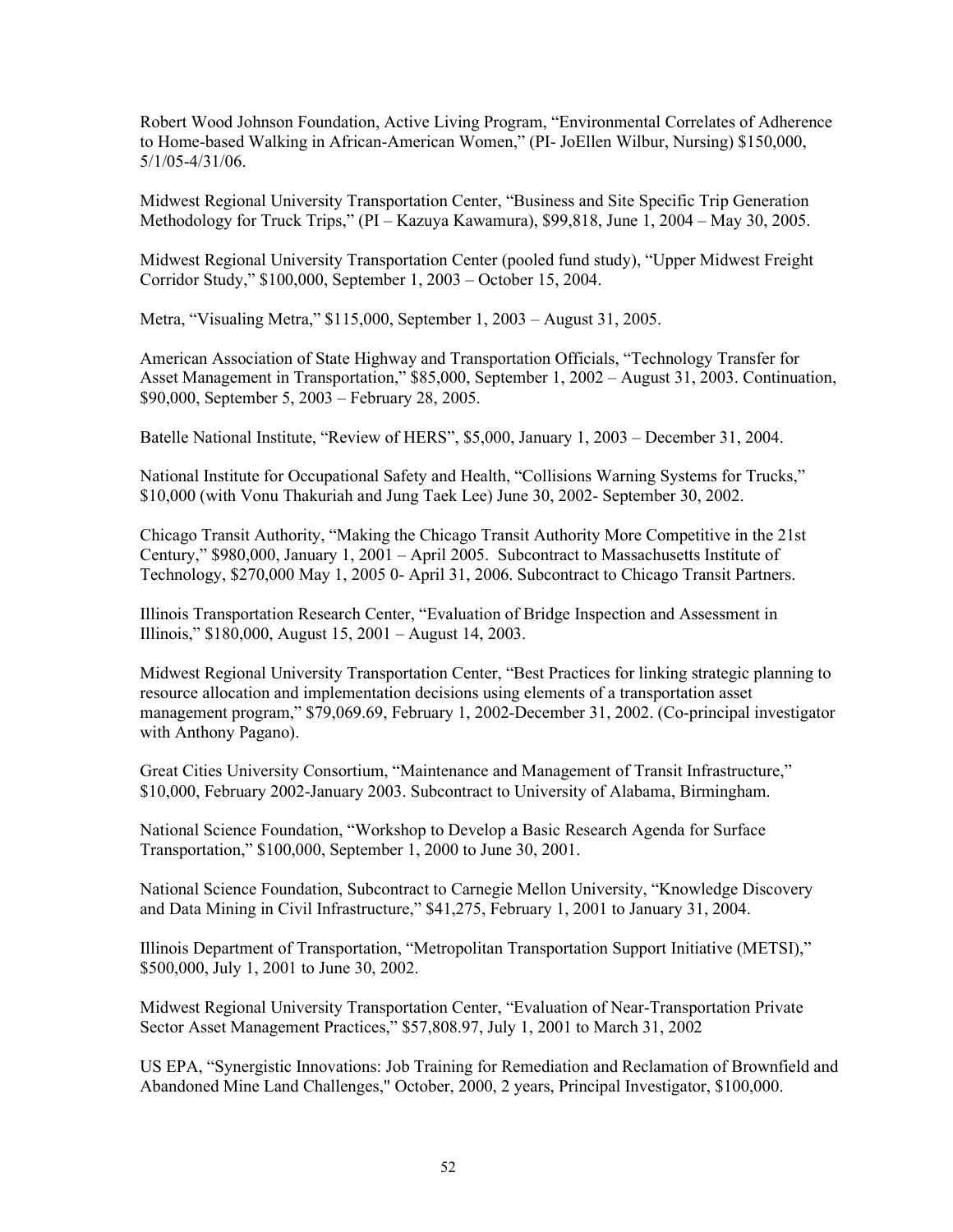FTA/ Pennsylvania Department of Transportation, "Development of Performance Specification for Side Collision Warning Systems for Transit Buses, " April, 1999, 3 years, Charles E. Thorpe Principal Investigator, funded.

Heinz Endowments, "Workshop for Hazelwood," \$20,000, 12 months, January, 1999.

US TDA, "Training Workshops," 2 years, \$220,000, March, 1999.

Braun Intertec Visiting Professor, University of Minnesota, August 1999-June 2000, \$11,000.

National Institute for Environmental Renewal, "Development of a ROI Tool for Land Reuse"11 months, \$107,745, August 1998. "Beta Testing - A Framework for an ROI Model for Cooperative Land Reuse, "Principal Investigator: Sue McNeil, 11 months, \$90,000 extension pending.

Environmental Industries Association, "Cost Benefit Analysis of Automation of Waste Hauling Equipment," \$79,187, 8 months, September 1, 1998 - April 30, 1999.

Enterprise Community, "EC-RISES – A Regional Brownfield Portfolio", \$130,000, 18 months, July 1998.

Brownfield Development: The Implications for Urban Infrastructure, National Science Foundation, Co Principal Investigator with Haris Koutsopoulos, James Garrett, Joel Tarr, Mitchell Small, and Paul Fischbeck, \$900,000, January 1, 1996, 3 years.

An International Supplement to NSF Project # 9526029, National Science Foundation, Principal Investigator, \$13,880, 12 months, January 1998.

An REU Supplement to NSF Project # 9526029, National Science Foundation, Principal Investigator, \$9,625, June 1, 1996, 6 months; \$8,806, June 1, 1997, 3 months; \$9,952, May 1, 1998, 8 months.

Integrating Science, Technology and Management in Global Civil Infrastructure Systems: A Proposal Innovative Doctoral Program, Co Principal Investigator with Haris Koutsopoulos and Sunil Saigal, National Science Foundation, \$1,048,960, August 31, 1995, 5 years, funded.

Programs to support women in science and engineering, undergraduate scholarships and a graduate fellowship, Pennsylvania Space Grant Consortium, Penn State, February 1, 1995 - January 31, 1999, \$47,500.

Societal and Institutional Issues for Automated Highways, National Automated Highway System Consortium, Co-Principal Investigator with Haris Koutsopoulos, \$262,854, June 1, 1995, 31 months, funded.

Carnegie Mellon University, "The Brownfields Center," \$50,000, March 1997, 12 months, \$50,000, April 1998, 12 months.

Develop and Conduct a Seminar on Infrastructure Asset Management, Principal Investigator, Federal Highway Administration, \$30,000, May 1, 1995, 27 months, funded. Supplement \$12,127, to December, 1996, funded.

A Methodology for Determining the Reliability of Navigation Structures, Principal Investigator, US Army Corps of Engineers, \$24,999, October 1, 1995, 1 year, funded.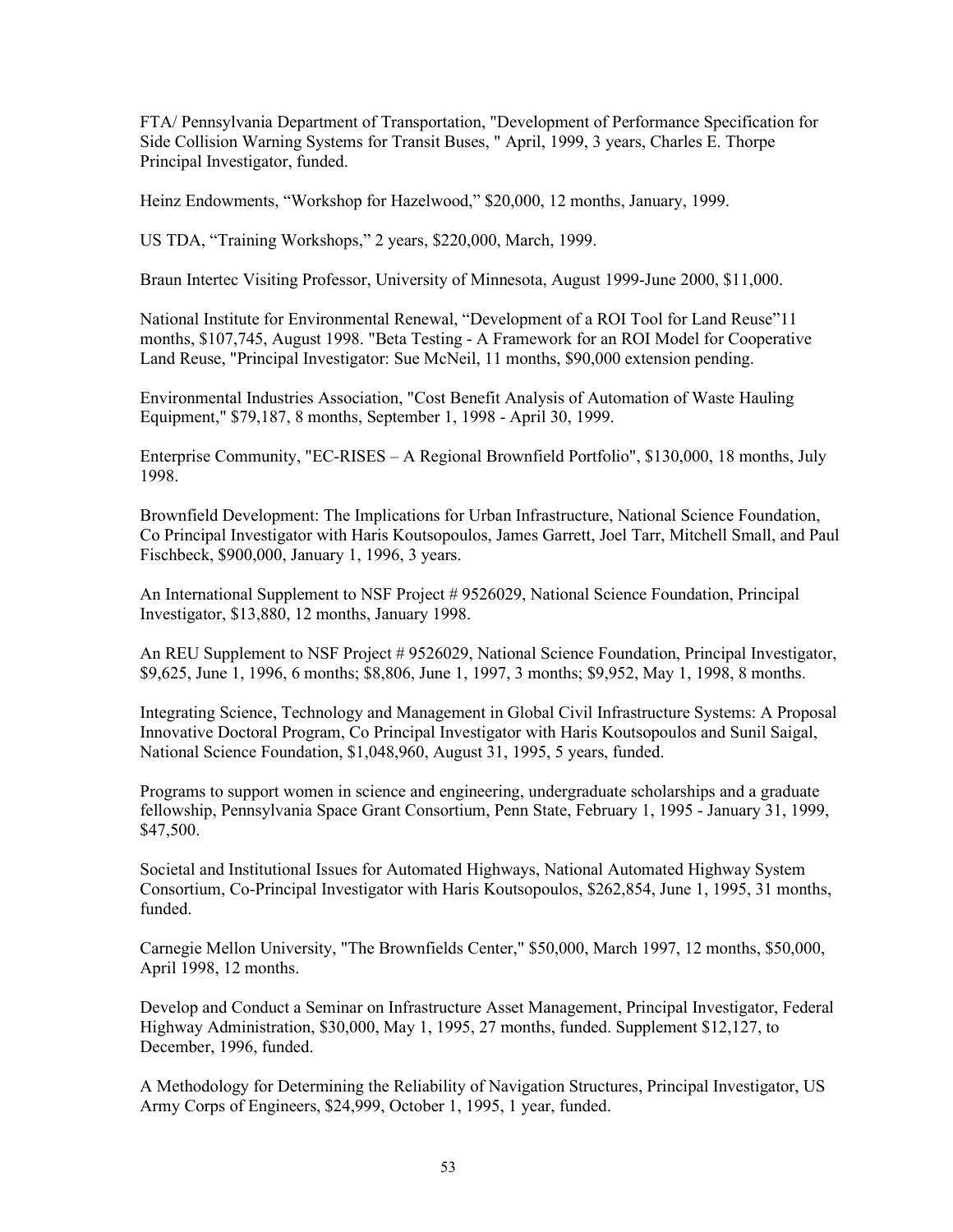Video Inspection Technology Development, Principal Investigator, US Army Construction Engineering Research Laboratory, \$23,500, April 1994, 10 months (funded.)

Neural Networks for Condition Assessment and Decision Making in Bridge Management Systems, Co-Principal Investigator with James Garrett, Federal Highway Administration, August, 1993, 1 year, 6 months (funded.)

Cost Benefit Analysis of Bridge Degradation, National Park Service, August 1, 1993 - January 31, 1994, \$50,000.

Construction Engineering Research Laboratory, May 1, 1992 - April 30, 1993, \$3,450, May 1, 1993 - April 30, 1994, \$4,140.

Buddy Program, Grant for Pennsylvania Space Grant Consortium, \$3,000.

BUILDER: Automating Condition Assessment Using Video, Construction Engineering Research Laboratory, September 27, 1991 - December 16, 1991, \$9,974.

Exploration of Ground Penetrating Radar and Sonar for Tie Condition Assessment, CSX Transportation, June 1, 1991 - August 31, 1992, \$92,000.

Traffic Mitigation Study for Fort Pitt Bridge and Tunnel Rehabilitation, Pennsylvania Department of Transportation through GAI Consultants, September 1, 1991 - February 28, 1992, \$44,304, coprincipal investigator with Chris Hendrickson.

Design of Computer Based Facilities Management System, Duquesne Light Company, November 1, 1990 - October 31, 1991, \$84,000, co-principal investigator with Chris Hendrickson.

Investigation of a Pavement Crack-Filling Robot, Strategic Highway Research Program, Phase I, June 1, 1989 - May 31, 1990, \$79,610, Phase II, June 1, 1990 - September 30, 1991, \$100,000 (including support from Caltrans), co-principal investigator with Chris Hendrickson.

The Development of Analytic Methods and Evaluation of New Technologies for Infrastructure Management, National Science Foundation, Presidential Young Investigator, \$312,500, June 1, 1987 - May 31, 1992, Principal Investigator.

Preliminary Design of a System for Automated Track Inspection, Burlington Northern Railroad, \$30,000, January 1, 1989 - December 31, 1989, Principal Investigator.

The Development of Analytic Techniques for More Effective Rail Scheduling, Burlington Northern Railroad, January 1987 - December 1988, Carl Martland Principal Investigator.

The Role of Uncertainty in the Management of Infrastructure Facilities, Army Research Office, \$68,533, January 1987 - January 1988, Principal Investigator.

Applications of Knowledge based Expert Systems to Transportation, Center for Transportation Studies, January 1987 - January 1988, Co-Principal Investigator with Carl D. Martland.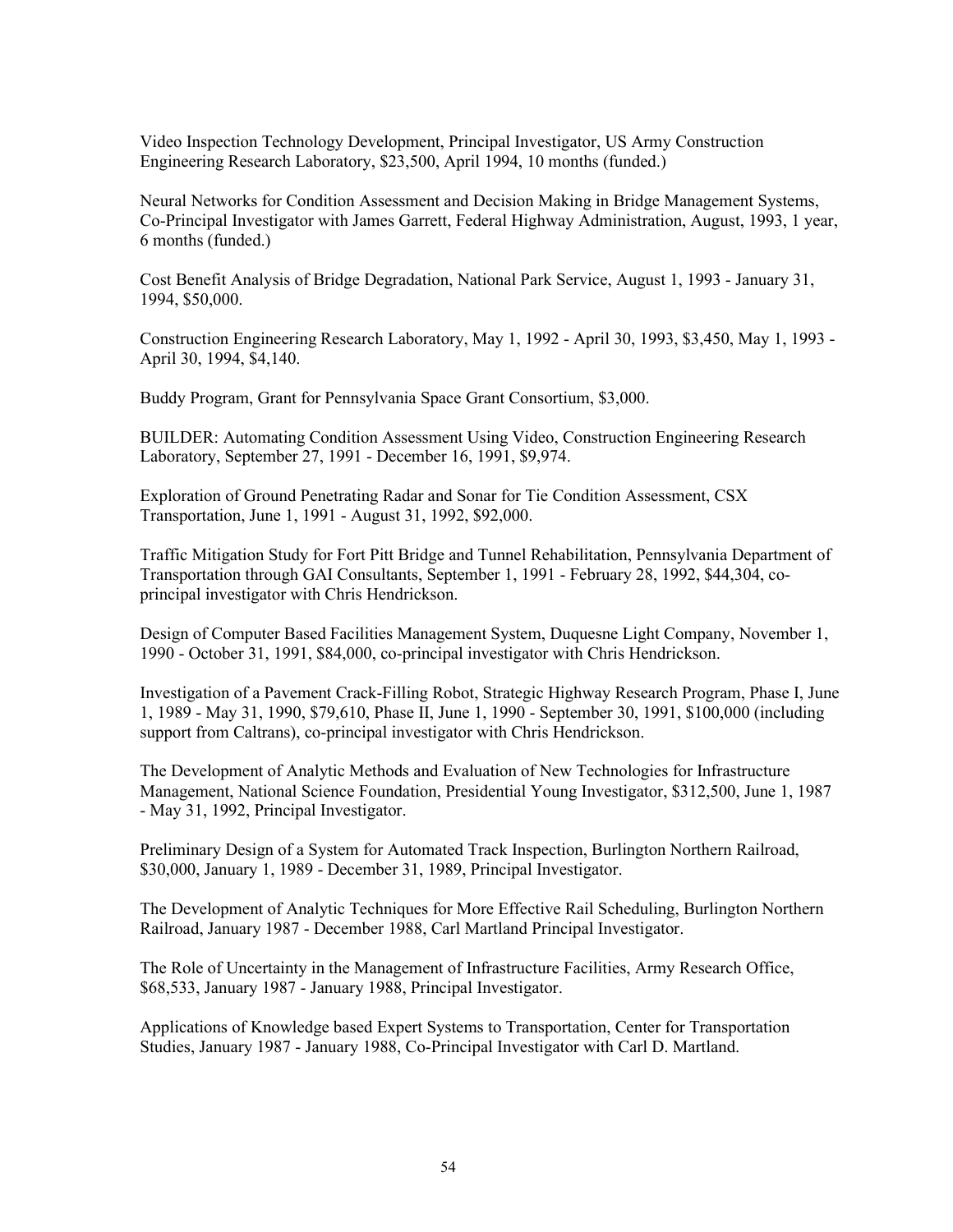The Development of Transportation Strategies for High Growth Corridors, Massachusetts Department of Public Works, \$148,073, October 1986 - September 1987, Co-Principal Investigator with Thomas Humphrey and Ralph Gakenheimer.

Management System for Repair, Evaluation, Maintenance and Rehabilitation of Locks on the Inland Waterways, Construction Research Laboratory, US Army Corps of Engineers, June 1986 - September 1986, Michael Markow Principal Investigator.

Implementation of Case Studies and Problem Sets in Statistical Applications to Civil Engineering, Athena DEC Resource Allocation Committee, \$17,232, January 1, 1986 - December 31, 1986, Principal Investigator.

Development of Analytical Methods for Impact Fee Assessment, Sloan Foundation, \$45,000, September 1, 1985 - August 31, 1986, Principal Investigator.

## **Professional Activities**

#### *Seminars, Talks, and Other Presentations* Posters and Other Conference Presentations

- McNeil, Sue, (2021). "Infrastructure Resilience: A Framework for Assessment, Management and Governance," World Conference on Earthquake Engineering, October 2021.
- McNeil, Sue, (2021). "Maintaining Shared Auto, Transit, Bike and Pedestrian Facilities," Australian Institute of Traffic Management and Planning 2021 Online Conference, September-October 2021.
- Liu, Yuanchi, Tingchi Ren and Sue McNeil, (2019). "Resilience Measure for Prioritizing Transportation Network Recovery," Transportation Resilience 2019: An International Conference on Natural Hazards and Extreme Weather Events, Washington DC, November 13-15, 2019.
- McNeil, Sue and Ting-Chi Ren, (2019). "Resilience Activities and Research Needs in State Departments of Transportation," Transportation Resilience 2019: An International Conference on Natural Hazards and Extreme Weather Events, Washington DC, November 13-15, 2019.
- McNeil, Sue and Yuanchi Liu, (2019). "Using Resilience in Risk-Based Asset Management Plans," 3rd Symposium on Infrastructure Asset Management, Abu Dhabi, March 31 – April 1, 2019.
- Liu, Yuanchi and Sue McNeil, (2018). "Using Resilience in Risk-Based Asset Management Plans," 12th National Conference on Transportation Asset Management, San Diego.
- McNeil, Sue, (2018). "Advanced Infrastructure Management Bootcamp Project Experiences," 12<sup>th</sup> National Conference on Transportation Asset Management, San Diego.
- Yang, Byungyun, Israt Jahan, and Sue McNeil, (2018). *"*Developing a comprehensive assessment of post disaster housing recovery," Association of American Geographers Annual Meeting, New Orleans.
- Shen-Chang Lin, Sue McNeil, and Earl Lee II. (2017). "GIS Model of Queuing Traffic in Highway Emergency." Poster session presented at the UD GIS Day, Delaware.
- McNeil, Sue, "Asset Management and Resilience: Connecting the Concepts to Building and Rebuilding Decisions," UTC Spotlight Conference 2017, Rebuilding and Retrofitting Transportation Infrastructure, Washington, DC, September 26, 2017.
- Liu, YuanChi, Rachel Chiquoine, Sue McNeil, and Rusty Lee, (2017). "Infrastructure Resilience: Exploring and Interpreting Measures for Roads and Bridges," Resilience Week, Wilmington, Delaware, September 2017.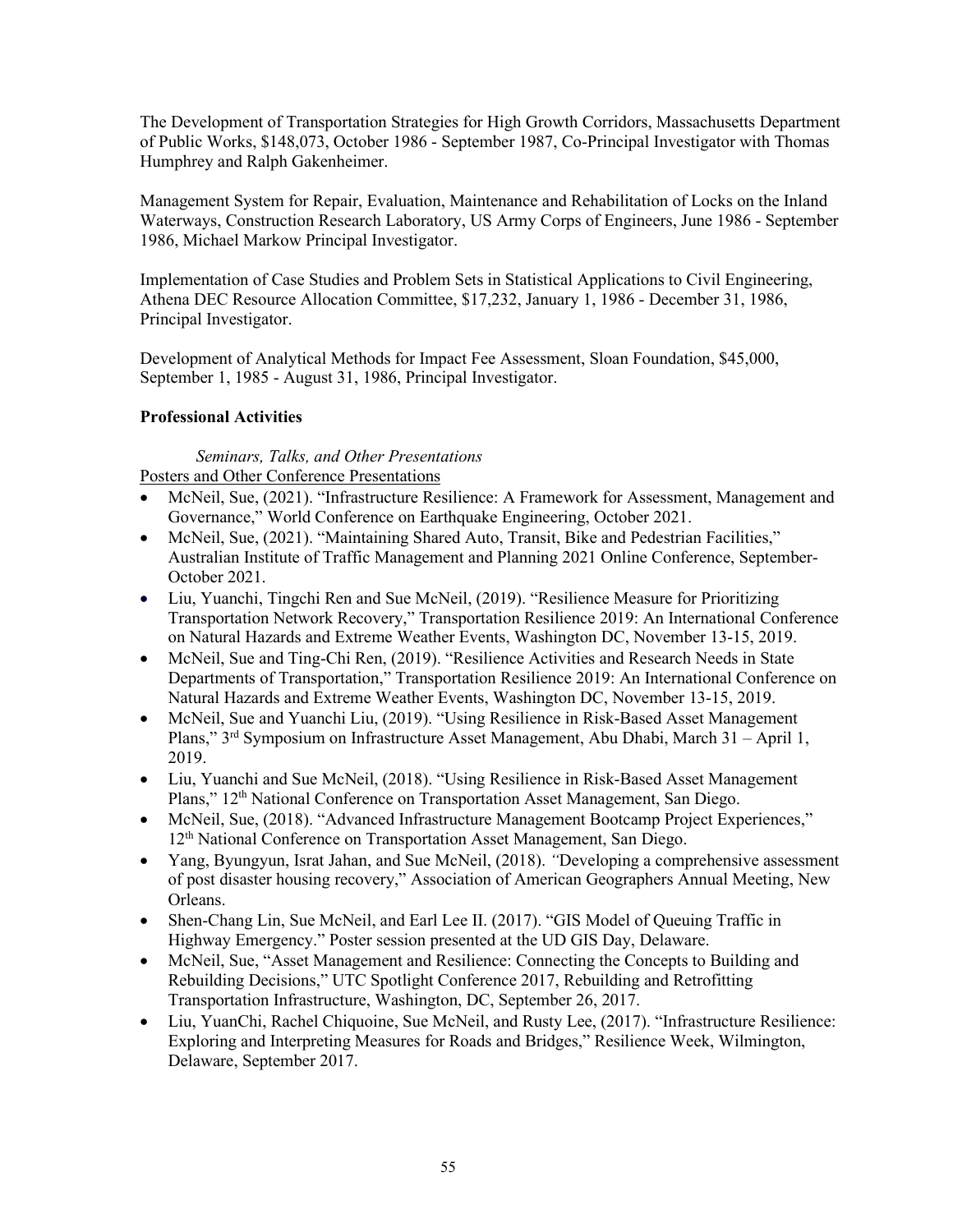- McNeil, S., Lin, S.-C., & Lee, E. E. (2017, July). "First Responders' GIS-Based Information Demands in Highway Emergency Response." 2017 Natural Hazard Workshop. Broomfield, Colorado, USA.
- McNeil, S. and Y. Liu, "Infrastructure Resilience: New Objective, Added Constraint or New Performance Measure?" 2nd International Symposium on Infrastructure Asset Management, Zurich, Switzerland, June 29-30<sup>th</sup>, 2017.
- Tracy, Ashley, Scott Thompson-Graves, Li Li, Mike DuRoss, Rachel Chiquoine, Sue McNeil, and Rusty Lee, "Point of Dispensing (POD) Model," 15<sup>th</sup> TRB National Transportation Planning Conference, Raleigh, NC, May 17, 2017.
- Lamprinakos, Renee, Rusty Lee and Sue McNeil, "A retrospective assessment of the travel impacts of infrastructure failure," Poster, Australian Transportation Research Forum, Sydney, Australia, September 30 – October 2, 2015.
- Archibald, Erik and Sue McNeil, Considering Hazard Risk and Uncertainty for Infrastructure Decisions at the Project Level, Transportation Research Board Conference on Resilience, Extreme Events and Climate Change, Washington DC, September 16-18, 2015.
- Sanchez Gil, Juan Camilo and Sue McNeil, (2014). "Food Aid distribution during disaster response and short-term recovery: Enhancing performance of heterogeneous humanitarian structures." Poster, Health and Humanitarian Logistics, 2014 Conference, Mexico City, June.
- Greer, Alex, Sue McNeil, Joseph Trainor, and Israt Jahan, Understanding the Relationships between Household Decisions and Infrastructure Investment in Disaster Recovery: Cases from Superstorm Sandy, Natural Hazards Workshop, Colorado, June 2014.
- Dehghani, Mohammad Saied and Gerardo W. Flintsch, Virginia Polytechnic Institute and State University; Sue McNeil, University of Delaware, "Impact of Disruption Uncertainty and Network Configuration on Roadway Vulnerability," Poster presented at the Transportation Research Annual Meeting, Washington DC, January 2014.
- Michelle Oswald and Emily Liggett (Bucknell University); and Sue McNeil, "Climate Change Adaptation Practices to Support Sustainable Energy: Evaluating the Progress of Transportation Planning Agencies," 2012 UTC Spotlight Conference on Sustainable Energy and Transportation: Strategies, Research, Data, Washington DC, November 2012.
- Dehghanisanij, Mohammadsaied and Gerardo W. Flintsch, Virginia Polytechnic Institute and State University; and Sue McNeil, University of Delaware, "Condition of Roadways and the Dynamics of Highway System Performance: An Assessment Framework," 9th National Conference on Transportation Asset Management, San Diego, April 2012.
- McNeil, Sue, Qiang Li, Michelle Oswald and Susanne Trimbath, "Measuring Transportation Infrastructure Performance for the United States," 4th International Transportation Systems Performance Measurement Conference, Irvine, CA, May 2011.
- Oswald, Michelle, and Sue McNeil, Adaptation to Climate Change: Engineering Sustainability into the Transportation Planning Process, Engineering Sustainability 2011: Innovation and the Triple Bottom Line, Pittsburgh, PA, April 2011.
- Zenk, Shannon, JoEllen Wilbur, Edward Wang, Judith McDevitt, Sue McNeil, Richard Block, April Oh and Nina Savar, Neighborhood Environment and African-American Women's Adherence to a Home-Based Walking Intervention, American Public Health Association Meeting, Washington DC, 2006.
- Zenk, Shannon, JoEllen Wilbur, Edward Wang, Judith McDevitt, Sue McNeil, Richard Block, April Oh, and Nina Savar, Does Neighborhood Crime Affect Adherence to a Walking Intervention in

Midlife African-American Women? American Society for Criminology, Atlanta, November 2007.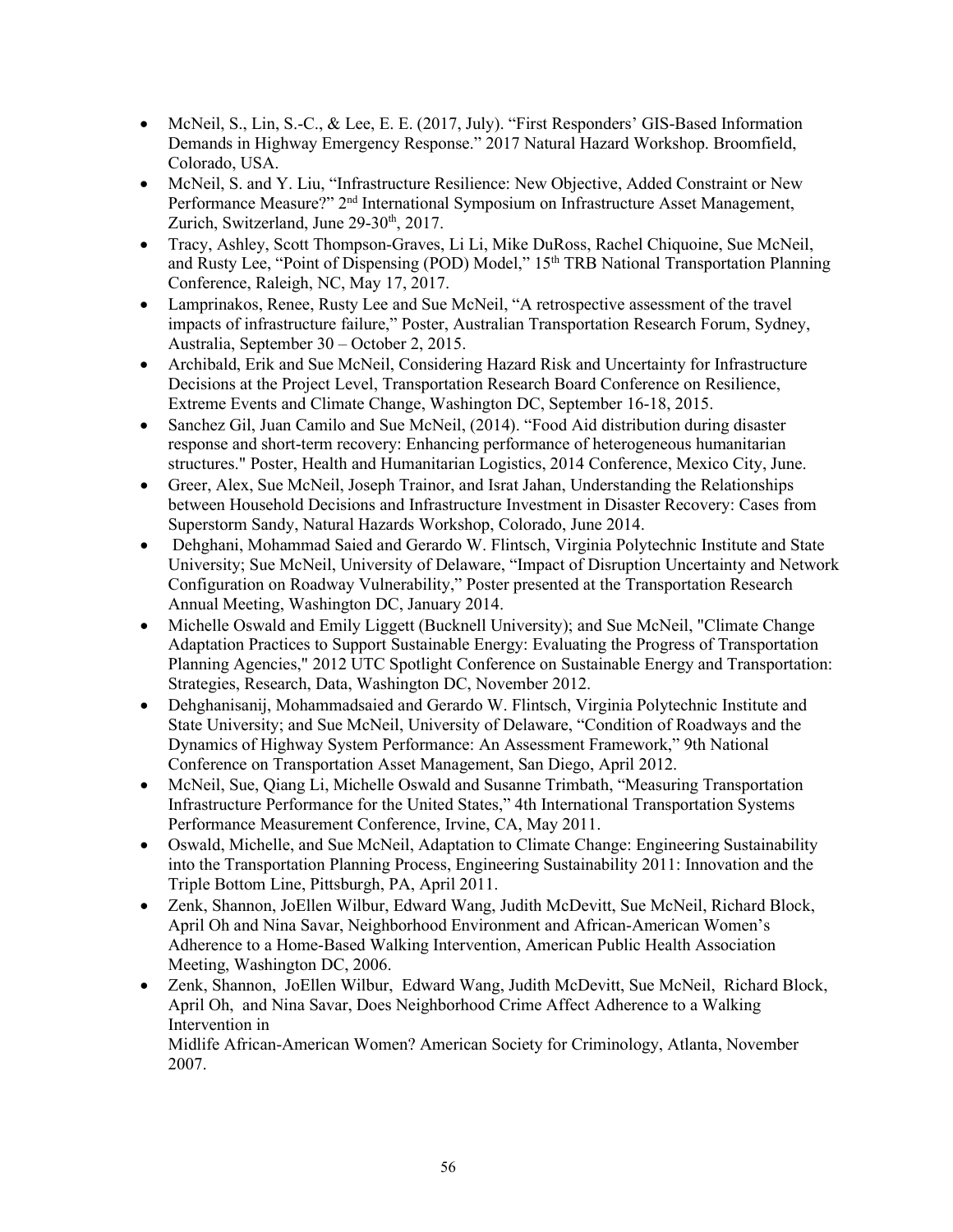• Zenk, Shannon, Ph.D., JoEllen Wilbur, Ph.D., Nina Savar, Ph.D., Edward Wang, Ph.D., Judith McDevitt, Ph.D., Sue McNeil, Ph.D., Environmental Correlates of Walking Adherence in African-American Women, 2007 Active Living Research Annual Conference, February 2007.

Invited Talks - Technical

- "Maintaining Shared Auto, Transit, Bike and Pedestrian Facilities," rCITI Seminar, University of New South Wales, March 2022.
- "Asset Management 101," Workshop, CIAMITS Transportation Asset and Infrastructure Management Conference, October 2021.
- "Considering Traffic Impacts in Multi-asset Roadway Improvement Scheduling: From Theory to Practice," CIAMTIS Webinar Series, March 2021. (with Elise Miller-Hooks)
- "Enhancing Situational Awareness of Traffic Impacts During Highway Emergency Closure: Opportunities Presented by the I-495 Bridge Closure in Delaware," University of Sydney, November 2020.
- "Asset Management 101," Workshop, CIAMITS Transportation Asset and Infrastructure Management Conference, October 2020.
- "Enhancing Situational Awareness of Traffic Impacts During Highway Emergency Closure: Opportunities Presented by the I-495 Bridge Closure in Delaware," George Mason University, September 2020.
- "Asset Management 101," Workshop, CIAMITS Transportation Asset and Infrastructure Management Conference, October 2019.
- "Climatological, Hydrological and Geotechnical Risks", First JSCE-ASCE Joint Symposium on Infrastructure Resilience, Tokyo, May 2019.
- "Lifeline engineering aspects of resilience and relation to framework." ASCE 2018 Convention, Denver, October 2018.
- "Fostering Research/ Practitioner Partnerships." 2018 Resilience Innovations Summit and Exchange, Denver, October 2018.
- "Infrastructure Resilience: From Concept to Performance to Decisions," Distinguished Lecture, Department of Civil and Materials Engineering, University of Illinois Chicago, April 27, 2018.
- "Examples of Resilience Research in the United States " JSCE-ASCE Infrastructure Resilience Special Review Committee, Kyoto, Japan, December 12, 2017.
- "Infrastructure Resilience: What does it mean for Civil Engineers?" National Seminar on Disaster Management, M E S College of Engineering, Kuttippuram, India (via video conference), August 23, 2017
- "Integrating Climate Change Resilience into Transportation Asset Management," Department of Civil and Environmental Engineering, University of Syracuse, April 20, 2017.
- "Making connections at the state and regional level between infrastructure and economic growth: a perspective from the United States," Regional Cohesion Policies: A Comparison between Italy and United States, University of Calabria, Rende (Cosenza), October 18-19, 2016 organized by the Diparti-mento di Scienze Politiche e Sociali, University of Calabria, and sponsored by the American Studies Center of Naples.
- "Resilience, Performance Measurement, and Asset Management: Connecting the Concepts," TRB Webinar: Integrating Climate Change Resilience into Transportation Asset Management, (with Gordana Herning and Ali Maher), October 13, 2016.
- "Adapting to Climate Change: How Regional Planning Organizations are Changing," Green Liaisons Lunch and Learn, University of Delaware, September 2016.
- "Disaster Science, Transportation Systems and Infrastructure Asset Management: Examples of Interdisciplinary Research," Invited presentation, rCITI, University of New South Wales, Australia, August 2016.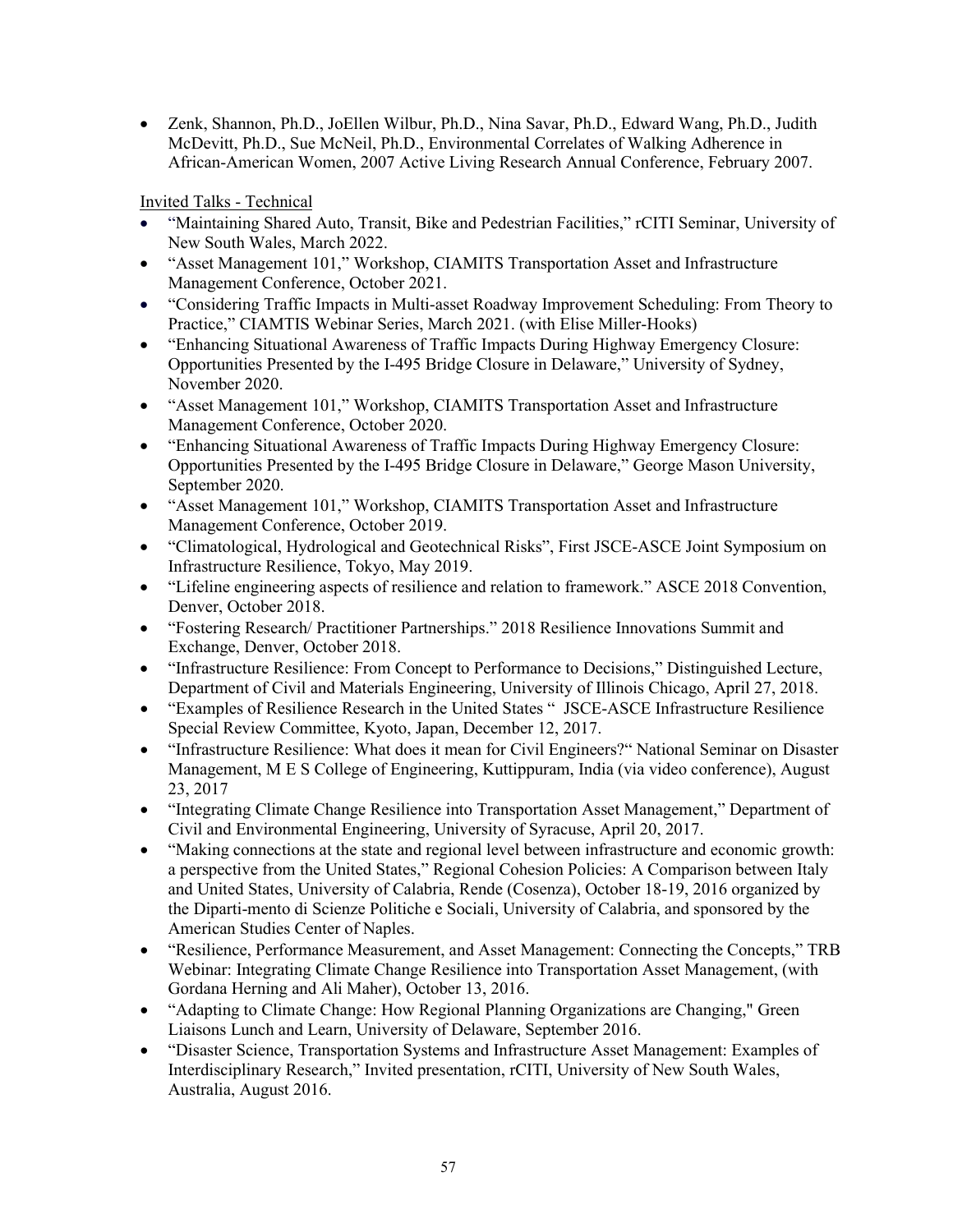- "Resilience, Performance Measurement and Asset Management: Connecting the Concepts." (presented by Gordana Herning), TRB Asset Management Conference, Minneapolis, July 2016.
- "Battle for the Barriers," Panelist, Delaware Historical Society, Wilmington, April 2016.
- "Educating Engineers as Stewards of our Physical Infrastructure," Invited presentation, University of Delaware's Interdisciplinary Science Learning Laboratories speaker series, Discover Delaware – Roots Rifts Reconciliation, October 2015.
- "Resilience, Performance Measurement and Asset Management: Connecting the Concepts," Keynote, Australian Transportation Research Forum, Sydney, October 2015.
- "Using Big Data to Support Asset Management Decision Making," (presented by Kevin Heaslip, also with Jie Jong), Transportation Research Board 5th International Transportation Systems Performance Measurement and Data Conference, Denver, Colorado, June 2015.
- "Understanding the Relationships between Household Decisions and Infrastructure Investment in Disaster Recovery: Cases from Superstorm Sandy, An Update" (With Alex Greer and Joseph Trainor) CAIT at UD Brown Bag, December 2014.
- "An Outsiders View: Two Decades of Proactive Asset Management in Michigan," Keynote, Michigan Asset Management Conference, Bay City, MI, May 2014.
- "Understanding the Relationships between Household Decisions and Infrastructure Investment in Disaster Recovery: Cases from Superstorm Sandy" (With Alex Greer and Joseph Trainor) CAIT at UD Brown Bag, March 2014.
- "Big Data: Opportunities and Challenges in Asset Management" (With Jie Gong and Farbod Farzan, Rutgers University) CAIT at UD Brown Bag, October 2013.
- "Updating the Transportation Performance Index and Better State-of-Good-Repair Indicators" (With Farzana Atique and Ryan Burke) CAIT at UD Brown Bag, October 2013.
- "Highway and Transportation Resilience," Infrastructure and Community Resilience Symposium, University of Maryland, April 2013.
- "Demonstrating the Benefits of Asset Management Implementation," State of Good Repair Summit, Rutgers University, March 2013.
- "Measuring Transportation Infrastructure Performance: Insights and Challenges "University" Transportation Research Center, New York, NY, December 2012.
- "Learning from Traffic Data Collected Before, During and After a Hurricane" UD-UTC Brown Bag (with Erik Archibald), October 2012.
- "Why Measure Transportation Infrastructure Performance," RITA Transportation Innovation Series, Washington DC, October 2012.
- "Why Measure Transportation Infrastructure Performance," Department of Civil and Natural Resources Engineering, University of Canterbury, May 2012
- "Learning from Real-Time Traffic Data: Before and After Disasters," Institute of Professional Engineers New Zealand, Christchurch Transportation Group, May 2012
- "Learning from Real-Time Traffic Data: Before and After Disasters," Department of Civil Engineering, University of Auckland, April 2012
- "Understanding the Impacts of Climate Change on the I-95 Corridor in Maryland and Delaware," UD-UTC Brown Bag (with David Ames), September 2011.
- "Using Asset Management to Improve Transportation Infrastructure Systems' Performance," Invited Plenary Presentation, US-Korea Summit on Science & Engineering, Park City, Utah, June 2011.
- "Why Measure Transportation Infrastructure Performance," Morgan State University, School of Engineering Lecture Series, February 24, 2011.
- "The State of California's Infrastructure: The Challenges of Rebuilding America," Transportation - Land Use - Environment Connection*,*" Invited Plenary Presentation, UCLA, Lake Arrowhead, October 17-19, 2010,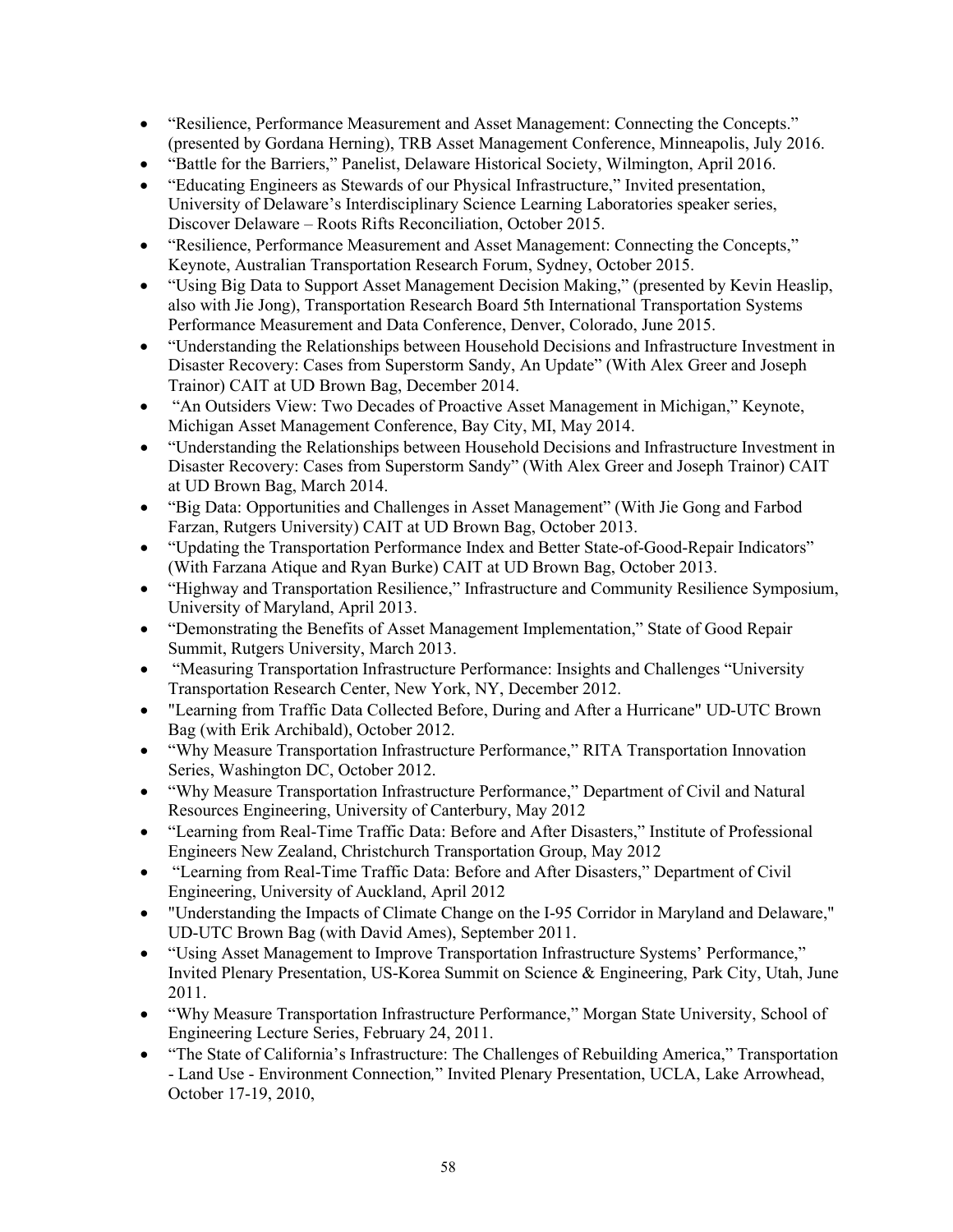- "Introducing Asset Management: Experiences at Delaware Department of Transportation," 8<sup>th</sup> National Conference on Asset Management, Portland, OR, October 2009.
- "Summary of 2006 Asset Management Peer Exchange," Peer Exchange Asset Management: Laying the Groundwork for Safety Analysis Tools, Portland Oregon, October 2009.
- "Integrating Adaptation to Climate Change with Asset Management," IBTTA and ITS America Joint Conference on Sustainability, St Louis, IBTTA and ITS America Joint Conference on Sustainability, St Louis, October 2009.
- "Infrastructure Security and Preparedness," UD-UTC Brown Bag, (with Rusty Lee, Joe Trainor, Rachel Davidson, Tricia Wachtendorf, Laura Black, Gabriella Wasileski, Charlie Mitchell, and Sarah Dalton), September 2009.
- "Translating Infrastructure Management Research into Academic Contributions and Practical Solutions" Annual Interuniversity Symposium on Infrastructure Management (AISIM5), Iowa City, IA, June 25, 2009
- "Climate Change Adaptation Research Programs and Funding" Joint Meeting of the World Road Association's (PIARC) Technical Committee on Preserving the Environment and TRB's Special Task on Climate Change and Energy, Washington, DC, January 2009.
- "Climate Change Adaptation Research Programs and Funding" Transportation Research Board Executive Committee, Washington, DC, January 2009.
- "Resiliency of Transportation Corridors" UD-UTC Brown Bag, (with Silvana Croope), November 2008.
- "Resiliency of Transportation Corridors: Connecting Transportation Planning, Infrastructure Renewal and Disaster Research" Institute for Transport and Communications (SIKA), Mid Sweden University, November 2008.
- "Past, Present and Future: Building an Interdisciplinary Disaster Research Center on a Half-Century of Social Science Disaster Research" Crisis and Risk in a Heterogeneous Society (KRIHS), Mid Sweden University, November 2008.
- "DRC Past, Present and Future: Building an Interdisciplinary Center on a Half-Century of Social Science Disaster Research" Center for Biosecurity of UPMC, (with Joanne Nigg), July 2008.
- "Integrating Mitigation Decisions into Asset Management Systems," Panel of the Role of Engineering Science in Mitigating Large-Scale Hazards, Hazards Workshop, Boulder, CO, July 2008
- "Overview of Transportation Asset Management Principles and How They Might Be Applied to Information Assets," Aligning Data to Support Transportation Decisions Peer Exchange, Transportation Research Board, May 2008.
- "Agent-Based Models as an Insight into Managing Pavement Assets," Georgia Institute of Technology, February 2008.
- "TRB Initiatives in Asset Management and Economic Analysis," presented at the 7th National Asset Management Conference, New Orleans, LA, November 2007
- "Overview of Transportation Asset Management Principles and How They Might Be Applied to Information Assets," presented at the 7th National Asset Management Conference, New Orleans, LA, November 2007
- "Demonstrating the Benefits of Asset Management Implementation in Vermont," Paper presented at the 7th National Asset Management Conference, New Orleans, LA, November 2007, with Daisuke Mizusawa, Barte Selle and Roger Lyons Sully.
- "Priorities for Transportation Asset Management," presented at the 7th National Asset Management Conference, New Orleans, LA, November 2007.
- "Making the Connections Between Asset Management and Bridge Management", U.S.-Europe Workshop on Bridge Management Challenges in the United States and Europe, Zurich, Switzerland, September 2007.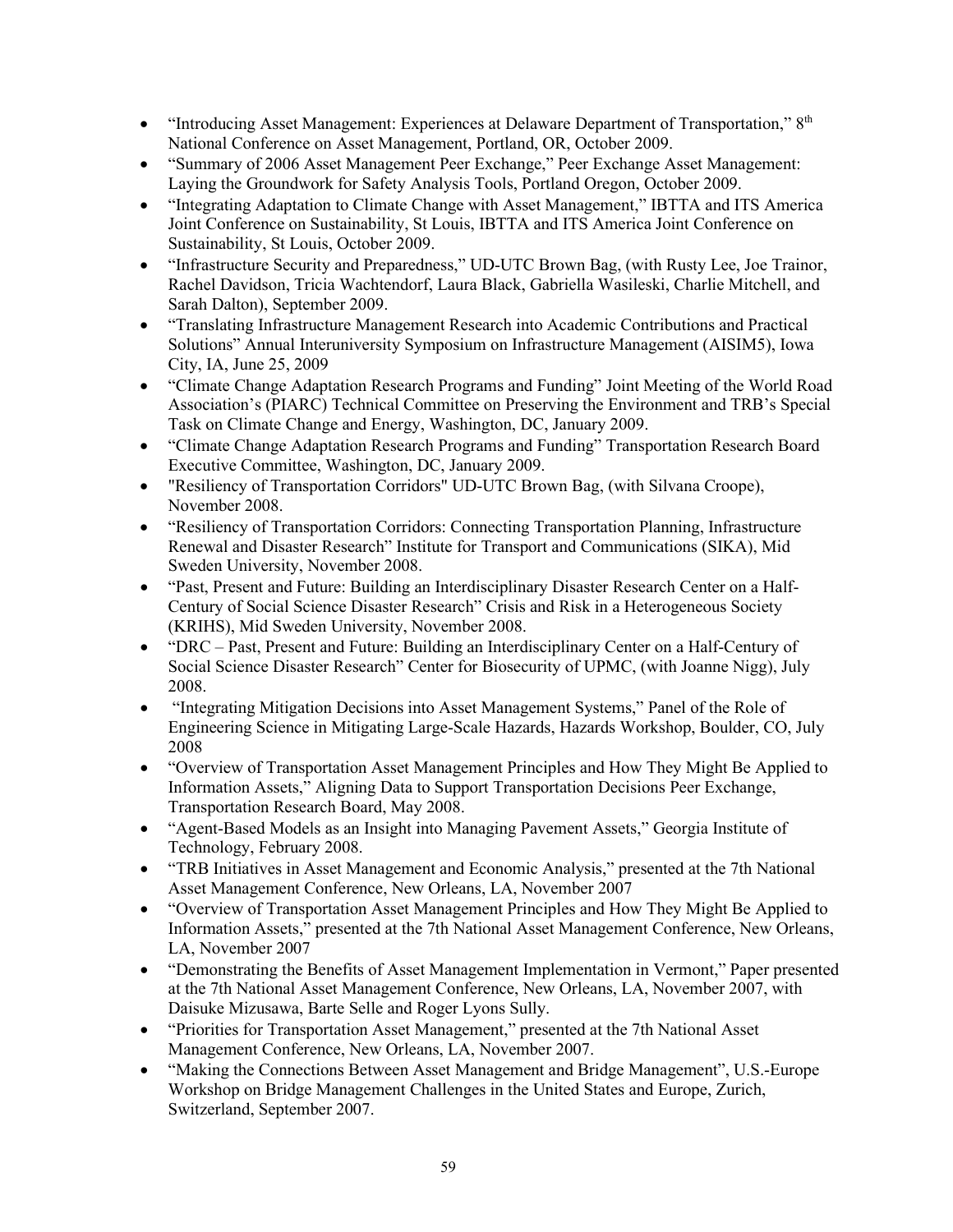- "Transportation Engineers as Stewards of Our Infrastructure Assets", International Conference on Transport Engineering, Chengdu, China, Invited keynote, July 2007.
- "Managing the Transportation Systems of the Future", 70th Birthday Symposium for Buz Paaswell, City College of New York, May 2007.
- "Asset Management" Louisiana Transportation Engineering Conference, Baton Rouge, LA, February 2007.
- "Transportation Engineers as Stewards of Our Infrastructure Assets" presentation to the MASITE Meeting, University of Delaware, November 2006.
- "Road Management Practice and Issues," Transport Learning Week, World Bank, Washington DC, April 2006.
- "Using Complex Systems Models to Provide Insights into Infrastructure Management**."** City College of New York, March 2006
- "Modeling Interdependencies in Infrastructure Management Using Complex Systems," Department of Civil Engineering, University of Vermont, November 2005.
- "Information and Tools to Support Transportation Asset Management" Department of Civil Engineering, Purdue University, September 2004.
- "Infrastructure Management Supporting the Process with Pictures and Numbers", presentation to the ASCE Student Chapter, Lafayette College, April 2004.
- "Information and Tools to Support Transportation Asset Management" Seminar, Department of Civil Engineering, Rensselaer Polytechnic Institute, April 2004.
- "Transportation Asset Management and Information Technology Over the Last Decade," Distinguished Lecture Series, Department of Civil Engineering, University of Texas at Austin, March 2004
- "Brownfields in Chicago," Presentation to visitors from Trier University, Germany, October 2002.
- "Brownfields: Asset or Liability," Department of Civil Engineering Seminar, University of Delaware, April 2002.
- "Brownfields: Asset or Liability," ASCE Student Chapter, Lafayette College, Easton PA, February 2002.
- "How Local Governments Are Responding to Government Accounting Standards Board Statement No. 34 (GASB 34)," Panel Discussion, Transportation Research Board Annual Meeting, Washington DC, January 2002.
- "Management System Integration for Asset Management," Illinois Institute of Technology, November 2001.
- "Asset Management Workshop," Infrastructure Assistance Coordinating Council, Wenatchee, Washington, October 2001.
- "An Interdisciplinary Approach to Exploring Alternatives for Brownfield Development: Three Case Studies," Geography Colloquium, University of Wisconsin, Milwaukee, October 2001.
- "Setting the Transportation Asset Management Research Agenda," Facilitator, Asset Management Workshop, Madison, Wisconsin, September 23, 2001
- "Getting Beyond the Buzzword: Closing Session of the Workshop on Asset Management" Panelist, Asset Management Workshop, Madison, Wisconsin, September 25, 2001.
- "Management System Integration for Asset Management, University of California at Berkeley, January 2001.
- "GASB 34 and Asset Management," Presentation to the Local Roads Subcommittee of the Pavement Management Committee, Transportation Research Board, Washington DC, January 2001.
- "Management System Integration for Asset Management, Urban Transportation Center Seminar, University of Illinois at Chicago, December 2000.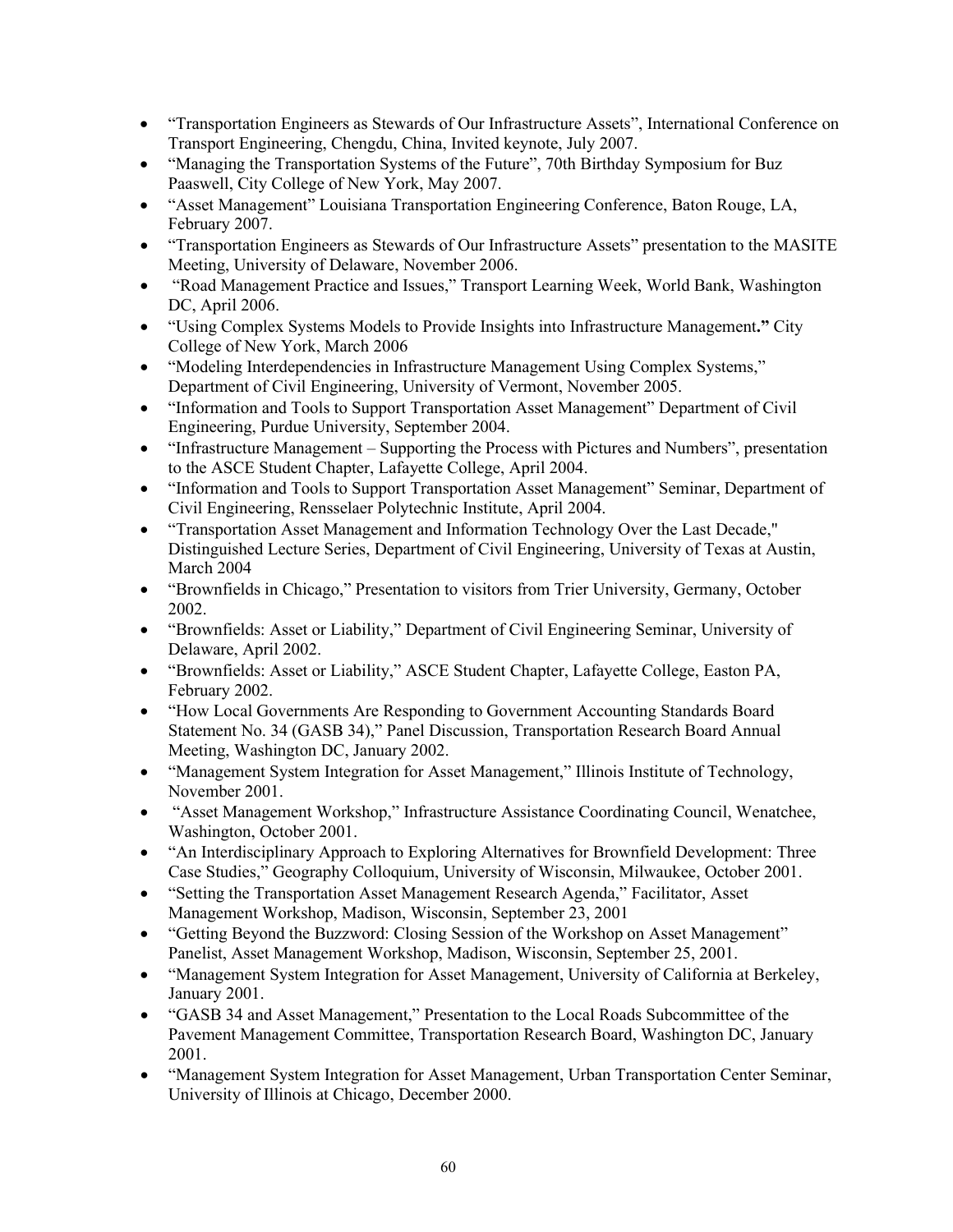- "Management System Integration for Asset Management, Northwestern University, November 2000.
- "What is GASB 34? How will it affect us?" Presentation to the Northwest Pavement Management Association Pavement Management Conference, Portland, Oregon, October 2000.
- "Management Systems Integration," Presentation to the Northwest Pavement Management Association Pavement Management Conference, Portland, Oregon, October 2000.
- "Asset Management," Michigan County Roads Association, Lansing, March 2000.
- "Brownfield Development: The Implications for Urban Infrastructure," Department of Civil Engineering, University of Minnesota, April 2000.
- "Asset Management: Technical Issues," Center for Transportation Research and Education, Iowa State University, January 2000.
- "Report on AASHTO's Peer Exchange Workshop," Presentation at the session on Asset Management, Transportation Research Board Annual Meeting, Washington DC, January 2000.
- "Asset Management," Presentation to the Pavement Management Committee, Transportation Research Board Annual Meeting, Washington DC, January 2000.
- "Asset Management: A Tool for Managing Highway Assets," University of Wisconsin, Madison, December 1999.
- "Asset Management as a Tool for Managing Highway Assets," Theme Lecture, Sixth Cycle Celebration of His Majesty the King of Thailand and 40th Anniversary of the Asian Institute of Technology, November 1999.
- Brownfields and Urban Infrastructure, Guest Lecture, Asian Institute of Technology, November 1999.
- "Collection Systems- A US Australian Perspective," Minnesota SWANA, October 1999.
- Brownfields and Infrastructure, Guest Lecture, Carnegie Mellon, October 1999.
- Efficient Transportation Infrastructure Policy, Guest Lecture Transportation Economics, University of Minnesota, October 1999.
- Engineering Economics, Guest Lectures, Economics and Project Management, University of Minnesota, October 1999.
- Facilitator, AASHTO Transportation Executive Institute, "Successes and Concerns," University of Virginia, September 29, 1999.
- "What are Brownfields?" Susquehanna Country, Department of Economic Development, July 6, 1999.
- "Bridge Management Executive Overview," Louisiana Department of Transportation, April 1999.
- "Lower Vitkovice: Are There Answers?" Civil and Environmental Engineering Seminar, Carnegie Mellon University, October 8, 1998.
- "Brownfield Development: Lessons from Pittsburgh", Department of Civil and Environmental Engineering, University of Virginia, October 1998
- Facilitator, AASHTO Transportation Executive Institute, "Successes and Concerns," University of Virginia, September 30, 1998.
- "Civil Infrastructure Systems," Civil and Environmental Engineering State-of-the-Art Workshop for Faculty from Mexico, July 1998.
- "Engineering Brownfield Development: Examples form Pittsburgh," *Manufactured Sites*, Graduate School of Design, Harvard University, Cambridge, April 1998.
- "Living with Development: Maintenance and Replacement," Utah League of Cities and Towns, Spring Meeting, St George, April 1998.
- "Industrial Site Reuse" Duquesne University, January 1998
- "Automated Highways," Presentation University of Puerto Rico, November 1997.
- "Parallels Between Public and Private Sectors," Asset Management Workshop, RPI, October 1997.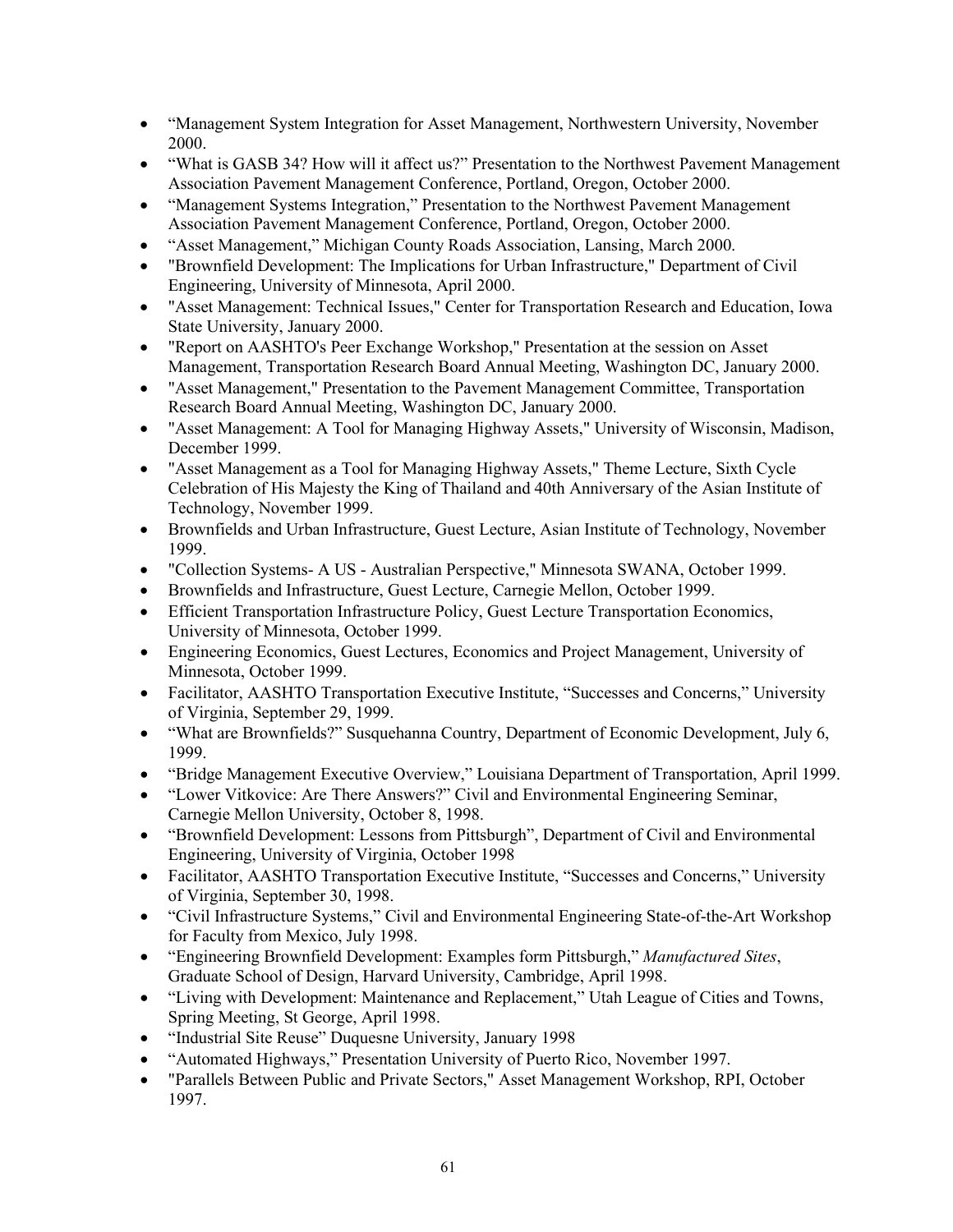- "Defining Asset Management" International Road Federation Executive Conference on Road Asset Management, Washington, DC, October 1997.
- Poster Presentation, NSF Graduate Research Traineeship Grantees Meeting, Washington DC, October 1997.
- "Brownfield Development: The Implications for Urban Infrastructure," NSF Grantees Meeting, July/August 1997
- "Automated Highways," Guest Lecture, 12-100, Carnegie Mellon University, September 1997.
- Keynote "Asset Management: Public and Private Perspectives" and "Improving Data Collection for Infrastructure Management," Conference on "Rehabilitation and Development of Civil Engineering Infrastructure Systems Beirut 1997
- "Interpretation of Ground Penetrating Radar Using Artificial Neural Networks," Second International Conference: Imaging Techniques and Applications in Civil Engineering, Davos, May 1997
- "Asset Management: Parallels Between Railroad and Highways," TRB, January 1997
- "Infrastructure Performance: An Engineers Approach with Interdisciplinary Influences," Panel, Association for Public Works Management, November 1996.
- "Brownfields Development: The Implications for Urban Infrastructure," Presentation University of Puerto Rico, April 1996.
- Penn DOT District 1 Design Meeting "Automated Highways," June 1996.
- "Brownfields Development: The Implications for Urban Infrastructure," Presentation to Polish/Estonian Pollution Prevention Study Tour, August 1996.
- "Brownfields" Presentation to Society of Women Engineers, Region G Conference, Pittsburgh, November 1996.
- University of Texas at Austin, "Infrastructure Management," November 1996.
- Neural Network Interpretation of Sensor Data, University of Puerto Rico, April 1994.
- Infrastructure Management and Technology, Presentation to visiting Russian Scientists, October 1994.
- "Overview of ASCE Infrastructure Management Conference," Pacific Rim TransTech, Seattle, July 1993.
- "The Role of Management Systems in Programming and Planning: An Academic Perspective," Pacific Rim TransTech, Seattle, July 1993.
- "Exploration of Ground Penetrating Radar for Railroad Tie Maintenance Scheduling," Infrastructure Management: New Challenges, New Methods, ASCE, Denver, June 1993.
- "Computer Based Facilities Management Systems for Buildings and Infrastructure," Industrial Affiliates Program, Carnegie Mellon University, May 1993.
- "The Role of Bicycle Commuting," University of Puerto Rico, Center for Infrastructure Research, April 1993.
- "New Technologies for Rail Condition Assessment," Department of Civil Engineering, Purdue University, March 1993.
- "Tie Condition Assessment," AREA Committee 2, Jacksonville, Florida, October 1992.
- "Management Systems," Tri-Regional Engineers Conference, FHWA Shaping the Future, San Diego, October 1992.
- "Overview of Infrastructure Management Systems," FHWA Transportation Management Systems Conference for Colleges and Universities, Washington DC, August 13 – 14, 1992.
- "New Technologies: Sensors and Robotics for Infrastructure Condition Assessment," University of Puerto Rico, Center for Infrastructure Research, April 1992.
- "Applications of Advance Technology: Infrastructure Management, Condition Assessment and Image Processing," Transportation Research Board Annual Meeting, Washington DC, January 1992.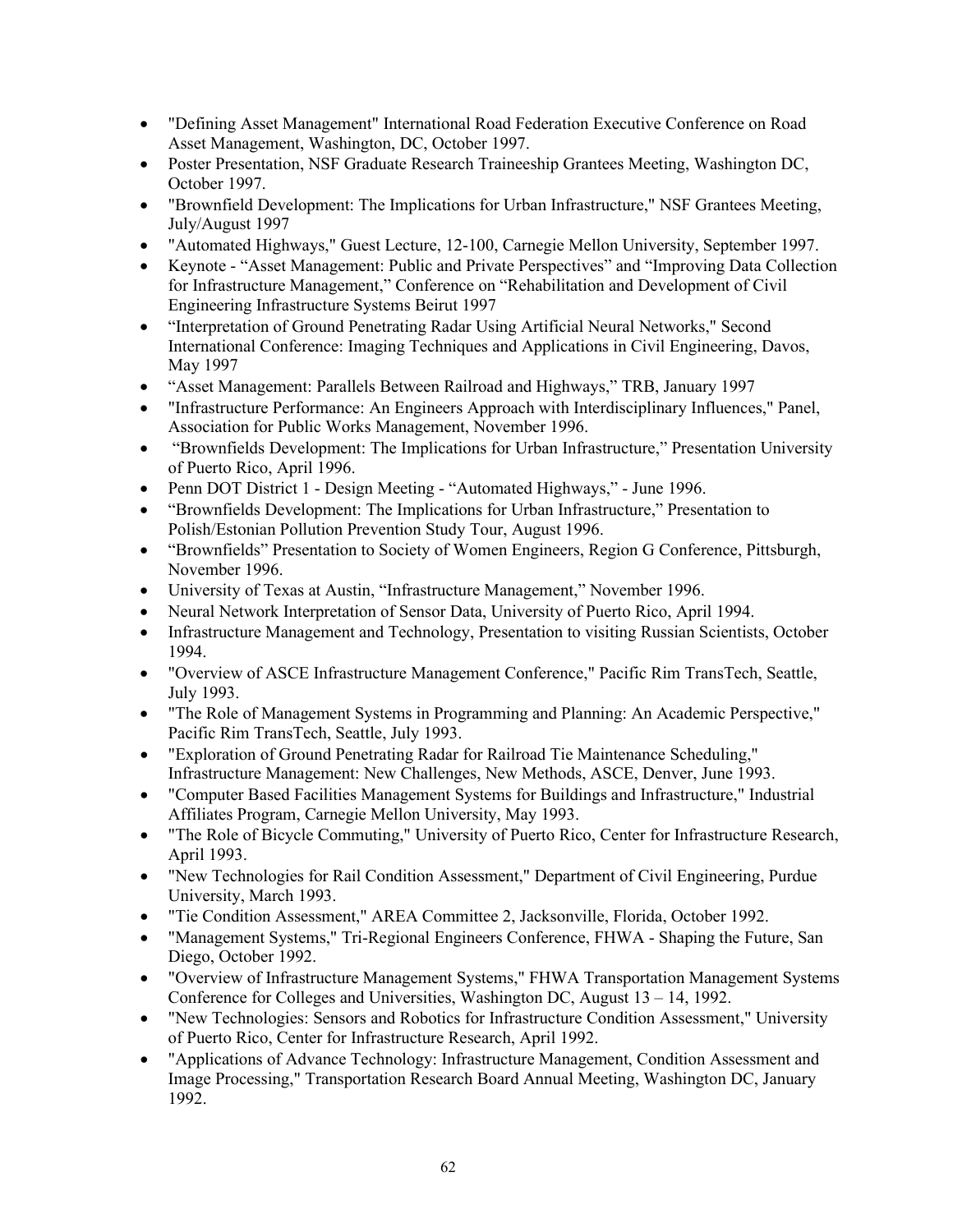- "Automated Pavement Crack Sealing: Prototype Design and Evaluation," Construction Engineering Research Laboratory, Champaign, IL, November 1991.
- "Tie Condition Assessment Using Ground Penetrating Radar," Railway Tie Association, Transportation Research Board Workshop, Milwaukee, WI, October 1991.
- "New Technologies, New Directions," AREA Committee 2, Jacksonville, Florida, October 1990.
- "Modeling Uncertainty in Infrastructure Management," Brown Bag Seminar Series, Department of City and Regional Planning, Ohio State University, May 1990.
- "Factor Analysis Methods for Calculating Pavement Condition Indices from Damage Data," ORSA TIMS Meeting, Las Vegas, May 1990, (with Rohit Ramaswamy).
- "Criteria for Evaluating Pavement Imaging Systems," presented at the Transportation Research Board Annual Meeting, Washington, D.C., January 1990, (with Carl Haas).
- "Data Acquisition Methodology for infrastructure Condition Assessment," ORSA TIMS Meeting, Vancouver, B.C., May 1989, (with Rohit Ramaswamy, and Frannie Humplick).
- "Evaluation of Pavement Surface Distress Data Acquisition Using Optical Methods," presented at the First International Conference on the Applications of Advanced Technologies to Transportation Engineering, San Diego 1989, (with Frannie Humplick).
- "Uncertainty in the Management of Infrastructure," ORSA TIMS Meeting, Washington D.C., April 1988, (with Rohit Ramaswamy, and Frannie Humplick).
- "The Role of Uncertainty in the Management of Infrastructure," US Army Cold Regions Research Laboratory, Hanover, NH, January 1988.
- "The Role of Uncertainty in the Management of Infrastructure," US Army Construction Engineering Research Laboratory, Champaign, IL, September 1987.
- "Applications of Expert Systems in Transportation," Department of Civil Engineering, University of Adelaide, Australia, and Department of Transport Engineering, School of Civil Engineering, University of New South Wales, July 1987.
- "Pavement Maintenance and Rehabilitation Decisions Using an Expert System," Department of Civil engineering, University of Newcastle, Australia, July 1987.
- "Traffic Impacts Analysis," Lincoln Institute of Land Policy, Cambridge, MA, April 1987.
- "Impact Fee Assessment Using Highway Cost Allocation Techniques," Transportation Research Board International Conference of the Role of Public Private Partnerships in the Provision of Transportation, Baltimore, July 1986, (with Chris Hendrickson and Thomas Rossi).
- "A Review of Tools for Analyzing Site Traffic Impacts," presented at the ITE National Conference on Site Development and Transportation Impacts held in Orlando, March 1986, (with Simon Lewis, and Gary Davies).
- "Estimation of Matrix Entries with Constrained Least Squares Regression," presented at the 1982 North American Regional Science Association Meeting, Pittsburgh, PA, November 1982, (with Chris Hendrickson).
- "An Illustration of Equitable Cost Based Turnpike Toll Design," presented at the Transportation Research Board Annual Meeting, Washington, D.C., January 1982, (with Chris Hendrickson).

Invited Talks - Outreach and Non-Technical

- "Networking and Mentoring," Panel presentation, Rising Stars Workshop, Carnegie Mellon University, March 2021.
- "Academic Panel for Young Transportation Faculty Members" CUTC and ASCE TD&I, Vitual, November 2020.
- "Paper Bridges," Transportation You, WTS Philadelphia, March 2019.
- "Engineering 101," Alpha Phi Omega College Day, November 2018
- "Faculty Panel," Philadelphia WTS College Day, Transportation You, November 2018.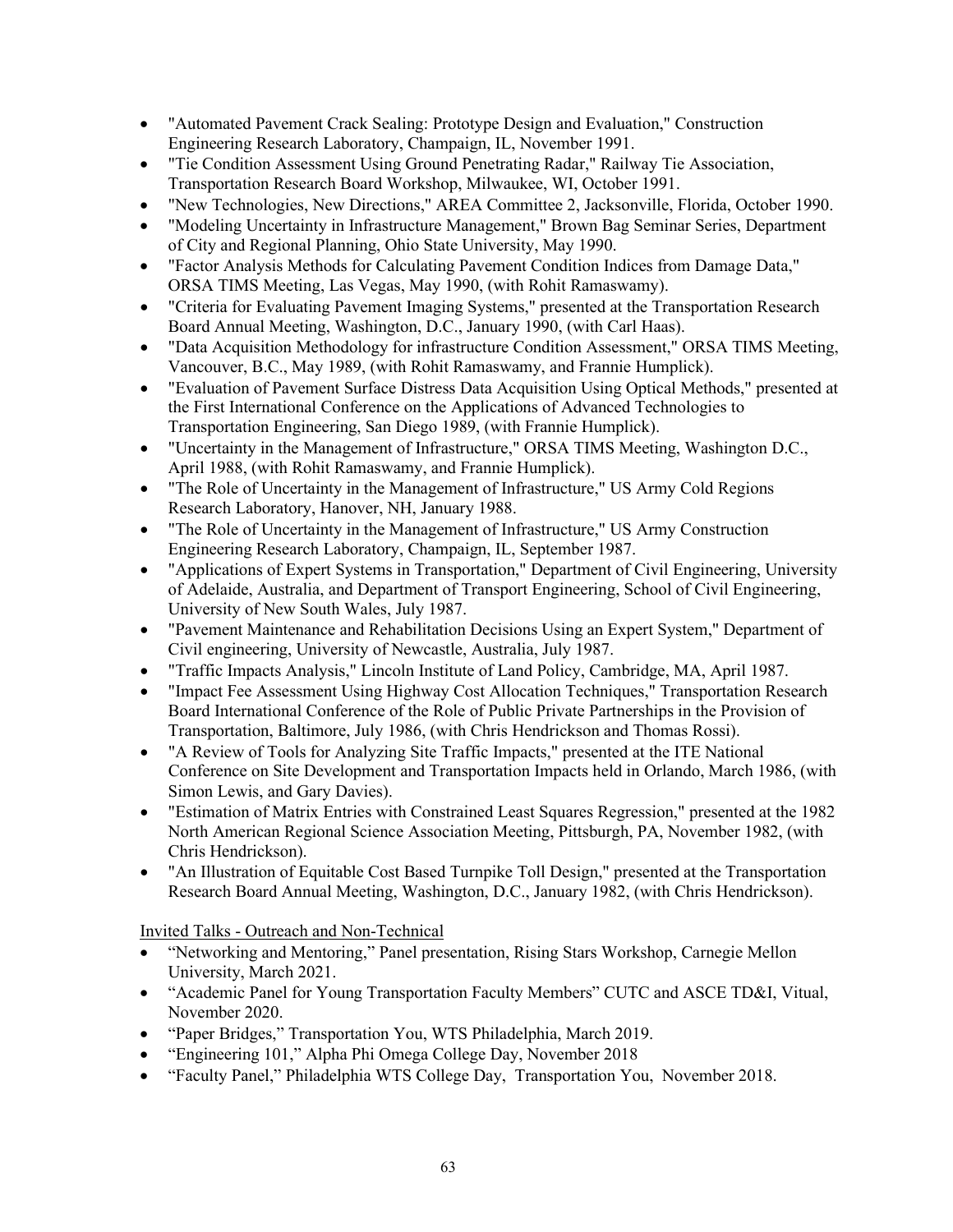- "How to establish a stellar publication record AND deal with paper rejection and review comments," rCITI Insider, University of New South Wales, August 2016.
- "How Other Nations Conduct Their Research," CUTC Summer Meeting, New Brunswick, June 2015.
- "Across the Engineering/Social Science Divide", DRC  $50<sup>th</sup>$  Anniversary, May 2014.
- "Transportation at UD", Contemporary Issues in Urban Affairs and Public Policy, September 2011
- "Transportation Infrastructure: Why you should care!" UD College of Engineering Lunch and Learn, April 2011.
- "Transportation Performance Index", US Chamber of Commerce, Washington DC, September 2010
- "Report from 2009 RITA Spotlight Conference: Research Agenda for Transportation Infrastructure Preservation and Renewal," Council of University Transportation Centers, Summer Meeting, College Station, June 2010.
- "2008 Committee Strategic Plan Review," Midyear Committee of the TRB Asset Management Committee, August 2010.
- "Green Streets and Sustainable Transportation," Panelist, 2010 Critical Issues Seminar, Philadelphia, April 2010. Sponsored by The Engineers Club of Philadelphia, the American Society of Civil Engineers (ASCE) Philadelphia Section, the Younger Members Forum, and the Mid-Atlantic Section of the Institute of Transportation Engineers (MASITE)
- "Time Management," UD Women in Science and Engineering (WISE) Brown Bag Lunch Series, September 2009.
- "Translating Infrastructure Management Research into Academic Contributions and Practical Solutions: A Dilemma" The Fifth Annual Inter-University Symposium on Infrastructure Management, Iowa City, June 19, 2009.
- "Interdisciplinary Research: Experiences, Pitfalls and Rewards," UD Women in Science and Engineering (WISE) Brown Bag Lunch Series, October 2008.
- "Preparing for an Academic Position" Civil Infrastructure Systems and Transportation Engineering Graduate Seminar, University of Delaware, October 2008.
- "Preparing for an Academic Position" 4th Annual Inter-University Symposium on Infrastructure Management (AISIM) Austin, Texas, August 2008.
- "Giving Presentations" REU students, Disaster Research Center, University of Delaware, June 2008.
- "Building and Financing Delaware's Infrastructure," Panel Presentation *Creating a Livable Delaware: Pathways for Enhancing Prosperity and Quality of Life* University of Delaware, March 2008.
- "Faculty Job Search," Training Series, Disaster Research Center, University of Delaware, October 2007 (with Tricia Wachtendorf).
- "Interdisciplinary Research", NSF REU Program, Disaster Research Center, University of Delaware, June 2007.
- "A Journey", Women of Promise Dinner, University of Delaware, November 2006.
- "Academic Careers," Graduate Women in Engineering, University of Delaware, March 2006.
- "Interdisciplinary Research: Experiences, Pitfalls and Rewards," Women and Minorities Engineering and Education (WEE) 06, National Science Foundation, March 2006.
- "Mentors, Mentees and Role Models," College of Engineering, Undergraduate Women in Engineering and Mentors, Engineers Week, February 2006.
- "Alternative Leadership Positions," Women In Engineering Leadership Institute (WELI) Workshop, Cocoa Beach, April 2005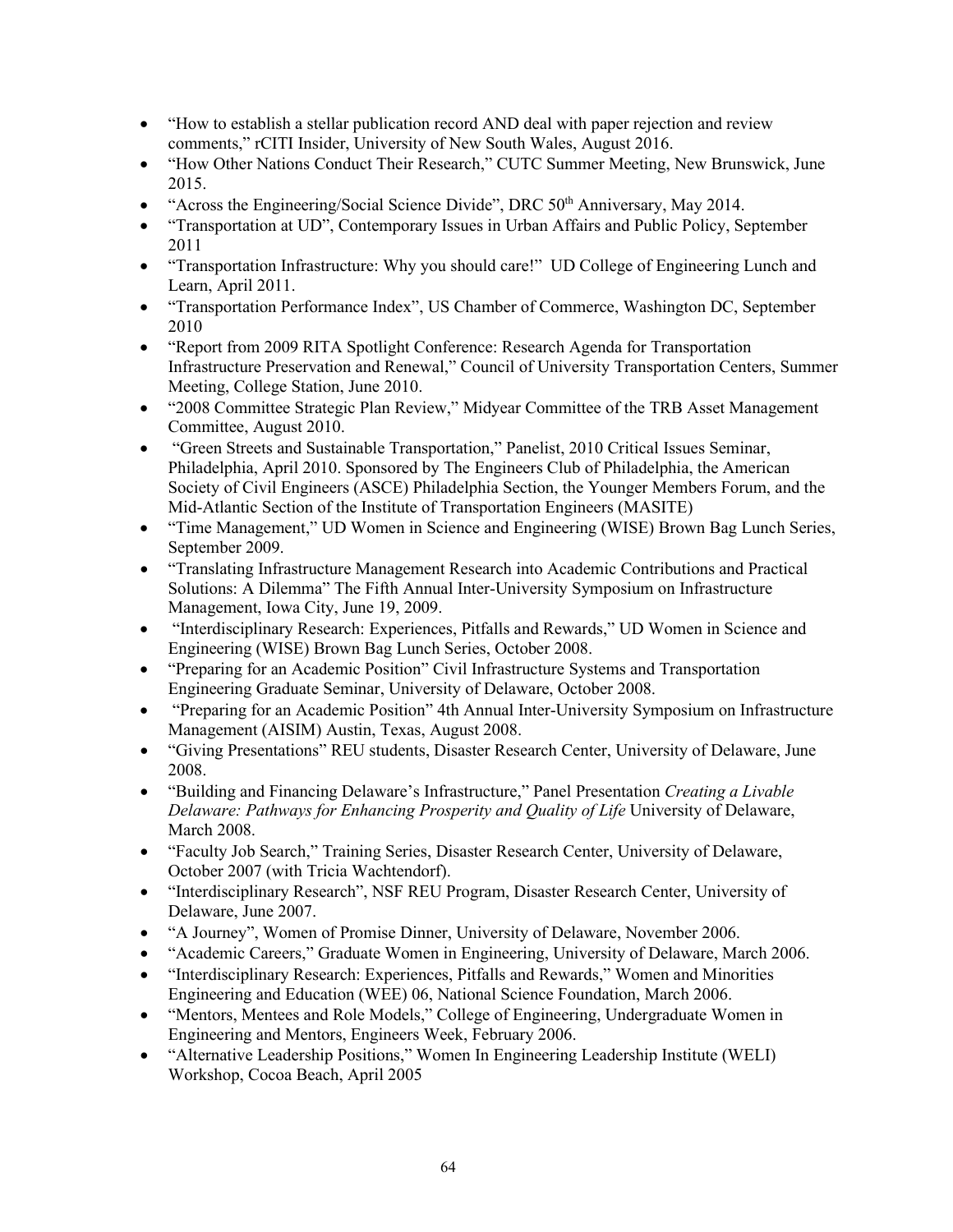- "Urban Transportation Center", Institute for Environmental Science and Policy, External Advisory Board Meeting, September 2004.
- "Bridges," Take Our Daughters to Work Day, April 1999.
- "Balancing," Mosaic Women's Conference, Carnegie Mellon, February 1999.
- "Bridges," Program for  $3<sup>rd</sup>$  graders, The Ellis School, Pittsburgh, January 1999.
- "Children: Sooner, Later, Never," Graduate Women Gatherings, November 1998.
- "Planning a Course," Preparing for a Faculty Career, November 1998.
- "Balancing It All," Soup and Substance, Carnegie Mellon University, September 1998.
- "Engineering," Quaker Valley High School, October 1998
- "Balancing It All," NSF Engineering Education Scholars Workshop, July 1996, 1997, 1998.
- "Balancing," Women in Science, April 1998.
- "Bridges," Take Our Daughters to Work Day, Carnegie Mellon, April 1998.
- "Bridges," Workshop SWE High School Day, October 1997.
- Mosaic, Conference for Women at CMU, January 1997.
- Women in Science and Technology, Winter Orientation January 1996
- "Balancing," Dinner Speaker Women in Technical Fields March 1996.
- Mock Lecture, Freshman Orientation, August 1996.
- Retreat for Women Graduate Students, "Classroom Climate" and Luncheon Speaker, October 1996.
- Bridging the Gender Gap, Lunch discussion facilitator, "Pre-College Programs," October 1995.
- New Faculty Orientation, August 1995.
- Mock Lecture, Freshman Orientation, August 1995.
- Keynote, SWE High School Day, March 1995.
- "Environmental Engineering Workshop," Johns Hopkins Center for Talented Youth, November 1994.
- Workshop Leader, "Getting Tenure", Penn State Retreat for Women Faculty and Graduate Students, Pennsylvania Space Grant Consortium, October 1994.
- "Engineering Your Future Civil Engineering," Workshop for 8th Graders, Carnegie Mellon University, July 1993, July 1994, July 1995, July 1996, July 1998, and July 1999. Workshop for 9<sup>th</sup> - 12<sup>th</sup> Graders, July 1994, July 1995, July 1996, July 1998 and July 1999.
- "Stress, Strain and Fatigue," Expanding Your Horizons, March 1992, March 1993 and March 1994. Designed and Conducted workshop with Susan Finger for  $9<sup>th</sup>$  -  $12<sup>th</sup>$  graders.
- "Finding your Research Niche: Assuming Intellectual Autonomy," Retreat for Women in Science and Technology, Carnegie Mellon University, October 1992.
- "Getting Funded," Retreat for Women in Science and Technology, Carnegie Mellon University, October 1991.
- "Preparing for an Academic Job Search," "Playing the Conference Game," "The Advantages of an Academic Career," Graduate Student Luncheon Series, 1991 - 1992.
- "Four Steps to Avoiding Career Paranoia," Guest Speaker, Dinner for Women in CIT/MCS, Carnegie Mellon University, January 1991.

## *Media*

Meet the Editor: Journal of Infrastructure Systems (September 2016) <http://ascelibrary.org/page/jitse4/editorjis>

Green Liaisons Lunch (September 2016) [http://www.udel.edu/udaily/2016/september/green-liaisons](http://www.udel.edu/udaily/2016/september/green-liaisons-september/?utm_source=UDaily+Subscribers&utm_campaign=29a6ee57fc-UDaily_News_Email&utm_medium=email&utm_term=0_0b5034716d-29a6ee57fc-177580969)[september/?utm\\_source=UDaily+Subscribers&utm\\_campaign=29a6ee57fc-](http://www.udel.edu/udaily/2016/september/green-liaisons-september/?utm_source=UDaily+Subscribers&utm_campaign=29a6ee57fc-UDaily_News_Email&utm_medium=email&utm_term=0_0b5034716d-29a6ee57fc-177580969)UDaily News Email&utm\_medium=email&utm\_term=0\_0b5034716d-29a6ee57fc-177580969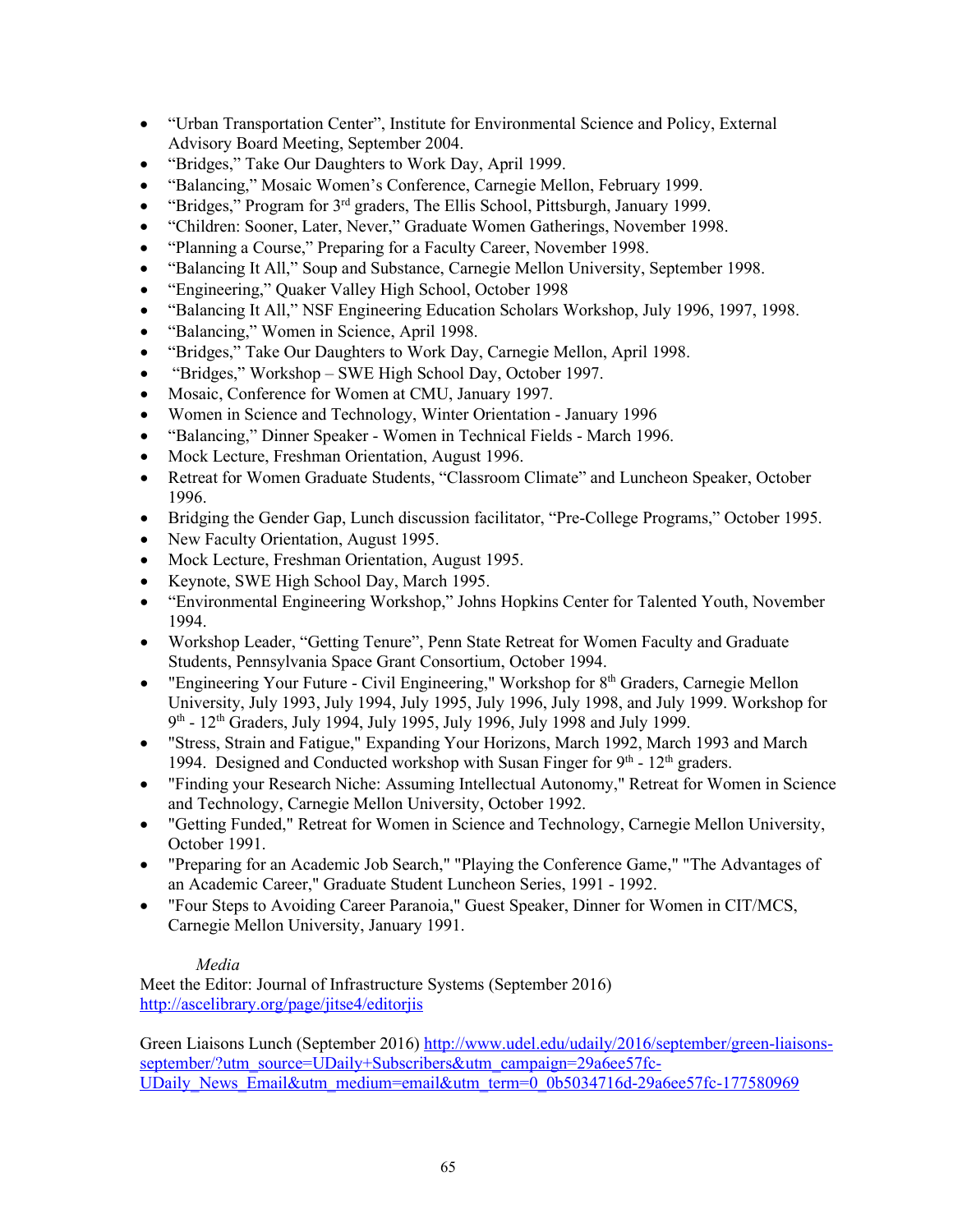Lessons from a Superstorm (July 2016) <http://www.udel.edu/udaily/2016/july/climate-change-transportation-planning/>

2016 Class of National Associates of the National Research Council Includes 9 TRB Volunteers (June 2016)<http://www.trb.org/Main/Blurbs/174440.aspx>

Discover Delaware (September 2015) <http://www1.udel.edu/udaily/2016/sep/discover-delaware-series-091115.html>

McNeil Elected to the Grade of ASCE Distinguished Member (May 2015) <http://news.asce.org/mcneil-elected-to-the-grade-of-asce-distinguished-member/>

Engineering in Context (May 2015) <http://www1.udel.edu/udaily/2015/may/asce-mcneil-051115.html>

State of Good Repair (September 2012) <http://www1.udel.edu/udaily/2013/sep/transportation-grant-091412.html>

100 Women, Edited by Gillean Shaw, Keryn Stewart and Kevin McConkey, University of Newcastle Press, 2011.

UD's Kirby, McNeil recognized for industry expertise (March 2011) <http://www1.udel.edu/udaily/2011/mar/ASCE-career-contributions030311.html>

Civil engineering professors win GAANN grant to address transportation infrastructure (September 2010)<http://www1.udel.edu/udaily/2010/sep/gaann092309.html>

NPR Marketplace Morning (September 2010) <http://marketplace.publicradio.org/display/web/2010/09/23/am-transportation-index-highlights-needs/>

Transportation Performance Index (September 2010) <https://www.youtube.com/watch?v=GcCFntioUqU>

Workshop to focus on Shaler section of Route 8 (April 2007) [http://www.post-gazette.com/news/transportation/2007/04/28/Workshop-to-focus-on-Shaler-section](http://www.post-gazette.com/news/transportation/2007/04/28/Workshop-to-focus-on-Shaler-section-of-Route-8/stories/200704280105)[of-Route-8/stories/200704280105](http://www.post-gazette.com/news/transportation/2007/04/28/Workshop-to-focus-on-Shaler-section-of-Route-8/stories/200704280105) 

Journeys of Women in Science and Engineering, Susan Ambrose, Kristin Dunkle, Indira Nair and Deborah Harkus, Temple University Press, 1997.

Repair Bill Is Coming Due for `Baby Boom' of Bridges (December 1989) <http://www.csmonitor.com/1989/1220/abridge.html>

*Government and Academic Committees*

- City College of New York, Department of Civil Engineering Advisory Board, November 2016 present.
- Expert Panel, "Data Driven Bridge Health Index," FHWA, 2014 2016.
- Learning Community Advisor, Executive Leadership in Academic Technology and Engineering (ELATE), 2013-2014, 2014-2015 and 2015-2016.
- Connecticut Academy of Science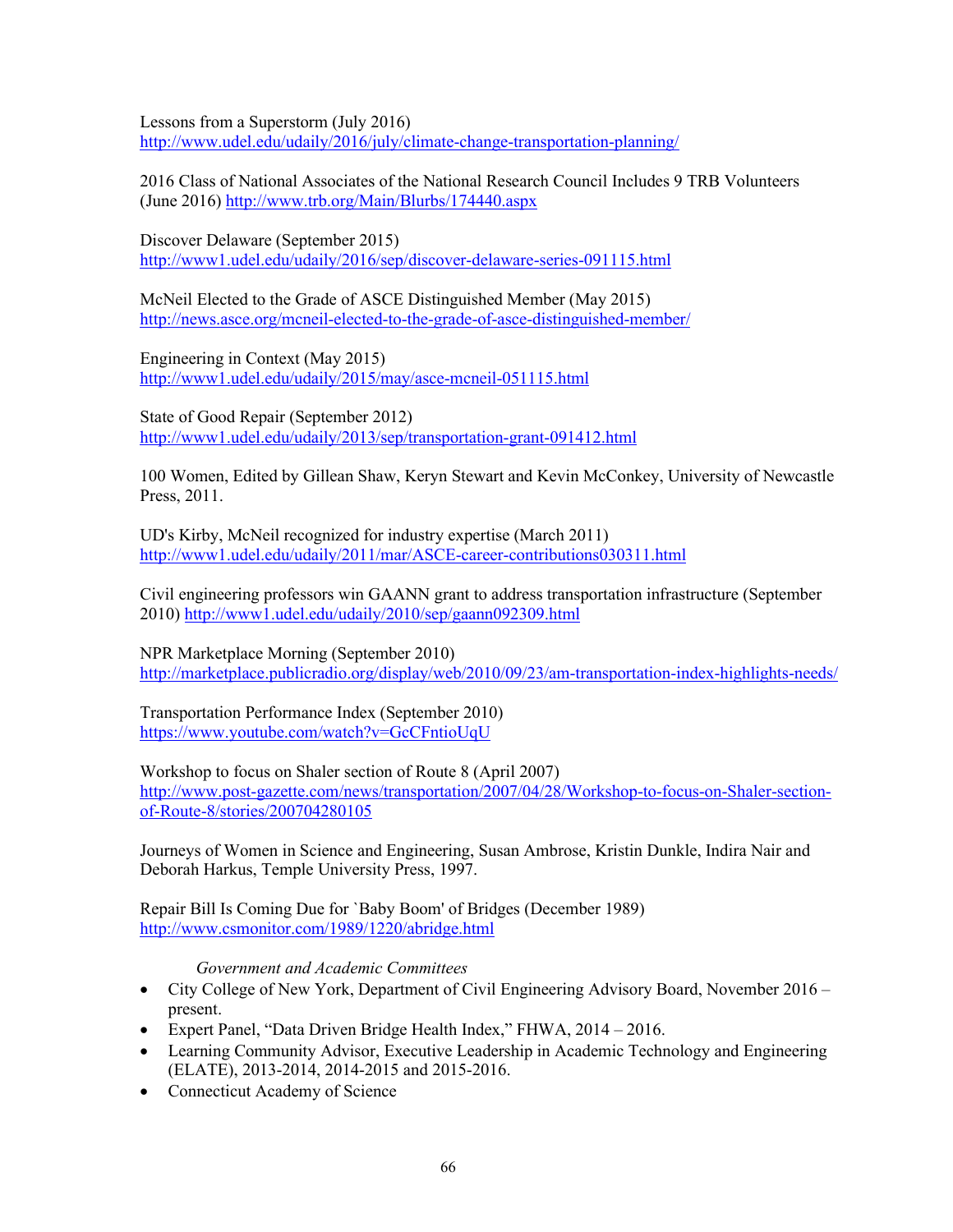- Study Committee, "*Benchmarking Connecticut's Transportation Infrastructure Capital Program with Other States*," July 2010 to June 2012
- Study Committee, "Transportation Asset Management and Pavement Life-Cycle Cost Analysis Study," November 2007 to January 2009.
- Corridors of Opportunity, Expert Panel, Shaler Township, Pittsburgh, PA, May 2007.
- Department of Civil and Environmental Engineering, University of California at Berkeley, Departmental review, October 2005.
- Scientific Advisory Committee, Center for Reducing Risks in Vulnerable Populations, UIC College of Nursing, 2004 - 2007
- Spatial Data and Information Science Planning Meeting, Transportation Research Board, September 2005.
- Peer Exchanges (participant)
	- Asset Management, Transportation Research Board, September 2004.
	- Spatial Information Technologies for Asset Management, Transportation Research Board, October 2005.
	- Asset Management, North Carolina DOT and Connecticut DOT, August 2007.
	- District Department of Transportation, Washington DC, July 2003
- 15-Year Review, University of California Institute for Transportation Studies, August 2004.
- Peer Review, Connecticut Transportation Institute, Storrs CT, July 2003
- External Advisory Board, School of Civil and Environmental Engineering, Georgia Institute of Technology, member, 2002 – 2006.
- Finance Subcommittee Chair, CATS Intermodal Advisory Task Force, 2001 present.
- Board on Infrastructure and the Constructed Environment, member, 2001- 2007.
- Panelist, White House Office of Science and Technology Policy and National Science Foundation, Critical Infrastructure Workshop, June 2001.
- Invited Attendee, Urban Forum, National Science Foundation and American University, Washington DC, March 1998.
- Invited Attendee, Conference on Railroad Freight Transportation Research Needs, Transportation Research Board, Washington DC, July 1993.
- Proposal Reviewer, Western Pennsylvania Advanced Technology Center, 1988 1992.
- Proposal Reviewer, National Science Foundation, 1986 present.
- Panel Reviews, National Science Foundation, 1991 present
- Southwestern Pennsylvania Regional Planning Commission, Bicycle and Pedestrian Advisory Group, 1995 - 1996.
- External Advisory Committee, Civil Engineering Infrastructure Research Center, University of Puerto Rico, 1992 - 1996.
- Executive Committee, America's Academic Future, National Science Foundation, Supported, 1992 - 1994.
- Attendee, Workshop on Infrastructure, National Science Foundation, Boston, 1985.

## *Professional and Honorary Society Activities* Registered Professional Engineer, New Jersey

## *Professional Societies*

- National Academy of Engineering
	- o Committee for Sustainable Critical Infrastructure Systems: A Framework for Meeting 21st Century Imperatives, 2009.
	- Committee for Enhancing Urban Sustainability Infrastructure, March 2022 to present.
- Transportation Research Board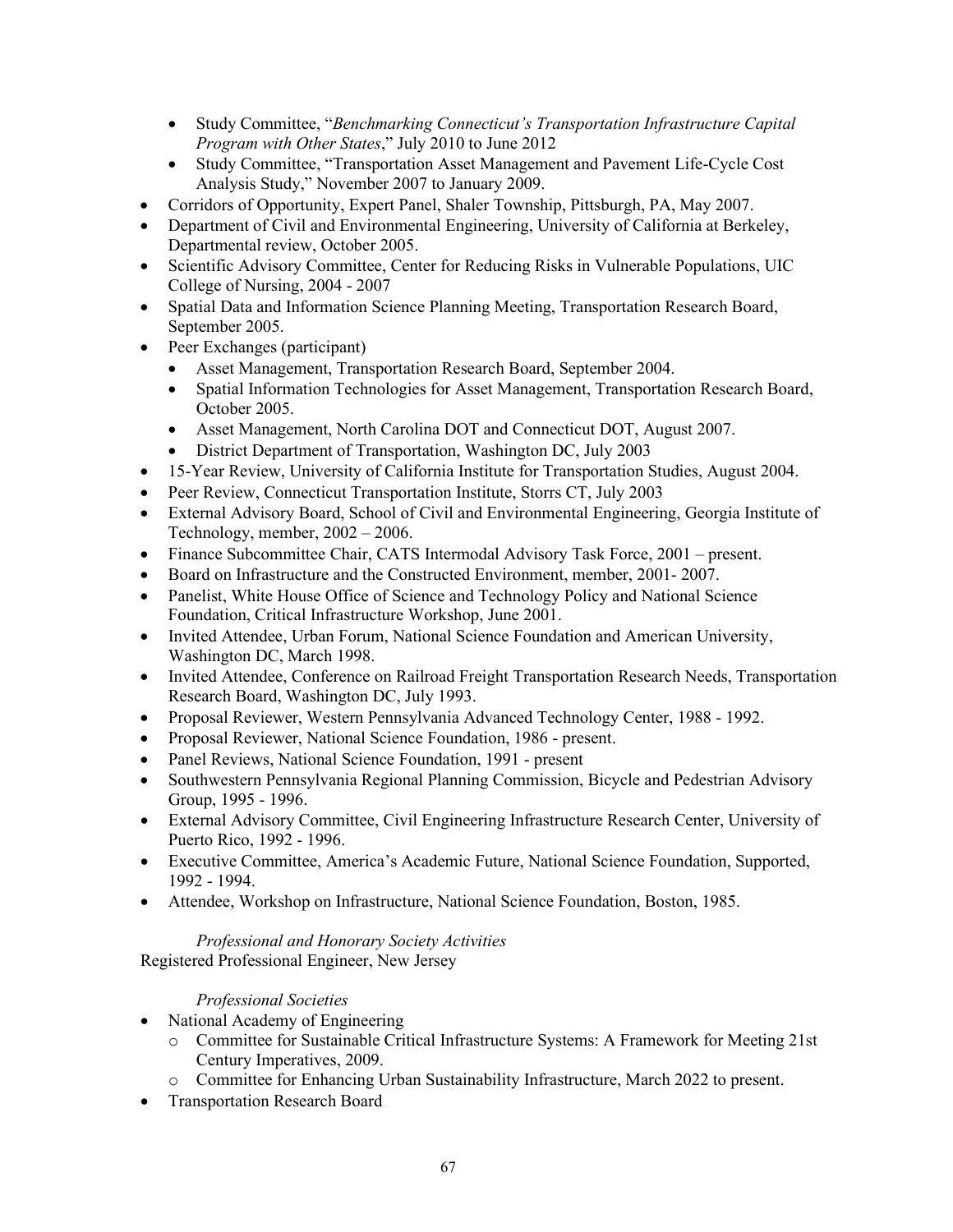- o National Cooperative Highway Research Program (NCHRP)
	- Panel member, "NCHRP 20-44(36) Workshops on Long-Range Strategic Issues Affecting Preservation, Maintenance, and Renewal of Highway Infrastructure," March  $2021$  – present.
	- Panel member, "NCHRP 12-104 Evaluation of Element-Level Inspection Quality," August 2014 – November 2018.
	- Panel chair, "NCHRP 14-20 and NCHRP 14-20A Consequences of Delayed Maintenance of Highway Assets," July 2009 – June 2017.
	- Panel member, "NCHRP 20-83(05) Climate Change and the Highway System: Impacts and Adaptation Approaches" January 2010 to February 2014.
	- Panel member, "NCHRP 20-83(03) Long-Range Strategic Issues Affecting Preservation, Maintenance, and Renewal of Highway Infrastructure," May 2009 to December 2018.
	- Panel member, "Asset Management Levels of Service for the Interstate," August 2007 – December 2009
	- Panel member, "Asset Management of the Interstate Highway Systems," August 1, 2006 – July 31, 2008
	- Panel member, "Tools for Asset Management," August 2001 December 2005.
	- Panel member, "Asset Management Guide," April 1999 2003.
- o Asset Management Committee
	- 12th National Conference on Transportation Asset Management, Organizing Committee, San Diego, 2018.
	- 10th National Conference on Transportation Asset Management, Steering Committee, "Introduction to Transportation Asset Management (TAM)," Miami, Florida, April 2014.
	- "8th National Conference on Transportation Asset Management Putting the Asset Management Pieces Together" – Program Committee, Portland Oregon, October 2009.
	- Asset Management Committee Chair, 2004- 2010; Emeritus Member 2010.
	- Asset Management Task Force Chair Data Integration Task Force, 2001-2003
	- Asset Management Task Committee Member.
- o TRR Advisory Board Review Board member, 2016-present.
- o "Fourth Conference on Performance Management," Co-Chair, Irvine, CA, May 2011
- o "Developing a Research Agenda for Transportation Infrastructure," Planning Team, Washington DC, November 2009
- o SHRP II, Reliability Expert Task Group (Chair): Domestic Scans of Best Practices in Traffic Incident Weather, Work Zone and Special Event Management (FC001), August 23, 2006 – August 22, 2008.
- o Executive Committee Member, 2004-2007
- o Committee on Conduct of Research Member, Session organizer, Transportation Annual Meeting, 2001.
- o Vehicle Highway Automation Committee<br>- Member (2001 2010).
	- Member  $(2001 2010)$ .
	- Task Committee Member (1998-2001)
	- Host, Summer Meeting, July 1998.
- o Railway Maintenance Committee
	- Member (1992-2000)
	- Session organizer, Transportation Research Board Annual Meeting, Washington DC, January 1993, January 1996, January 1997, January 1999.
- o Committee on National Research Frameworks: Application to Transportation, Committee Chair, November 2010 -2014
- o Committee to Review the National Transportation Science and Technology Strategy, Committee Member, December 1999- 2001.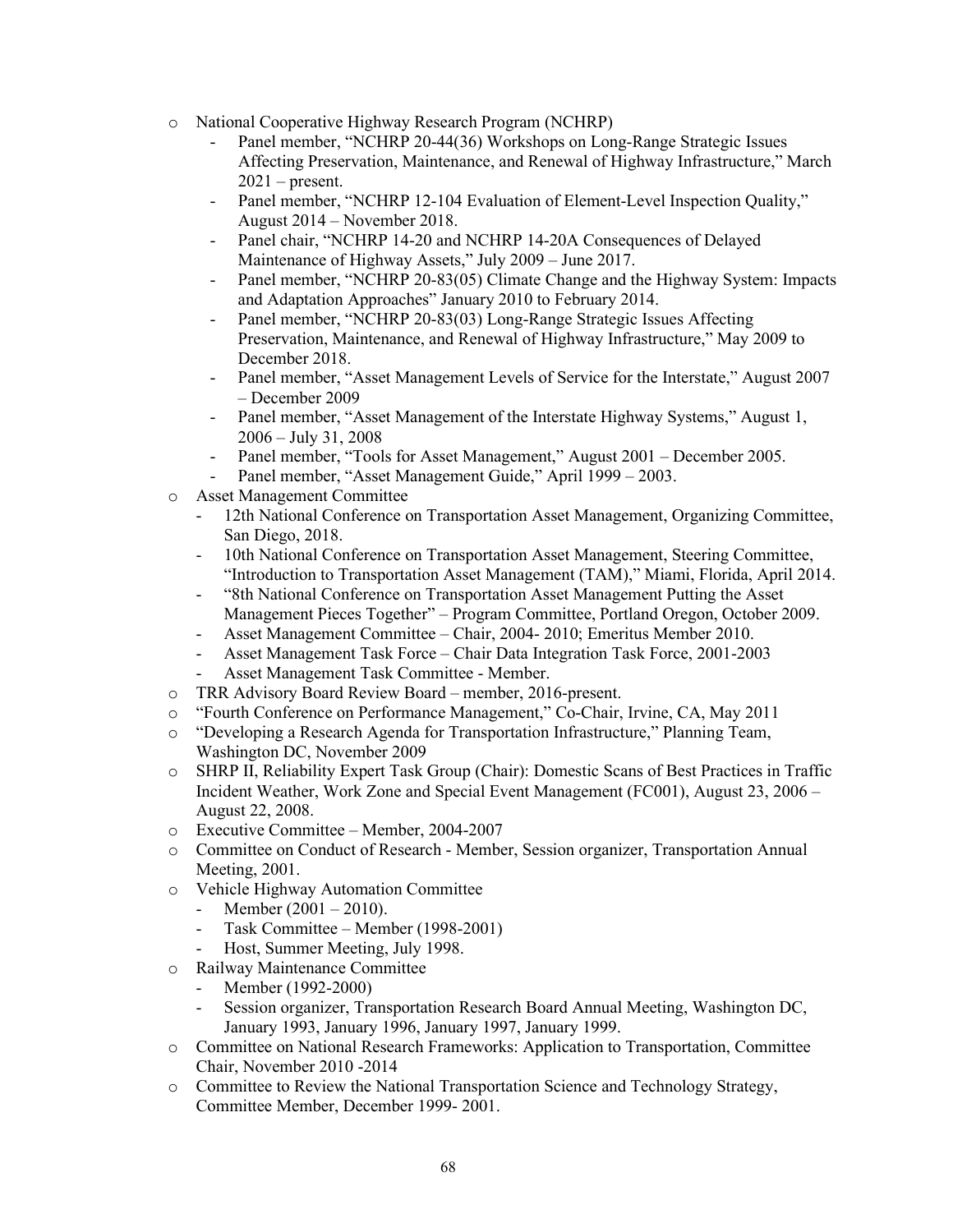- o Committee to Review Truck Size and Weights, Committee Member, September 1998 2002.
- American Society of Civil Engineers
	- Paper Award Committee 2015- 2018
	- Infrastructure Systems Committee 2003- present
	- Subcommittee Chair, Infrastructure Systems Committee 2014-2018
	- Infrastructure Resilience Division 2021- present
		- SPEED Committee Member 2021-present
		- JSCE-ASCE Infrastructure Resilience Research Group
			- Member 2018-present
			- Organizing Committee Symposium on Assessment, Management and Governance for Infrastructure Resilience – 2020-2021
	- Pavement Management Committee 2018 present
		- Award subcommittee member 2018 2020
	- Infrastructure Report Card Delaware Section, Committee member, 2007
	- Conference Chair, "Applications of Advance Technology in Transportation," Chicago, August 2006
	- Track Chair, "Infrastructure Condition Assessment: Art, Science and Practice", Boston, August 1997
	- Urban Transportation Division, Facilities Management Technical Committee, Chairman, October 1988 - October 1993, Control Group, 1993 - present.
	- Steering committee and program chair, Infrastructure Management: New Challenges, New Methods, Denver, June 1993.
	- Symposium organizer, ASCE National Convention, Orlando, October 1991
	- Session organizer, First International Conference on Applications of Advanced Technology to Transportation, San Diego, February 1989.
- **Institute of Transportation Engineers**
- Impact Fee Committee Member, 1987 1990
- World Conference on Transportation Research
	- Scientific Committee, 1992 2002.
	- Session organizer, World Conference on Transportation Research, Yokohama Japan, July 1989
	- Session organizer, World Conference of Transportation Research, Lyon, France, June 1992.
	- Prize Committee, Sydney, 1995, Antwerp, 1998
- Council of University Transportation Centers
	- Student Awards Committee Member 2009 2015; Chair 2015- present

## *Other Conferences, Workshops and Panels Organized*

- CIAMTIS (Region 3 UTC) Transportation Asset and Infrastructure Management (TAIM) Conference – Asset Management 101Workshop, 2019, 2020 and 2021.
- 7th International Conference 'Bituminous Mixtures and Pavements,' Scientific Committee, Thessaloniki, Greece 12-14 June 2019.
- 2017 MAIREINFRA, Technical Committee, Seoul, Korea, July 2017.
- 2nd International Symposium on Infrastructure Asset Management, Steering Committee, ETH Zurich, June 2017.
- World Conference on Pavement Asset Management (WCPAM2017), Chair Young Professional/Student Challenge and Events Committee, Milan, June 2017.
- Workshop on Life Cycle Cost Reduction in Transportation Infrastructure, Steering Committee, Rutgers University, March 23, 2016.
- Resiliency of Transportation Infrastructure Workshop, Steering Committee, Rutgers University, December 4, 2015.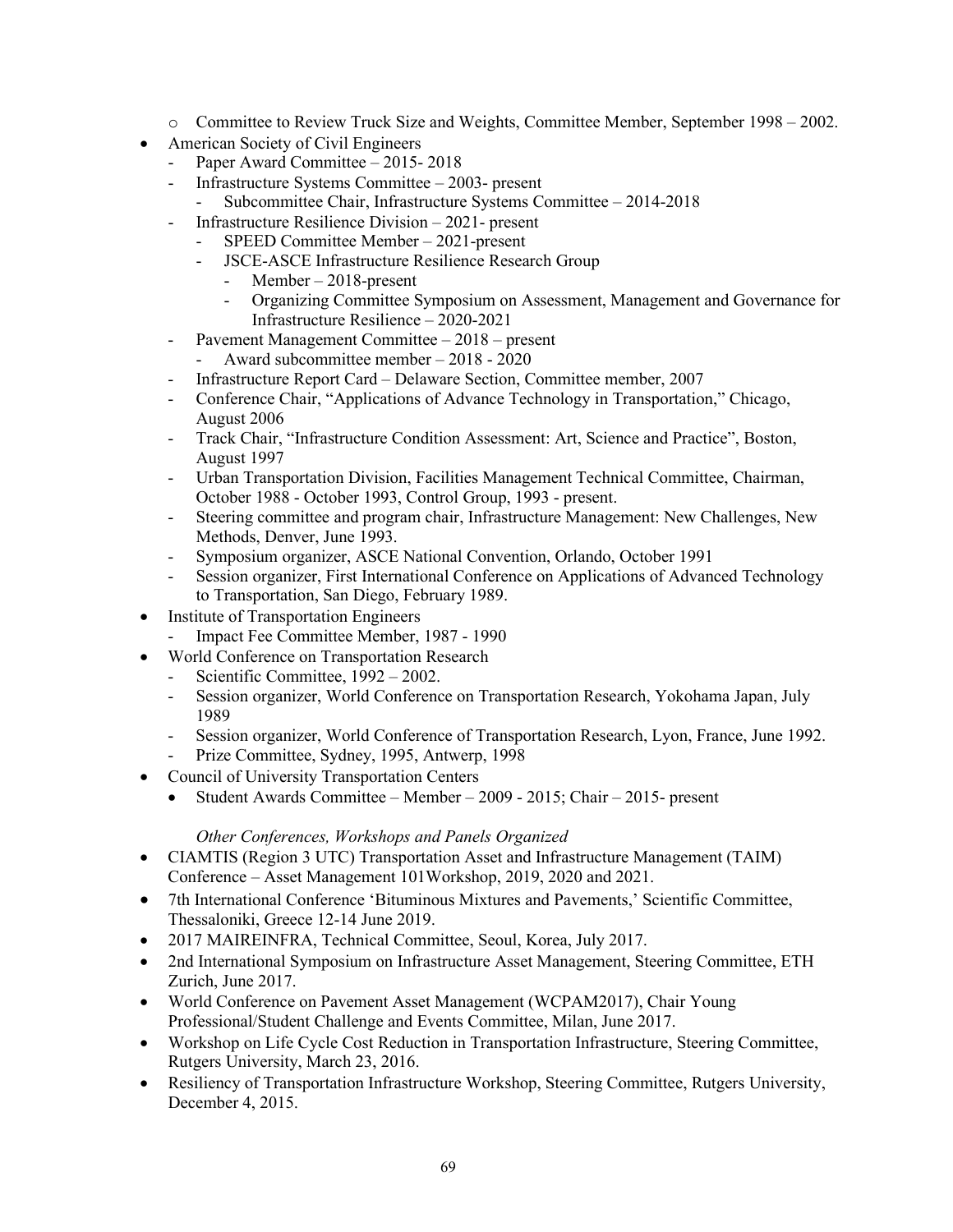- 9th International Conference on Managing Pavement Assets, Workshop Organizer, Steering Committee, Alexandria VA, May 2015.
- Big Data for Transportation Infrastructure Management Workshop, Steering Committee, CAIT, Rutgers, December 5, 2014
- UTC Spotlight Conference, Developing a Research Agenda for Infrastructure Preservation and Improvement, Planning Committee, Washington DC, November 2009.
- Board on Infrastructure and the Constructed Environment (BICE) "Toward Sustainable Critical Infrastructure Systems: Framing the Challenges," Workshop Committee, May 2008.
- 6<sup>th</sup> International Conference on Managing Pavements, Brisbane Australia, Theme chair, October 2004.
- 5<sup>th</sup> International Conference on Managing Pavements, Seattle, August 2002
- International Conference on Transport Engineering, Conference Chair, Chengdu, China, July 2007.
- HERS vetting, Carnegie Mellon University, Organizer, May 1999.
- Engineering Foundation Conference "Tackling the Engineering Manpower Shortage," Organizing Committee, Mt Tremblant, July 1998.
- "Lower Vitkovice: Are there Answers?" Workshop organized in collaboration with the Technical University of Ostrava and the City of Ostrava, June 1998.
- Engineering Foundation Conference, Applications of Imaging in Civil Engineering, Conference Chair, Davos, 1997.
- "Automated Highways and Land Use," Expert Panel, NAHSC and Carnegie Mellon University, August 1996.
- Careers in Applied Science and Technology (CAST), summer, 1993, 1994.
- Management Systems Track, Pacific Rim, Session organizer, Seattle, July 1993.
- Engineering Foundation Conference, Digital Imaging, Track Chair, Hawaii, 1992.

## *Editorial Roles*

- Journal of Infrastructure Systems, Associate Editor-1994 2010; Editor-in-Chief 2010 present
- Public Works Management and Policy, Editorial Board (2006-present)
- Past Roles:
	- Editorial Board, Transportation Research C: Emerging Technologies
	- Editorial Advisory Board, Transport Policy
	- Editorial Board, International Journal of Transport Management (2002-2005)

## *Paper Reviews*

- American Society of Engineering Education
- ASCE Journal of Computing in Civil Engineering
- ASCE Journal of Transportation Engineering
- ASCE Journal of Urban Planning and Development
- Automation in Construction
- IATSS Research
- Landscape and Urban Planning
- Miscellaneous Conferences (WCTR, AATT, ASCE Convention)
- Public Works Management & Policy
- Tenth International symposium on Transportation and Traffic Flow Theory.
- Transportation Letters
- Transport Policy
- Transportation Research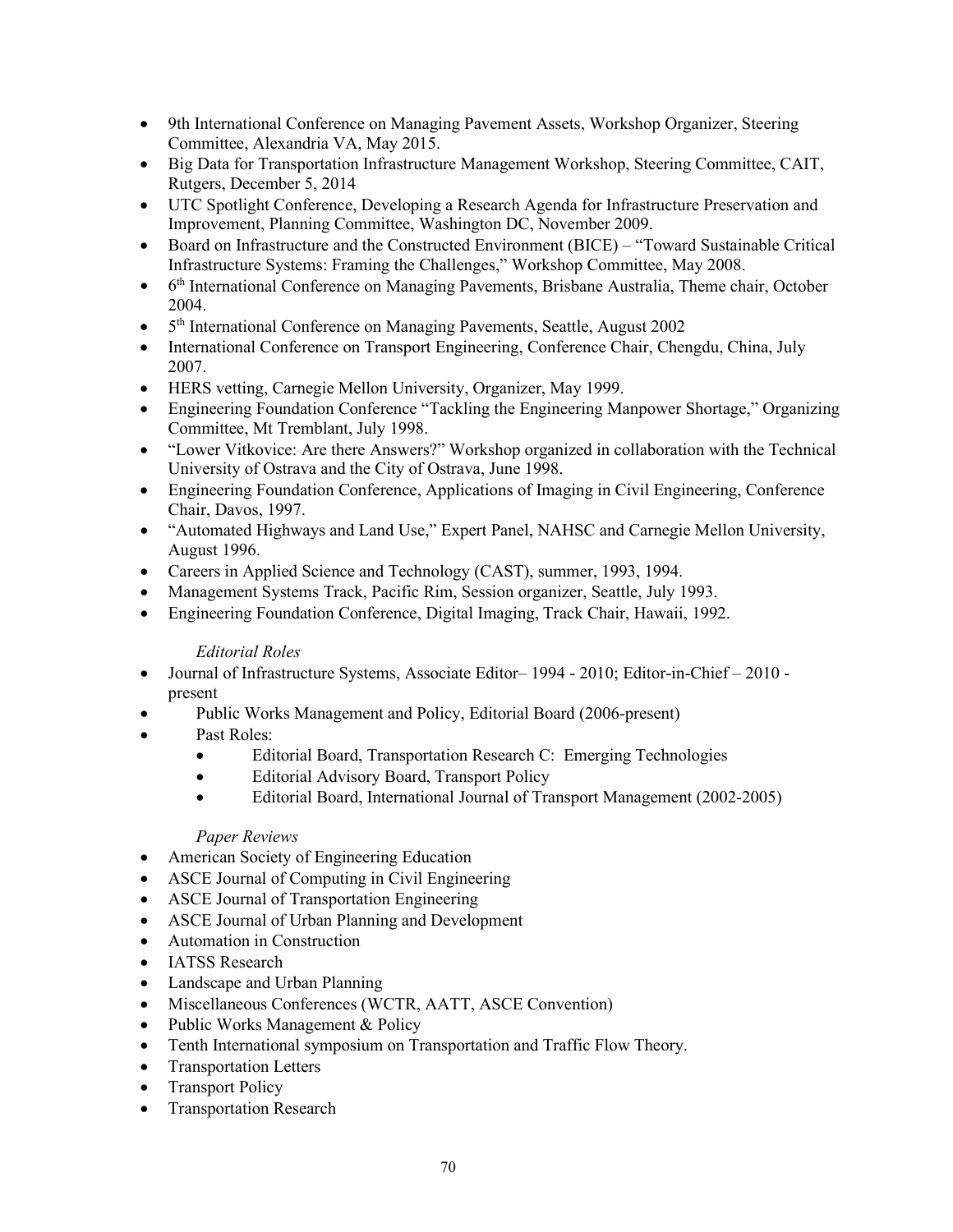- Transportation Research Board
- Transportation Science

## *Book Reviews*

- Transportation Science
- **Transportation Research**

# **Community Service**

- Delaware Council on Transportation, Appointed by Governor Markell, October 2011 April 2017
- Member, Metropolitan Planning Commission Transportation Committee, 2002-2005
- Board Member, Chicagoland REDI, 2002- 2005
- Board Member, Conservation Consultants Incorporated, 1997 1999
- Chair, Ad Hoc Technology Planning Committee, The Ellis School, 1997.
- Girl Scout Cookie Manager, East End, Girl Scouts of Western Southwestern Pennsylvania, 1990 1999.
- Chair, Traffic and Transportation Task Force for the City of Pittsburgh for the Mon Valley Expressway, 1996 - 1998.

# **Awards**

- Richard R. Torrens Award, American Society of Civil Engineers, 2021.
- Roy W. Crum Distinguished Service Award, Transportation Research Board, 2020.
- Frank M. Masters Transportation Engineering Award, American Society of Civil Engineers, 2018.
- Maitland City, Hall of Fame, June 2017.
- Leadership Award, Disaster Science and Management Programs, University of Delaware, February 2017.
- National Associate of the National Research Council, 2016.
- Distinguished Member, American Society of Civil Engineers, 2015.
- E.A. Trabant Award for Women's Equity, University of Delaware, as member of NSF ADVANCE project team, 2012.
- Erskine Fellow, University of Canterbury, 2012
- Harland Bartholomew Award, America Society of Civil Engineers, 2011
- Emeritus Member, Asset Management Committee, Transportation Research Board, 2010
- Carnegie Mellon University, Department of Civil and Environmental Engineering, Distinguished Alumnus Award, 2009
- College of Engineering, University of Delaware, Slocomb Excellence in Teaching Award, 2009
- "Best Presentation Awards" for the 4th Annual Interuniversity Symposium on Infrastructure Management named as "Sue McNeil Best Presentation Awards" 2008.
- University of Newcastle, Convocation Medal for Professional Excellence, 2008
- American Society for Engineering Education, Best PIC-I Paper, "Educating Students to Manage" [Civil Infrastructure Systems,](http://www.asee.org/conferences/search/20181.pdf)" with Adjo Amekudzi, Pannapa Herabat, and Kristen L. Sanford Bernhardt, 2000.
- Carnegie Mellon University, Benjamin Tear Teaching Award 1994.
- Faculty Fellow, Transportation Leadership Development Conference, Eno Foundation, Washington DC, May 1993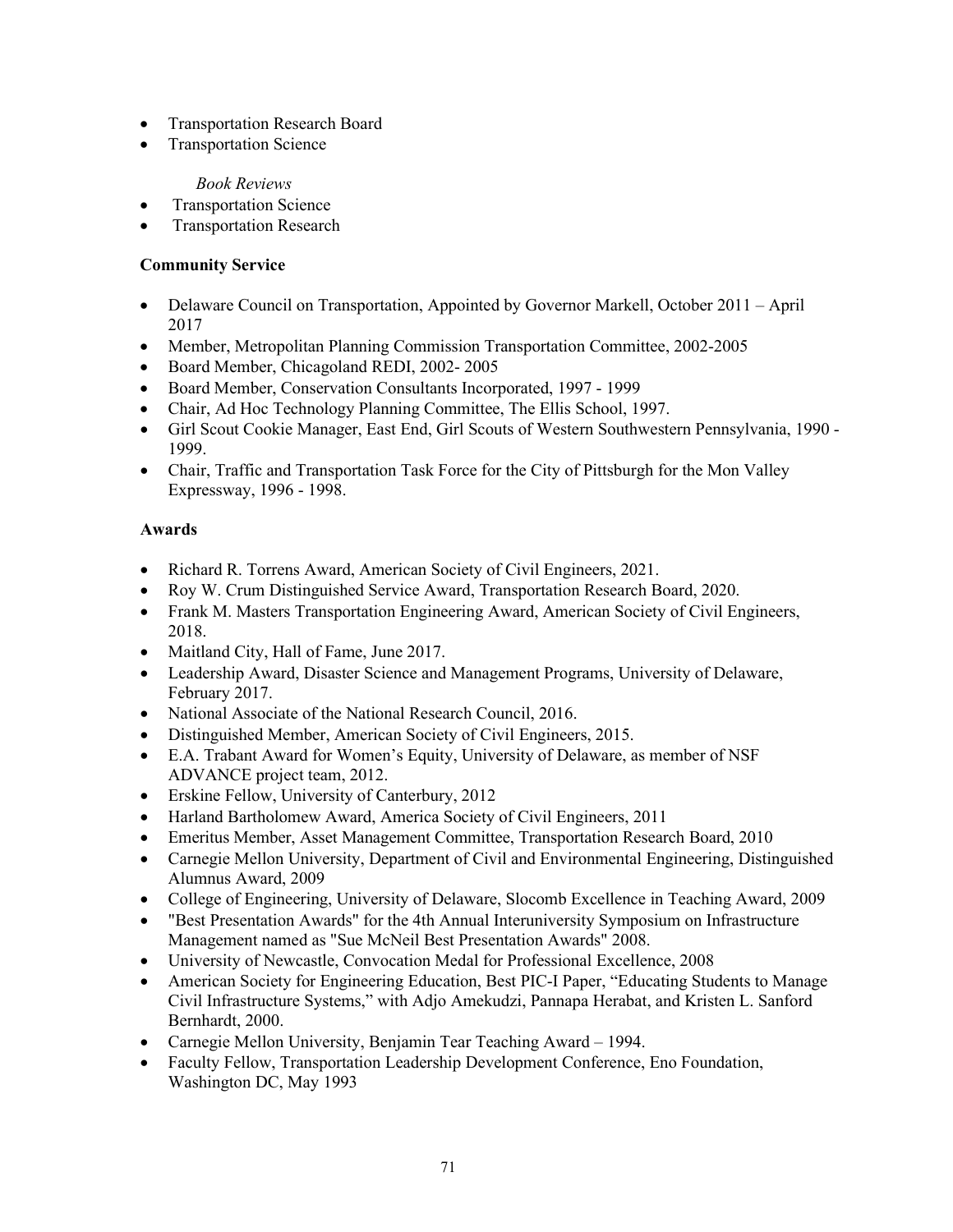- American Society of Civil Engineers, Pittsburgh Section, Outstanding Civil Engineering Professor - 1992
- National Science Foundation, Presidential Young Investigator 1987 1992
- American Association of University Women, Doctoral Dissertation Fellowship 1982 1983

# **Awards to Students**

- Michelle Woody
	- o CIAMTIS Student of the Year, 2019
- Alexis Withers
	- o WTS Philadelphia Undergraduate Scholarship, 2019
	- o McMahon Scholarship
- YuanChi Liu
	- o Civil and Environmental Engineering Graduate Student Service Award, 2019
- Rachel Chiquoine ('19)
	- o Biden School of Public Policy Sussman Prize, 2019
	- o Dwight David Eisenhower Transportation Fellowship, 2018 (Top ranked doctoral application)
	- o WTS Philadelphia Carmen E. Turner Graduate Scholarship, 2016
	- o WTS Philadelphia Sylvia Alston Graduate Scholarship, 2015
	- o Best Presentation Annual Interuniversity Symposium on Infrastructure Management Alexandria, Va, 2015
- George May
	- o Summer Doctoral Award, 2019
- Melissa de Gerera Brown
	- o College of Arts and Sciences Competitive Graduate Student Travel Grant, 2019
- Michelle Oswald ('12)
	- o ASCE Transportation and Development Institute Young Member of the Year, 2019.
	- o Best Presentation Annual Interuniversity Symposium on Infrastructure Management Newark, DE, 2010.
	- o USA Funds Access to Education Scholarship, 2010.
	- o Society of Women Engineers Collegiate Member Award
	- Institute of Transportation Engineers Transoft Solutions Ahead of the Curve Michelle Oswald, Scholarship for Graduate Study in Transportation, 2010. Engineering
	- o ENO Transportation Leadership Conference Fellow- Dr. Thomas D. Larson Fellowship, 2010
	- o Eisenhower Graduate Fellowship, 2009-2011
	- o Best Presentation Annual Interuniversity Symposium on Infrastructure Management Iowa City, IA, 2009.
	- o University of Delaware Sustainability Day Poster Finalist, 2009
	- o Best Poster Access Management Conference, 2008
	- o Best Presentation Annual Interuniversity Symposium on Infrastructure Management Austin, TX, 2008.
	- o UTC Student of the Year, 2008.
	- o WTS Philadelphia Sylvia Alston Graduate Scholarship, 2008.
	- o American Council of Engineering Companies/Maryland Scholarship, 2008.
- Casey Raczkoswki ('19)
	- o WTS Philadelphia Undergraduate Scholarship, 2018
- Taylor Williams
	- o Summer Doctoral Award, 2018
- Kiera Crenny ('18)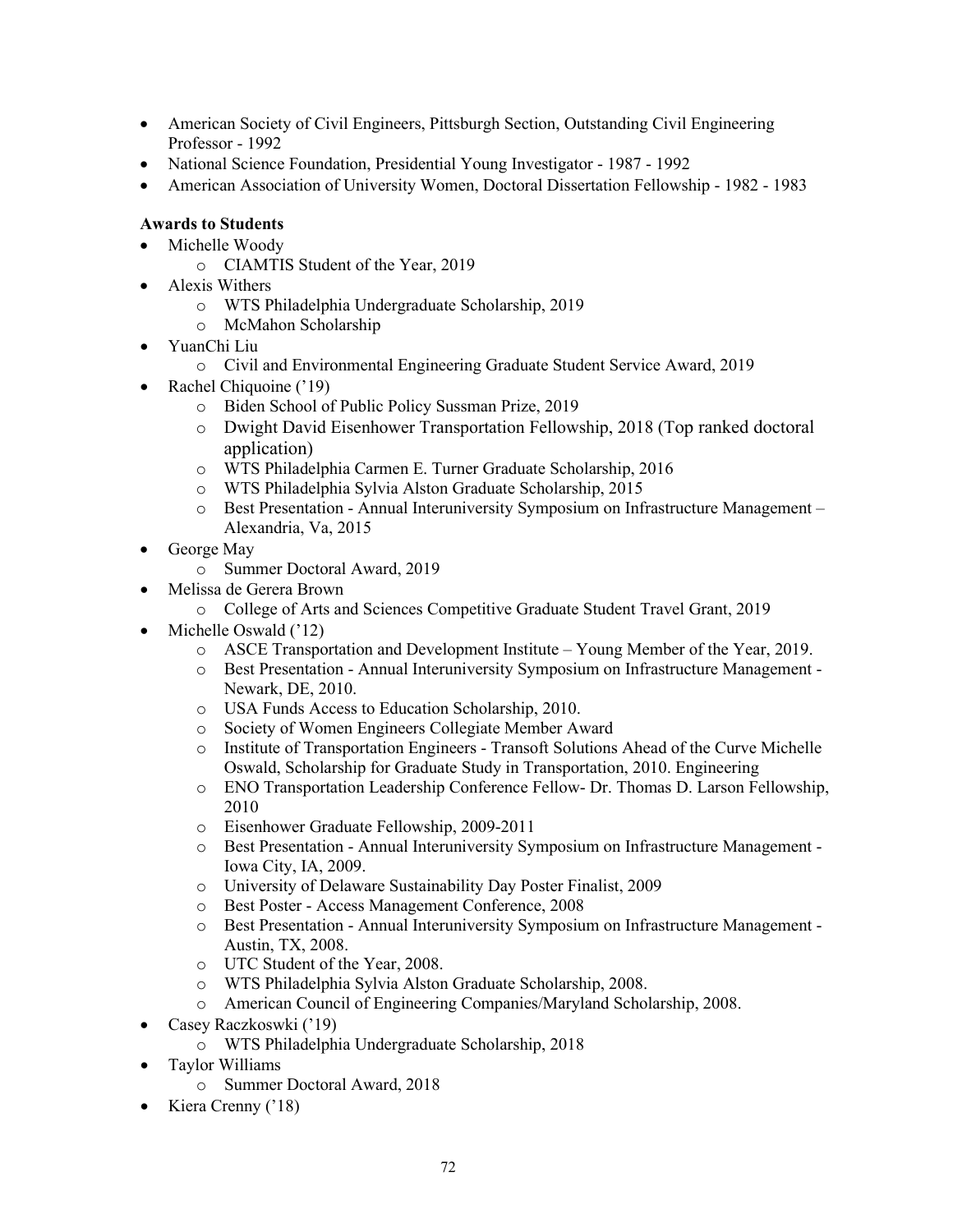- o WTS Philadelphia Undergraduate Scholarship, 2017
- Shen-Chang (John) Lin ('18)
	- o University of Delaware, Summer Doctoral Fellowship
- Mosi London ('15)
	- o ENO Transportation Leadership Conference Fellow, 2014.
- Sarah Doggett ('15)
	- o WTS Philadelphia Undergraduate Scholarship, 2015
	- o Science and Engineering Scholar, 2013.
- Ryan Burke ('15)
	- o Dissertation Fellowship, 2014-2015.
	- o National Finalist, Naval Postgraduate School Essay Competition, 2014.
	- o National Finalist, "Measuring NORTHCOM: Performance Management and Civil Support", selected by the Center for Accountability and Performance (CAP) Review Panel as one of the top three case studies for presentation at the annual ASPA Conference, Washington DC from March 14-18, 2013.
- Sekine Rahimian
	- o IRF Scholar, 2013.
- Laura Black
	- o UTC Student of the Year, 2012.
	- o School of Urban Affairs and Public Policy Directors Citation,2010.
	- o ENO Transportation Leadership Conference Fellow, 2013
- Anne Lucey
	- o Honorable Mention, TRB Video, Communicating Sustainability and Livability Concepts Related to Transportation to John and Jane Q. Public., 2010.
- Erik Archibald
	- o UD-UTC Graduate Fellowship, 2011-2012
	- o "Homeland Security: Trusting The Public" Finalist in Center For Homeland Defense & Security essay competition, May 31, 2013
- Sarah Dalton
	- o Science and Engineering Scholar, 2008.
- Norma Pena Rivera
	- o Jack R. Gilstrap Scholarship (APTA), 2002-2003
	- o Eisenhower Fellowship, 2003-2005.
	- o Eno Transportation Development Fellowship, 2005
- Adjo Admekudzi,
	- o Superior Achievement Award, Eisenhower Fellowship Program, 1999.
	- o Eno Transportation Development Fellowship, 1998.
	- o Eisenhower GREF (1997-1999)
- Kristen Sanford
	- o Eno Transportation Development Fellowship, 1997.
	- o Eisenhower Fellowship (1995-1997)
	- o Eisenhower GREF (1994-1995)

# **Department and Institute Committees, Other Assigned Duties**

# *University of Delaware*

University Service

• College Earth, Ocean and the Environment Strategic Planning Committee (Fall 2018 to Winter 2020)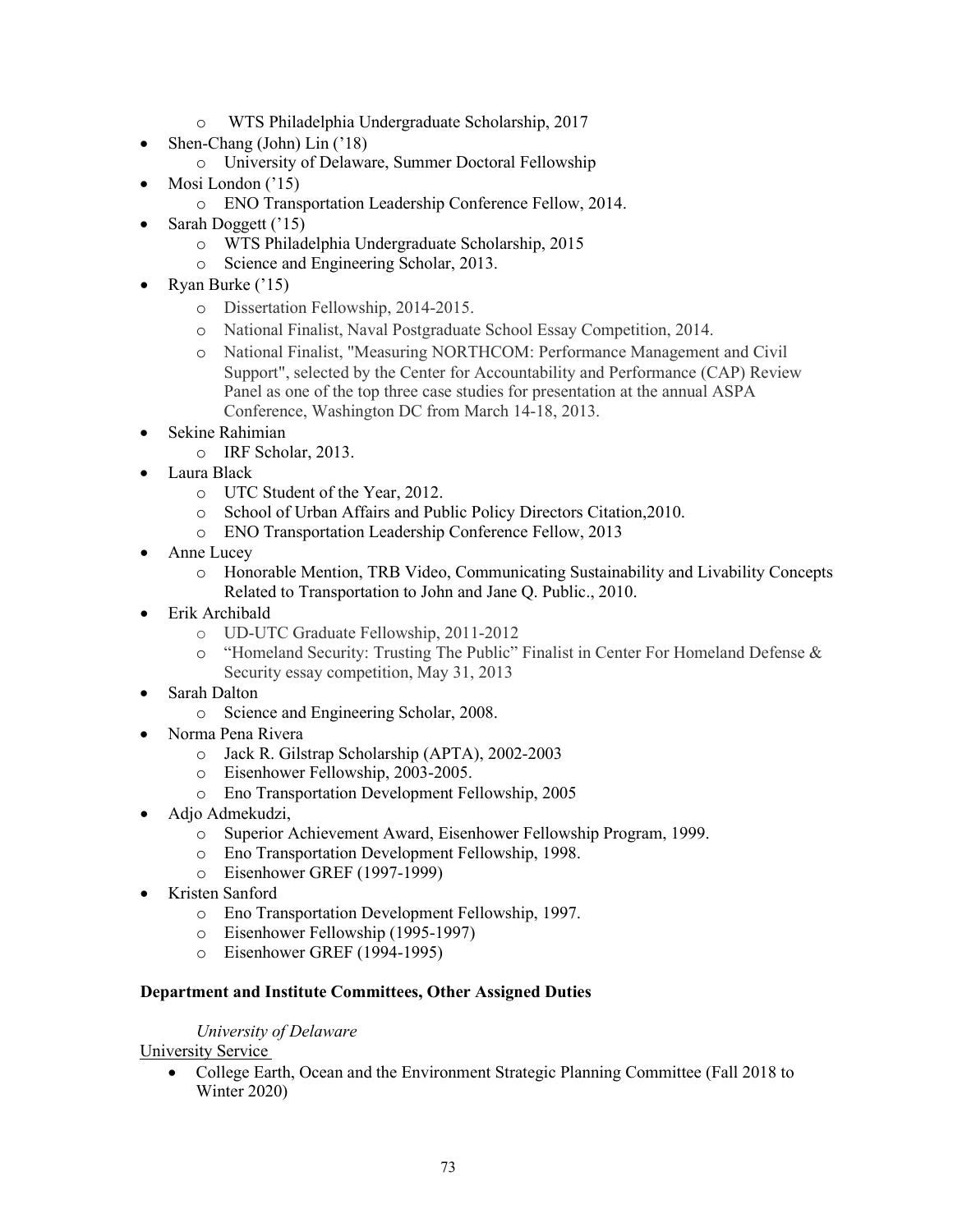- Chair, Committee to Evaluate the Director of the School of Marine Science and Policy (Spring 2018)
- Member, Coordinating Committee, Partnership for Arts and Culture (formerly Collaborative for Arts and Cultural Engagement), 2017 – present
- Member, Center for Energy and Environmental Policy Advisory Board, 2016 present
- Member, Delaware Environmental Institute (DENIN) Council of Fellows, 2009 present
- Member, Task Force on Social Science Research Initiatives, 2009 2011
- Member, Council of Directors of Social and Policy Science Centers, 2009 -2011
- Member, Research Council, 2008-2011
- Member, Commission on the Status of Women, 2005-2010 o Joint Commission Subcommittee, Fall 2009
- Member, Women in Science and Engineering, 2005-2010
- Chair, Search Committee, Director Disaster Research Center, 2006-2007
- Chair, Committee for Graduate Program in Disaster Studies and Management, 2006-2009 College Service
	- Member, College Promotion and Tenure Committee, 2015-2017
	- Member, Common First Year Committee, 2005-2007
	- Member, Strategic Planning Committee, 2008

# Departmental Service

- Diversity Advocate, 2020-2021
- Awards Committee, 2020-2021
- Faculty Search Committee, 2012-2013, 2015-2016
- Ad Hoc Strategic Planning Committee, 2010-2011
- Undergraduate Committee, 2006-present
- Member, Faculty Search Committee, 2005-2006
- Member, Faculty Search Committee, 2006-2007

# *University of Illinois at Chicago*

# University Service

- Member, UIC 2010, August 2003-2005
- Member, Campus Research Board Natural Sciences and Engineering Subcommittee, Spring 2005.
- Member, Internal Steering Committee, Institute for Environmental Science and Policy, May 2002 – August 2005. Conference Planning Subcommittee – 2003.
- Member, Dean's Search, Nominated, January 2001 to April 2002, selection of dean Member, CDC Directors Search, Nominated, October 2000 to April 2001, selection of director
- Member, Civil and Materials Engineering Faculty Search, Nominated, October 2000- May 2003, selection of transportation faculty member
- Member, GCI Institution, January 2001-March 2001, Selection of GCI scholars, 2001, Nominated.

# College Service

- Member, Tenure and Promotion Committee, CUPPA, September 2001 May 2002.
- Executive Committee, elected, 2001-2003, as required by dean
- Policy Committee, appointed, 2001, with other unit heads sets direction

Civil and Materials Engineering Service

• Graduate Committee – August 2002 to December 2003.

# UPP Service

- Chair, Transportation Specialization, Urban Planning and Policy, September 2002 August 2003.
- Chair, Graduate Admissions, Urban Planning and Policy, September 2001 May 2004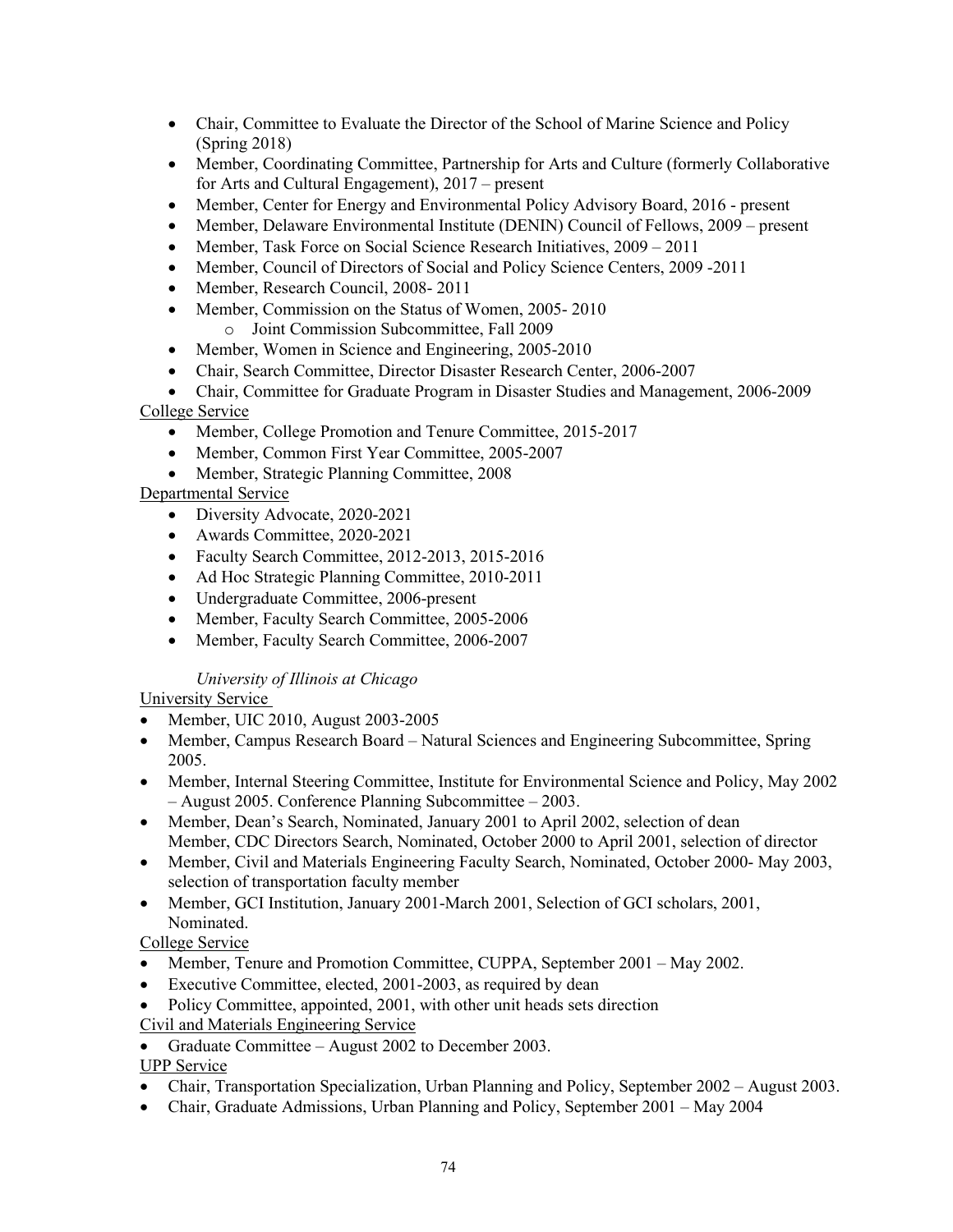- Member, PhD Committee, Urban Planning and Policy, September 2001 August 2005.
- UPP Advisory Committee elected, 2000/2001, duties as required by director.
- Ad Hoc Committee on Peer Evaluation of Teaching, February 2001 to May 2002, draft policy on peer teaching evaluation
- Paper Preparer, 2003/2004, preparation of P&T papers for Janet Smith.
- Paper Preparer, 2002/2003, preparation of P&T papers for Paul Metaxatos
- Paper Preparer, P&T Committee, nominated, 2000/2001, preparation of P&T papers for Vonu Thakuriah

### *Carnegie Mellon University*

- Electrical and Computer Engineering, Head Search Committee, 1999.
- Chair, University Diversity Committee, 1998
- Sexual Harassment Advisor, 1998 1999
- SURG Awards Selection Committee, Fall, 1994 1999
- Pennsylvania Space Grant Consortium Representative –1991 1999
- WISE Advisory Board, 1995 1999
- Chair, CIT Dean Search Committee, Spring 1996.
- Faculty Affairs Committee, Faculty Senate 1995 1997
- Conference Advisory Board for "Bridging the Gender Gaps" held at Carnegie Mellon University, October 1995.
- Department of Civil and Environmental Engineering, Department Head Search Committee, Fall, 1995
- University Committee on Special Faculty Appointments (Faculty Senate Appointment) 1995 -1997.
- University Research Council, Spring, 1994.
- CIT Tenure and Promotions Committee, 1994/5.
- Alumni Affairs Presidential Appointee (Institute), 1992 1993.
- Carnegie Scholars Selection Committee (Institute), 1992.
- Untenured Faculty Committee for Promotions and Reappointment (Institute), 1991 1993.
- Faculty Affairs Council Presidential Appointee 1989 1990, and 1991 1992.
- Commencement Marshall CIT Masters (Institute), 1990 1999
- Chair, Faculty Search Committee, Computer Aided Engineering and Management (Dept), August 1992 - April 1993.
- Member, Faculty Search Committee, Computer Aided Engineering and Management (Dept), September 1991 - May 1992.
- Civil Engineering Strategic Planning Committee (Dept), 1991 1992.
- Member, Faculty Search Committee, Computer Aided Engineering (Dept), June 1989 May 1991.
- Transportation Research Board Representative (University), January 1989 1999
- Library Coordinator (Dept), September 1988 1999
- Civil Engineering, Engineering Planning and Management, Graduate Student Admissions Coord. (Dept), January 1988 - August 1992.
- Civil Engineering Computer Committee (Dept), January 1988 October 1991.
- Member Graduate Curriculum, Review Committee (Dept), January 1988 May 1988.

### *Massachusetts Institute of Technology.*

- Baker House, Freshman Advisor (Institute), September 1987 December 1988.
- Engineering Systems and Computation Program Committee (Dept), Spring, 1986 December 1988.